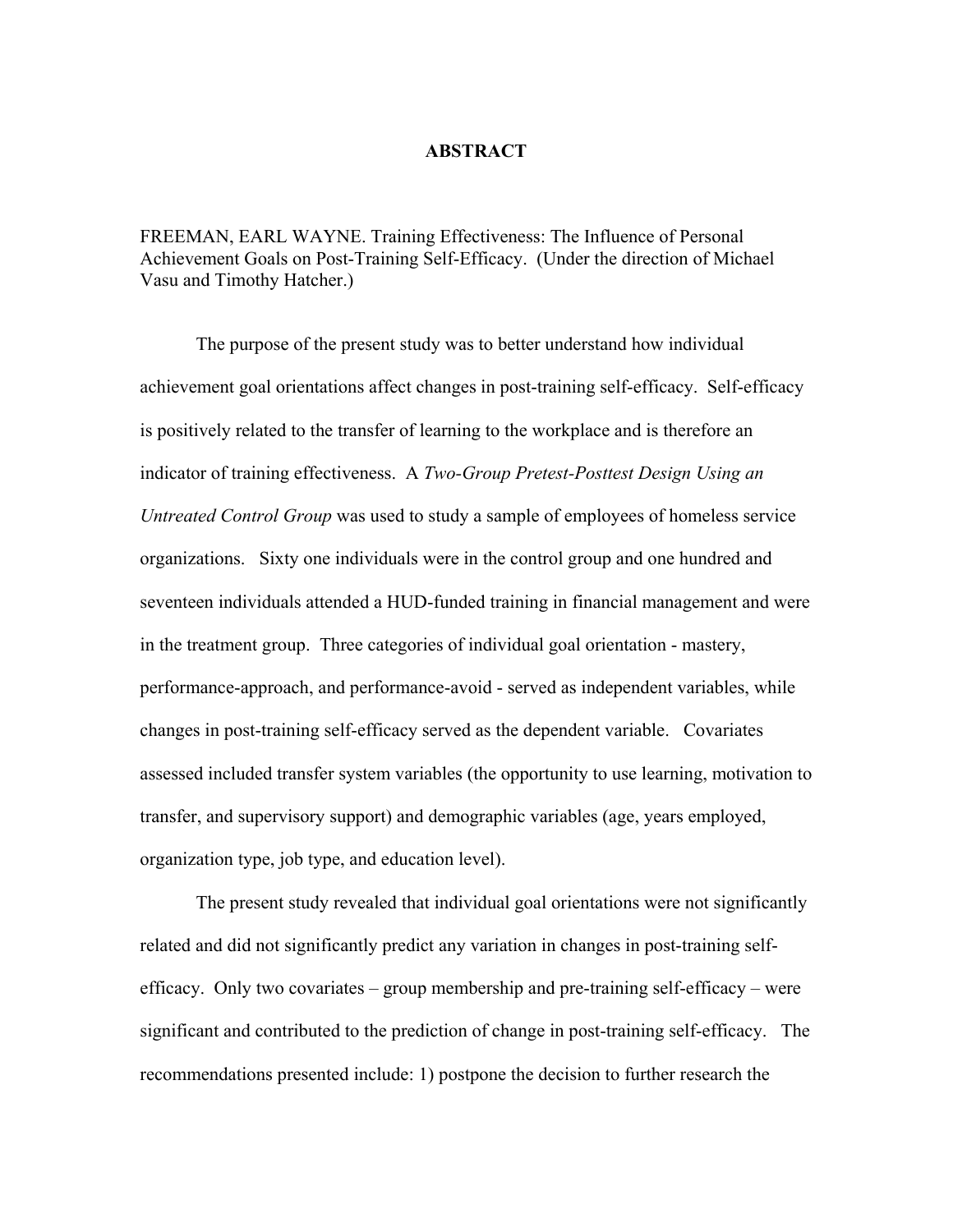interaction of goal orientations and structures within similar populations until future studies either support or refute the findings of the present study; 2) further research the impact of age and life experiences on goal orientations; 3) further research goal profiles using similar study samples to better establish the existence of such clusters and to investigate their relationship to post-training self-efficacy and other important training outcomes; and 4) assess pre-training self-efficacy prior to every HUD-funded training so training can better suit the needs of the expected trainees.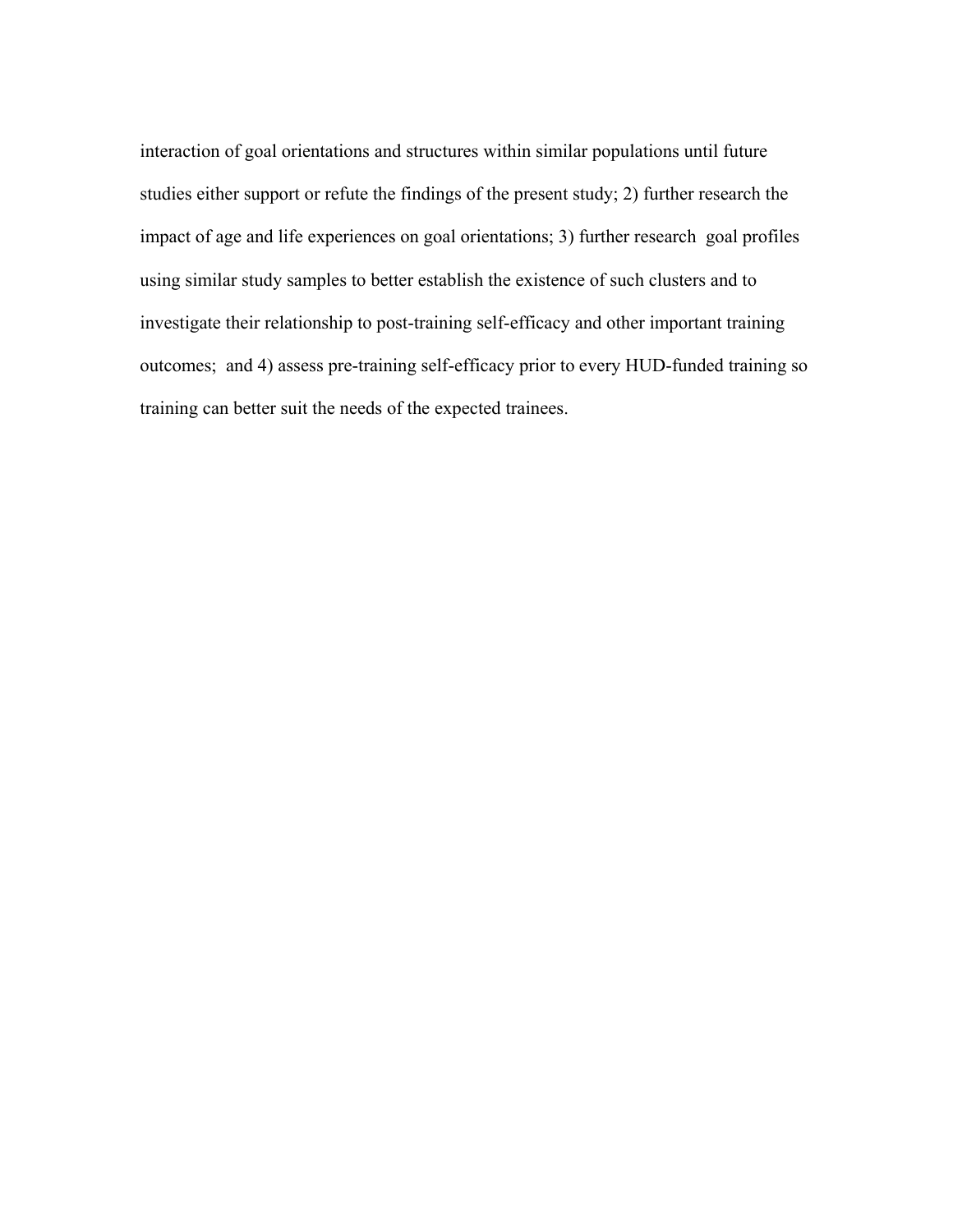## Training Effectiveness: The Influence of Personal Achievement Goals on Post-Training Self-Efficacy

by Earl Wayne Freeman

A dissertation submitted to the Graduate Faculty of North Carolina State University in partial fulfillment of the requirements for the Degree of Doctor of Philosophy

Public Administration

Raleigh, North Carolina

2009

APPROVED BY:

\_\_\_\_\_\_\_\_\_\_\_\_\_\_\_\_\_\_\_\_\_\_\_\_\_\_\_ \_\_\_\_\_\_\_\_\_\_\_\_\_\_\_\_\_\_\_\_\_\_\_\_\_\_\_ Michael Vasu Timothy Hatcher<br>
Co-Chair of Advisory Committee Co-Chair of Advi

Co-Chair of Advisory Committee

Steve Straus Jerrell Coggburn

\_\_\_\_\_\_\_\_\_\_\_\_\_\_\_\_\_\_\_\_\_\_\_\_\_\_ \_\_\_\_\_\_\_\_\_\_\_\_\_\_\_\_\_\_\_\_\_\_\_\_\_\_\_\_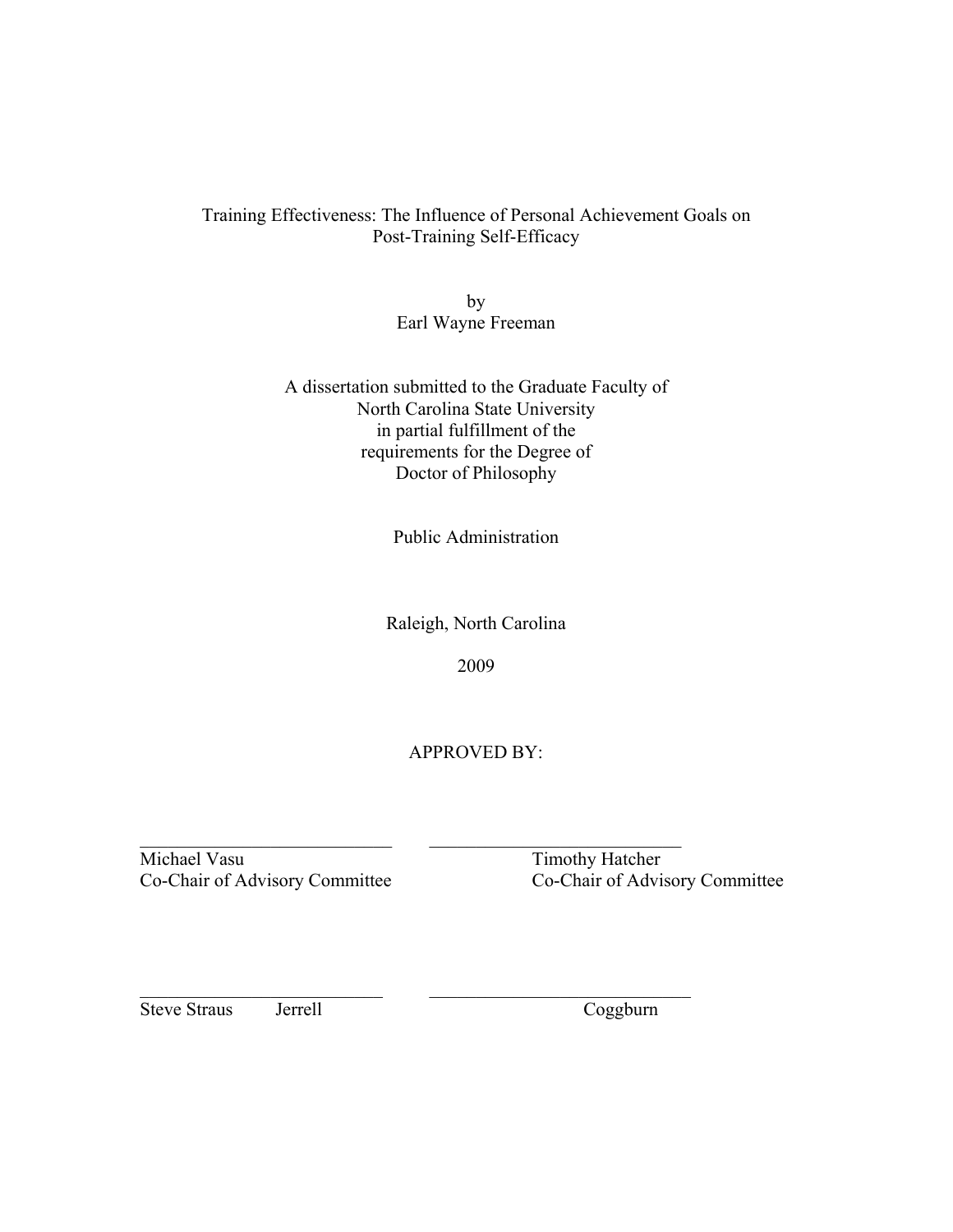## **BIOGRAPHY**

Wayne Freeman has over 25 years of experience in the field of community development, specializing in assisting public agencies and not-for-profit organizations with strategic planning, operations management, and program evaluation. He gained this experience as a result of his consulting experience and tenure as a project director and executive level manager for local and state government. Mr. Freeman founded and has led Training & Development Associates, Inc. from its inception to become a nationally recognized consulting organization with annual revenues in excess of four million dollars.

Mr. Freeman earned an MBA from Duke University, an MPA from NC State University and a BS in business administration from the University of North Carolina-Chapel Hill.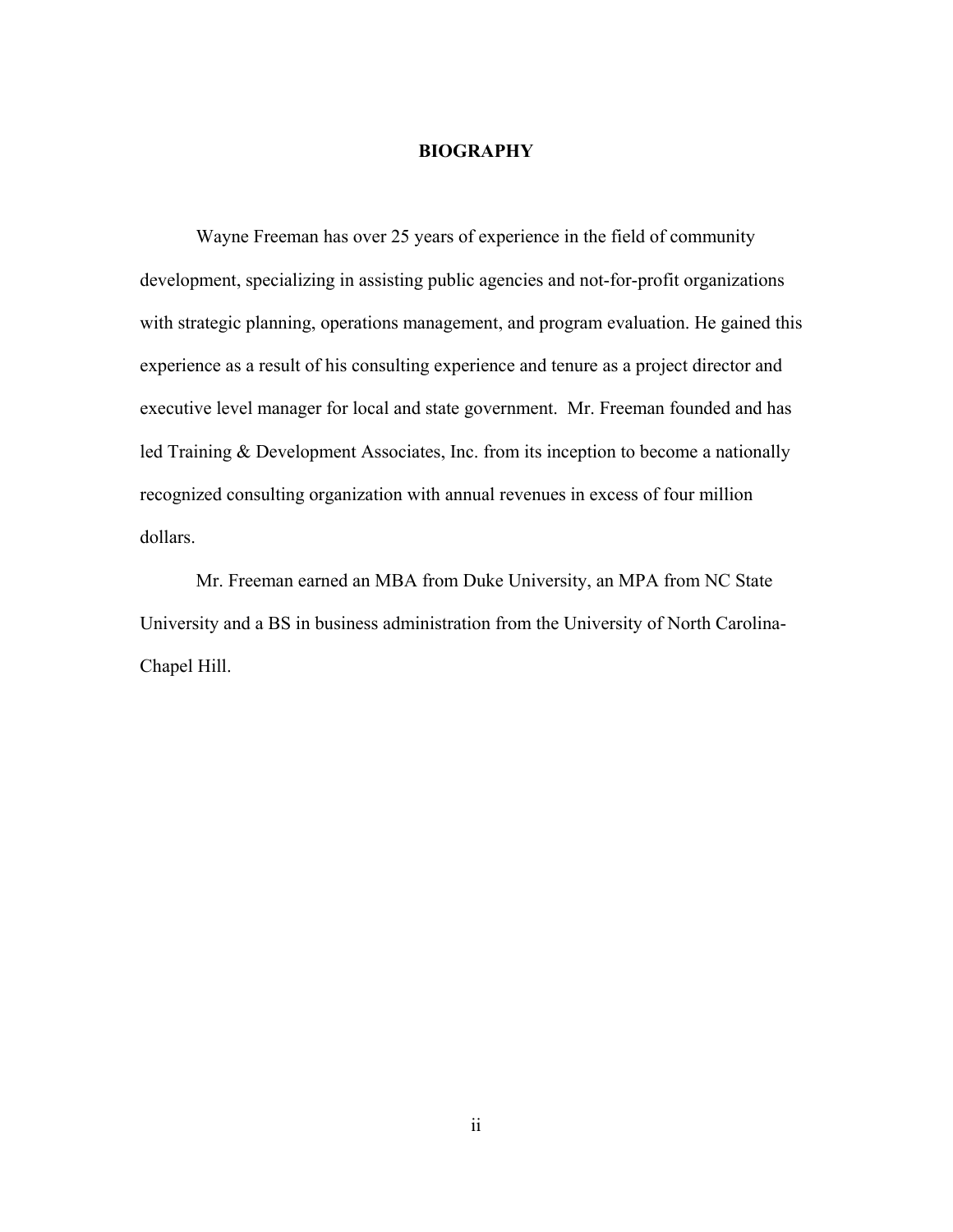## **TABLE OF CONTENTS**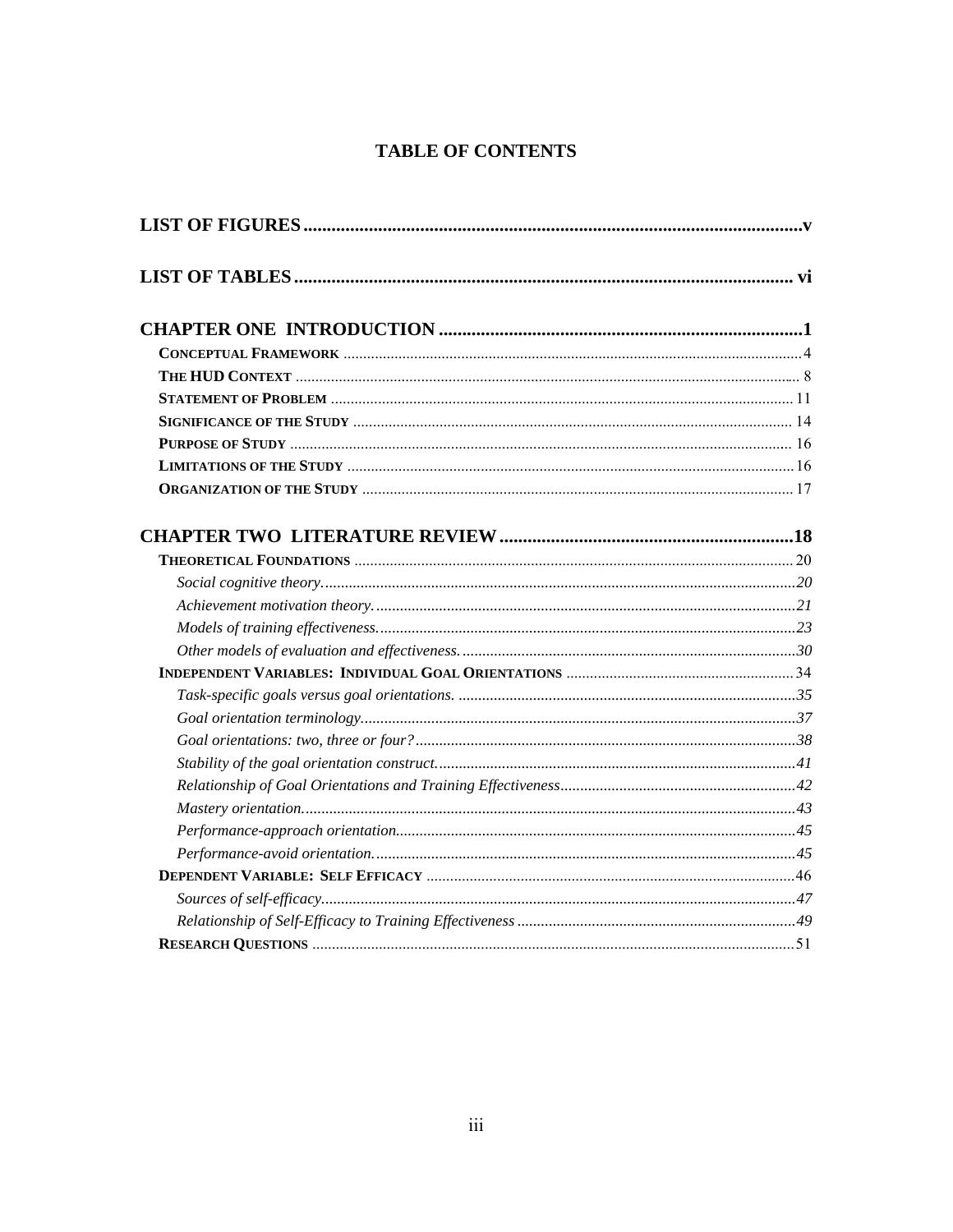| RELIABILITY AND VALIDITY OF THE ACHIEVEMENT GOAL ORIENTATION SCALES.  56 |      |
|--------------------------------------------------------------------------|------|
|                                                                          |      |
|                                                                          |      |
|                                                                          |      |
|                                                                          |      |
|                                                                          |      |
|                                                                          |      |
|                                                                          |      |
|                                                                          |      |
|                                                                          |      |
|                                                                          |      |
|                                                                          |      |
|                                                                          |      |
|                                                                          |      |
| CHAPTER FIVE DISCUSSION, IMPLICATIONS, AND CONCLUSIONS91                 |      |
|                                                                          |      |
|                                                                          |      |
|                                                                          |      |
|                                                                          |      |
|                                                                          |      |
|                                                                          |      |
| <b>APPENDICES</b>                                                        | .117 |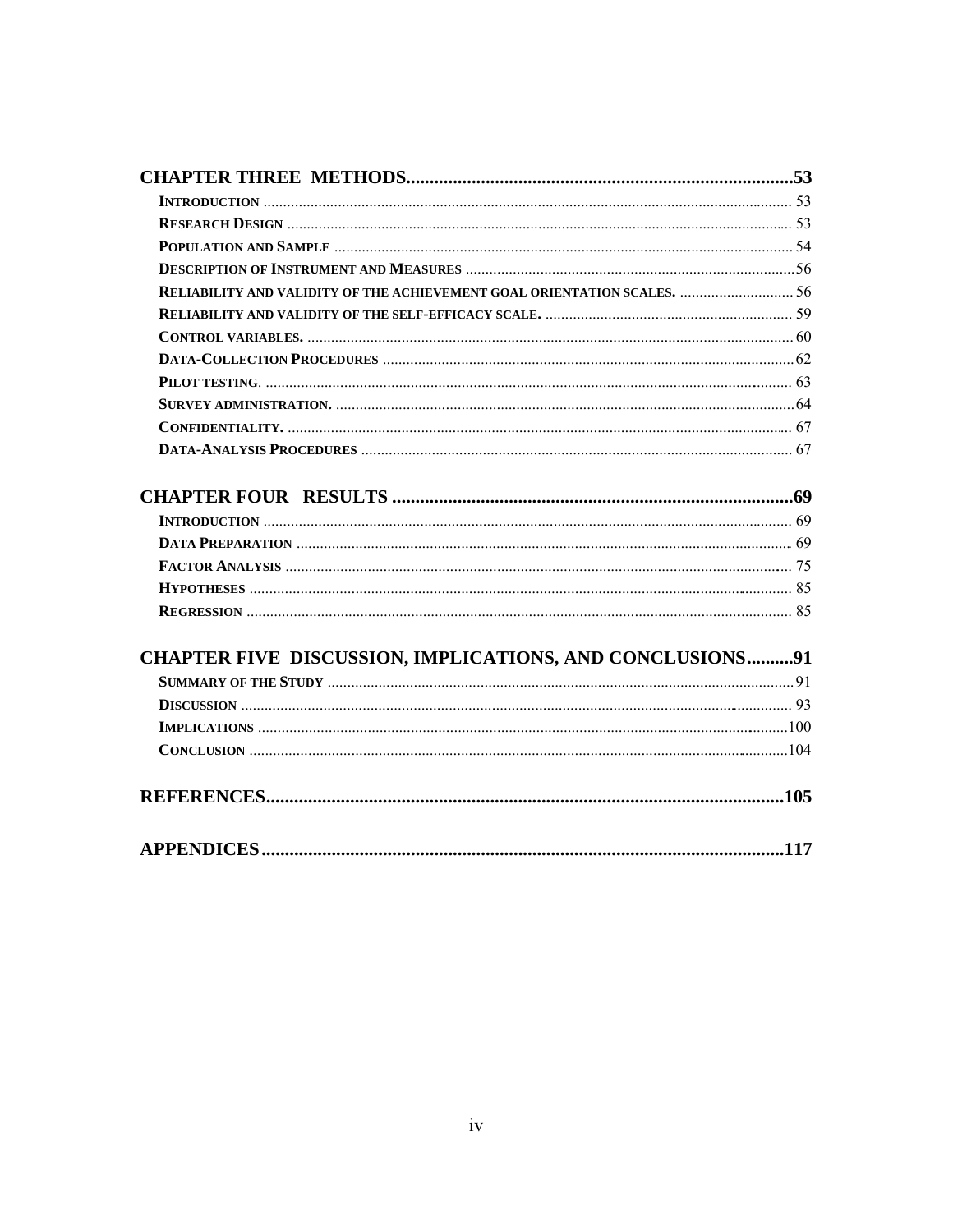# **LIST OF FIGURES**

| Figure 1. The Relationship between Goal Orientations, Self-Efficacy and Transfer 5   |  |
|--------------------------------------------------------------------------------------|--|
| Figure 2. Classification Scheme of Learning Outcomes (Kraiger, Ford, & Salas, 1993)7 |  |
|                                                                                      |  |
|                                                                                      |  |
|                                                                                      |  |
| Figure 6. The Integrated Model of Training Evaluation and Effectiveness 30           |  |
|                                                                                      |  |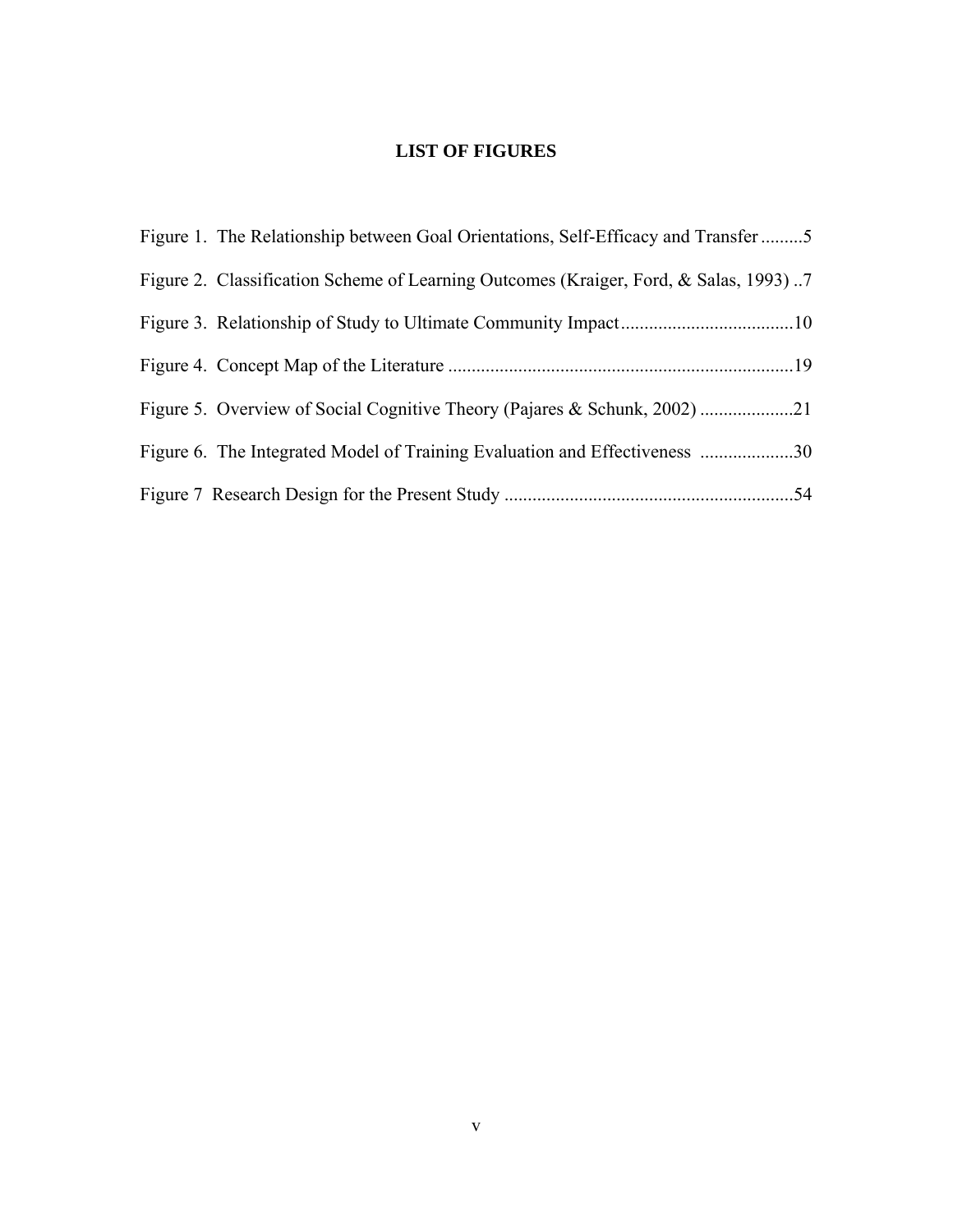# **LIST OF TABLES**

| 90 |
|----|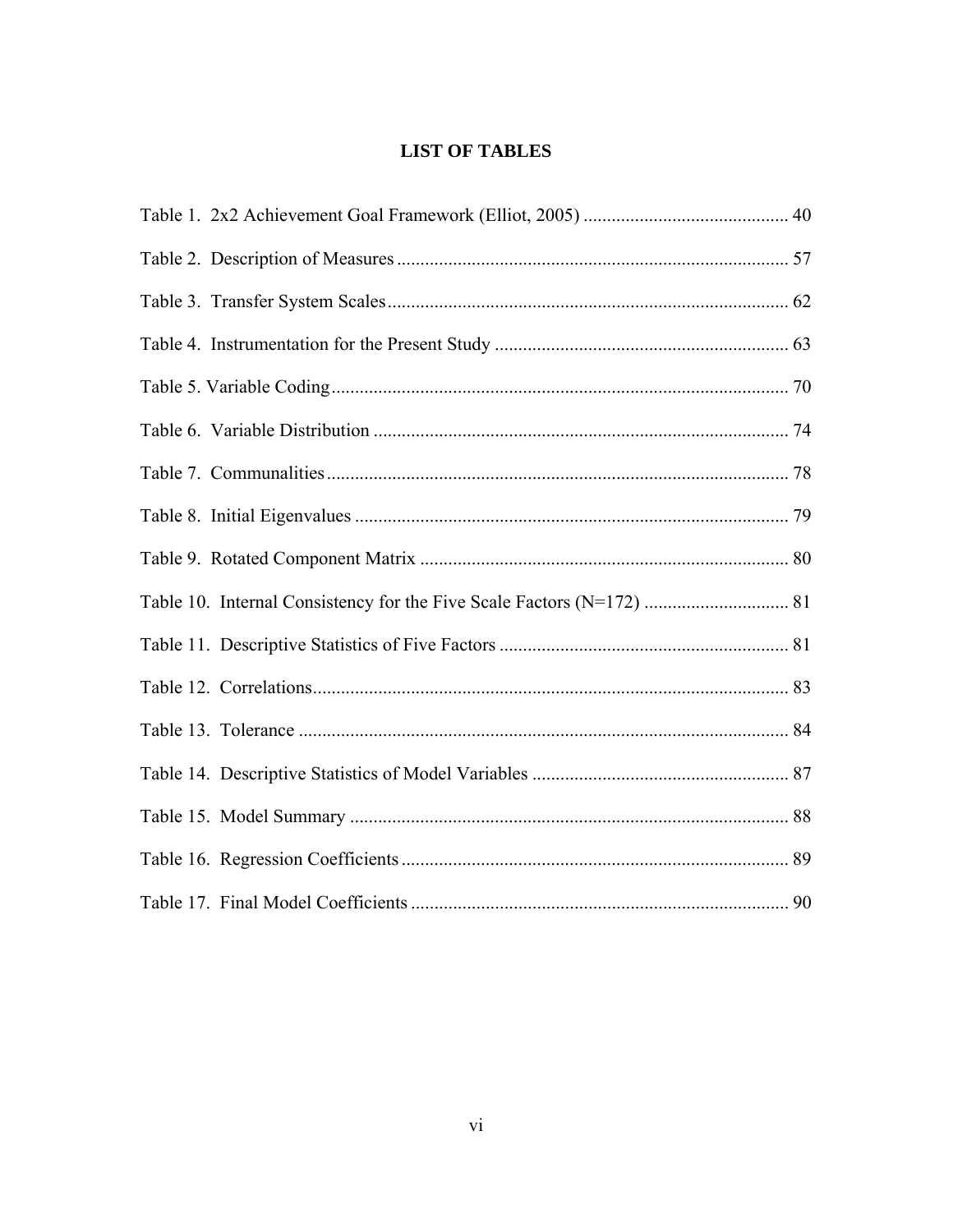## **Chapter One**

## **Introduction**

 This chapter begins with an introduction to the present study; the conceptual framework, statement of the problem, and significance, purpose and organization of the study are also included.

The knowledge-based economy of the 21st century brings with it the challenges of preparing a workforce for a globally competitive marketplace driven by dynamic and rapidly changing technologies. According to U.S. Chamber of Commerce President and CEO, Thomas Donohue (2007), "It's perfectly clear that the toughest, most important competitive race in the…worldwide economy will be the global race for talent and workers." America's workers—the essential ingredient–cannot rely on the manufacturing-driven approaches to workforce training of the past. The need for highly skilled workers, particularly those with technology skills, is growing; and the need for specialized training and—in the case of the aging worker— retraining is significant. Successful organizations will respond to these challenges by engaging their workers in a process of continuous learning that will support maximum flexibility and allow the organization to adapt quickly to market demands. Competitive advantage can only be achieved and sustained if such organizational investments in human capital are a priority.

Private companies in the U.S., increasingly realizing that training is essential to future organizational performance responded in 2007, for example, by spending over \$134 billion dollars on employee learning and development (ASTD, 2008). Although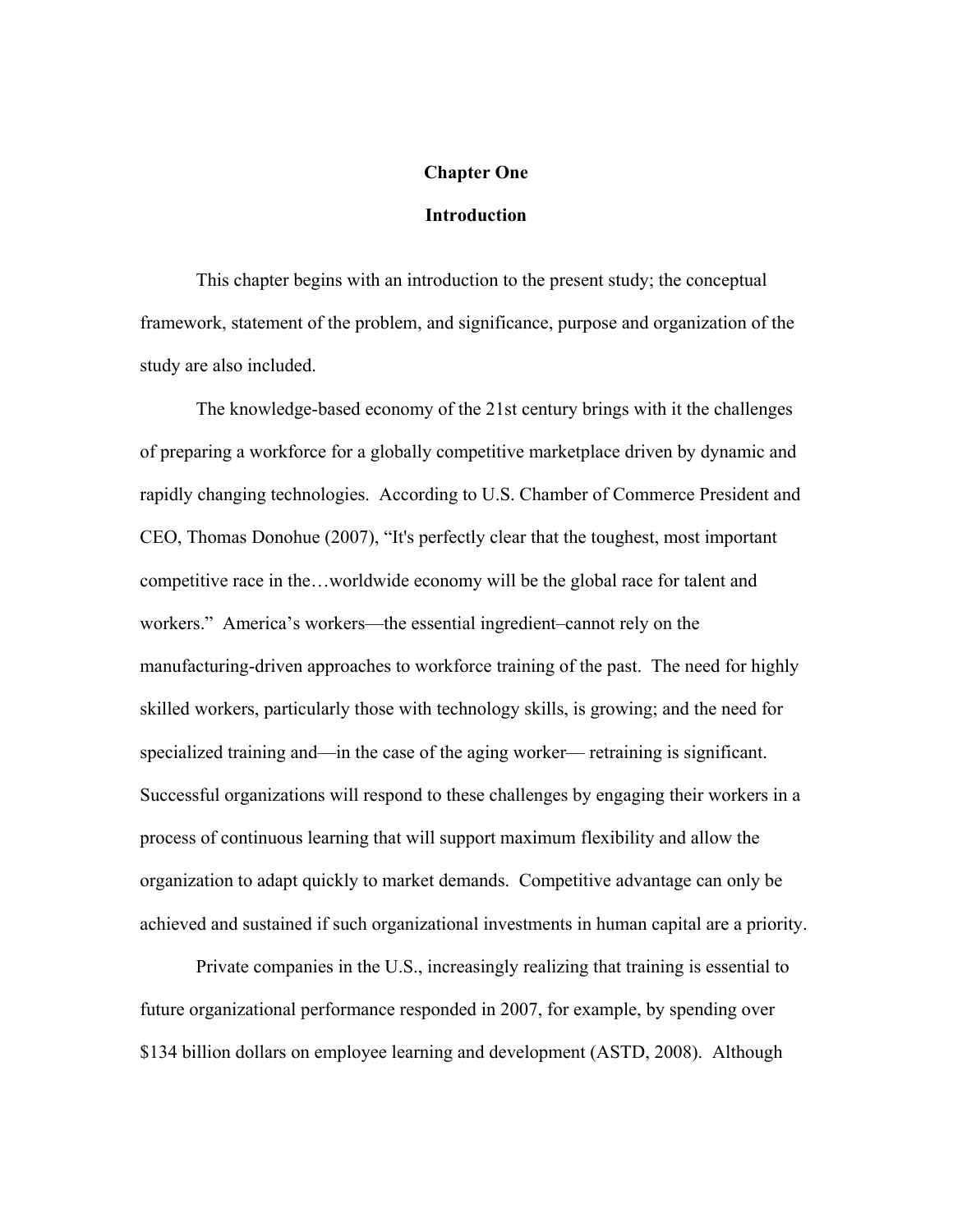comparable information for government and nonprofit organizations is not available, such information is unlikely to reveal that training expenditures made by public organizations are larger than private investment. Such training investments cannot be considered successful, of course, unless workers are able to transfer to the workplace the knowledge, skills, and attitudes they have learned in the classroom, and unless these newly acquired abilities have a positive organizational impact (Alvarez, Salas, & Garofano, 2004; Ford & Weissbien, 1997; Holton, 2005). Training professionals making the case for continued training investment will thus be well advised to focus on the proper assessment of training effectiveness.

Training effectiveness, a broad concept rooted in social-cognitive theory, refers to the individual and situational processes that occur before, during, and after training processes that influence the likelihood that training will be transferred to the workplace (Kraiger, Ford, & Salas, 1993). Training-effectiveness models suggest that understanding these individual and situational variables provides insight into why training did or did not achieve its intended goal. There are hundreds of personal and environmental factors that could undermine an otherwise successful training (Alvarez, Salas, & Garofano, 2004; Mathieu, et al. 1993). Training might not be transferred, for example, if the trainee's supervisor did not support the transfer or if the trainee simply was not sufficiently motivated. Models of training effectiveness attempt to identify these factors and understand their impacts on training goals (Mathieu, et al.1993.)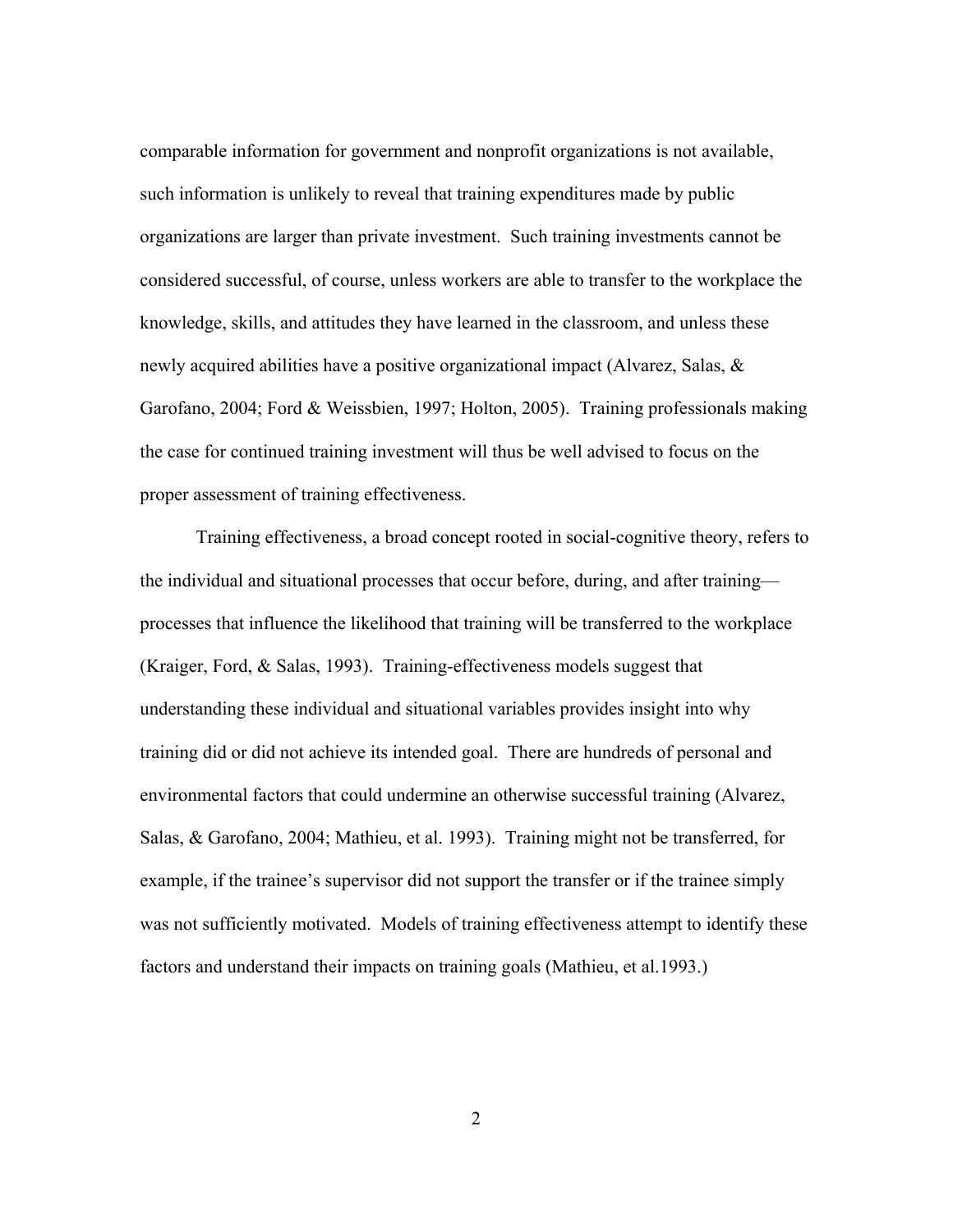There are two important problems facing the training industry, namely that practitioners do not adequately assess training effectiveness (ASTD, 2008) and, until quite recently, researchers have not provided them with effective models for doing so (Tannenbaum & Yukl, 1992; Salas & Bowers, 2001; Alvarez, Salas, & Garofano, 2004). Because researchers have given little attention to the relationships between individual factors and training effectiveness, few of their findings can be used on a practical level. Each of these challenges is discussed further below.

Despite a long history of suggested approaches to training evaluation, the American Society of Training and Development (ASTD, 2008) recently reported that the targets and types of evaluation techniques vary nationwide (ASTD, 2008). The data from ASTD's Benchmarking Service, which includes standard information from over 5000 organizations, reveals that participants' immediate post-training reaction and cognitive learning are assessed most often (91% and 51% of the time, respectively) and that learning transfer and organizational impact are evaluated far less often (23% and 10% of the time, respectively).

If practitioners have been incomplete in their assessment of learning transfer and organizational impact, training researchers have been almost as incomplete in their study of the motivational variables that influence training effectiveness (Colquitt, LePine & Noe, 2000; Alvarez, Salas, & Garofano, 2004). Training literature has evolved from Kirkpatrick's (Kirkpatrick, 1977a; Kirkpatrick, 1977b) Four Levels of Training Evaluation to the studies of multidimensional models debated in a variety of human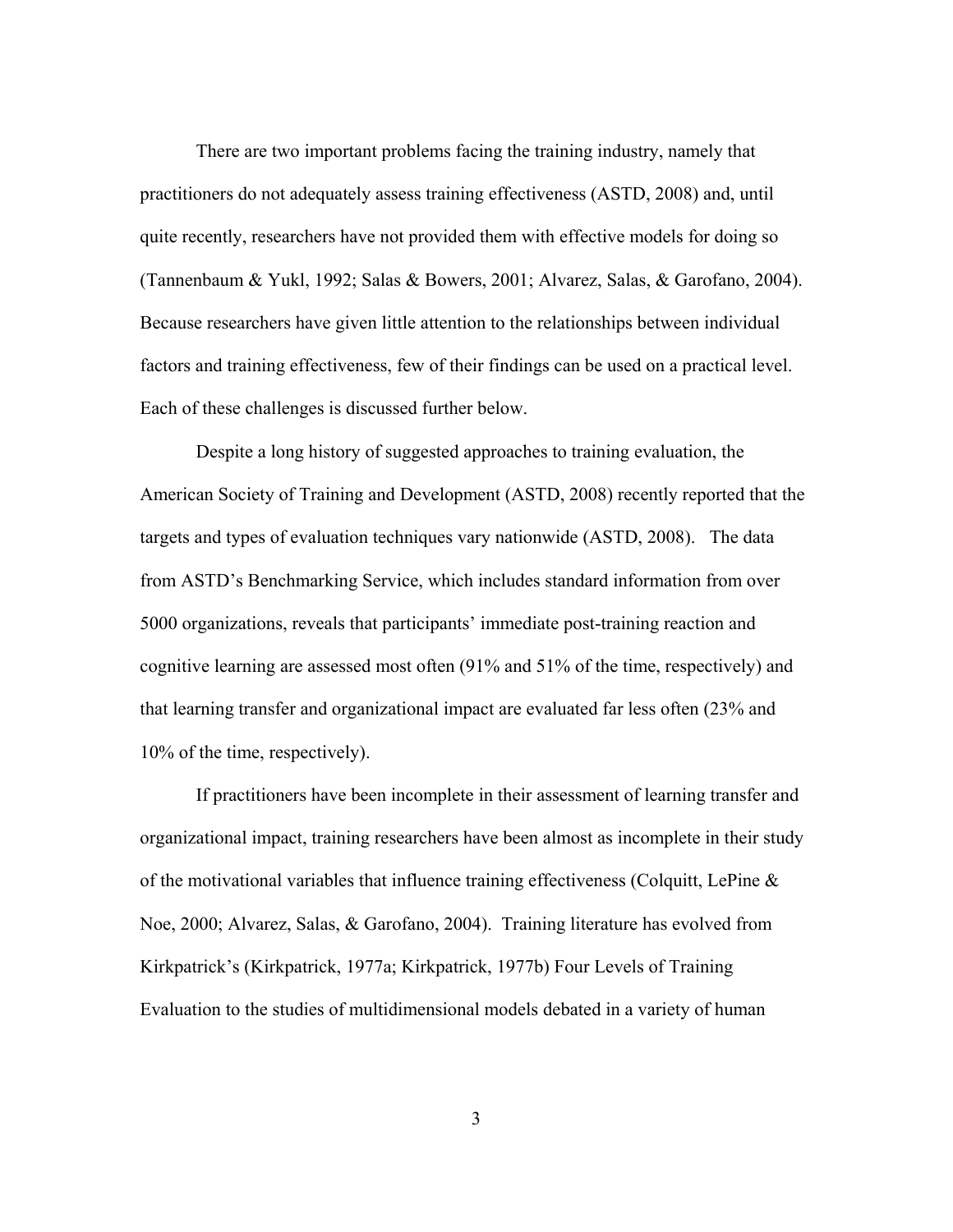resource development, educational psychology, and organizational psychology publications (Alvarez, Salas, & Garofano, 2004; Baldwin & Ford, 1988; Holton, 2005; Noe, 1986). These models go beyond the training room and reflect the importance of individual and situational variables when assessing overall training transfer and effectiveness. A well done training can be ineffective if individual and situational variables undermine the learning and transfer processes. Research related to age, education, cognitive ability, conscientiousness, emotional stability, extraversion, peer support, supervisor support, and other transfer-climate factors is well represented in the literature. While these studies provide insight into a few specific individual differences, little attention has been given to personal goal orientations in general (Colquitt, LePine, & Noe, 2000; Ford & Weissbien, 1997; Kraiger & Ford, 2007); and there are no studies that have used models of training effectiveness to study the influence that personal goal orientations have on the outcomes of federally-funded trainings. Thus a number of unanswered questions remain, questions regarding in particular the impacts of such individual differences and their implications for training effectiveness. The present study attempts to answer some of these questions by studying paid employees of homeless service organizations attending training programs offered by the U.S. Department of Housing and Urban Development (HUD).

## **Conceptual Framework**

Elliot and McGregor's (2001) achievement goal theory and Bandura's (1977a, 1977b) theory of self-efficacy provide the conceptual framework for the present study.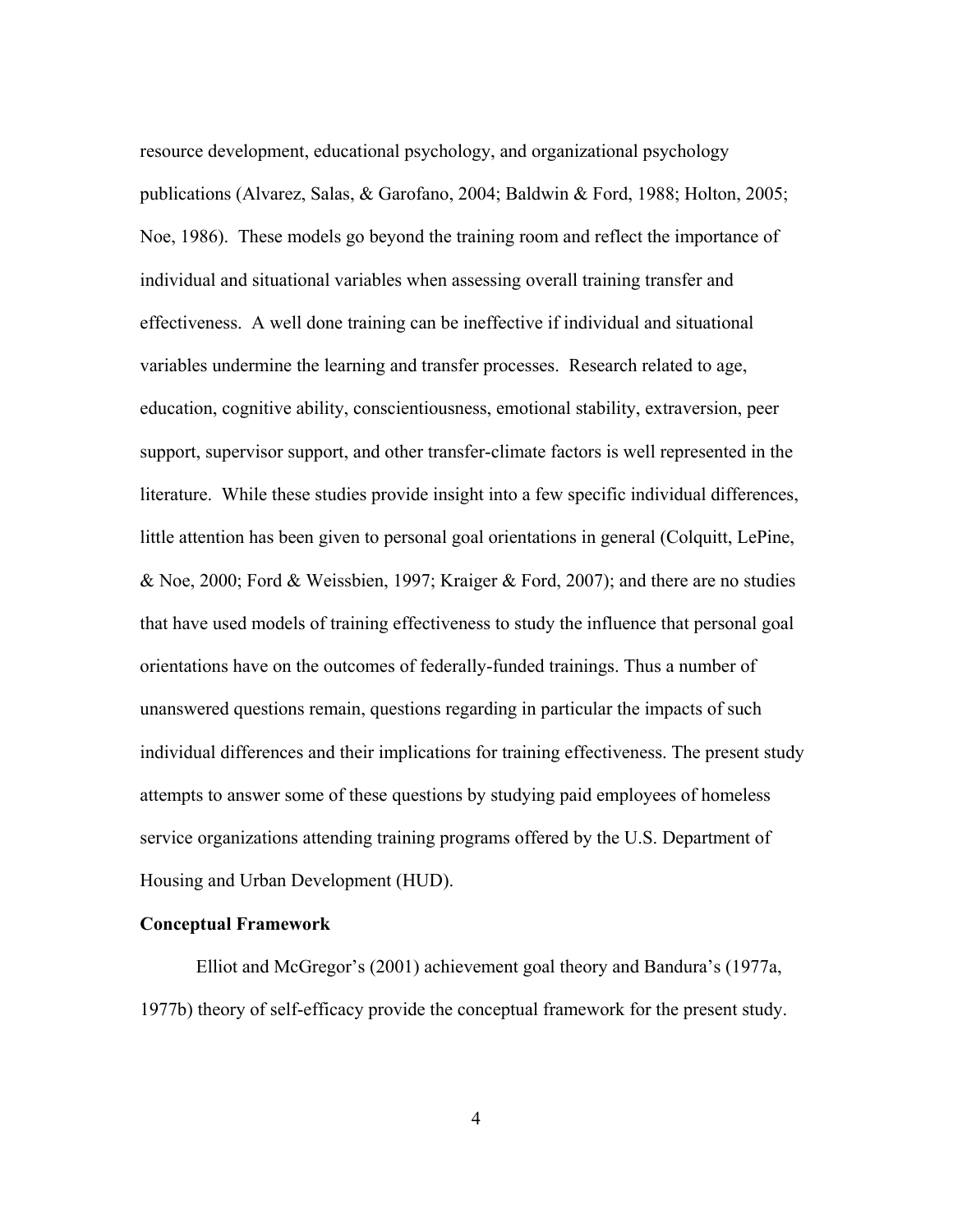Three separate constructs of personal goal orientation are used to help predict changes in post-training self-efficacy. Figure 1 illustrates the relationship between the personal goal orientations of HUD trainees and post-training self-efficacy.



Figure 1. The Relationship between Goal Orientations, Self-Efficacy and Transfer

Achievement goal theory focuses on why individuals act the way they do in achievement situations. Dweck and Wortman (1982) wondered why some learners react to obstacles as if they were a personal condemnation, while others view the same phenomena as a welcome challenge. She suggested that some viewed achievement situations as tests of their competence, while others see the same opportunities as a means of learning. Referred to as "goal orientations," these patterns of beliefs and feelings about success, effort, ability, errors, feedback, and standards of evaluation provide a lens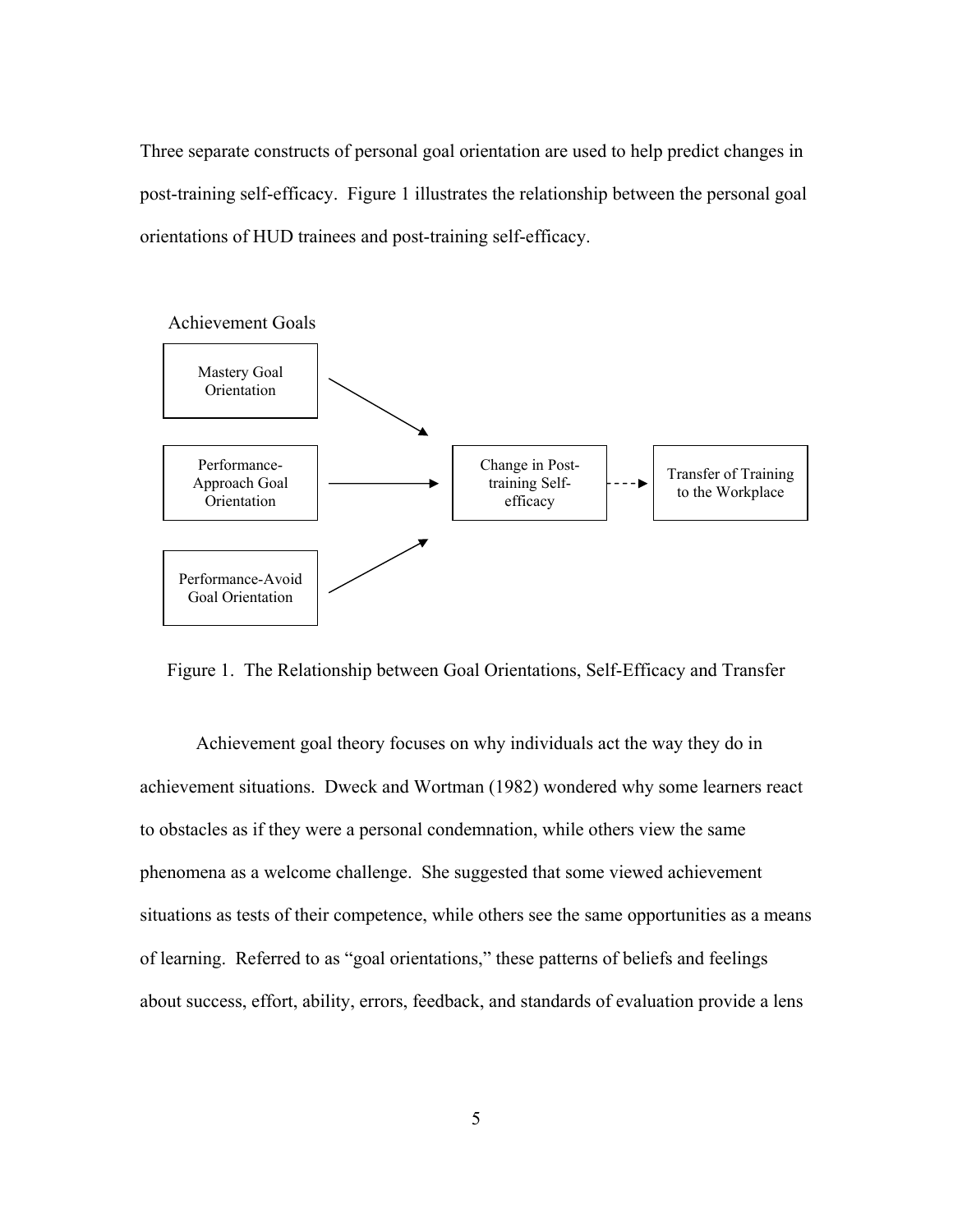through which achievement situations are viewed (Elliot, 2005, p. 57). Goal orientation is concerned, for instance, with why a trainee would want an "A" on an end-of-course exam or why producing 10 more computers or 50 more cars is important. Including goal orientation as an aspect of motivational theory is important, as doing so provides insights into the various self-regulatory processes. Individuals with a learning or mastery orientation are interested in cues that show progress in learning; they will generally orient their approach to learning around deeper, processing strategies. On the other hand, individuals with a performance orientation are interested in looking good when compared to others. This desire for superiority can lead, for example, to an individual's monitoring the grades or work of other learners and adjusting his or her motivation and cognitive efforts as necessary to outperform them (Boekearts, 2005). There are three primary goal orientations - mastery, performance approach and performance avoidance – that are more fully discussed in the following chapter.

Self-efficacy theory also contributes significantly to the conceptual framework of this study. Bandura (1977a, 1997b) defined self-efficacy as "people's judgments of their capabilities to organize and execute courses of action required to attain designated types of performances." "It is concerned," Bandura continued, "not with the skills one has, but with judgments of what one can do with whatever skills one possesses." More simply, self-efficacy can be understood as an individual's "can-do" attitude toward completing certain tasks at specific levels of performance.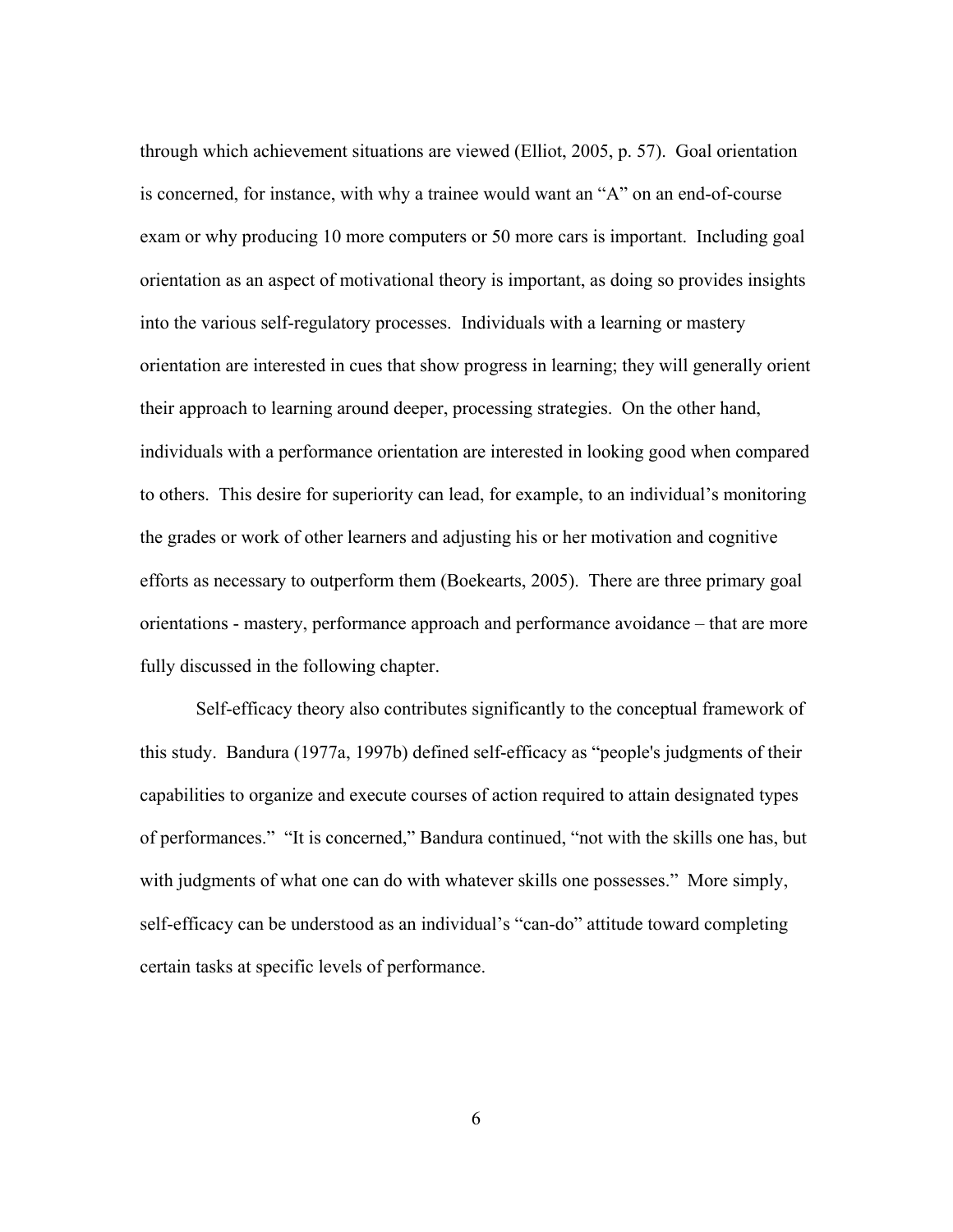Using changes in post-training self-efficacy as the dependent variable in this study is important for two primary reasons. First, it supports a new multi-faceted view of learning outcomes. Drawing from Bloom's (1956) and Gagne's (1984) taxonomies, Kraiger, Ford, & Salas (1993) proposed three categories of learning outcomes: cognitive, skill-based, and affective. Figure 2 represents an overview of these three learning outcomes and their constructs. Self-efficacy is presented as a key affective learning outcome.



Figure 2. Classification Scheme of Learning Outcomes (Kraiger, Ford, & Salas, 1993)

The second reason that post-training self-efficacy is being used as a variable in this study is that numerous researchers have reported positive relationships between posttraining self-efficacy and such training outcomes as cognitive learning, training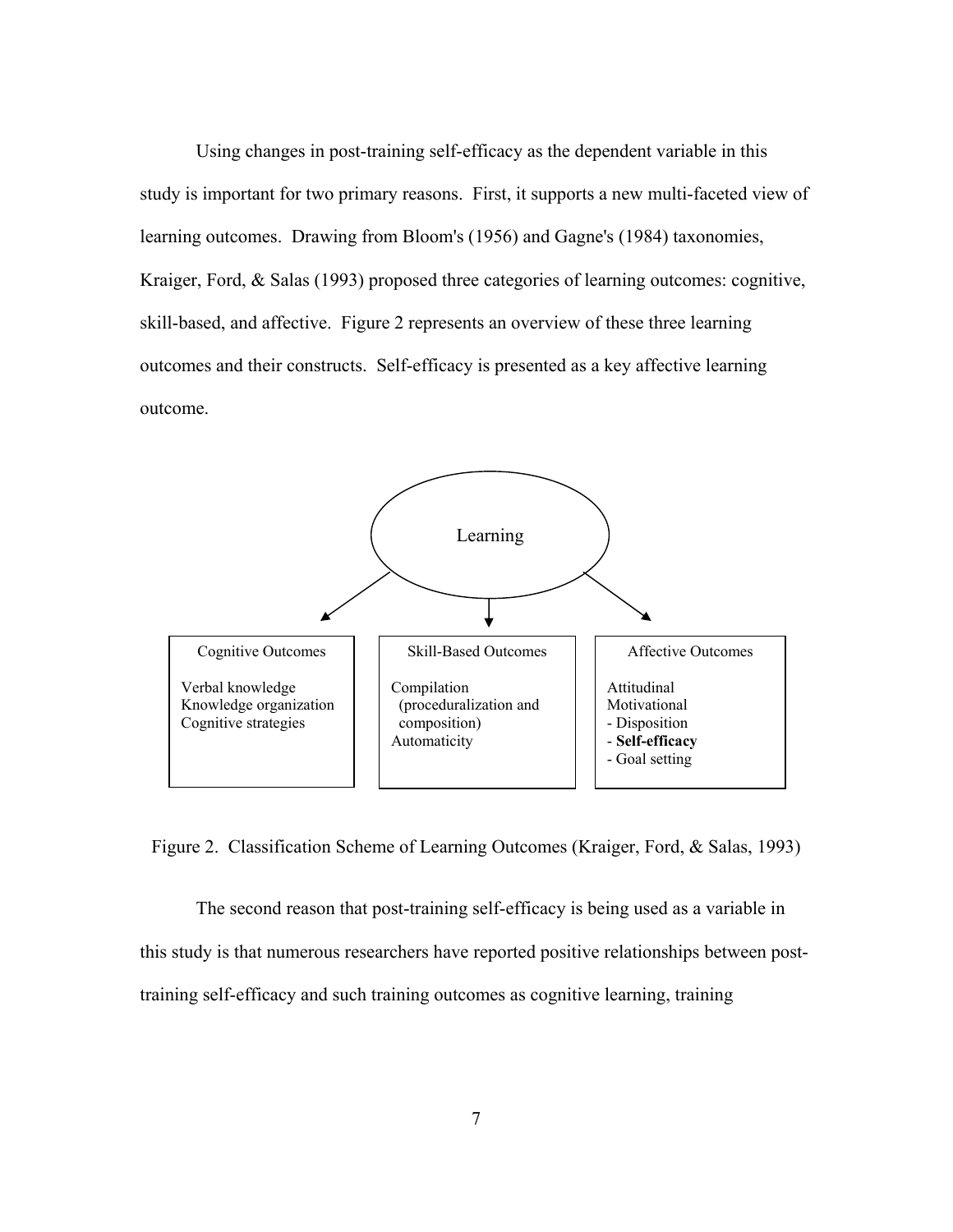performance, and transfer performance: cognitive learning (Martocchio, 1994; Martocchio & Dulebohn, 1994; Martocchio & Judge, 1997); training performance (Martocchio & Dulebohn, 1994; Mathieu, Martineau, & Tannenbaum, 1993); transfer performance (Ford, Smith, Weissbein, Gully, & Salas, 1998). The linkages between post-training self-efficacy—a proximal training outcome—and other more distal outcomes, such as transfer and organizational impact, suggest that using this construct as the dependent variable expedites training effectiveness.

Theories of achievement goals and self-efficacy provide an understanding of how individual goal orientations can influence post-training self-efficacy, thereby impacting overall training effectiveness in HUD-sponsored programs. The present study is unique in that no research has been conducted among homeless-services professionals to assess relationships between the three goal orientation constructs and post-training self-efficacy.

## **The HUD Context**

Greater accountability in the federal government requires that HUD maximizes training effectiveness; a documented positive relationship between training expenditures and enhanced performance among federal grantees is needed. Ultimately, positive community impacts are the desired outcome.

HUD is required to meet the standards of the Government Performance and Results Act (GPRA) of 1993, standards that require all Federal agencies to establish goals and objectives for use in measuring achievements. To meet its obligation to assess program performance, HUD now requires grantee organizations receiving funding under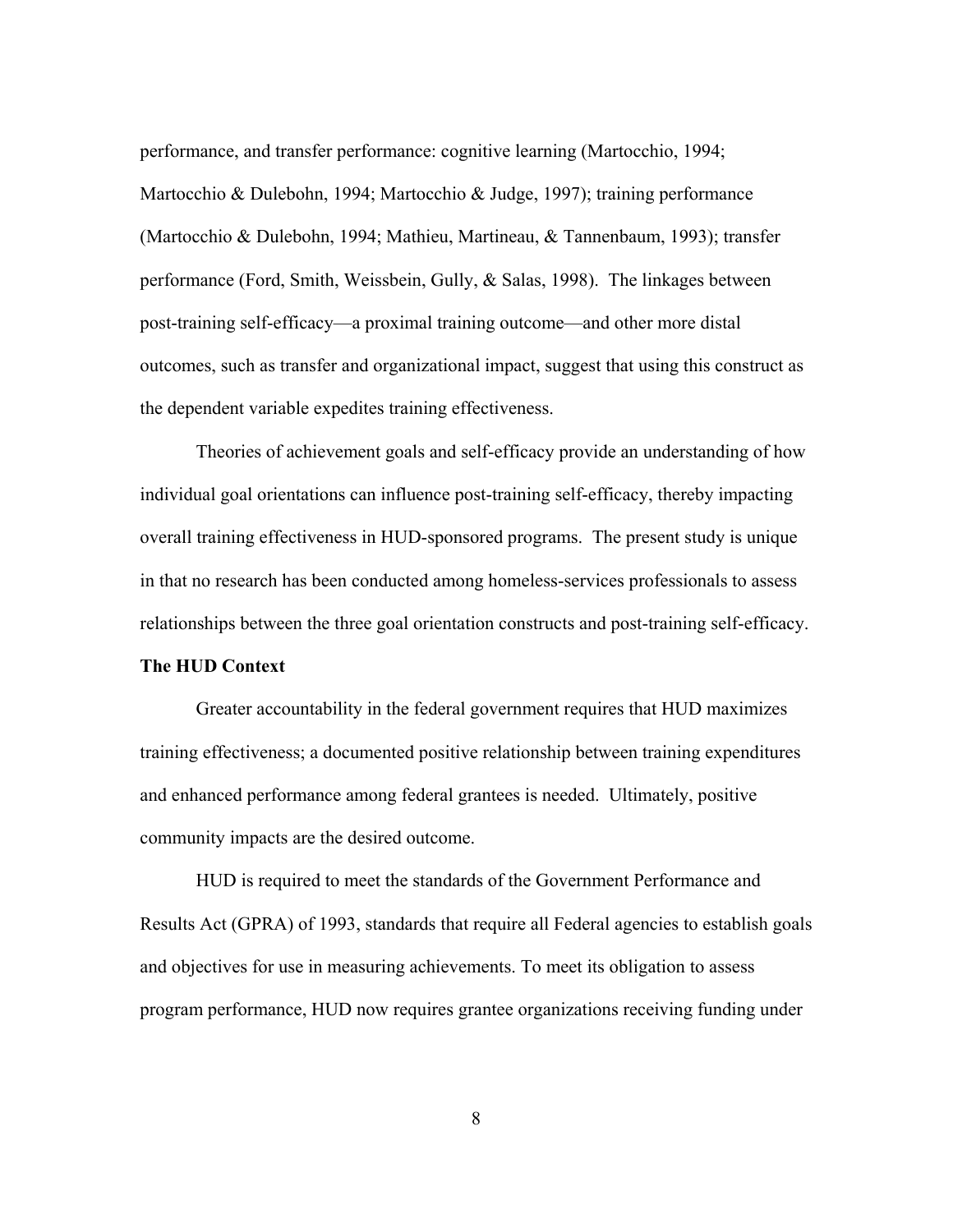the HOME, Community Development Block, and Homeless Programs to submit a logic model and to use it as a framework for performance measurement. A logic model, which is basically an illustration of how a program works, connects the program's theoretical assumptions with program inputs such as (1) financial, human, and physical resources; (2) program activities, including the processes and actions of the program that are intended to bring change; (3) outputs that are proximal to the activities and may include types and levels of services to be delivered; (4) outcomes that are more distal to the activities, ranging from short-term changes—changes in the program participants, for example—to long-term outcomes associated with changes in community conditions (Kaplan & Garrett, 2005; Savaya & Waysman, 2005). The amount of funding available from HUD in 2008 that will require logic model submission exceeds \$1.5 billion.

The larger context of a logic model is important; a strategy that will allow training professionals and researchers to better understand how increases in self-efficacy—the dependent variable in the present study—can conceptually impact other important program outcomes. The logic model illustrates, for example, how post-training selfefficacy is theoretically connected to such proximal outcomes as the transfer of training to the workplace as well as to more distal outcomes such as decreases in the number of holes individuals. The ultimate impact of proximal action is a longer-term community improvement that is hard to even partially attribute to a specific series of training; logic models allow for these relationships to be visualized however (Figure 3).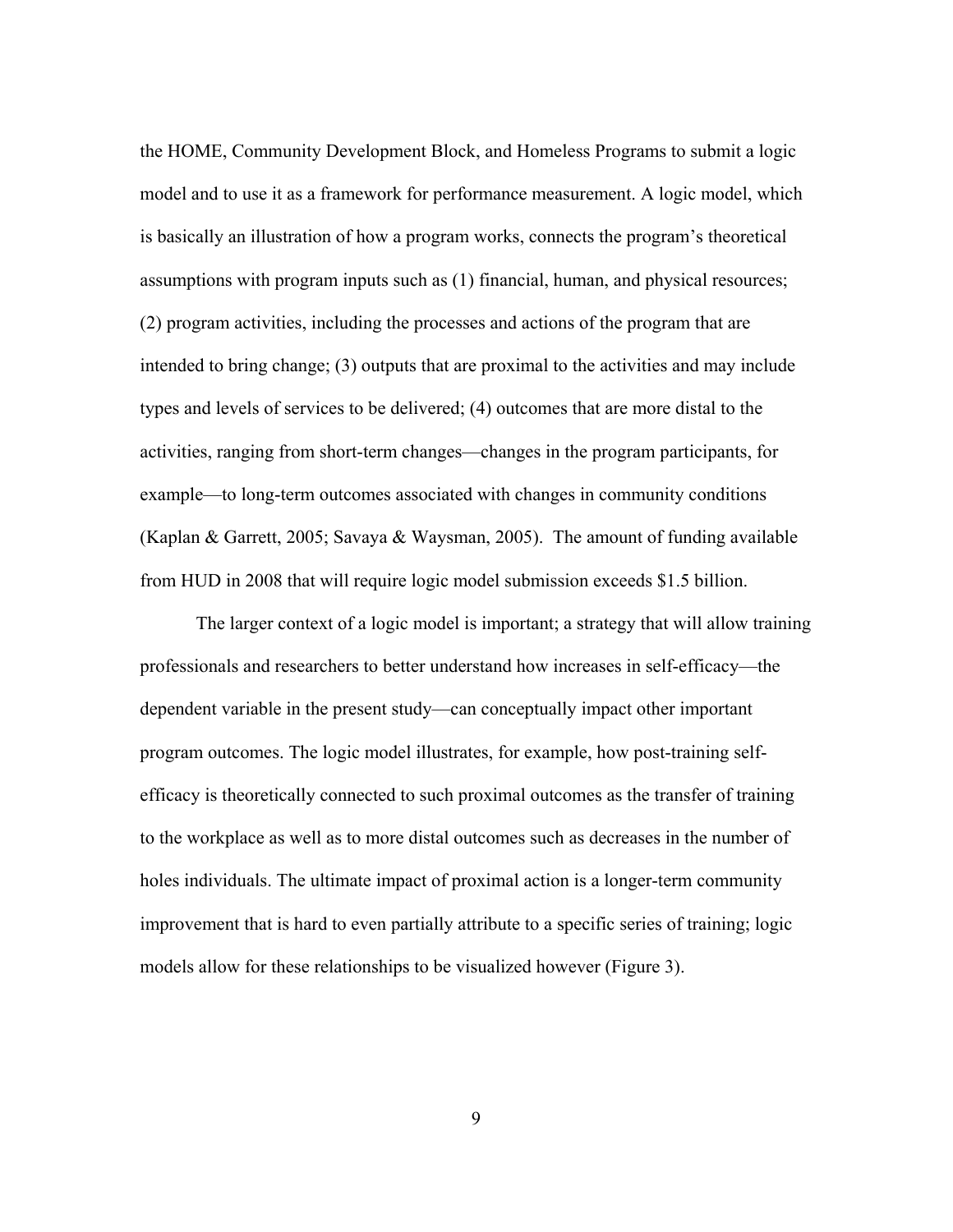

Figure 3. Relationship of Study to Ultimate Community Impact

Now is the ideal time to study these relationships more closely since federal training budgets – which are often viewed as discretionary - will certainly be more intensely scrutinized given the recent economic turmoil in the world marketplace. Although research related to the influence of achievement goals on post-training selfefficacy is non-existent among homeless-services professionals, significant related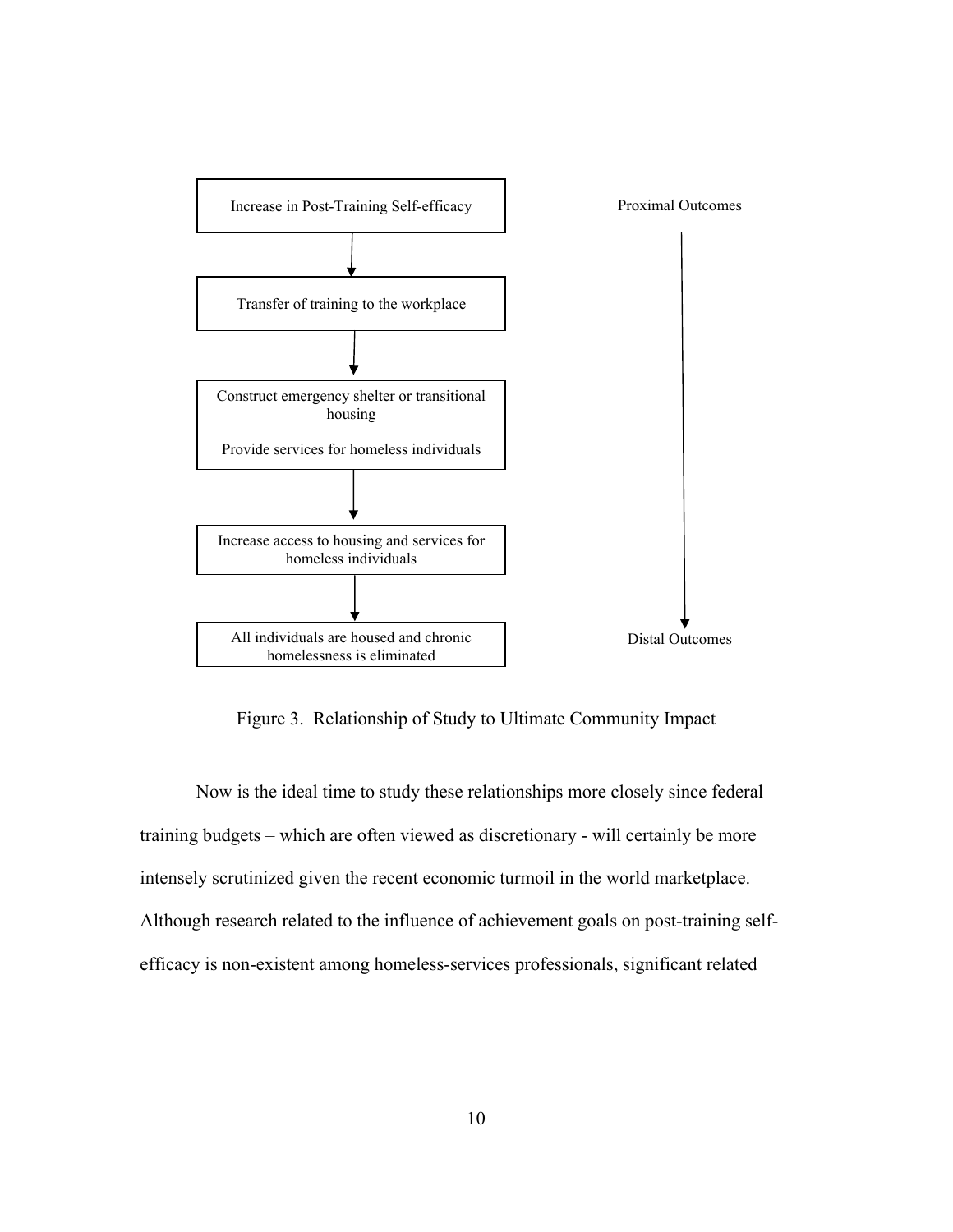research has been conducted in non-public settings, most notably in the college classroom and, to a much lesser extent, in the private sector.

## **Statement of Problem**

The partnership between governments and homeless service organizations has proven to be a prerequisite to much of the national emphasis on eliminating chronic homelessness. The popularity of this community-driven approach has led to a significant reliance on local nonprofits and governments to administer federal and state homeless programs at a local level.

 The unit of analysis for this study was the paid employee of an organization that assists persons who are homeless or at risk of becoming homeless. The organization must also have received funding—directly or indirectly—from the U.S. Department of Housing and Urban Development (HUD) and must be presently administering federal homeless assistance. In 2008, three hundred and sixty three state and local governments received approximately \$160 million in funding from the Emergency Shelter Program, and approximately 6,300 projects were awarded approximately \$1.6 billion in funding through HUD's competitive homeless programs; the projects are sponsored primarily by nonprofit service organizations (HUD 2009). The thousands of employees working for these government and nonprofit organizations were the targeted population for the present study.

Unfortunately, the ability of many of these organizations to perform has been seriously questioned among funders, including HUD. This lack of capacity has been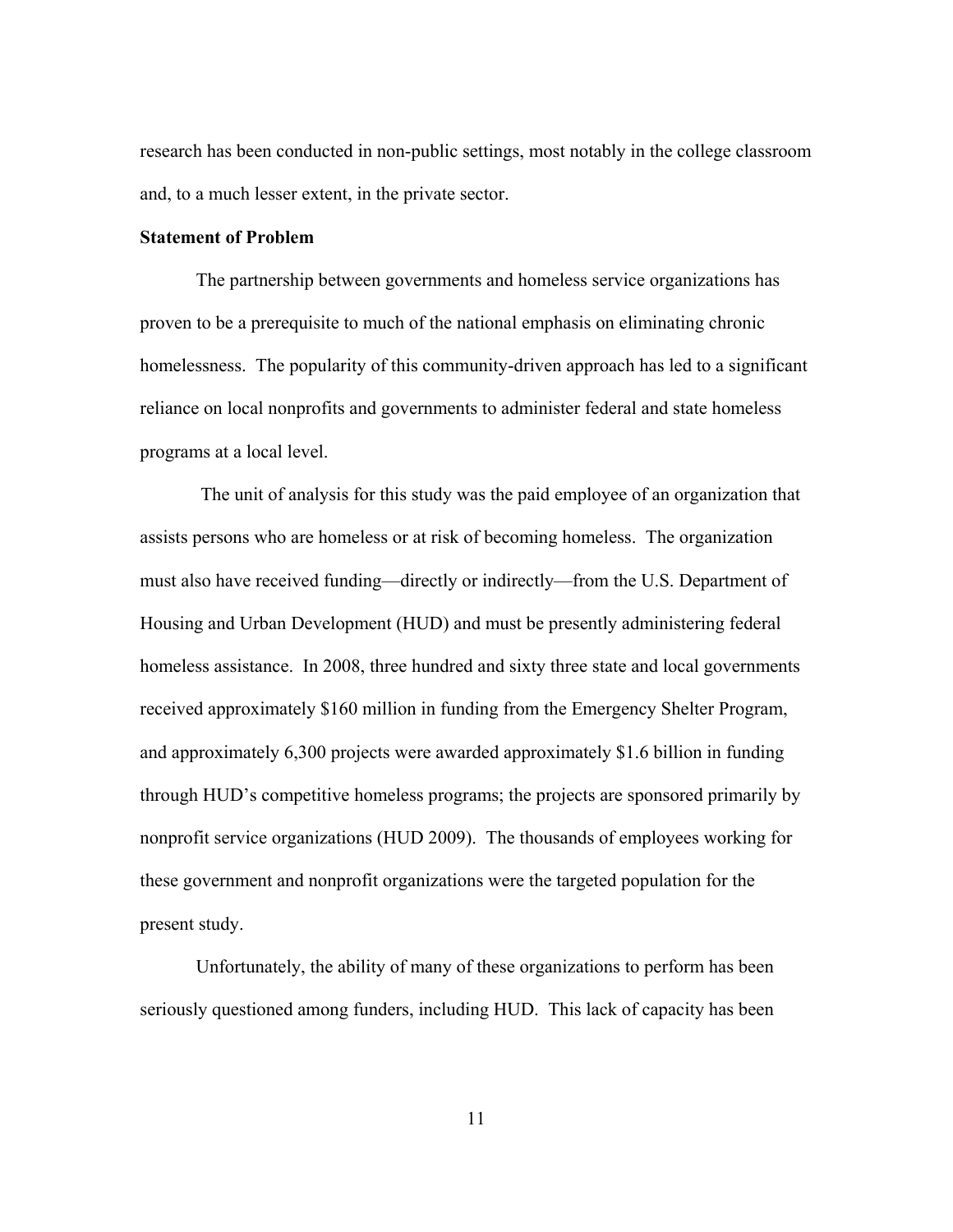sited as a major cause underlying poor performance; the term "organizational capacity" however, has historically not been adequately defined. In an attempt to develop a shared definition, grantmakers have defined nonprofit capacity – albeit a bit abstract - as "the ability of the organization to fulfill its mission through a blend of sound management, sound governance, and a persistent rededication for achieving results" (Grantmakers for Effective Organizations 2003). In the field, capacity building is often referred to as organizational development, technical assistance, or management training; in any case funders have long felt that organizational capacity is a prerequisite for programmatic success. In support of this conclusion, most executives of high-performing organizations believe that only well-managed groups will be effective, and funders have significantly increased the amount of resources available for capacity building (Light, 2004; HUD, 2009b). As mentioned, the U.S. Department of Housing and Urban Development (HUD) has recognized the lack of capacity of many grantees that administer HUD programs at the local level (HUD, 2009b). These organizations often lack capacity in the areas of leadership and vision, management and planning, fiscal planning and practice, operational support (Fredericksen & London, 2000), and knowledge of specific programs and activities (Glickman & Servon, 1998). In response, HUD provides technical assistance – that includes direct consultations and group training - in an effort to enhance the capacity of community development professionals and HUD grantee organizations. In support of their affordable housing, community development, and homeless programs, HUD has provided over one billion dollars since 1993 for technical assistance for local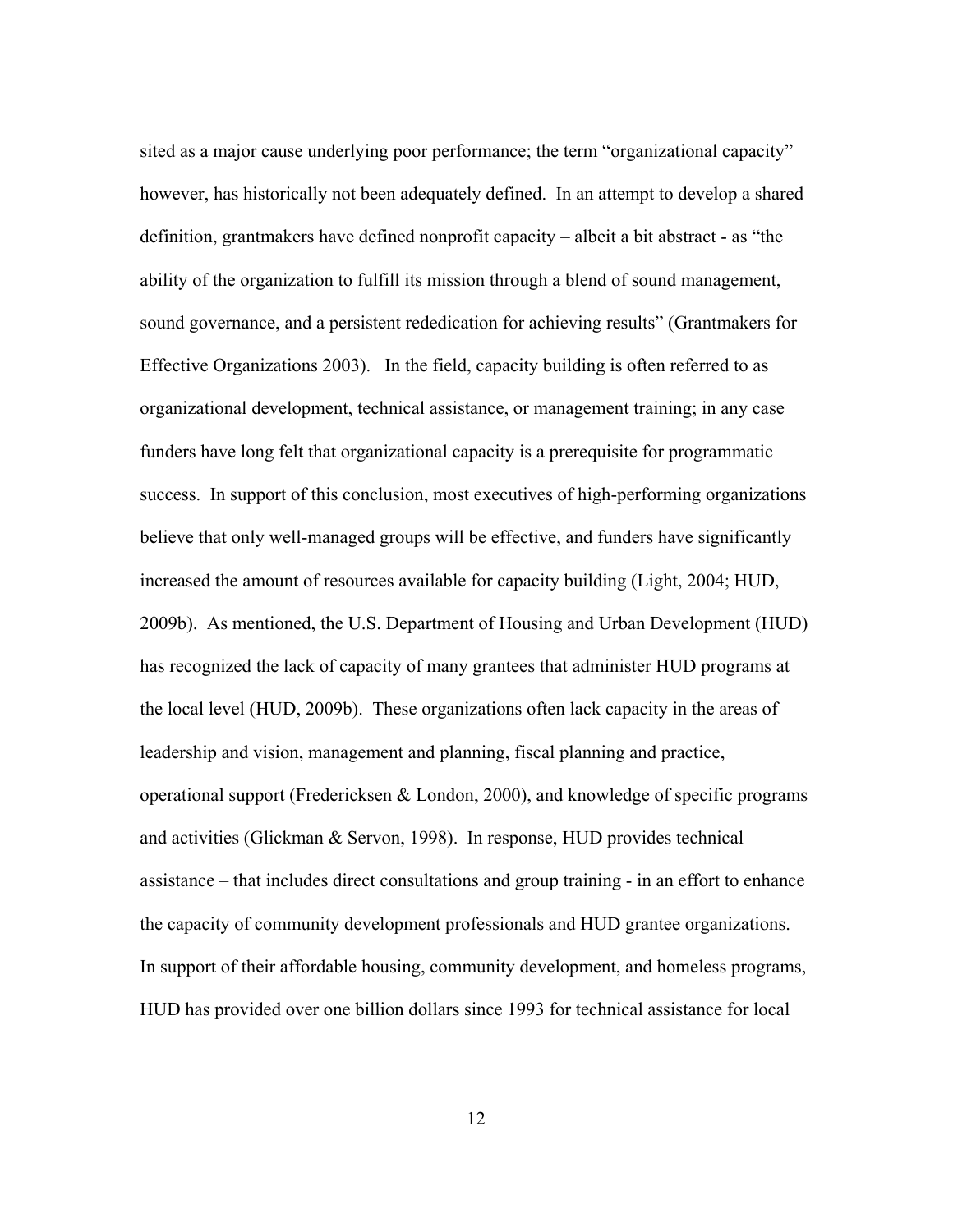HUD grantees—many of which are nonprofits (HUD, 2009b). An important note is that nonprofit organizations deliver a larger share of the health and human services financed by government agencies than do public agencies (Fredericksen & London, 2000; Keyes et al., 1996).

The problem is that HUD does not adequately assess the effectiveness of its capacity-building efforts. Calls for more accountability on federally sponsored programs and increased return on the investments associated with these programs provide HUD with a unique opportunity to reevaluate and improve the community development technical assistance programs it has been offering since 1993 (McCool, 2002). One area in particular need of improvement has been the agency's approach to assessing the effectiveness of its program training. While recent researches have led to the creation of a number of comprehensive and robust models for use in such assessments (Salas  $\&$ Bowers, 2001), HUD continues to employ comparatively limited, institutionalized methods. HUD trainings might benefit especially from the adoption of an approach that takes into account the impact that individual differences, specifically goal orientations, have on post-training self-efficacy and overall training effectiveness – recall the earlier discussion in the conceptual framework section that suggests that post-training selfefficacy is positively linked to training effectiveness. Awareness of the ways that individual differences promote or inhibit training effectiveness could well lead to improvements in the design and structure of training programs.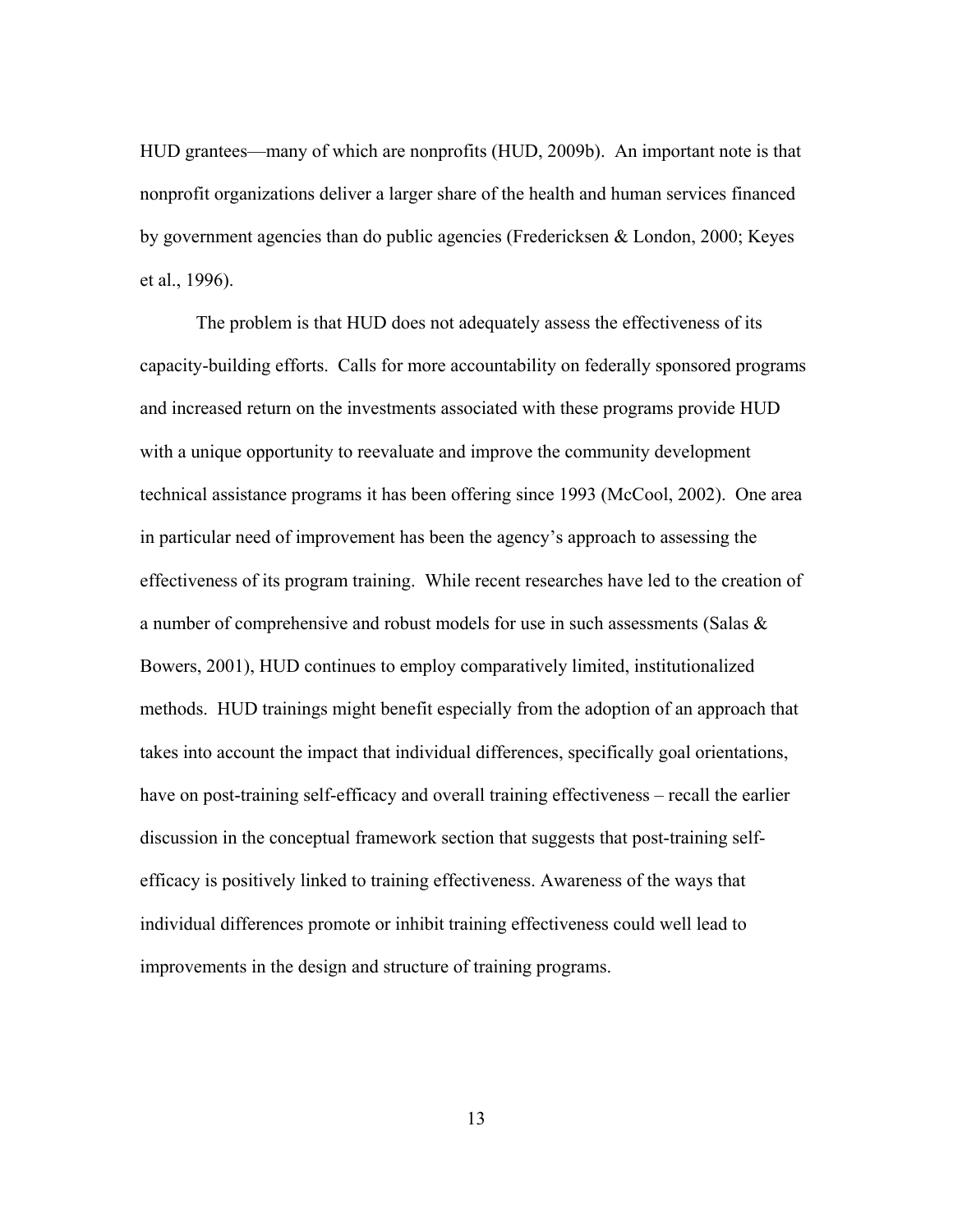## **Significance of the Study**

This study is significant for two reasons. First, it will create new baseline information regarding the post-training self-efficacy of employees of homeless-services organizations. This information may also provide valuable insights into the overall effectiveness of federal training programs for a specific population. Although training investments are made in all three sectors—private, government, and nonprofit—privatesector organizations receive the bulk of the attention when it comes to training and development issues (Cosier & Dalton, 1993). In fact, professional associations tend to report on training practices from a private-sector perspective. The ASTD Benchmarking Survey, for example, is based on results reported primarily from large organizations, only a small percentage of which were from the government or nonprofit sectors (ASTD, 2008). Similarly, the American Management Association's survey research is restricted to large private organizations (Jacobson, Rubin, & Selden, 2002), and the ASTD's 2008 State of the Industry Report is based on a survey sample in which only 2% of the organizations considered were public (ASTD, 2008). Practitioners rarely refer to the training conducted in smaller, nonprofit organizations and local governments, and the same seems true of the academic literature.

A review of the past 10 years of human resource development, public administration, and nonprofit literature yields no training-related research within the context of nonprofit organizations and very little research related to local governments.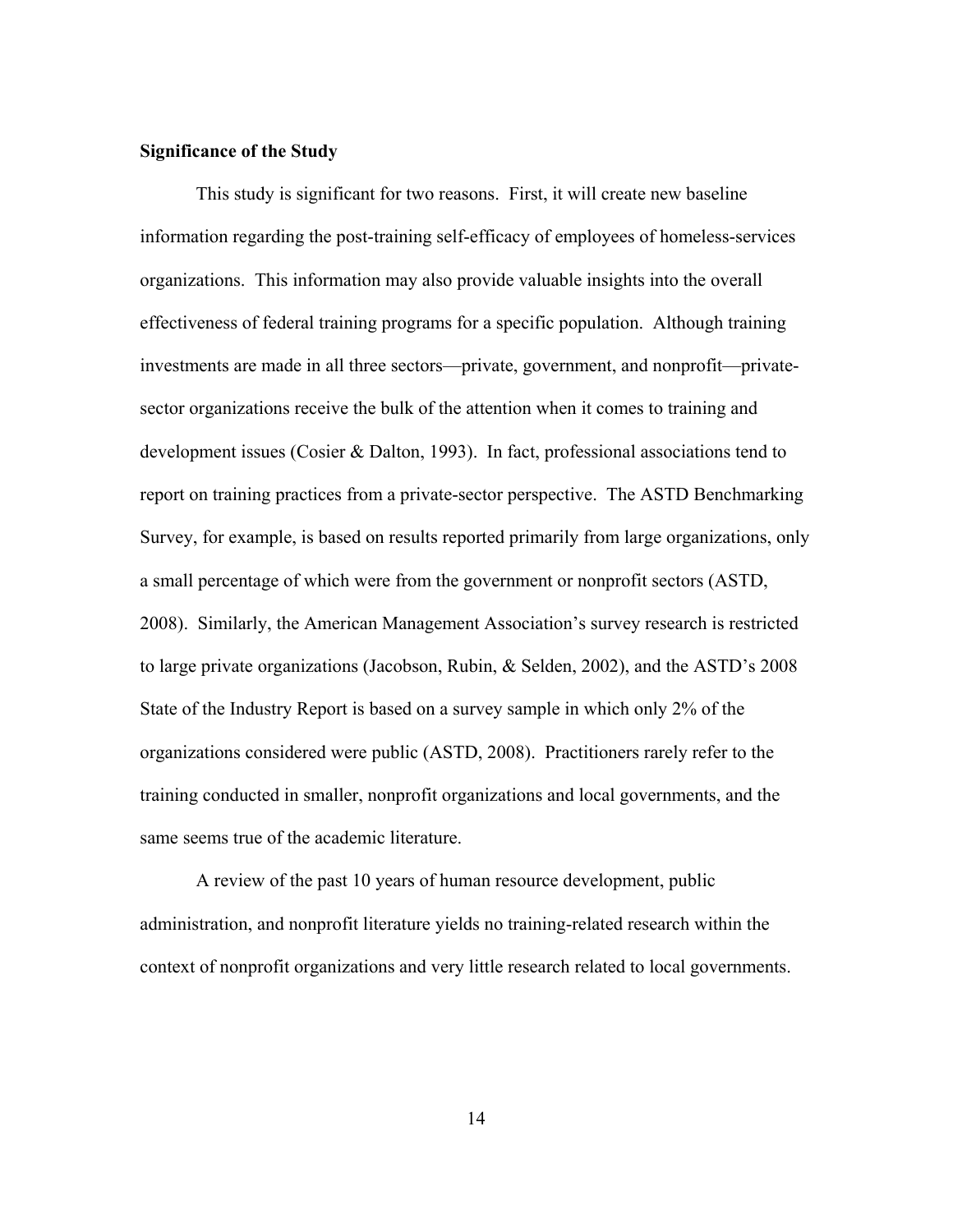A second contribution of the present study is that it addresses goal orientation, which—although it is considered an important contributor to training effectiveness—has received limited attention in training research. Many researchers have hypothesized that a mastery goal orientation to training is more likely to result in superior training effectiveness (Ford, Smith, Weissbein, Gully, & Salas, 1998; Schmitt & Ford, 2003; Elliot, 1997; Ames & Archer, 1988; Grant & Dweck, 2003; Wolters, 2004; Urdan, 1997). Researchers (Ames & Archer, 1988; Kozlowski, et al. 2001) posit further that—if training professionals determine that few individuals in a given training group have such an orientation—these professionals might consider structuring their training so as to optimize the likelihood that more individual learners will assume a mastery approach to the training. They might, for example, use role playing as a primary activity in lieu of testing for declarative knowledge. Of course, before researchers begin adopting different training goal structures to induce mastery goal orientations, the relationship between individual goal orientations and training effectiveness in federal training programs must be tested. (Historically, such research has been conducted only in the classroom and in limited populations of adults.) (Chiaburu & Marinova, 2005; DeShon & Gillespie, 2005; Payne et al., 2007; Tziner, Fisher, Senior, & Weisberg, 2007). By focusing on the individual goal orientations of homeless-services professionals attending HUD-funded training and the relationship of these orientations to training effectiveness, this study should provide some of that testing.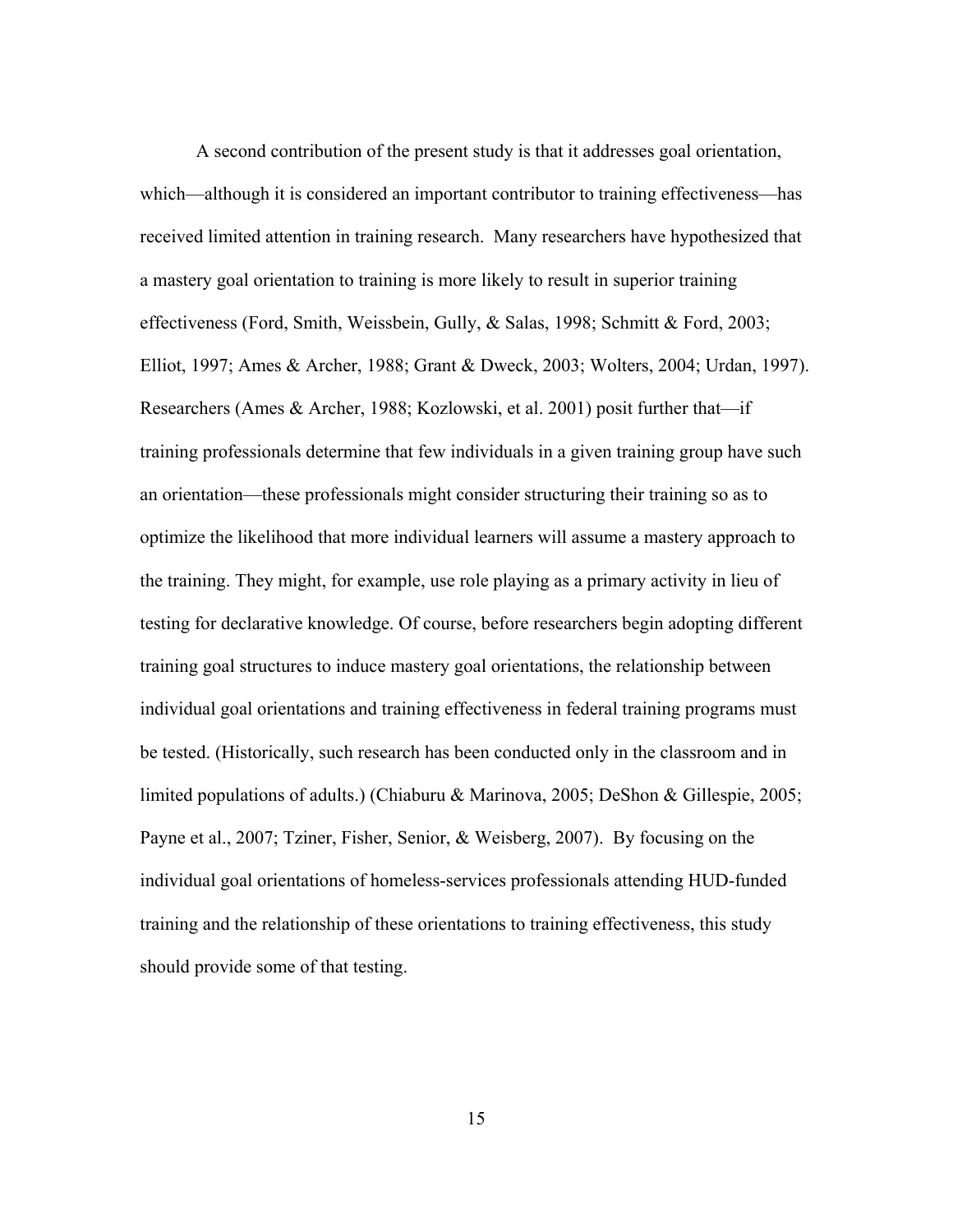#### **Purpose of Study**

The purpose of the study was to better understand how the goal orientations of employees of homeless-service organizations attending HUD-funded training affected changes in post-training self-efficacy (post training) – an indicator of training effectiveness. Three categories of goal orientation—mastery, performance-approach, and performance-avoid— served as independent variables, while changes in post-training self efficacy served as the dependent variable.

#### **Limitations of the Study**

Potential limitations related to the non-random nature of the study included potential differences in the treatment and control groups, the possibility of not considering significant control variables, and the use of self-report measures. First, the self-selected group of participants for the treatment and control groups could have been significantly different demographically. However, statistical analysis was conducted to determine if any significant differences existed between the groups; no significant differences in means were noted between the treatment and control groups on the demographic variables collected for the present study. Second, several other control variables (covariates) that have been shown to influence training outcomes were studied, including several demographic questions and three transfer system variables – the opportunity to use learning, motivation to transfer, and supervisory support. Although the number of control variables has been limited to ensure parsimony in the model, there is a risk that a significant control variable was not included and distorts the relationships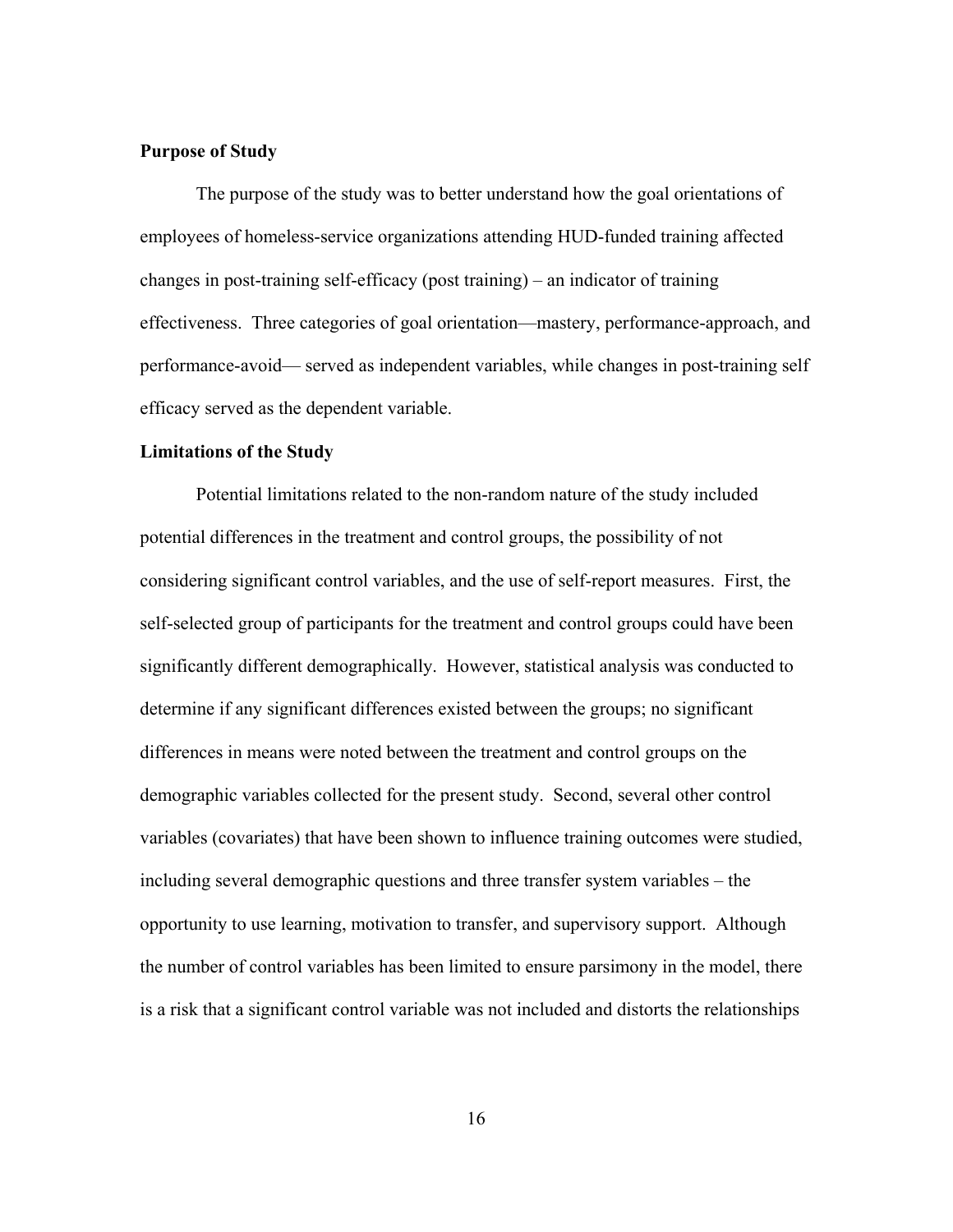between the variables under study. This is not a study of on-the-job training where there is limited time between the training and actual job tasks. The training in the present study was conducted outside of the workplace and there are many factors on the job that could impact the actual transfer of training; supervisory support and opportunity to use the learning are two examples of such potential barriers. However, other transfer system variables such as peer support were not considered in the present study's design. The present study suggests that changes in post-training self-efficacy are positively related to actual transfer performance; these potential organizational barriers to transfer however make it difficult to make any assumptions about the future level of transfer in any specific organization. Finally, the information collected in this study was self-reported. For this reason, although each of the included scales had high reliabilities and were pilot tested, there will be—as with all self-reported measures—a potential for bias.

## **Organization of the Study**

The remainder of this dissertation is organized into four chapters. Chapter 2 "Literature Review", presents a review of the literature related to several foundational theories plus achievement goal theory and self-efficacy theory. Chapter 3 "Methods" discusses the research design, the measures and instruments, threats to validity, and the methods that were used for data analyses. Chapter 4 "Results" describes the result of the data analysis. Chapter 5 "Discussion, Implications and Conclusions" presents a discussion of the findings, identifies implications and provides specific recommendations for consideration.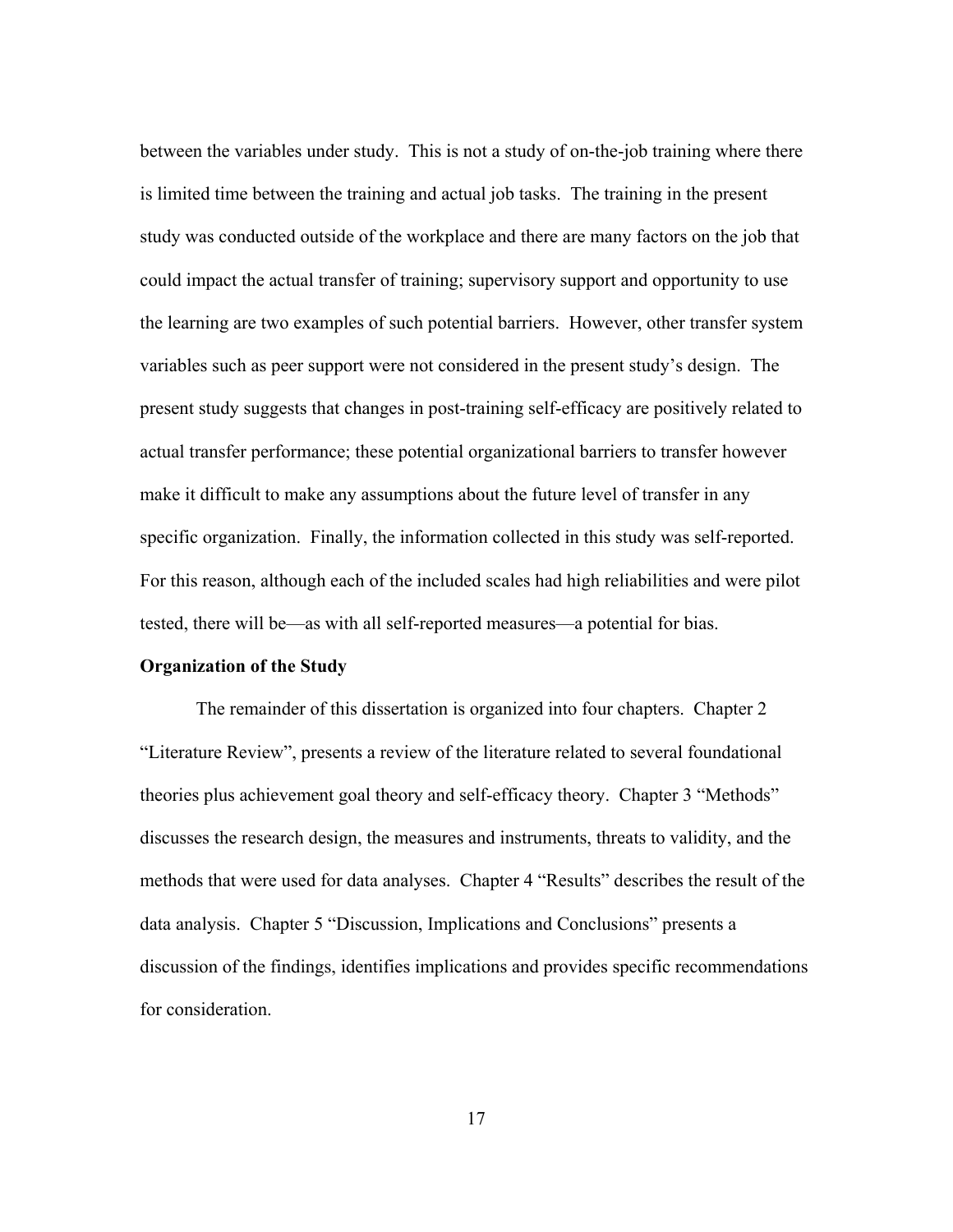## **Chapter Two**

## **Literature Review**

Since the turn of the 20th century, the United States has seen dramatic growth in the number of both training practitioners and training researchers. Training research in particular has expanded in the last two decades, developing a solid theoretical foundation with multiple conceptual models available to guide research agendas. The first section of this chapter explores social-cognitive theory and achievement motivation theory that emerged in the 1960s and serve as the theoretical foundations for contemporary models of training effectiveness addressed in this chapter. The second section will focus on the achievement goal literature and will present a complete discussion of each of the independent variables and relevant goal orientation constructs. The third section will explore the theory of self-efficacy, the dependent variable for this study. To illustrate how the constructs have been used together in the existing research, a conceptual literature map is presented in Figure 4.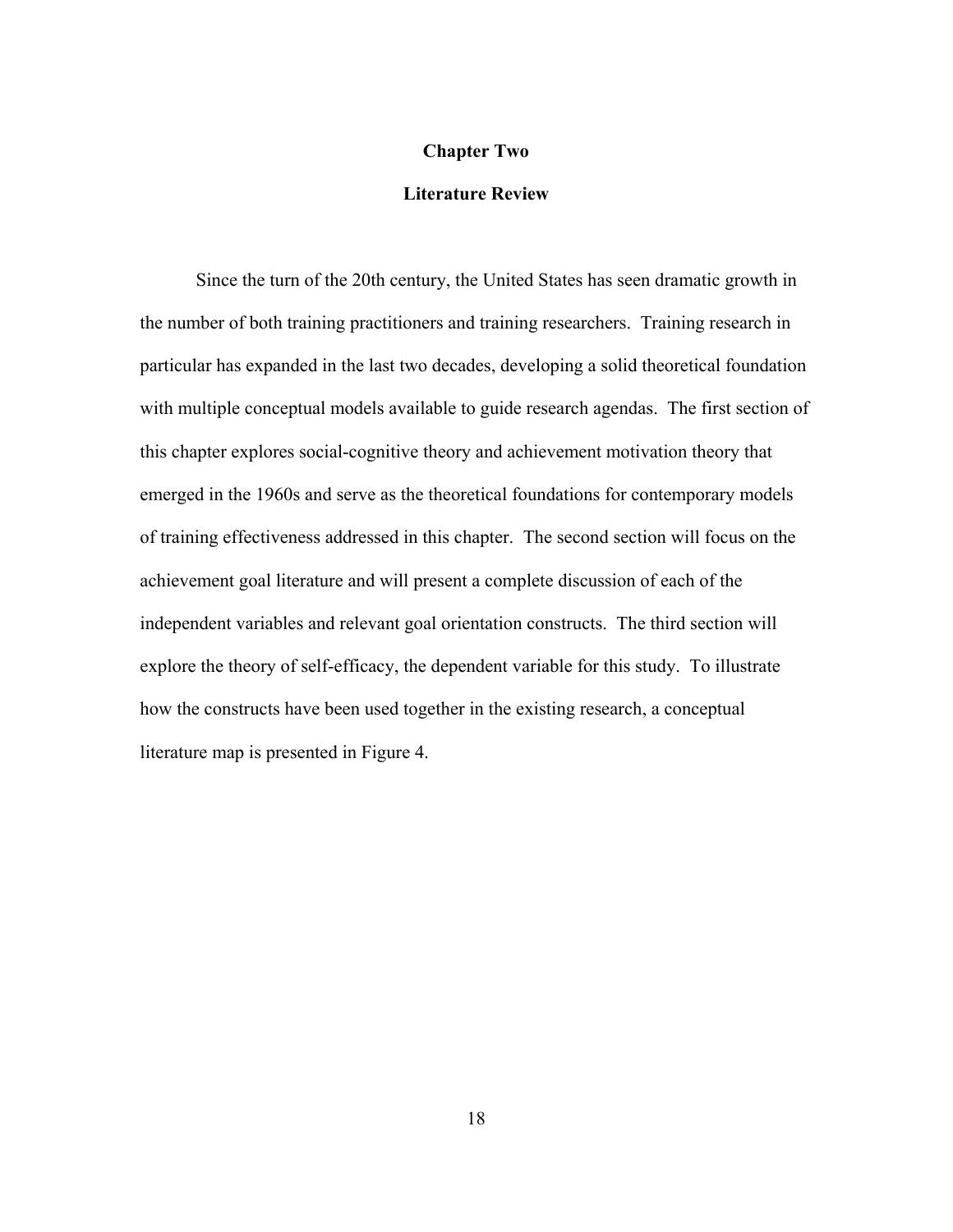

Figure 4. Concept Map of the Literature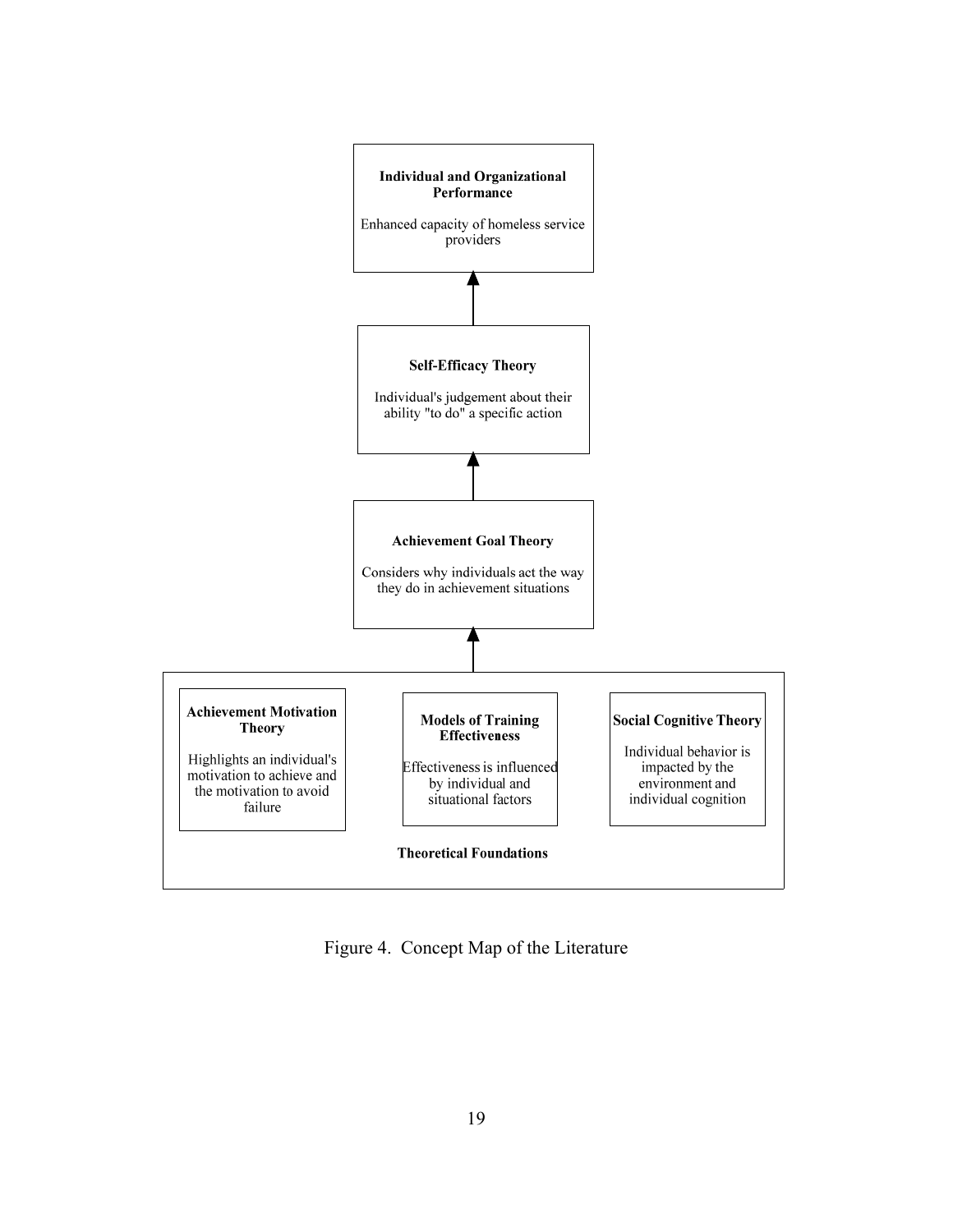## **Theoretical Foundations**

This section will highlight the theories that are foundational to the subsequent discussion of achievement goals and self-efficacy. The foundational theories discussed are social cognitive theory, achievement motivation theory, and various models of training effectiveness.

## *Social cognitive theory.*

Social-cognitive theory (Figure 5) posits a triadic, interactive relationship between individual cognition, the environment, and individual behavior (Bandura, 1977a, 1977b). Consistent with behaviorist beliefs, social-cognitive theory suggests that a person's environment impacts his or her actions. Social-cognitive theory also suggests, however, that behavior is impacted by cognitive antecedents as well. That is, unlike behaviorism, social-cognitive theory suggests that individual cognition mediates the relationship between stimulus and response. The social-cognitive approach to motivation focuses on how individuals deal cognitively with their social encounters and how these cognitions influence individual action. Individuals are viewed, that is, as having control of their actions and, therefore, possessing free will and volition. The introduction of socialcognitive theory revolutionized the study of both learning and motivation. In fact, with the introduction of Bandura's concepts in 1977, research reliant on the philosophy of behaviorism all but disappeared from the literature. Empirical research has since confirmed Bandura's theories, and most researchers agree that cognitive variables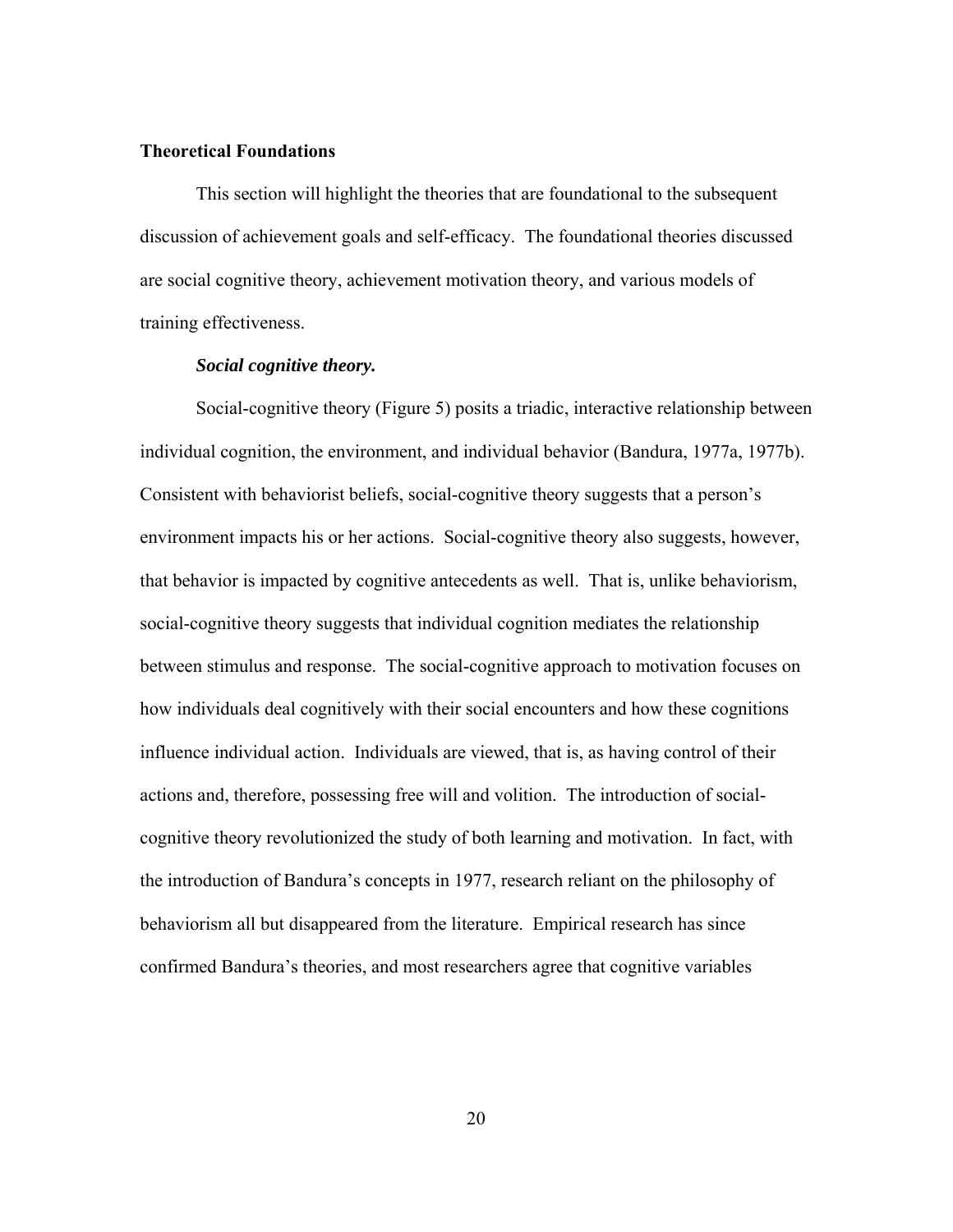mediate the relationship between an individual's environment and his or her behavior (Lathem & Pinder, 2005).



Figure 5. Overview of Social Cognitive Theory (Pajares & Schunk, 2002)

In this theory, Bandura (1977a, 1977b) emphasizes the importance of observing and modeling others as a means of learning—as when, for example, a television commercial suggests that driving a certain car will make us happier and more attractive and we model the behavior shown in the commercial by buying the product being advertised. A central tenet of social cognitive theory is the notion that people form assumptions about their capability, assumptions that, in turn, impact their perceptions regarding the control they have over their environment when pursuing goals. Bandura suggested that this perceived self-efficacy actually has a greater impact on behavior than does what people are actually capable of achieving. The concept of self-efficacy plays a major role in this study and is examined more extensively later in this chapter.

## *Achievement motivation theory.*

Dweck's (1986) seminal work on goal orientation was grounded in the socialcognitive tradition and relied heavily on Atkinson's (1964) achievement-motivation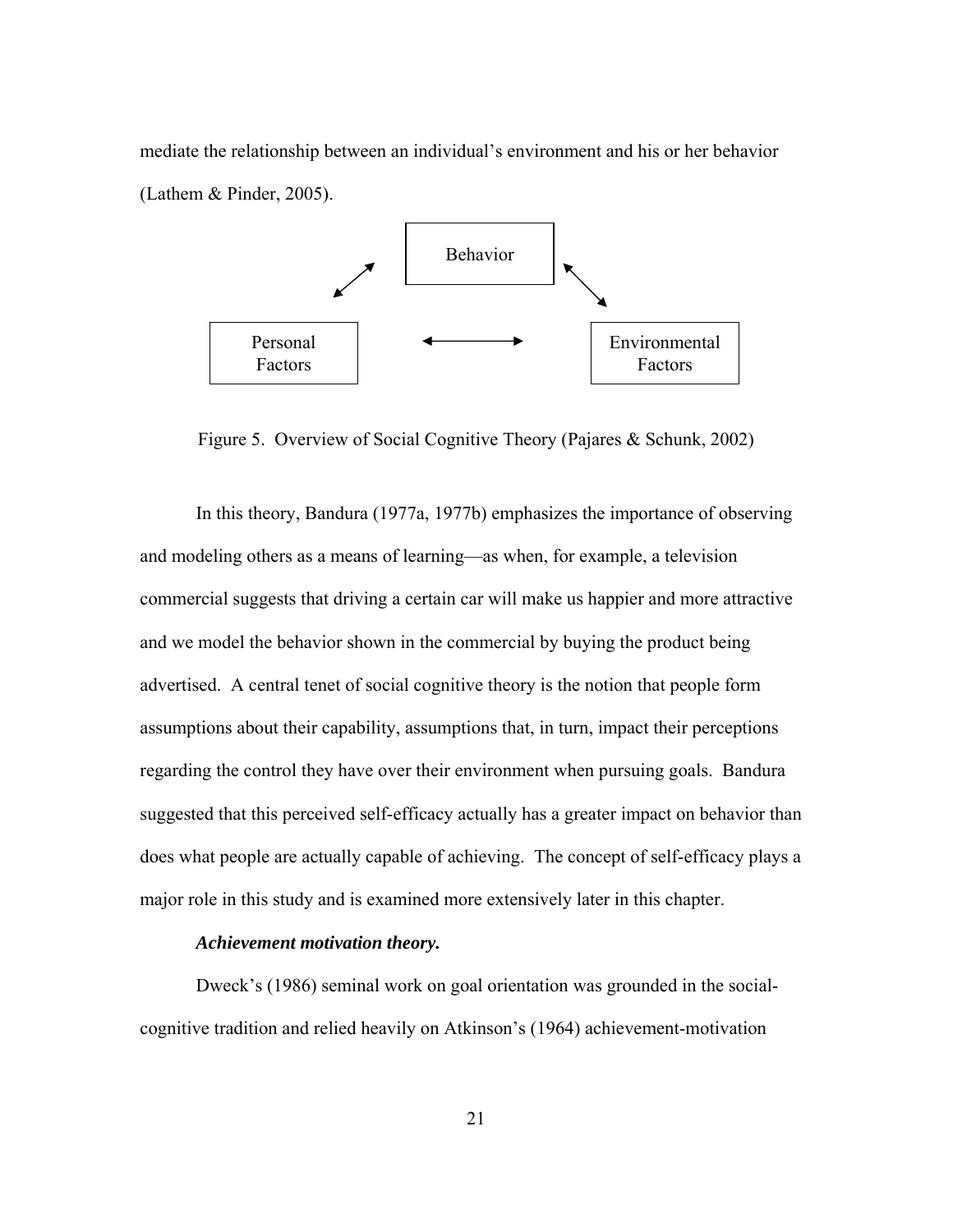theory. "Achievement motivation refers to motivation in situations in which individuals' competence is at issue" (Wiegfield and Eccles, 2002, p.1). Achievement motivation theory (Atkinson, 1964) rests on two behavioral constants: the motivation to achieve and the motivation to avoid failure (sometimes referred to as the hope for success and the fear of failure). The motivation to achieve stems from an individual's need to experience pride, whereas the motivation to avoid failure is based on the need to avoid shame. Atkinson theorized that, when the motivation to achieve is greater than the motivation to avoid failure, the resultant achievement motivation is strong. When given the opportunity, individuals having this motivation set will seek out achievement-oriented activities. Conversely, individuals who are more motivated to avoid failure than they are to achieve will have low achievement motivation. Such individuals, when given the opportunity, will avoid achievement-oriented activities.

According to Atkinson (1964), the motivation to achieve consists of three factors: the need for achievement, the probability or expectation of success, and the incentive value of success. The motivation to achieve is expressed as the following function: f ((Need for Achievement) x (Expectancy of Achievement) x (Incentive Value of Achievement)). Atkinson suggested that the need for achievement is a stable personality trait and defined this need as the "capacity to express pride in accomplishment" (Atkinson, 1964, p. 214). Likewise, the incentive value of success is the pride associated with a specific accomplishment. In Atkinson's scheme, the motivation to avoid failure also consisted of three factors: the need to avoid failure, the expectancy of failure, and the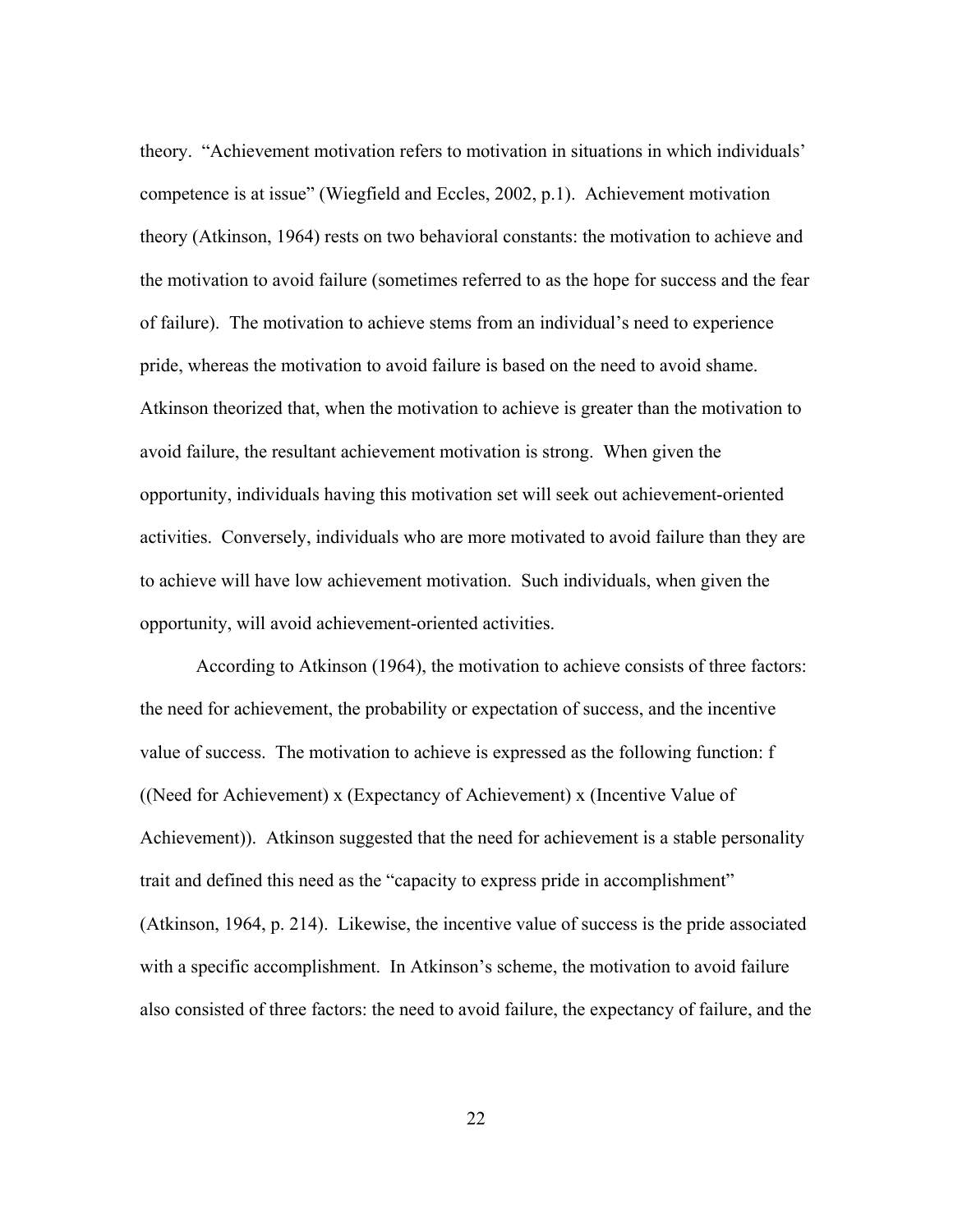incentive value of failure. These factors are expressed in the function f ((Need to Avoid Failure) x (Expectancy of Failure) x (Incentive Value of Failure)). The need to avoid failure stems from an individual's capacity to experience shame as a result of failure. Individuals exhibit expectancy of failure when they feel there is a high probability they will fail in pursuit of a goal. Finally, the incentive value of failure is roughly commensurate with the negative affect of shame.

 The Atkinson achievement-motivation theory was one of the first expectancyvalue theories that embraced the tenets of social-cognitive theories of motivation. Based on these interacting social-cognitive processes, individuals make action decisions that will tend to approach success and avoid failure—as with the pain/pleasure principle suggested by Freud (1922) and considered a central concept underlying goal orientations.

## *Models of training effectiveness.*

Interest in training, which began to grow in the United States in the early 1900s, has evolved into a field of inquiry with comprehensive theoretical frameworks, concepts, and constructs and these developments have led to significant amounts of empirical research (Salas & Cannon-Bowers, 2001). This theoretical explosion has provided the much-needed organized framework in which systematic research can flourish. As a result, training research now enjoys a robust and focused exchange of ideas and theories, thereby promoting the discussion and testing of organizational learning (Salas & Cannon-Bowers, 2001). Central to the emergence of this increased research activity is Bandura's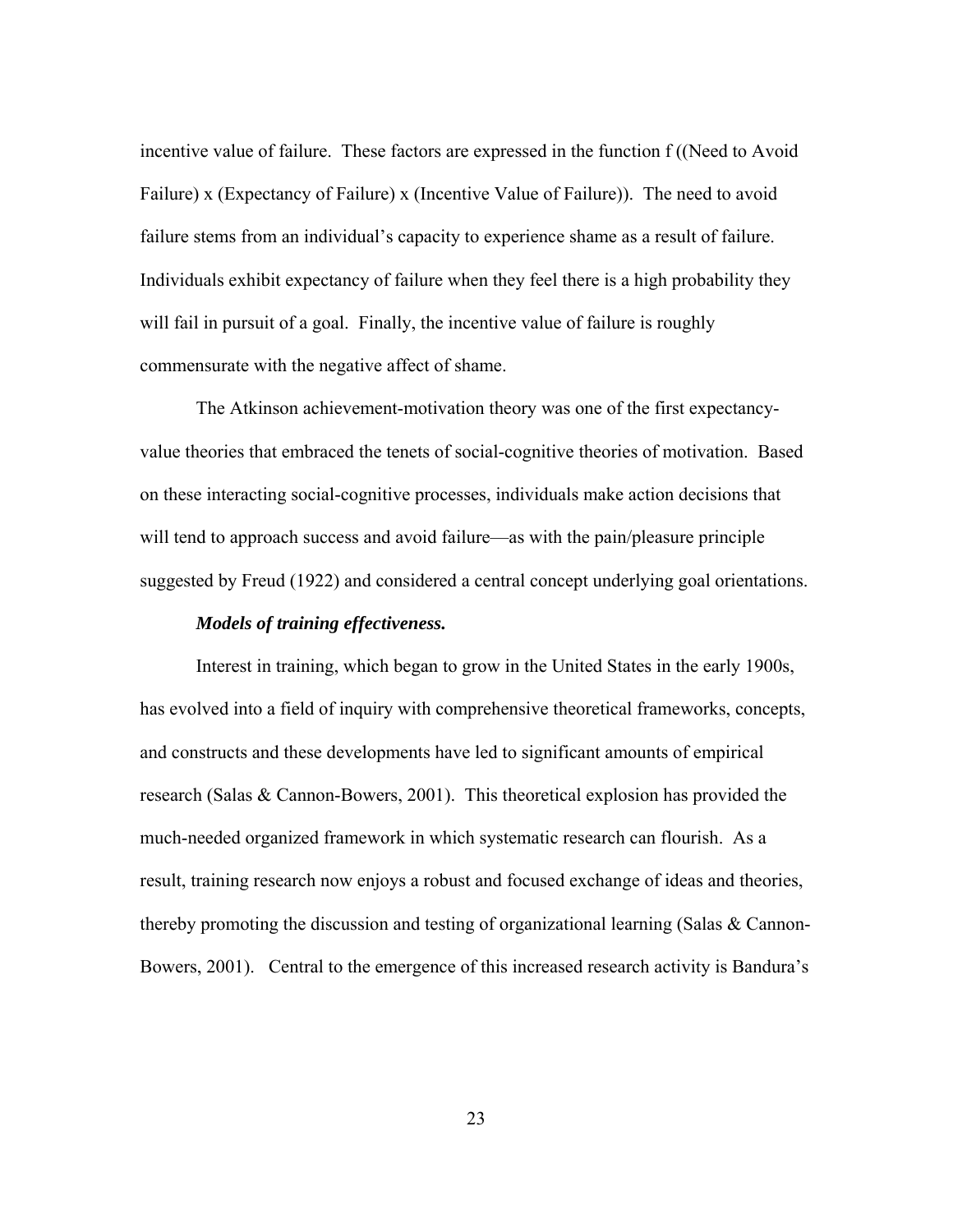Social-Cognitive Theory and theories of motivation, such as Atkinson's Achievement Motivation Theory.

 In their review of cognitivist training literature, Tanenbaum and Yukl (1992) noted that the use of training continued to increase at a rapid rate. They indicated that social-cognitive theoretical frameworks developed in this cognitivist era helped trainers as well as researchers better understand both the process of learning and the transfer of this learning to the workplace. The parameters employed when producing and assessing training effectiveness were also significantly expanded to include trainee characteristics, training design principles, and work context. Finally, training research was also expanded to include the study of training considered as a system within a larger organizational context. Several key assumptions underlie the systems approach: organizations are subject to external environmental influences (Katz & Kahn, 1966); subsystem events are embedded in the larger systems context or network of relations (Lewin, 1951); and the understanding of complex systems events is not enhanced by reducing them to their individual elements (Von Bertalanffy, 1975, 1980). Tanenbaum and Yukl (1992) concluded their study by challenging the research community to further explore the ways that individual cognitive concepts apply to training and to continue paying greater attention to training as a system embedded in an organizational context. This new emphasis was driven by the field's dramatic shift—as discussed above—away from its mechanistic roots in behaviorism toward a more humanistic and cognitive-based approach.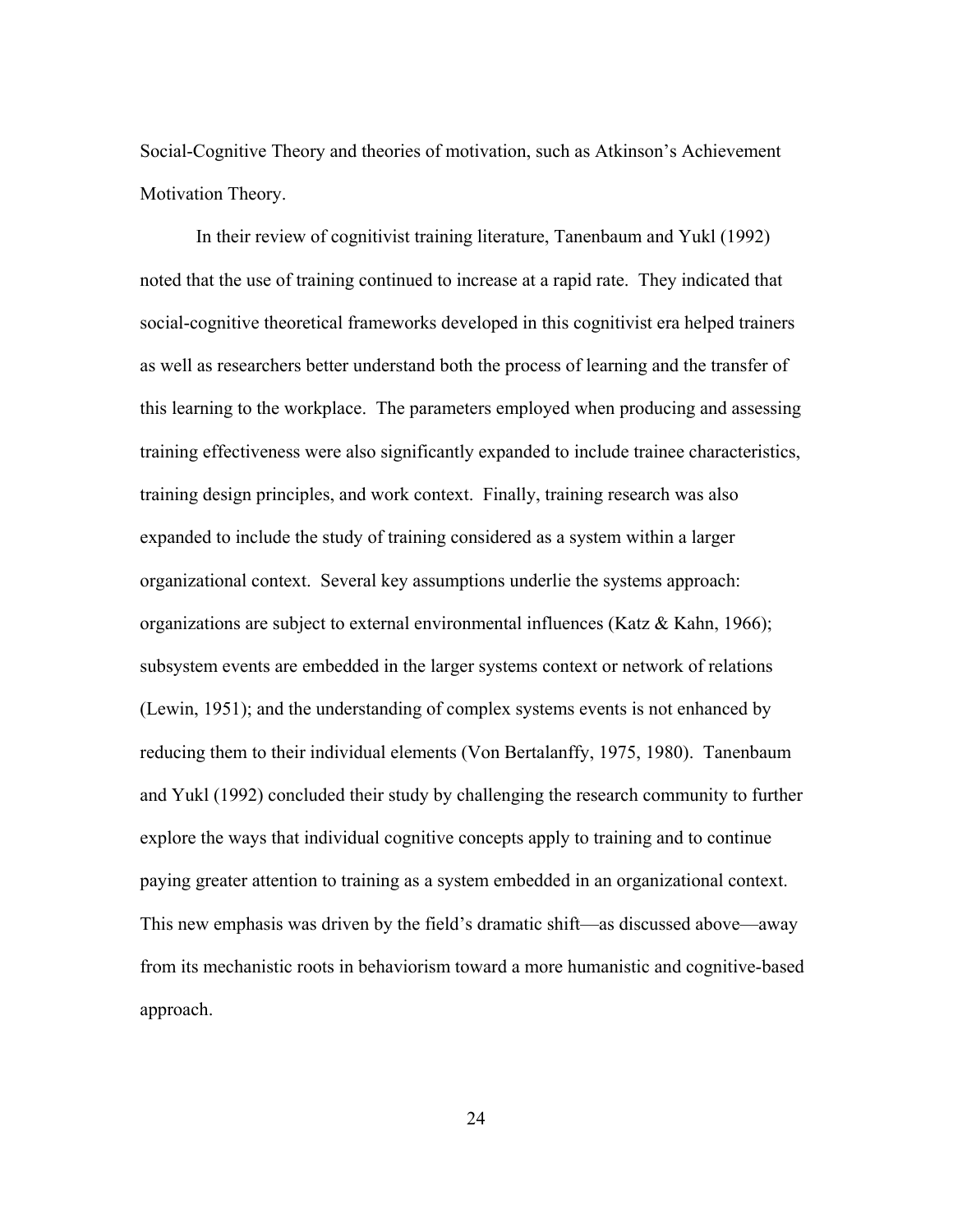The most recent review of the training research literature has been conducted by Salas and Cannon-Bowers (2001). They note that there "has been an explosion of theoretical, methodological, and empirical work in training research" (p. 489). Salas and Cannon-Bowers observed importantly that the distinction between training effectiveness and training evaluation has become clearer. Training effectiveness research, which looks at the training intervention from a social-cognitive perspective, is concerned with why training works and is "macro" in nature. In this approach, training success depends not only on the method used but on the organization's positioning, support, and reinforcement of training and learning; the trainees' focus and motivation; and the mechanisms used to ensure the transfer of newly acquired KSAs to the job (Kraiger, Ford & Salas, 1993).

 The intensity of the research of recent years has produced newer models of training evaluation and effectiveness, models that incorporate those individual or situational variables Bandura identified as the social-cognitive processes that influence motivation and action. Martineau and Mathieu provide a good summary of selected variables that illustrate this point (Mathieu, Martineau, & Tannenbaum, 1993). These variables include:

## *Individual influences.*

1. Demographics represent those unchanging and distinguishable variables such as age, race and gender. The research on the impact of demographics on training outcomes has been inconsistent to date.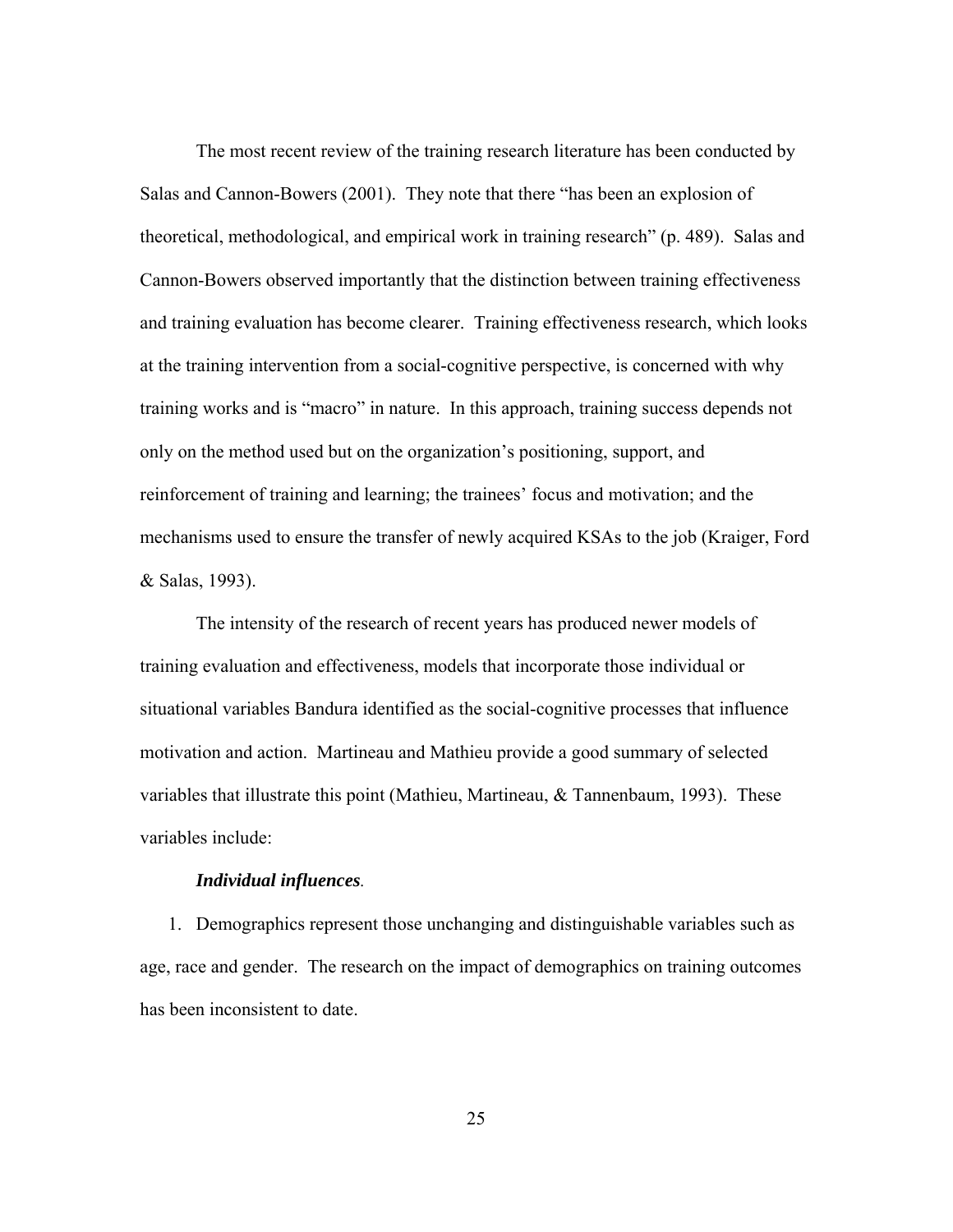2. Cognitive ability refers to an individual's intelligence or scholastic aptitude. Again, the research in this area has been mixed with no clear relationship between cognitive ability and training outcomes being identified.

3. Education refers to the level of formal education received by an individual. Although some of the research suggests that "more is better", the results have varied depending on the training outcomes being measured. Those with more education tend to do well on tests, etc. but their superiority in terms of training transfer has not been established.

4. Work experience related to the content in the training has been positively associated with higher training motivation, while the link to transfer has not been shown.

5. Personality is often discussed in terms of the "Big 5" framework" that includes the personality dimensions of extroversion, conscientiousness, openness to experience, emotional stability, and agreeableness. Research has shown that extroversion, conscientiousness, and openness to experience have all been linked to higher training proficiency. Research on emotional stability and agreeableness has been limited.

6. Goal orientation refers to an individual's tendency to view achievement situations as an opportunity to learn (mastery orientation) or as an opportunity to demonstrate their capabilities (performance orientation). Research suggests that mastery oriented individuals generally illustrate higher training motivation than performance oriented individuals.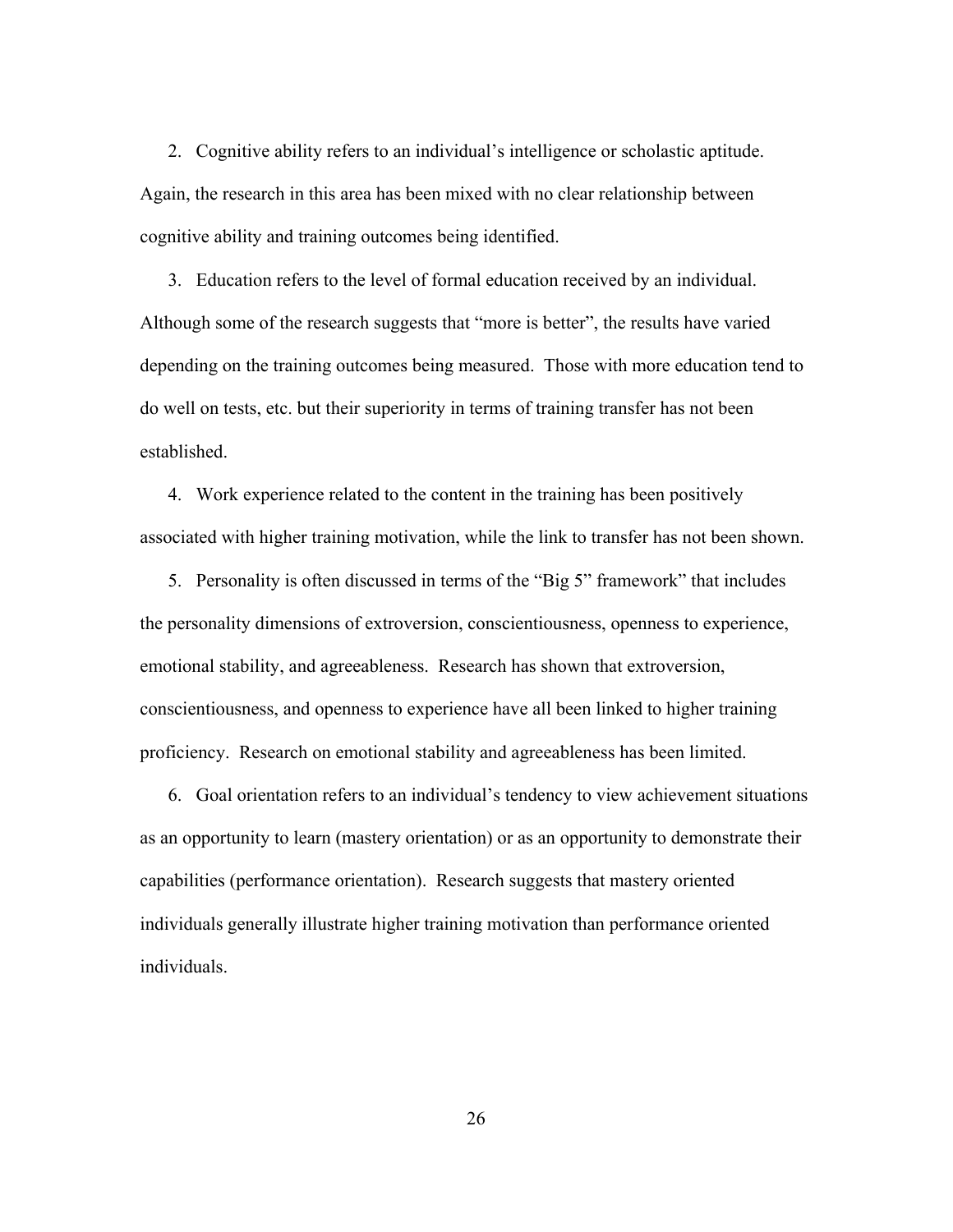7. Job involvement concerns the extent in which an individual is psychologically attached to their job. Individuals with high job involvement are actively involved in their jobs and consider their job central to their self concept. The research suggests that individuals with high job involvement respond most favorably to training that is central to their present job.

8. Career-related attitude refers to the extent in which an individual participates in career planning and has an understanding of their strengths and weaknesses. Individuals that participate in career planning and attend training that allows them to gain skills beyond that needed in their present jobs tend to illustrate higher levels of training motivation.

## *Situational influences.*

1. The opportunity to use and availability of adequate resources in the workplaces impacts the extent in which individuals can practice what they have learned. Lack of time or money or other tangible resources necessary to use the training has been shown to significantly lessen trainee motivation and training transfer.

2. Social-psychological influences include the intangible workplace factors such as organizational culture and supervisor and peer support. An organizational culture that is not supportive of training transfer accordingly inhibits training transfer. Likewise, lack of support from coworkers and supervisors negatively impacts training transfer.

**3.** Mandatory versus voluntary attendance at a training program can also be considered a situational constraint. Voluntary training generally leads to a higher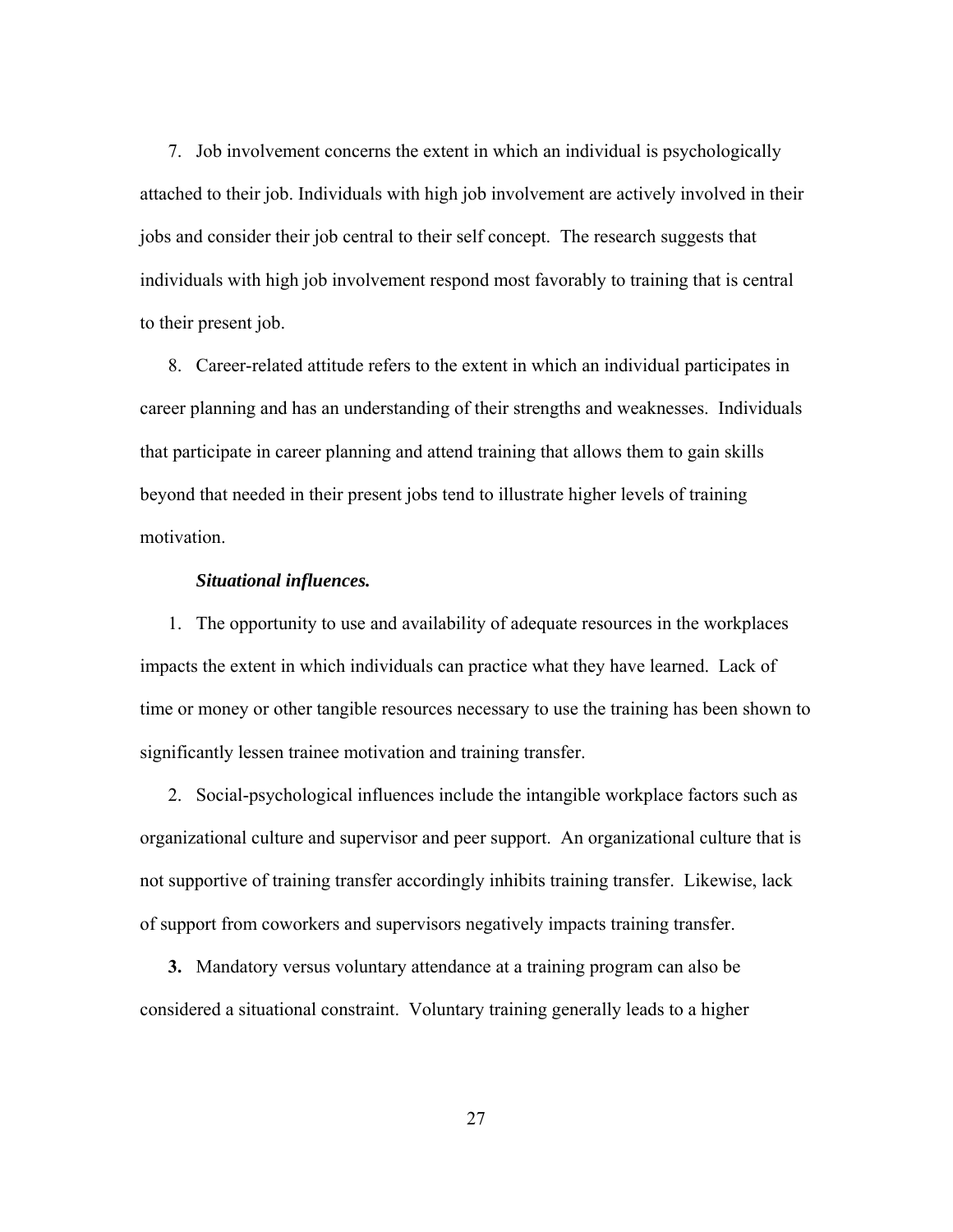motivation to learn. However, mandatory training can impact training effectiveness differently depending on whether the training is perceived as manipulative or as a genuine effort on the part of the organization to move the organization forward as a whole.

Although the models presented in the following section may have more or fewer variables than Martineau and Matheiu suggest, all of the models are similar in that they recognize the importance of social-cognitive theory and the impact of individual motivational variables on training effectiveness.

## *The Integrated Model of Training Evaluation and Effectiveness (IMTEE).*

The Integrated Model of Training Evaluation and Effectiveness (IMTEE) presented by Alvarez, Salas, & Garofano (2004) provides support for this study. The IMTEE is the only model that specifically identifies post-training self-efficacy in a manner consistent with Ford's Classification of Learning Outcomes, a critical paradigm on which the present study rests. Because of the IMTEE's specific attention to posttraining self-efficacy and because it hypothesizes a relationship between post-training self-efficacy and the more distal training outcomes of transfer and organizational impact, it serves as a primary theoretical foundation for the research model tested in the present study.

The IMTEE (Figure 6) suggests that training programs should be viewed as existing within a larger organizational context and should take into account the affects of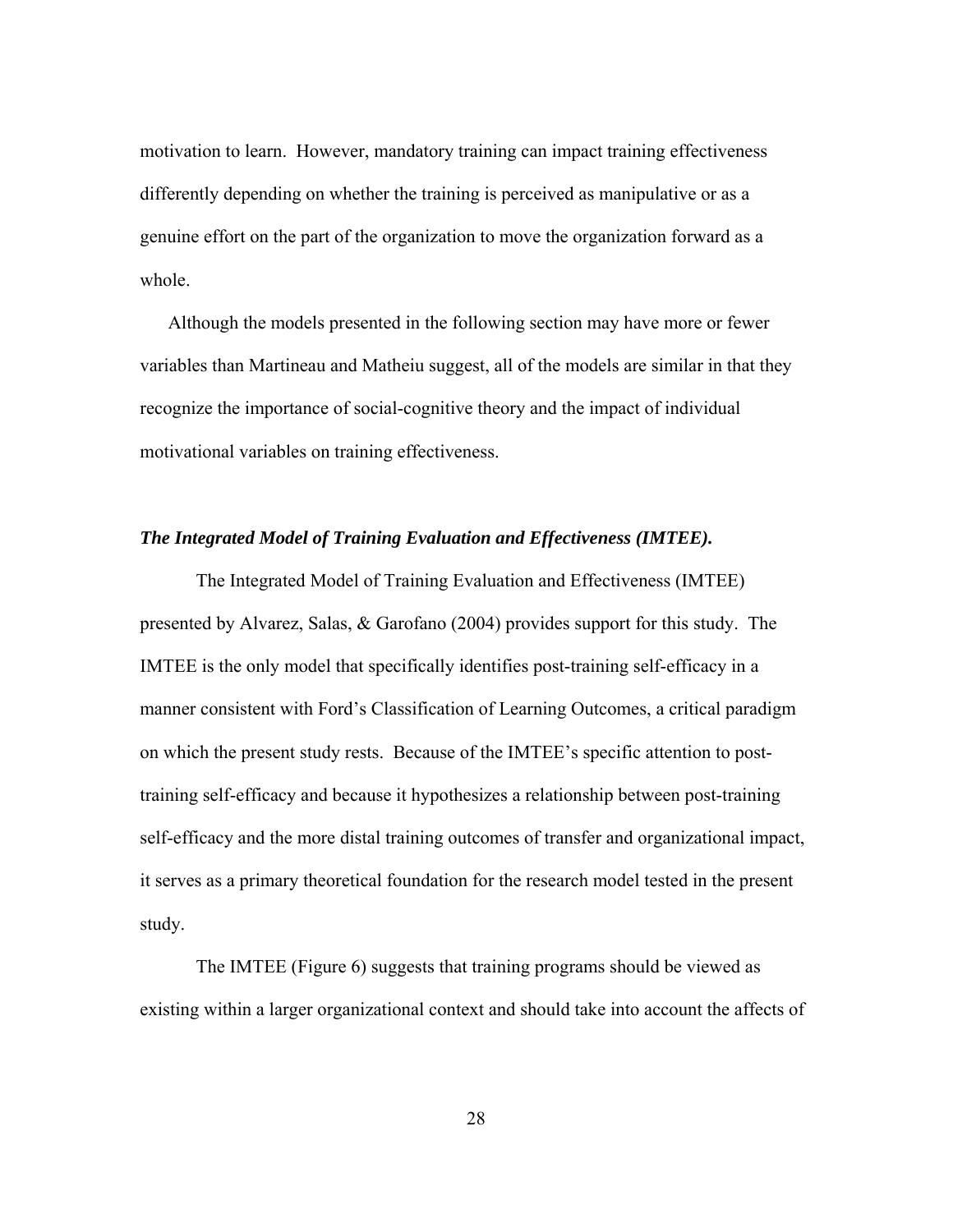both individual trainee characteristics and situational factors. The IMTEE has four levels. The top level consists of needs analysis, a critical part of any training. Needs analysis impacts all the other levels of the model (Kraiger, 2002; Alvarez, Salas, & Garofano, 2004). The second level includes three areas of evaluation originally proposed by Kraiger (2002): training content and design, changes in learners, and organizational payoffs. These three categories serve to organize the six evaluation measures outlined in level three. These six measures reflect the state of current research and take into account all of the measures suggested in all major models (Kirkpatrick, 1977; Holton, 1996; Tannenbaum & Yukl, 1993; and Alliger, Tannenbaum, Bennett, Traver, and Shotland, 1997). The six measures include reactions, post-training self-efficacy, cognitive learning, training performance, transfer performance and results. The model essentially suggests that (a) reactions are used to evaluate training content and design; (b) post-training selfefficacy, cognitive learning, and training performance are used to measure changes in the learner; and (c) transfer performance and results are used to assess organizational payoffs. Beyond these evaluative measures, the ITMEE's includes a fourth level, which incorporates individual, training, and organizational characteristics that impact training effectiveness before, during, and after the training. Of particular interest for the present study are two important relationships posited by the IMTEE: the direct relationship between individual characteristics, such as goal orientations, and post-training selfefficacy and the indirect relationship between post-training self-efficacy and transfer performance. Informed by these relationships, the present study looks at how individual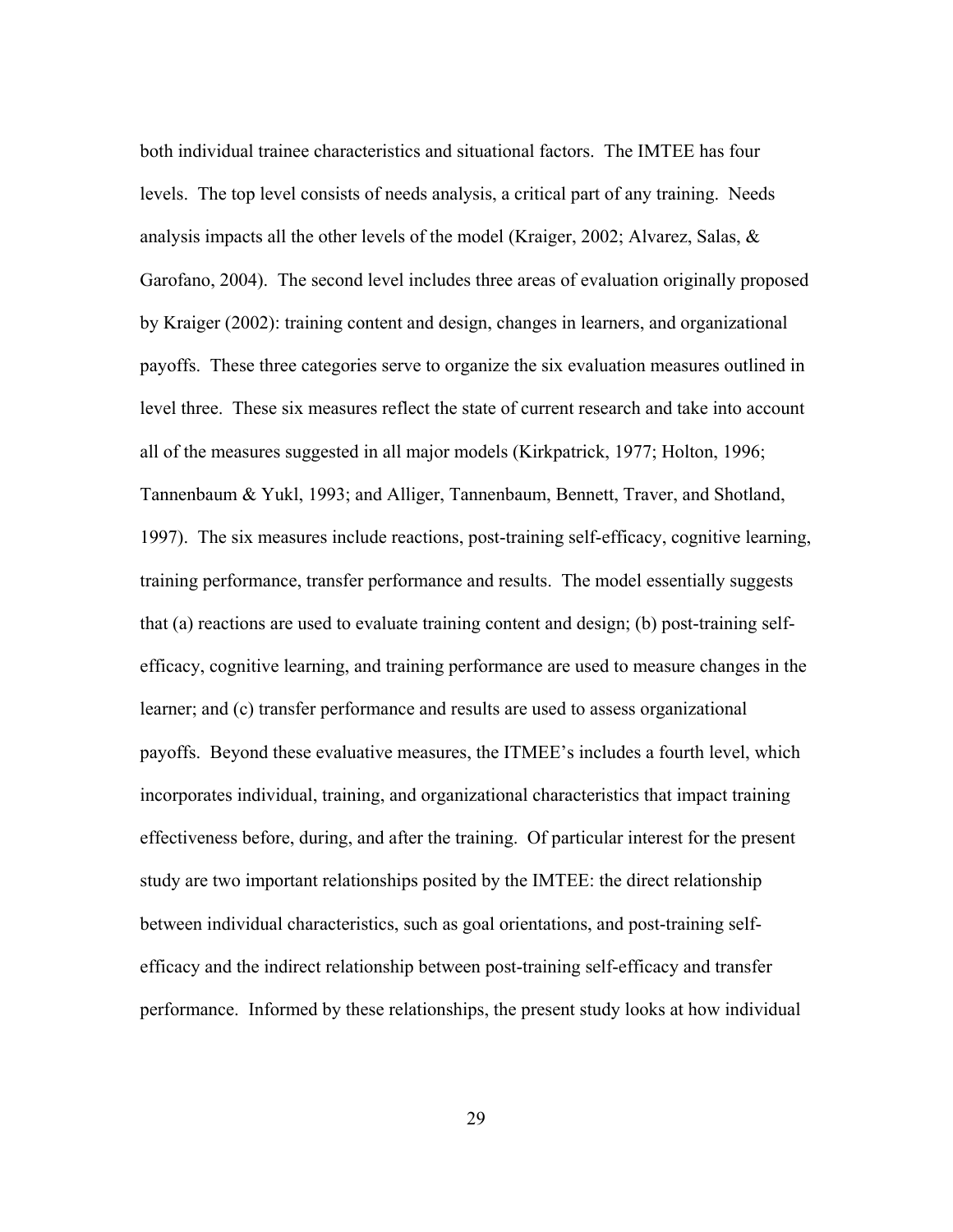goal orientation impacts post-training self-efficacy, which in turn impacts both transfer performance—a proximal training outcome—and organizational results—the ultimate distal training outcome.



Figure 6. The Integrated Model of Training Evaluation and Effectiveness (Alvarez, Salas, & Garofano, 2004)

### *Other models of evaluation and effectiveness.*

 Similar to the IMTEE several other models recognized the importance of Bandura's (1977a, 1997b) social-cognitive theory and individual motivational variables. Each of these models support the present study in one or more ways as described in this section.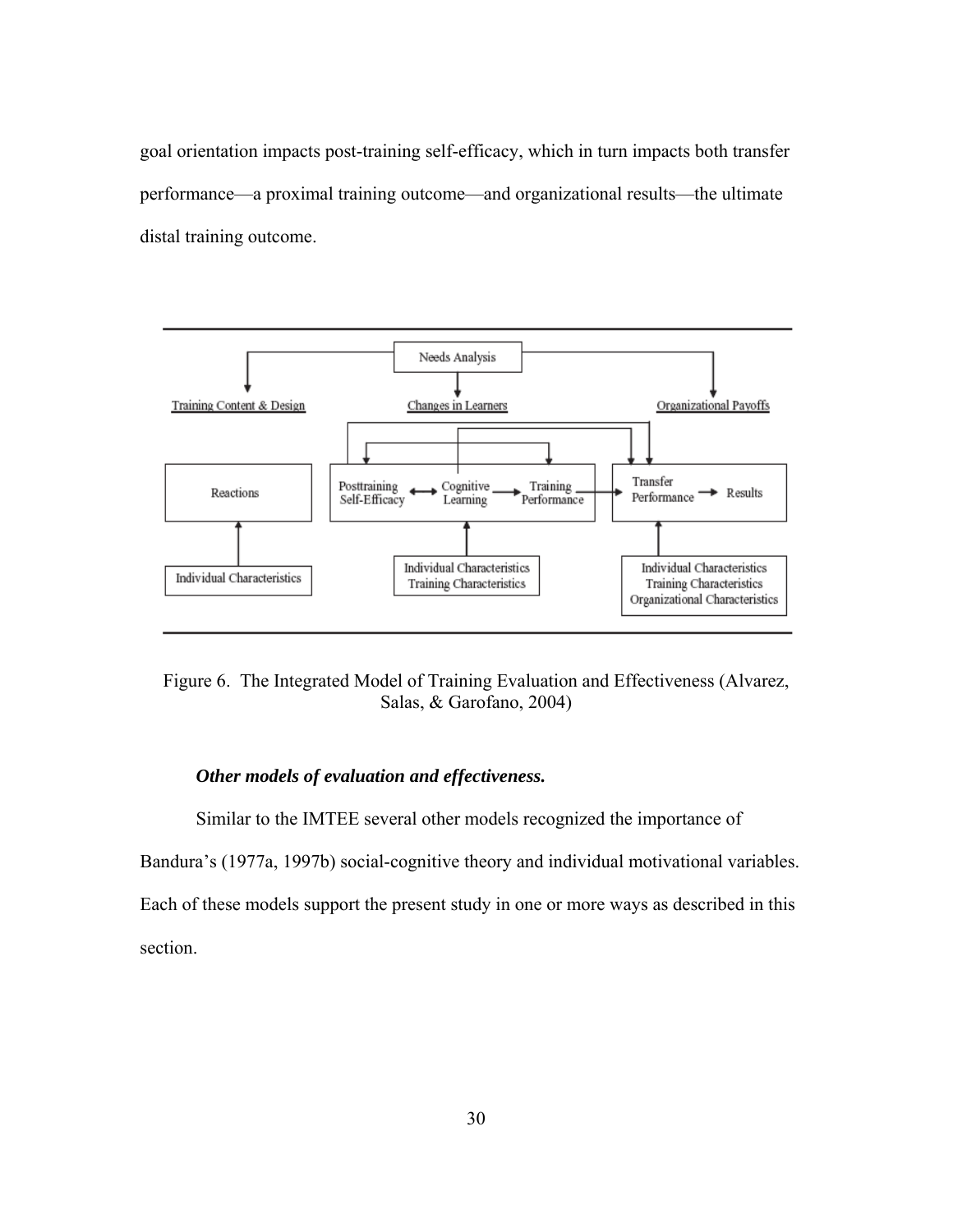#### *Noe's Model of Motivational Influences on Training Effectiveness.*

Noe (1986) was one of the first researchers to integrate motivation into a model of training effectiveness. Noe recognized that individual and situational variables interacted with and impacted the ability to use new knowledge skills and attitudes on the job. Locus of control, career and job attitudes, and reactions to skill assessment, for example, all influenced both the motivation to learn and training effectiveness. Noe also introduced the concept of environmental favorability, which presupposed two influencing factors: the availability of the tools needed to carry out the task on the job and the opportunity to use the new skills on the job. Noe hypothesized that environmental favorability also influenced the motivation both to learn and to transfer training, and thus importantly impacted training effectiveness. Secondly, Noe realized that, consistent with socialcognitive theory, individuals are volitional in their actions and are not simply products of their environments. Finally, Noe, recognizing that individuals draw on past experiences to create expectations about the future as Atkinson's Achievement Motivation Theory described, added an expectancy variable to his model.

# *Baldwin and Ford's Model of Training Transfer*.

Building on Noe's model, Baldwin and Ford (1988) attempted to identify the intervening variables that promote or inhibit learning transfer. Their model suggests that post-training results can be significantly influenced by (a) the training design itself because training based on difficult subject matters, as might be expected, is harder to implement on the job; (b) specific variables within the work environment—because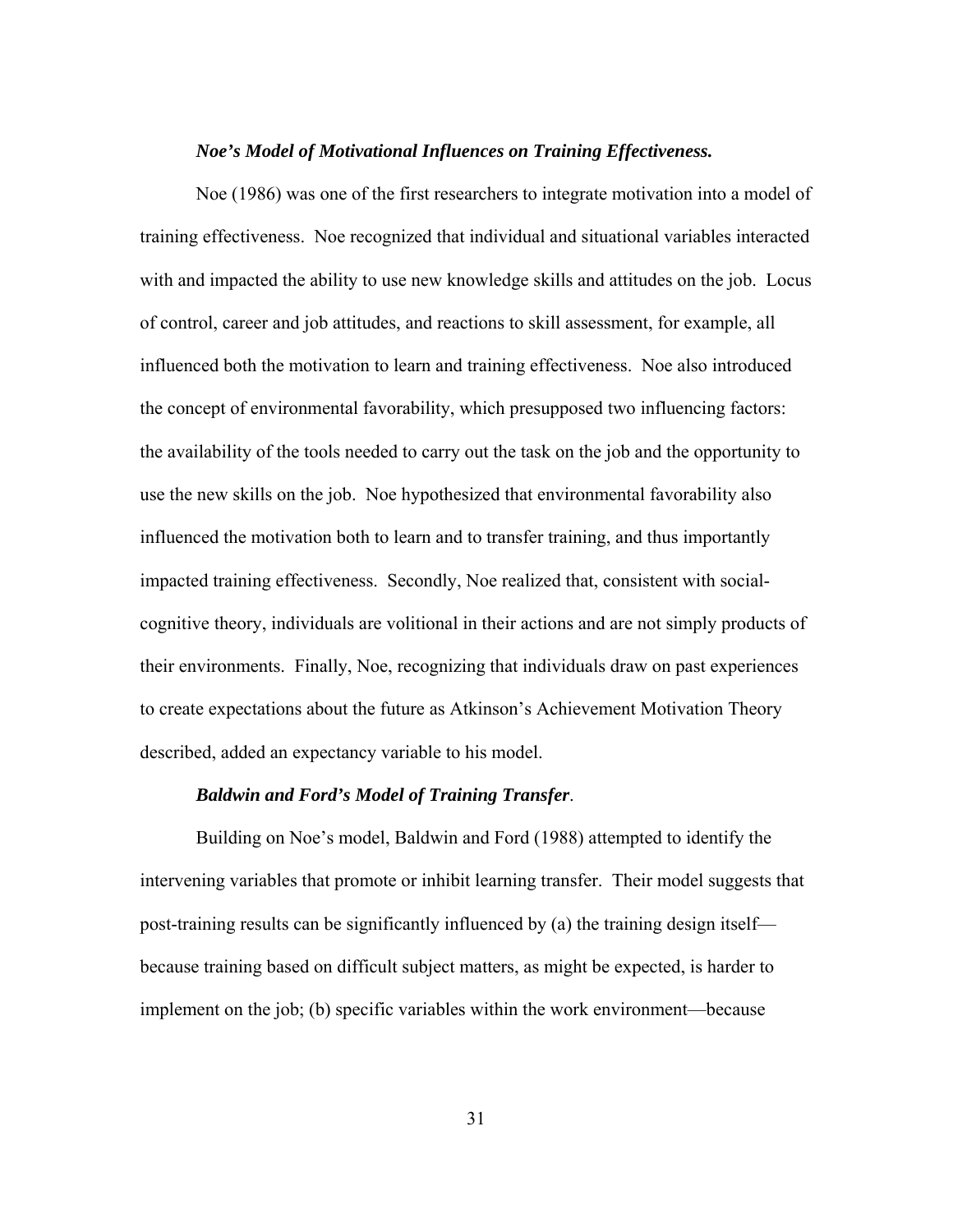organizations that demonstrate a serious commitment to training and whose supervisors support trainees and the training process are more likely to see positive transfer results; and (c) trainee characteristics—which can include general intelligence, confidence in one's ability to learn, motivation to learn, job autonomy and commitment, and the perception that the training is relevant and useful. Resting on a theoretical foundation similar to Noe's, Baldwin and Ford's model recognized the importance of individual and situational influences as well as the associated social-cognitive processes. Baldwin and Ford's model went further, however. By defining motivation as a trainee characteristic that is general in nature, their model could incorporate most of the core motivational concepts. Baldwin and Ford thereby succeeded in further broadening the network of potential influences on training outcomes. Again, the emphasis on the influence of individual motivation on training outcomes is central to the present study.

#### *Mathieu and Martineau's Model of Training Effectiveness.*

The model of training effectiveness and motivation developed by Mathieu and Martineau (1997) provides a comprehensive framework of the variables that contribute to training effectiveness as mentioned earlier in this chapter. Mathieu and Martineau (1997) also suggested that training programs should be viewed as existing in a larger organizational context and as interacting with individual and situational factors. By identifying specific personal and work-environment factors that interact with both the motivation to learn and the motivation to transfer learning to the workplace, they expanded traditional approaches to training effectiveness. Specifically, they suggested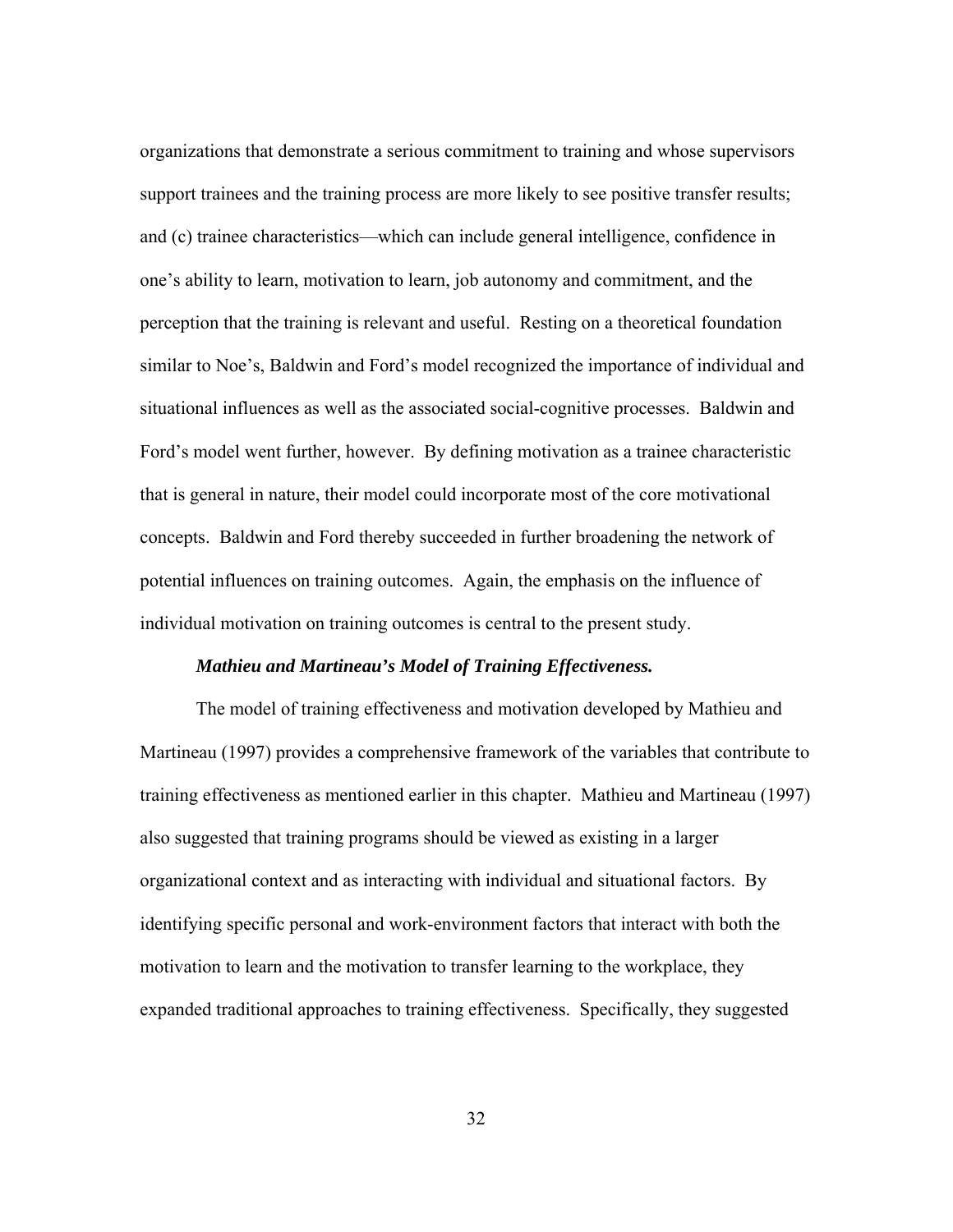that individual and situational characteristics influence pre-training motivation, which in turn impacts training outcomes and, eventually, work outcomes. They further posited that training program attributes can interact with the other variables at all levels throughout the process. As Mathieu and Martineau (1997) noted,

Participants enter and leave training with varying levels of motivation that will likely influence how much they learn, whether they transfer learning to the job and ultimately how successful the program is. It is important to consider the roles of individual and situational influences on trainees' motivation. (p. 194)

As with Baldwin and Ford's approach (1988), Mathieu and Martineau (1997) assumed a broad conception of motivation, including pre-training and post-training motivation, which allowed their model to draw on many of the seminal theories of motivation.

#### *Holton's HRD Model.*

The Holton model, first proposed in 1996, sharply criticized Kirkpatrick's fourlevel evaluation model (Holton, 1996). The Holton model conceptualizes key variables that interact with three training outcomes—learning, individual performance, and organizational performance. Holton did not agree that trainee reactions were a legitimate outcome. Instead, he considered reactions to be mediating influences on learning. Based on Noe's (1986) earlier research, Holton organized the key variables of his model into four major categories—ability, environment, motivation, and secondary influences.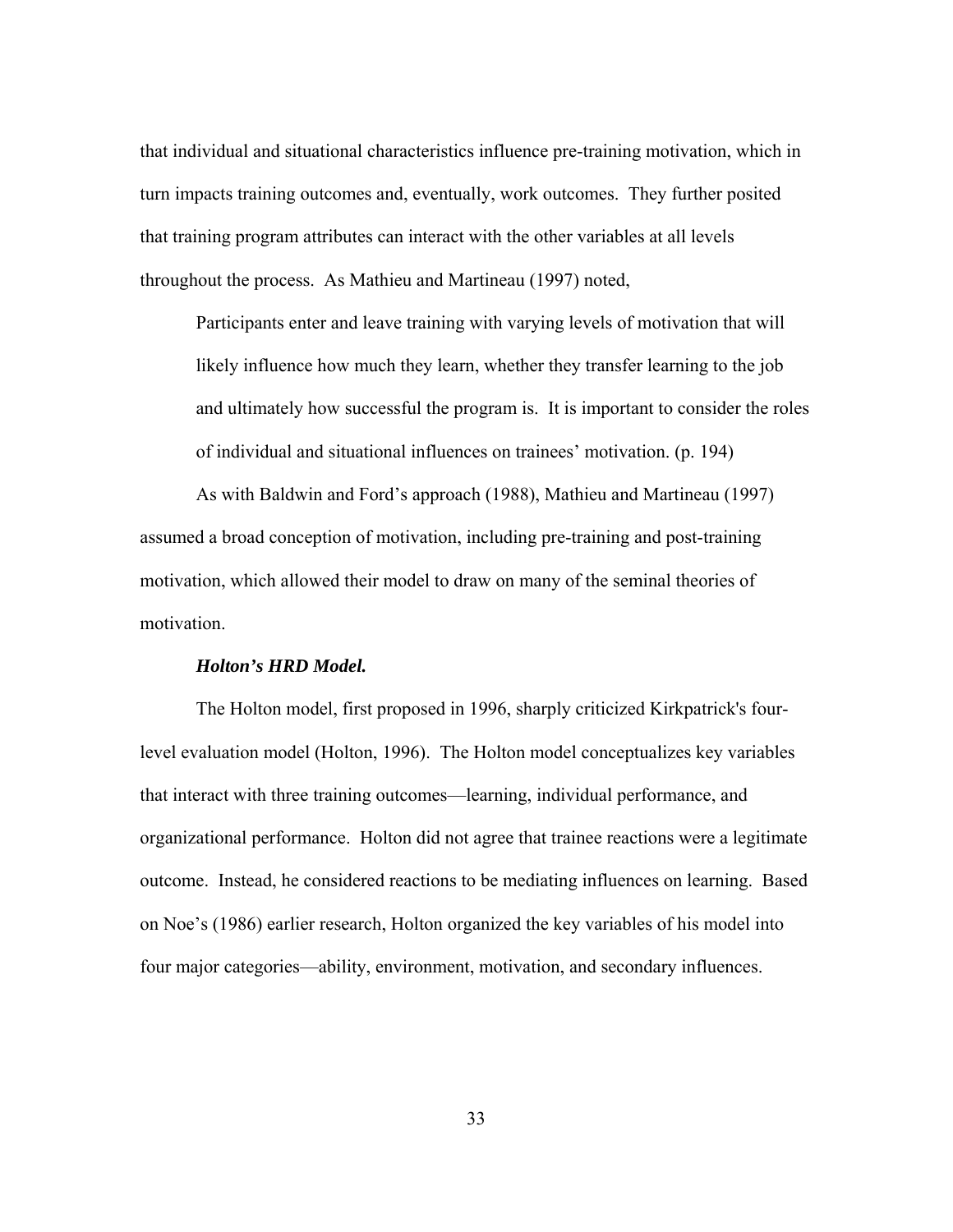Based on this conceptual approach, the Holton model identified several individual and situational based variables that his theory deemed to impact overall training effectiveness.

# **Independent Variables: Individual Goal Orientations**

Dweck (1999) offered the original theory of goal orientation as a partial explanation, other than cognitive ability, for differing levels of achievement among learners. Originally conceived of as a means of explaining these types of individual differences among students in the classroom (Diener & Dweck, 1980), goal orientation is considered a significant motivational variable in the field of applied psychology and is also an integral part of much achievement-motivation literature (DeShon & Gillespie, 2005; Kanfer, 1990).

Achievement goal theory focuses on why individuals act the way they do in achievement situations. Early research on achievement goals suggested that differences among individuals reflected their underlying reasons for selecting and pursuing specific types of goals, that is, their goal orientations. Dweck suggested that goal orientation lay on a single continuum with a learning orientation at one end and a performance orientation at the other. She suggested further that individuals with learning-mastery orientations are most interested in gaining competency and seeking out opportunities that promote learning, whereas performance-oriented individuals are interested in gaining favorable judgments of their competence and thus tend to avoid challenging situations (Dweck, 1986; Dweck & Legget, 1988; Elliot & Dweck, 2005). The construct of goal orientation logically evolved from research in school settings, where it was noticed that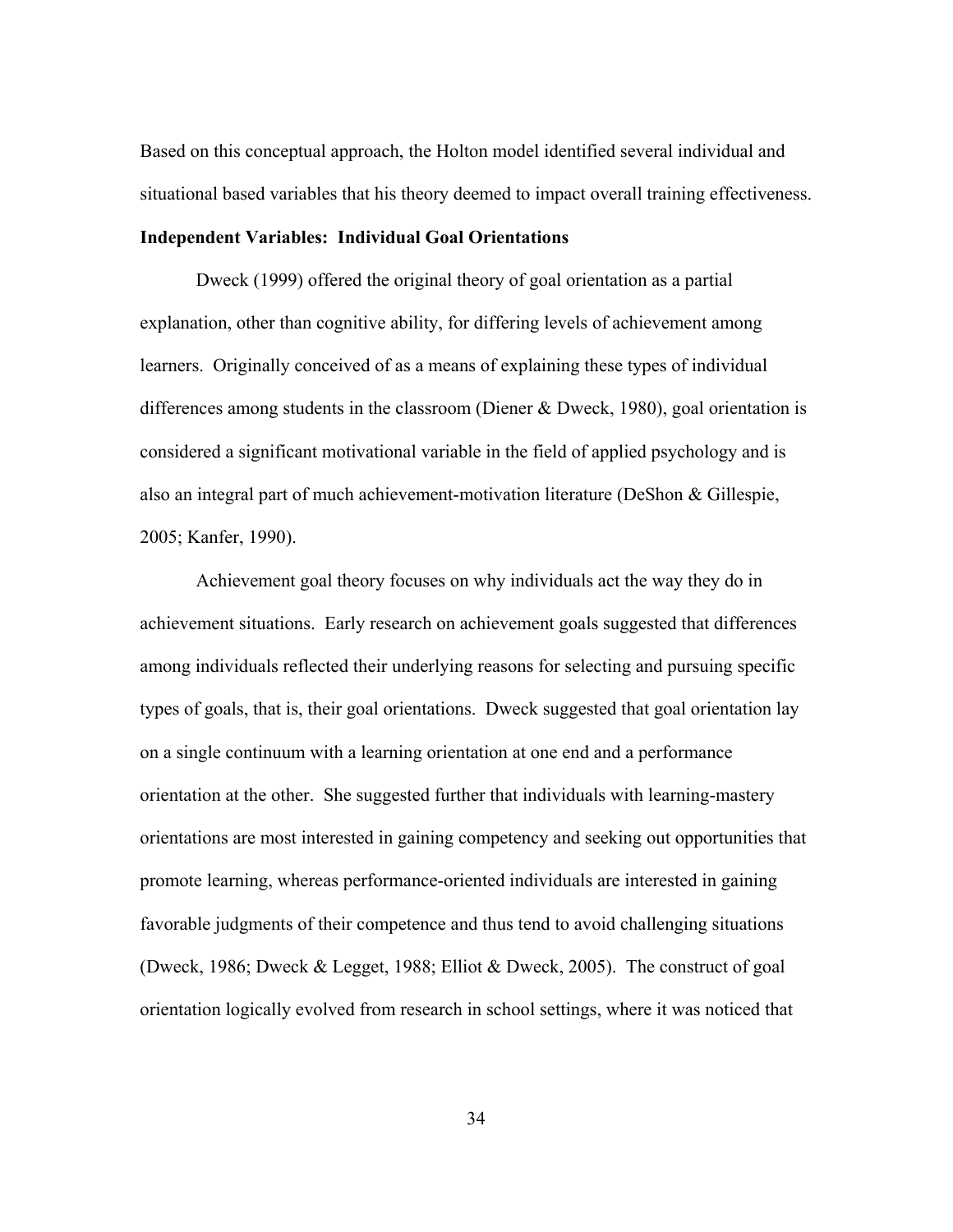children with similar abilities did not all perform or learn at the same level. Dweck posited that the learning differences among the children could be expressed in terms of two patterns of cognition-affect behavior: the maladaptive helpless response and the adaptive mastery-oriented response. As Dweck and Leggett (1988) note,

In short, in the face of failure, helpless children exhibited negative self cognitions, negative affect and impaired performance, whereas mastery oriented children exhibited constructive self instructions and self-monitoring, a positive prognosis, positive affect, and effective problem-solving strategies. Despite the fact that they had received identical tasks and earned identical task outcomes, helpless and mastery oriented children processed and responded to the situation in entirely different ways.

This section explores many of the emerging issues related to achievement goal research including the stability of the goal orientation construct.

## *Task-specific goals versus goal orientations.*

It is important to understand the distinction between the two most commonly discussed aspects of goal theory: post-training goals and goal orientations (Boekaerts et al., 2005; Pintrich, 2000). The key difference between these two is that post-training goals relate to the specific outcomes an individual hopes to achieve, whereas goal orientation is concerned with why an individual pursues a certain task. The desire to make an "A" on an end-of-course exam is a good illustration of a post-training goal in a training context. This type of goal is most similar to the organizational goal setting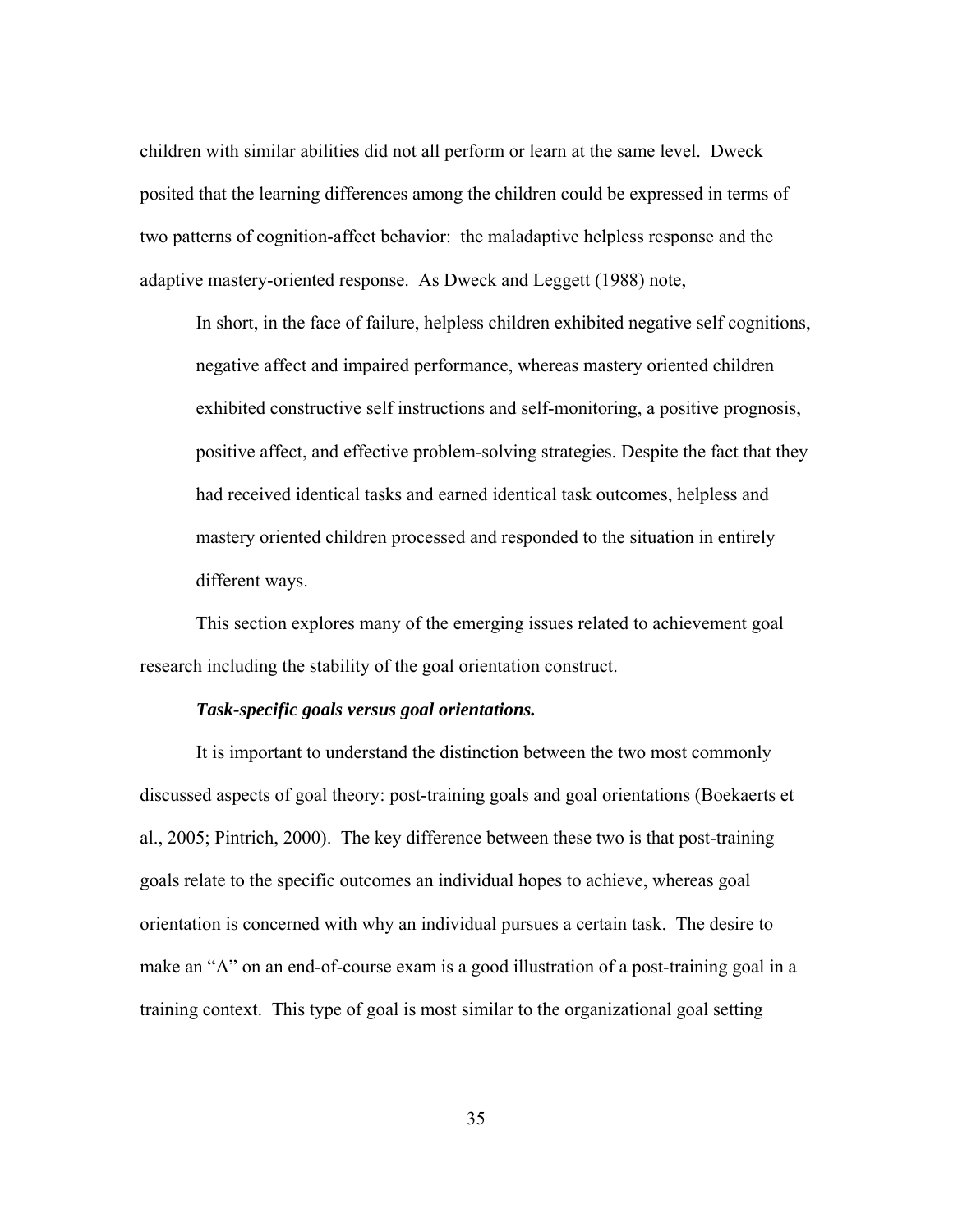discussed by Lathem & Locke (2007). Producing 10 more computers each week or 50 more cars each month are also typical examples of post-training organizational goals (Boeakarts et al., 2005).

Goal orientation relates not to specific goals but to an individual's general approach to tasks (Dweck & Leggett, 1988). As discussed earlier, goal orientation is concerned with why a trainee would want an "A" on an end-of-course exam or why producing 10 more computers or 50 more cars is important. Including goal orientation as an aspect of motivational theory is important, as doing so provides insights into the various self-regulatory processes. Individuals with a learning or mastery orientation are interested in cues that show progress in learning; they will generally orient their approach to learning around deeper, processing strategies. On the other hand, individuals with a performance orientation are interested in looking good when compared to others. This desire for superiority can lead, for example, to an individual's monitoring the grades or work of other learners and adjusting his or her motivation and cognitive efforts as necessary to outperform them (Boekearts, Maes, & Karoly, 2005). Historically, goalsetting research began in the field of organizational psychology, while goal-orientation theory is a product of educational psychology. Only in the recent past have the results of these two separate research streams begun to intersect importantly in the motivation literature (Seijt, Lathem, Tasa, & Latham 2004).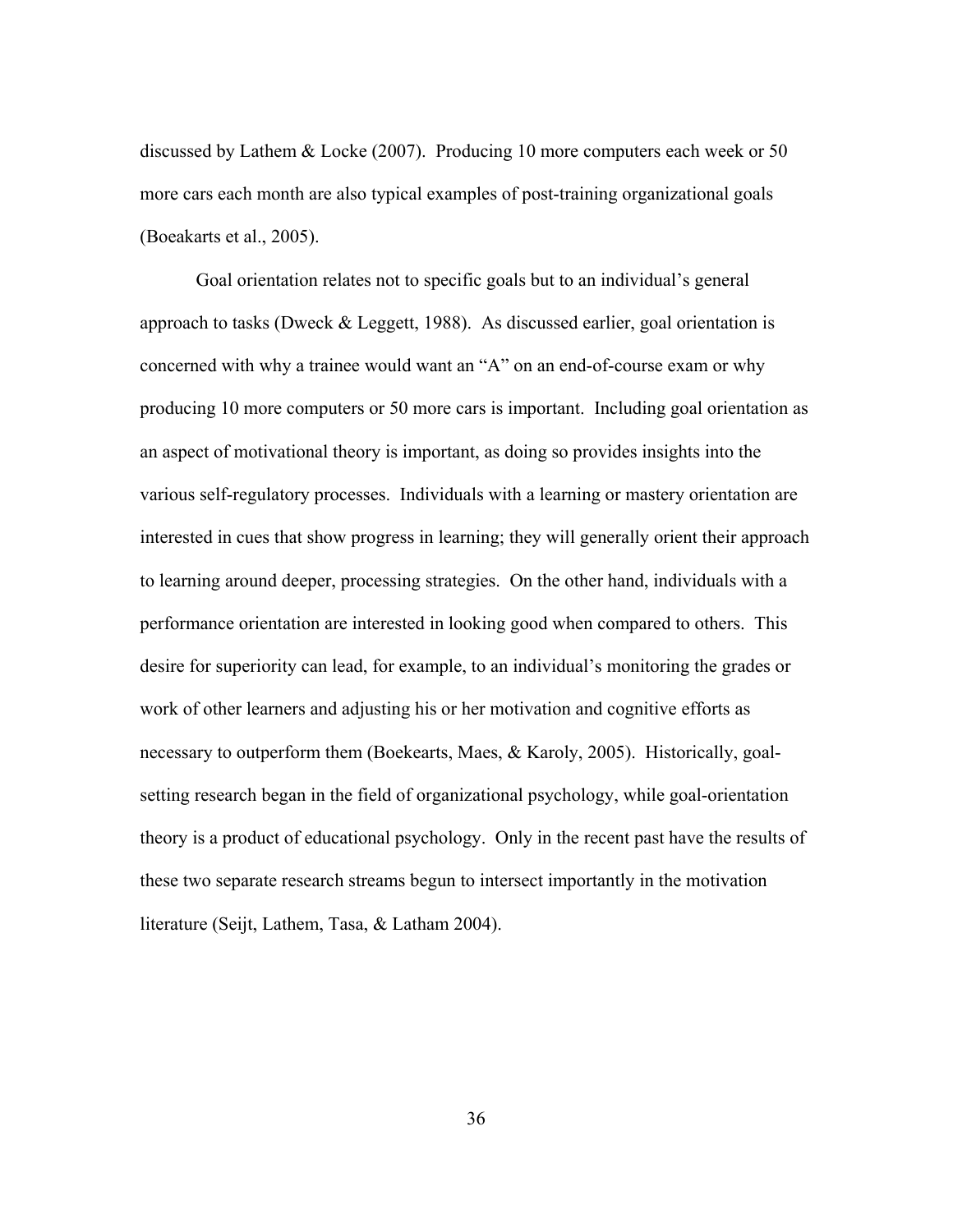#### *Goal orientation terminology.*

Dweck (1986), Nicholls (1984), and Ames and Archer (1988) have each suggested appropriate terminology when referring to goal orientations. Nicholls was conducting very similar research at the same time as Dweck was doing hers. Nicholls (1984) also developed a theory regarding an individual's orientation toward achievement settings, characterizing these orientations as task involvement and ego involvement. He suggested that individuals with a task-involvement orientation were interested in demonstrating ability, while those with an ego-involvement orientation were interested in seeking mastery as well as developing ability. Nicholls' concept of task involvement resembled Dweck's performance orientation, and his ego involvement was similar to what Dweck called learning orientation. The work of Dweck (1986) and Nicholls (1984) considerably raised the level of achievement-goal research done in the 1980s. Of special interest during this time were articles published by Ames and Archer (1988), articles that consolidated the findings of Nicholls and Dweck, as well as others. They succeeded in reconciling similar, yet distinct, terminologies, suggesting, for example, that researchers adopt the terms "mastery orientation" (in lieu of Nicholls' "ego involvement" and Dweck's "learning orientation") and "performance orientation" (in lieu of Nichol's "task involvement"). Although, multiple terminologies continue to be used in research, the Ames and Archer's (1988) terminology of mastery and performance orientations are dominate and will be used throughout the present study.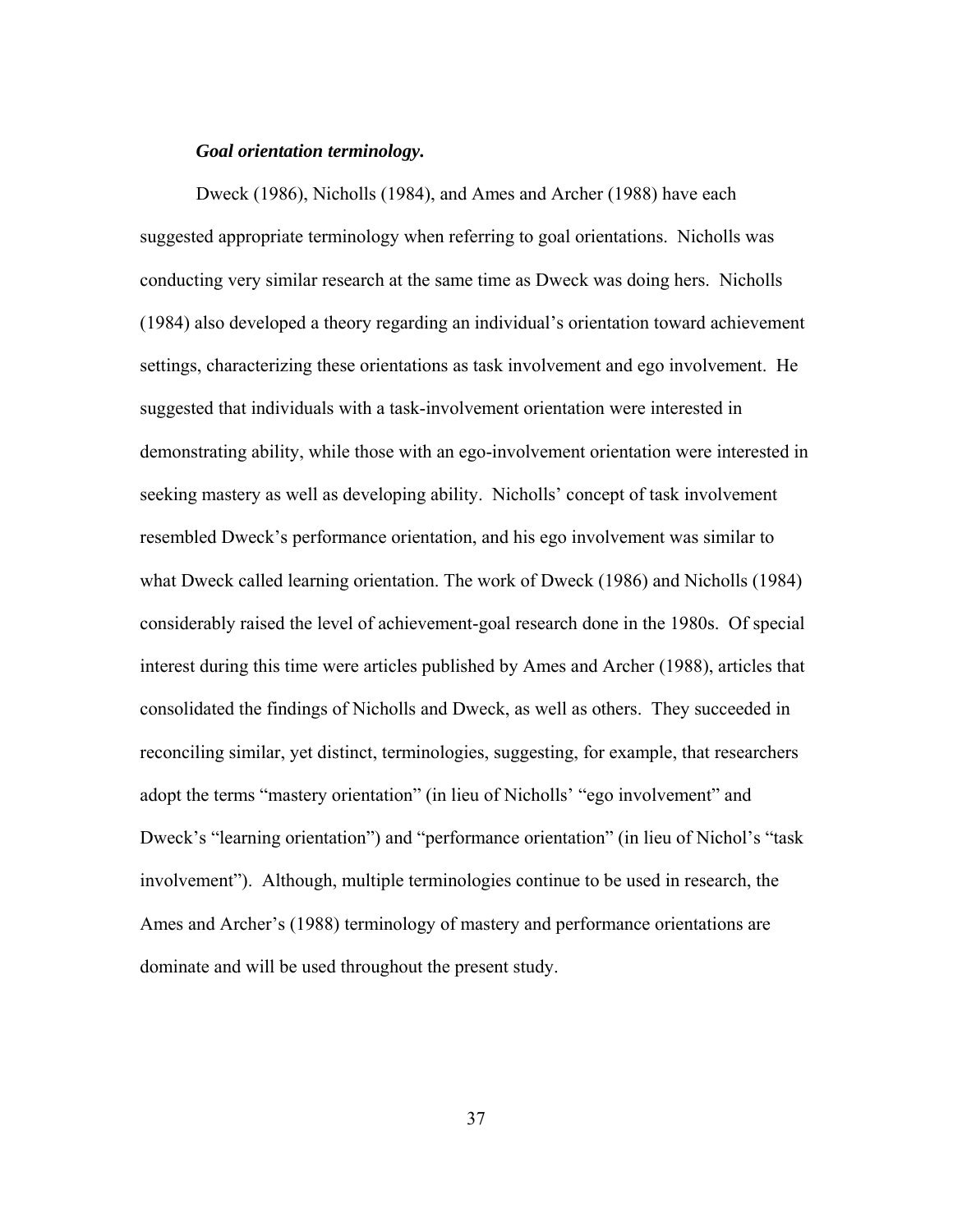#### *Goal orientations: two, three or four?*

The present study utilizes a trichotomous framework that includes a mastery goal, focused on the development of competence; a performance-approach goal, focused on the attainment of normative competence; and a performance-avoid goal, focused on the avoidance of normative incompetence (Attenweiler & Moore, 2006). A dichotomous framework that included a mastery orientation and performance orientation (without the approach and avoid distinction) had been the dominant approach in the early to mid 1990s, especially in the educational, sport psychology, and, eventually, the industrial/organizational psychology fields. Some researchers (Elliot, 1999) wondered why the dichotomous models contained only approach mechanisms when Atkinson's (1964) achievement motivation theory had suggested that both approach and avoidance were necessary. Elliott (1994) revisited the empirical research on performance orientation to assess whether a bifurcation of the performance orientation into a performance-approach orientation and performance-avoid orientation would explain the variance associated with the single performance-orientation measure. Elliott's reassessment of the research led him to believe that a bifurcation would be fruitful. Recognizing the successful use of approach–avoid mechanisms in motivational psychology, Elliot (1994) proposed the trichotomous framework that is being used in the present study. The trichotomous framework had been used in more than 60 studies; and the importance of differentiating the performance-approach from the performance-avoid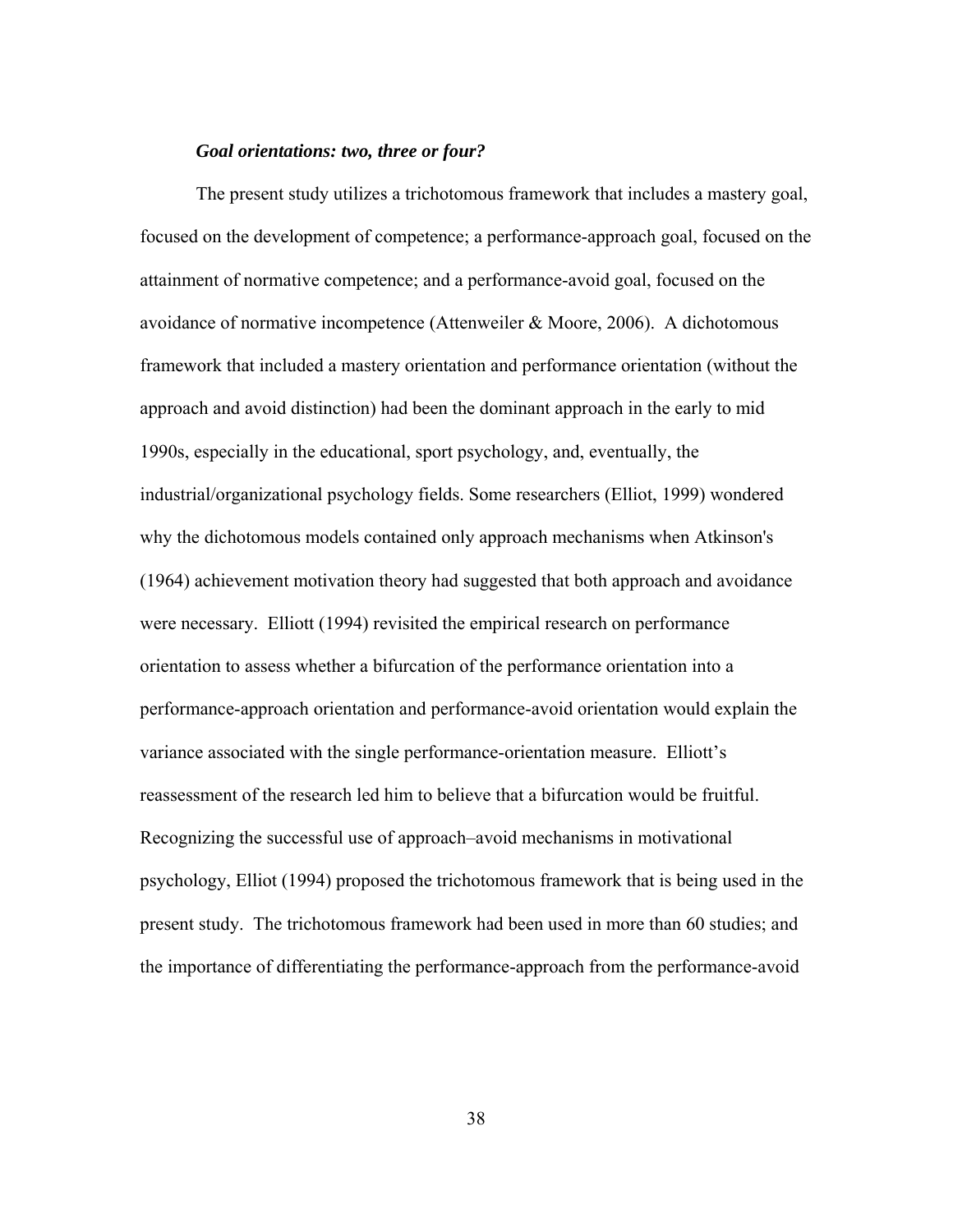dimensions was well-documented. Additionally measures for each of the three scales had been confirmed and the benefits had been illustrated (Elliot 1994).

 Elliot (2005) has recently suggested that competence is the core of achievement motivation, and that, over time, achievement motivation should be referred to as competence motivation. Elliot (2005) contends that achievement has been an ill-defined concept and that competence can be defined more precisely. Consistent with a commonly accepted definition, he views competence as a condition or quality of effectiveness, ability, sufficiency, or success. Conceptualizing competence in the traditional achievement-goal framework may be useful for understanding how research on achievement goals is moving toward a 2x2 framework, with four possible types of achievement goals. The 2x2 framework is based on two factors: the way an individual defines competence and the individual's desire to achieve competence. Figure 7 illustrates how these two dimensions result in a 2x2 framework.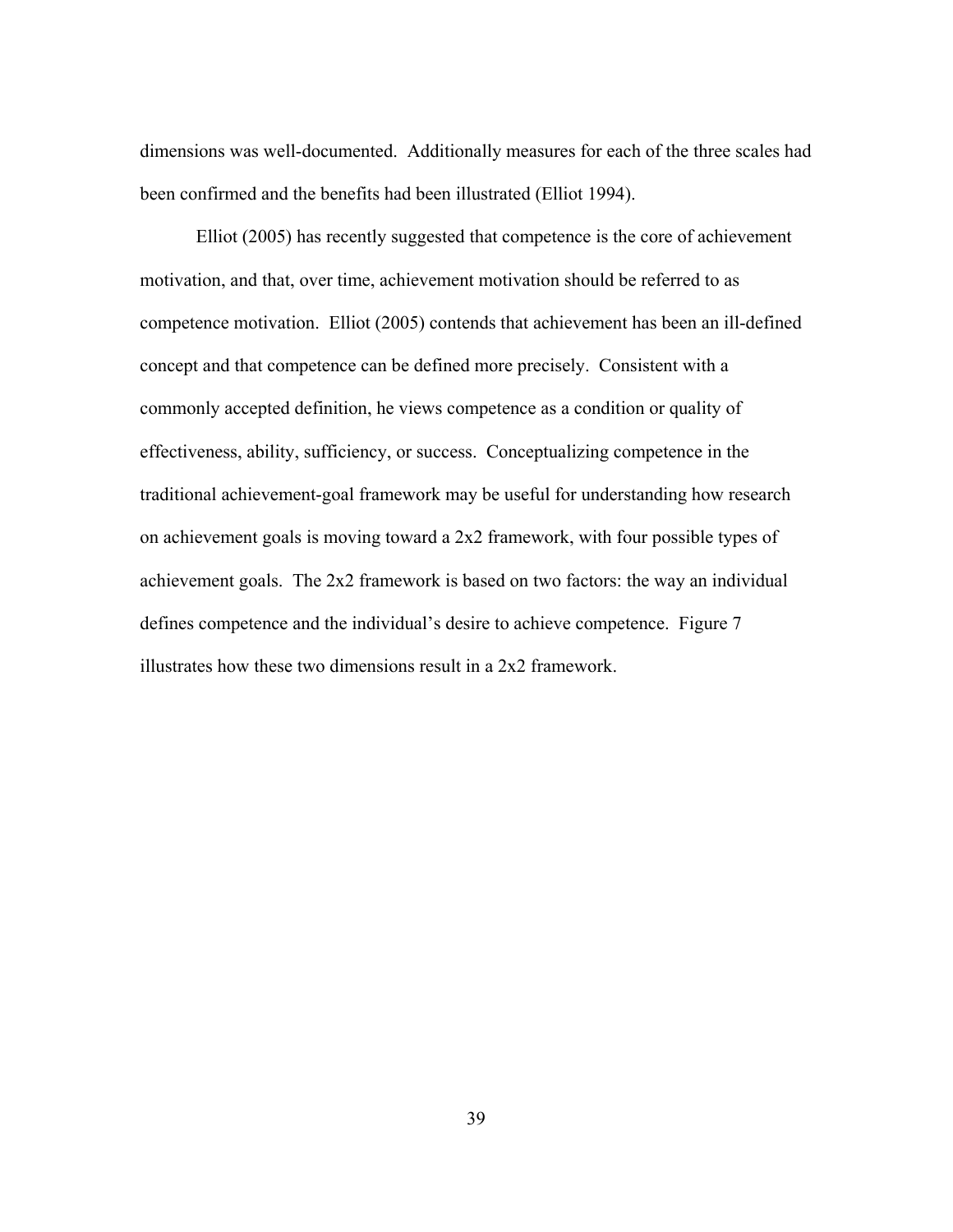|                                                                                                             | Hope for Competence<br>(Approach)                                                                                                        | Fear of Incompetence (Avoid)                                                              |                                                                                      |
|-------------------------------------------------------------------------------------------------------------|------------------------------------------------------------------------------------------------------------------------------------------|-------------------------------------------------------------------------------------------|--------------------------------------------------------------------------------------|
| Absolute /<br>Intrapersonal<br>Definition of<br>Competence                                                  | Mastery-Approach Goal                                                                                                                    | Mastery-Avoid Goal                                                                        |                                                                                      |
|                                                                                                             | Focus on mastering task,<br>learning, understanding<br>Use of standards of self-<br>improvement, progress, deep<br>understanding of task | Focus on avoiding<br>misunderstanding, avoiding<br>not learning or not mastering<br>task. |                                                                                      |
|                                                                                                             |                                                                                                                                          |                                                                                           | Use of standards of not being<br>wrong, not doing it incorrectly<br>relative to task |
|                                                                                                             |                                                                                                                                          | Interpersonal<br>Definition of<br>Competence                                              | Performance-Approach Goal                                                            |
| Focus on being superior,<br>besting others, being the<br>smartest, best at task in<br>comparison to others. | Focus on avoiding inferiority,<br>not looking stupid or dumb in<br>comparison to others.                                                 |                                                                                           |                                                                                      |
| Use of standards such as<br>getting best or highest grades,<br>being top or best performer in<br>class.     | Use of standards such as not<br>getting the worst grade, being<br>lowest performer in class.                                             |                                                                                           |                                                                                      |

Table 1. 2x2 Achievement Goal Framework (Elliot, 2005)

 Individuals can either define competence in absolute terms by setting their own internal standard or they can assess their competence based on an intrapersonal normative standard—on, that is, what others expect of them. Conceptually, the absolute and intrapersonal standards for value in competence are similar to mastery goals, whereas the intrapersonal normative standard is comparable to performance goals.

Although adding the fourth dimension of mastery-avoid goals would be theoretically useful, it has not been included in the present study's framework. There is a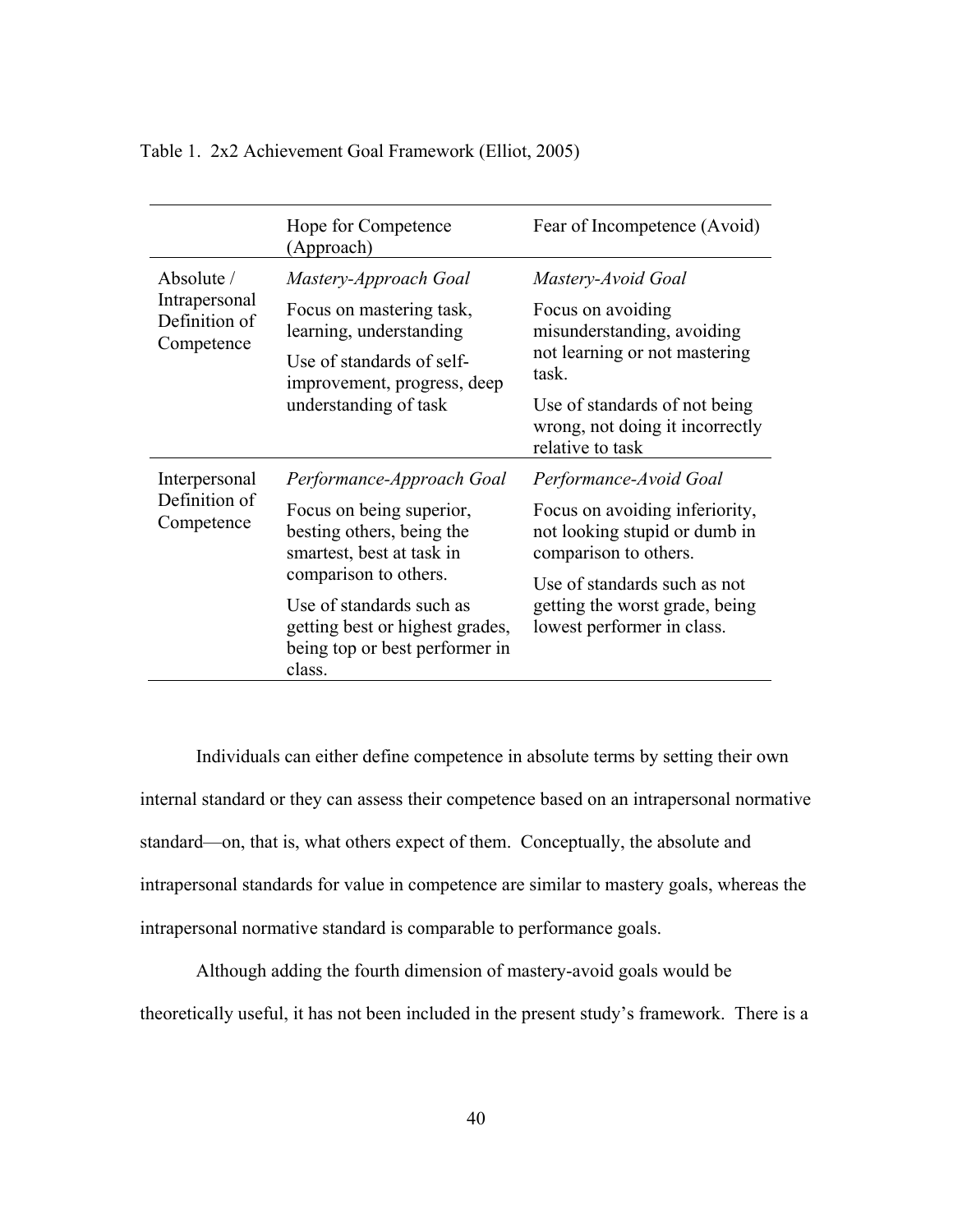widespread belief that "there is much research to be done before mastery-avoid goals can be accepted as valid or useful in goal theory" (Levy-Tossman, Kaplana, & Assor, 2007). For this reason, the present study uses the trichotomous framework which, again, includes the mastery, performance-approach, and performance-avoid goal orientations and has been extensively studied in the literature.

## *Stability of the goal orientation construct.*

Where stability is concerned, goal-orientation constructs can contain significant inconsistencies. Goal orientation, that is, can be viewed as a stable dispositional trait that is not influenced by the situation, or it can be viewed as an unstable trait that is influenced in some manner by the situation. DeShon and Gillespie (2005) reviewed the existing studies and created three categories of stability. The first category viewed goal orientation as a stable disposition that did not vary. The second category suggested that goal orientation was a function of both the person and the situation. The final category suggested goal orientation was highly unstable and was influenced significantly by the situation. DeShon and Gillespie (2005) revealed that 46.6% of studies viewed goal orientation as a stable characteristic, 26.1% viewed goal orientation as the result of an interaction between the individual and the situation, and 4.5% viewed goal orientation as highly unstable. The present study adopts the middle approach. That is, goal orientation is influenced by both the individual and the situation. Although only 26.1% of the studies DeShon reviewed shared this view, these studies tended to be more recent than those that viewed goal orientation as a stable trait. Viewing goal orientation as a trait and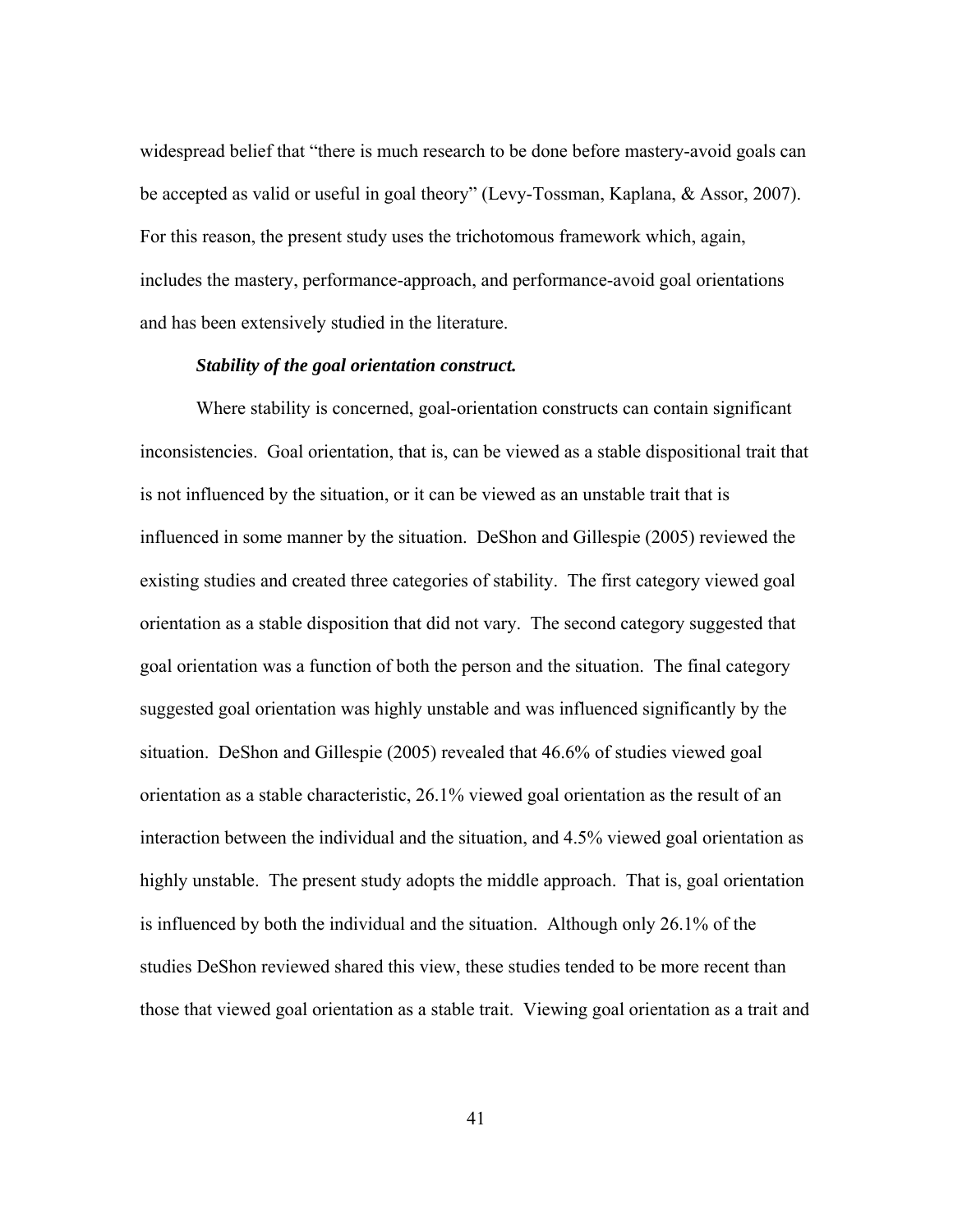a state is also consistent with Payne, Youngcourt and Beaubien's (2007) observation that several of the researchers who have historically viewed goal orientation as a stable trait have also manipulated participants' goal orientations.

#### *Relationship of Goal Orientations and Training Effectiveness*

As discussed, models of training effectiveness suggest many individual and situational factors that influence training outcomes. Individual influences include, for example, personality, cognitive ability, and demographics. Situational influences include organizational culture, peer and supervisor support, the opportunity to use what is learned, and the like. Since training professionals are obliged to maximize effectiveness and the associated return on investment of training dollars, it is critical that they better understand the impact of individual and situational influences – such as achievement goals - on training effectiveness.

 As explained in this section, many researchers have hypothesized that a mastery approach to training is more likely to result in superior training effectiveness. Researchers (Chiaburu & Marinova, 2005; DeShon & Gillespie, 2005; Payne et al., 2007; Tziner, Fisher, Senior, & Weisberg, 2007) posit further that—if training professionals determine that few individuals in a given training group have such an orientation—these professionals might consider structuring their training so as to optimize the likelihood that more individual learners will assume a mastery approach to the training. They might, for example, use role playing as a primary activity in lieu of testing for declarative knowledge. Of course, before researchers begin adopting different training goal structures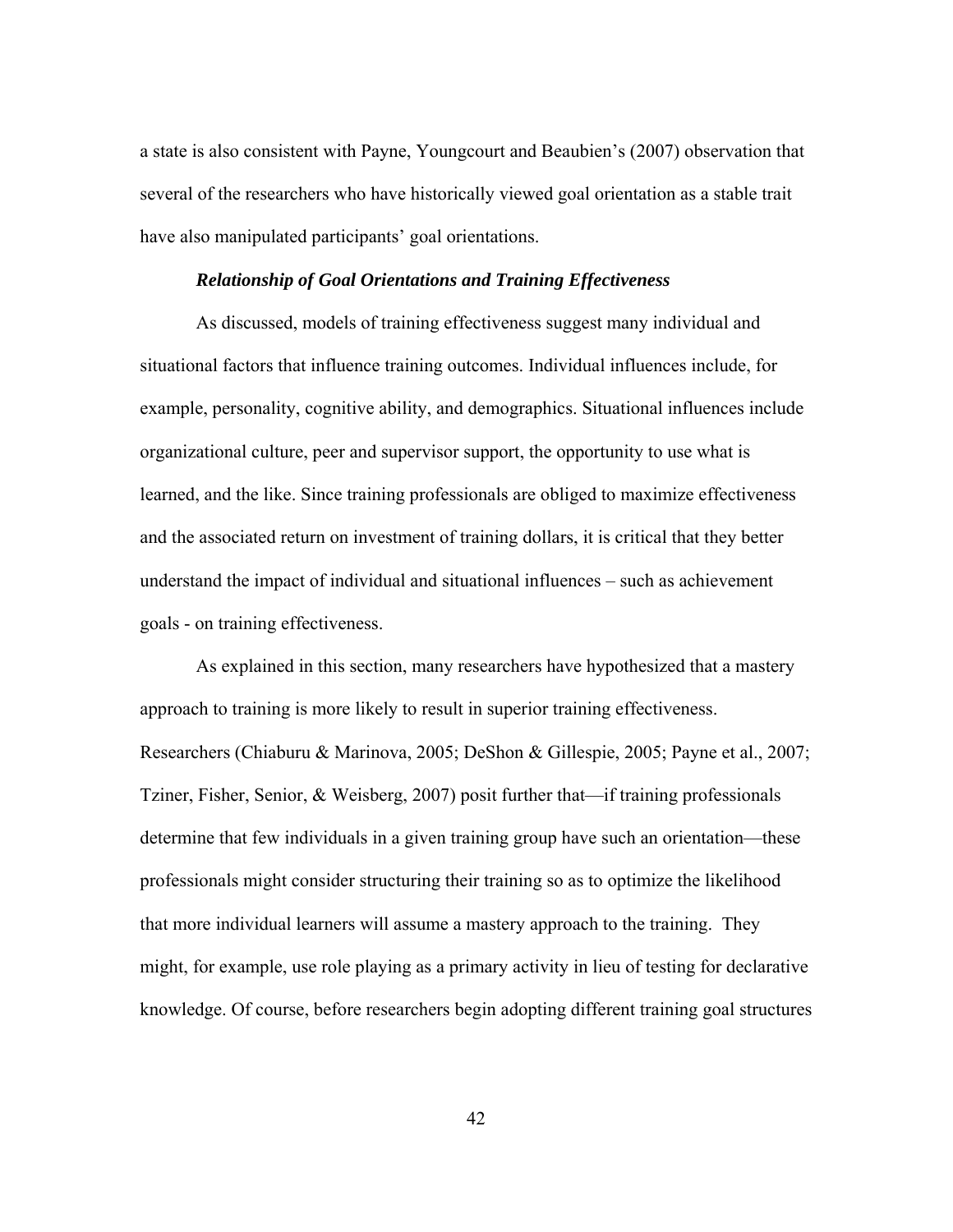to induce mastery goal orientations, the relationship between individual goal orientations and training effectiveness in federal training programs must be tested. (Historically, such research has been conducted only in the classroom and in limited populations of adults.) By focusing on the individual goal orientations of homeless-services professionals attending HUD-funded training and the relationship of these orientations to training effectiveness, this study should provide some of that testing. The following provides a more detailed description of the influence of individual goal orientations.

#### *Mastery orientation.*

Individuals who have a mastery orientation are most interested in developing their competence; they tend to use internal referents: ("Have I done better?"; "Have I learned?"). Individuals having a performance-approach orientation, on the other hand, are interested in demonstrating their competence; they more often use interpersonal referents: ("Have I done better than others?"; "Do others think I am smart?") (Payne, Youngcourt, & Beaubien, 2007; Elliot, 2005). Research has identified several positive achievement patterns associated with mastery orientations. Specifically, studies have shown that individuals having mastery goals typically engage in increased metacognitive activity, which in turn correlates positively with desirable training outcomes (Ford, Smith, Weissbein, Gully, & Salas, 1998; Schmitt & Ford, 2003; Elliot, 1997; Ames & Archer, 1988; Grant & Dweck, 2003; Wolters, 2004; Urdan, 1997). So far, these positive achievement-related outcomes are consistently found across multiple contexts.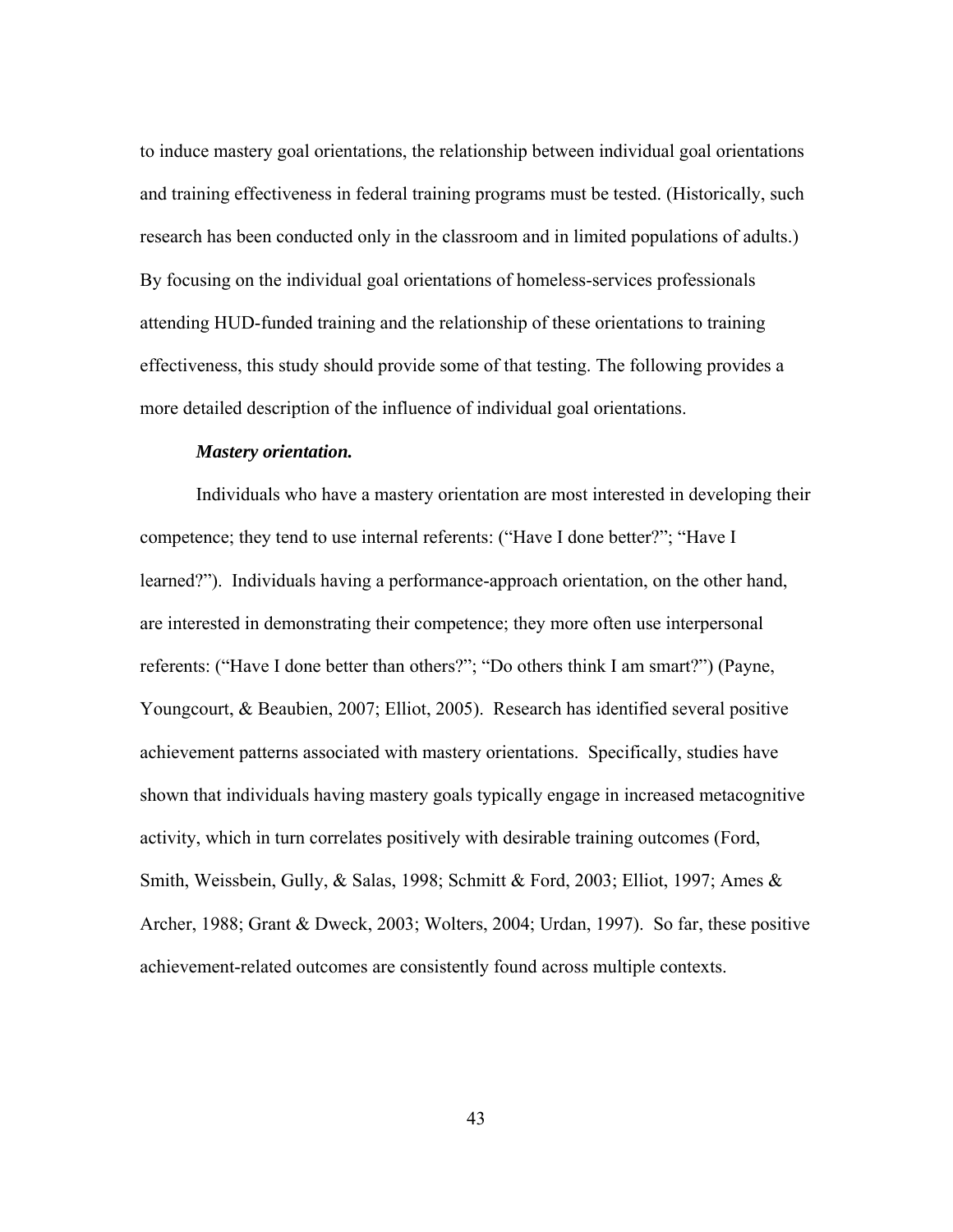Several studies suggest that a mastery orientation yields more positive affective responses related to self-efficacy as well (Stevens & Gist, 1997; Meece et al., 1988; Midgley et al., 1998; Wolters, 2004; Martocchio & Hertenstein, 2003). Wolters (2004) and Martocchio and Hertenstein (2003) provide specific support for the hypotheses tested in the present study. Martocchio and Hertenstein (2003) conducted an experiment involving ninety-six employees taking an Introductory Access 97 class. They identified significant relationships between dispositional learning orientation and pre-, mid-, and post-training self-efficacy; and they predicted that post-training self-efficacy (pre- and mid-training) and declarative knowledge would have a positive influence on the relationship between learning orientation and post-training self-efficacy. As in the present study, Martocchio and Herenstein (2003) conducted their study with working adults and analyzed post-training self-efficacy as a dependent variable.

 The objective of Wolters' (2004) study was to assess how goal orientations and goal structure in the classroom were related to student motivation as well as declarative learning outcomes. Wolters (2004) found that, among junior high school students, mastery structure and mastery orientation were related to positive affective outcomes in all areas. Similar to most other studies of achievement goals, Wolters' work focused on students in the classroom—not on working adults. However, along with Martocchio and Herenstein's study, it was one of the most recent examples of how a mastery orientation consistently leads to positive training outcomes.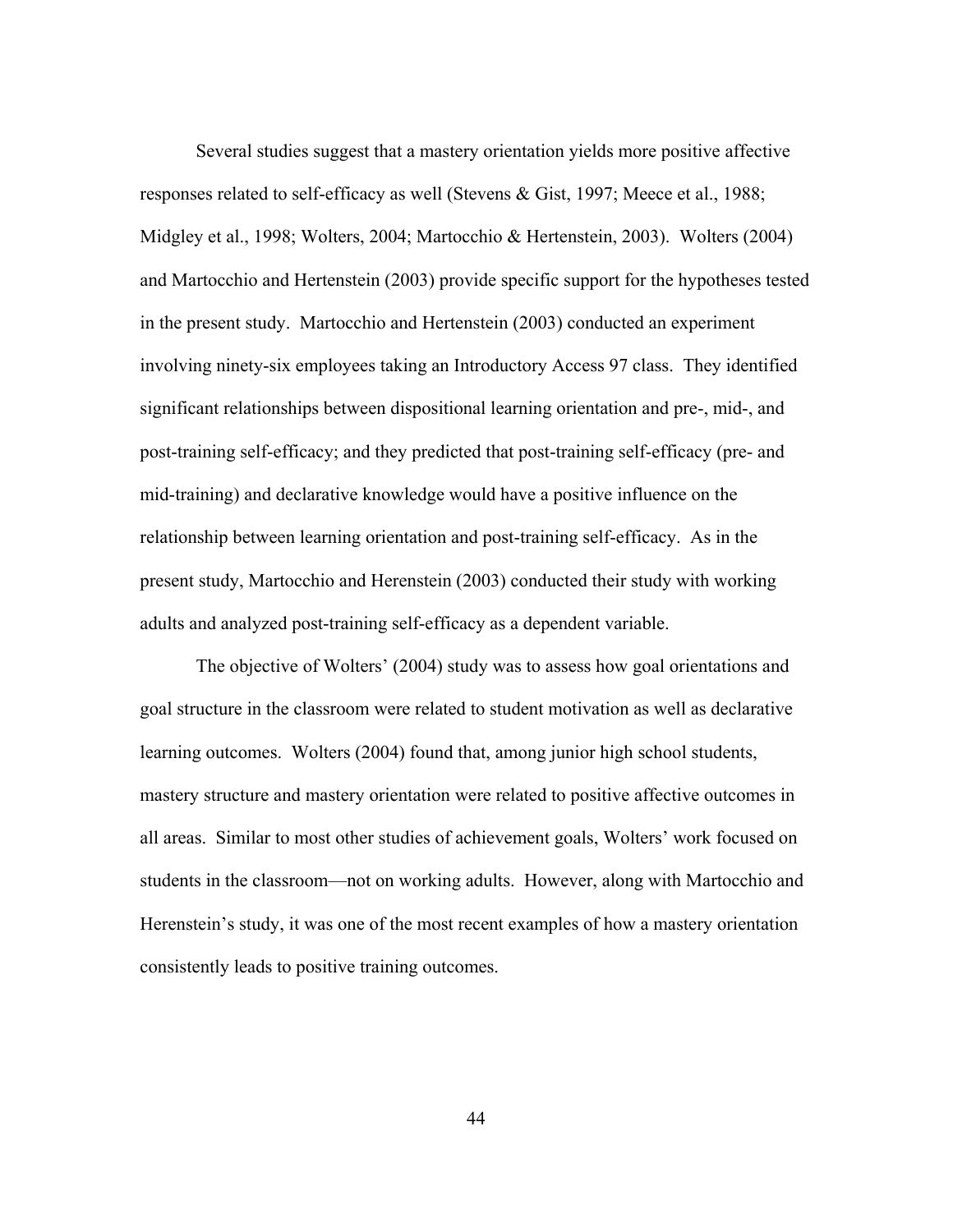#### *Performance-approach orientation.*

A performance-approach orientation focuses on external referents; these individuals are motivated to compare themselves with others in order to demonstrate their competence (Elliot, 2005; Payne et al., 2007). The research related to performanceapproach orientation has been inconsistent among a wide variety of studies. Specifically, some studies found correlations between a performance-approach orientation and such positive outcomes as positive feelings, high self-efficacy, and high grades (Elliot, 1999). Other studies, however, found associations between performance-approach goals and negative outcomes, such as surface-level learning strategies (memorizing and rehearsing), anxiety, self-handicapping behavior (procrastinating), academic cheating, quitting when confronted with failure, unwillingness to cooperate, disruptive behavior, and negative affect (Kaplan, Green, & Midgley, 2002; Kaplan & Midgley, 1997; Midgley, Kaplan, & Middleton, 2001; Elliot & Harackiewicz, 1996; Kaplan et al., 2002; Meece et al., 1988; Midgley, 1993; Ames, 1992; Dweck & Leggett, 1988; Urdan et al., 1998; Elliot & Church, 1997; Elliot & McGregor, 2001). Despite the evidence of these relationships in some studies, the results were inconsistent and provide little grounds for generalization.

# *Performance-avoid orientation.*

A performance-avoid orientation similarly suggests that individuals having this orientation also compare themselves with others; but, instead of demonstrating their competence, they are most interested in avoiding looking incompetent to others (Elliot, 2005; Payne et al., 2007). Within the goal orientation framework suggested by Elliot, a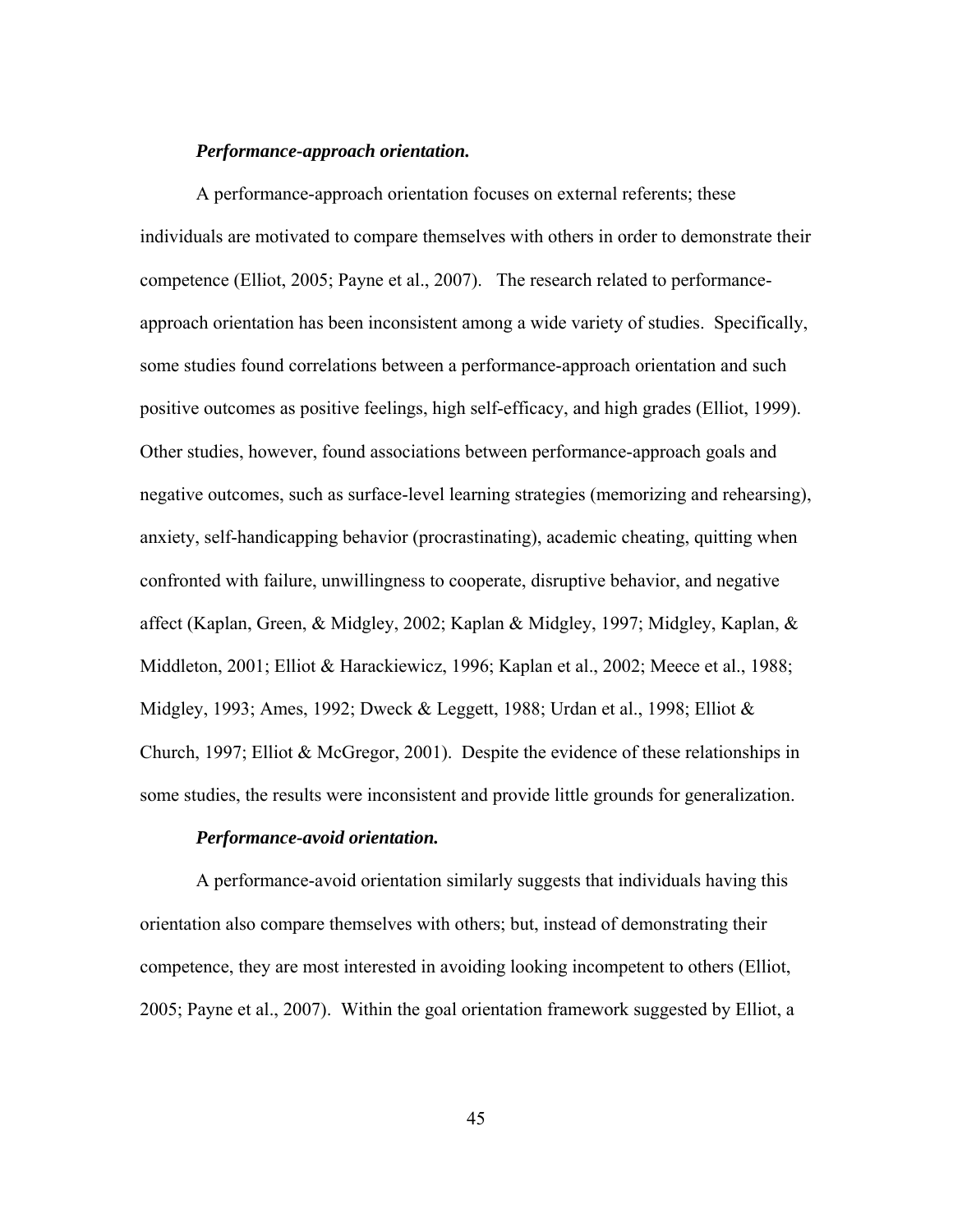high performance-avoid orientation suggests that an individual in an achievement situation is motivated to avoid looking incompetent to others. Research findings consistently affirm the negative outcomes associated with performance-avoidance goals (Elliot, 1999).

#### **Dependent Variable: Self Efficacy**

As mentioned earlier, Bandura's (1977a, 1977b) Social Cognitive Theory suggests that individuals possess a system of beliefs about themselves, beliefs that subject to the ongoing interaction between this system and their environment—serve to regulate cognitions and behavior and thus to influence the individual's social system. One important such belief involves an individual's sense of self-efficacy. Bandura defines self-efficacy as "people's judgments of their ability to organize and execute course of actions to attain designated types of performances" (1986, p.391). An individual's sense of self-efficacy can influence behavior in several different ways.

First, this sense helps determine the choice of tasks to be pursued. Individuals will pursue tasks about which they have a strong sense of self efficacy and will avoid other tasks in which their self efficacy is low. Second, an individual's perceived self efficacy influences both the level and the persistence of effort. Individuals with a high self efficacy can expend more effort and can persist over longer periods of time. To some extent, this process entails a self-fulfilling prophecy; the increased level of success achieved because of greater effort and persistence leads to an even higher level of self efficacy as future performance situations arise. Conversely, individuals with low self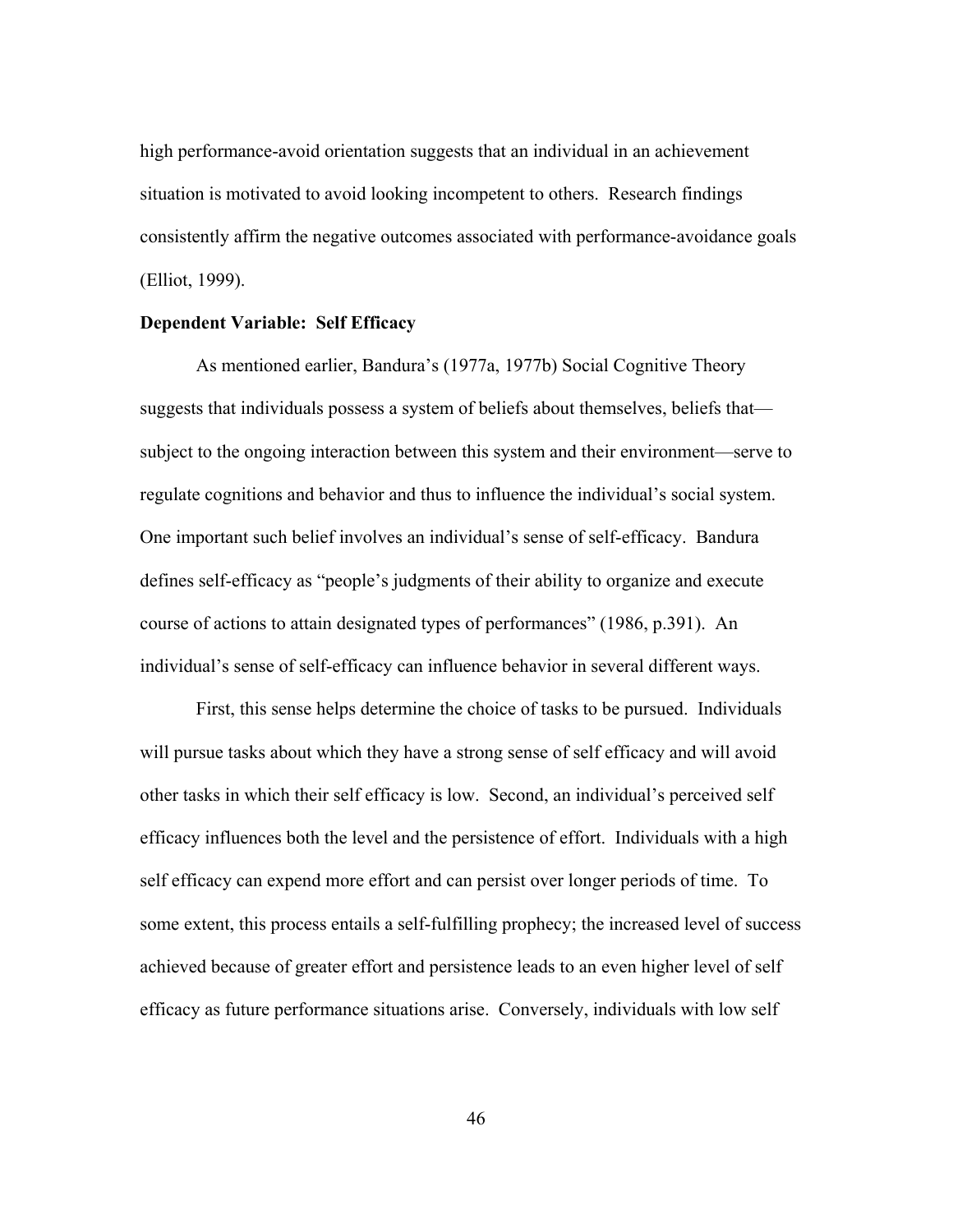efficacy, in expending less effort and achieving lower performance levels, can further lower their perceived self efficacy. Finally, self efficacy impacts performance by influencing an individual's emotional reactions. When asked to perform, individuals with low self efficacy in a particular area may react with anxiety and stress, thereby hindering performance. Alternatively, individuals with a high sense of self efficacy in a specific performance environment may display enhanced optimism and less anxiety (Aronson, 2002; Bandura, 1977, 1986). Of course, if the requisite abilities are lacking, high self-efficacy alone cannot guarantee superior performance. What's more, high selfefficacy can actually lead to negative consequences, including inappropriate task persistence (Lathem & Pinder, 2005).

Pajares (1996) notes that it is important that self efficacy is different from other concepts related to personal competence in that it entails an individual's perceived capabilities to reach post-training goals. For instance, self-esteem depends on a person's feeling of self-worth, whereas self efficacy involves perceived capabilities, whether these exist or not. Persons that are fearful of skydiving may have low self-efficacy related to that specific activity; but, since much of their self-esteem is not invested in that particular activity, their overall self-esteem would not be affected.

## *Sources of self-efficacy.*

Self-efficacy is derived from four main sources, the first and most influential of which is a person's own experiences. Mastery experiences strengthen self-efficacy and failure reduces it, especially when a high self-efficacy has not previously been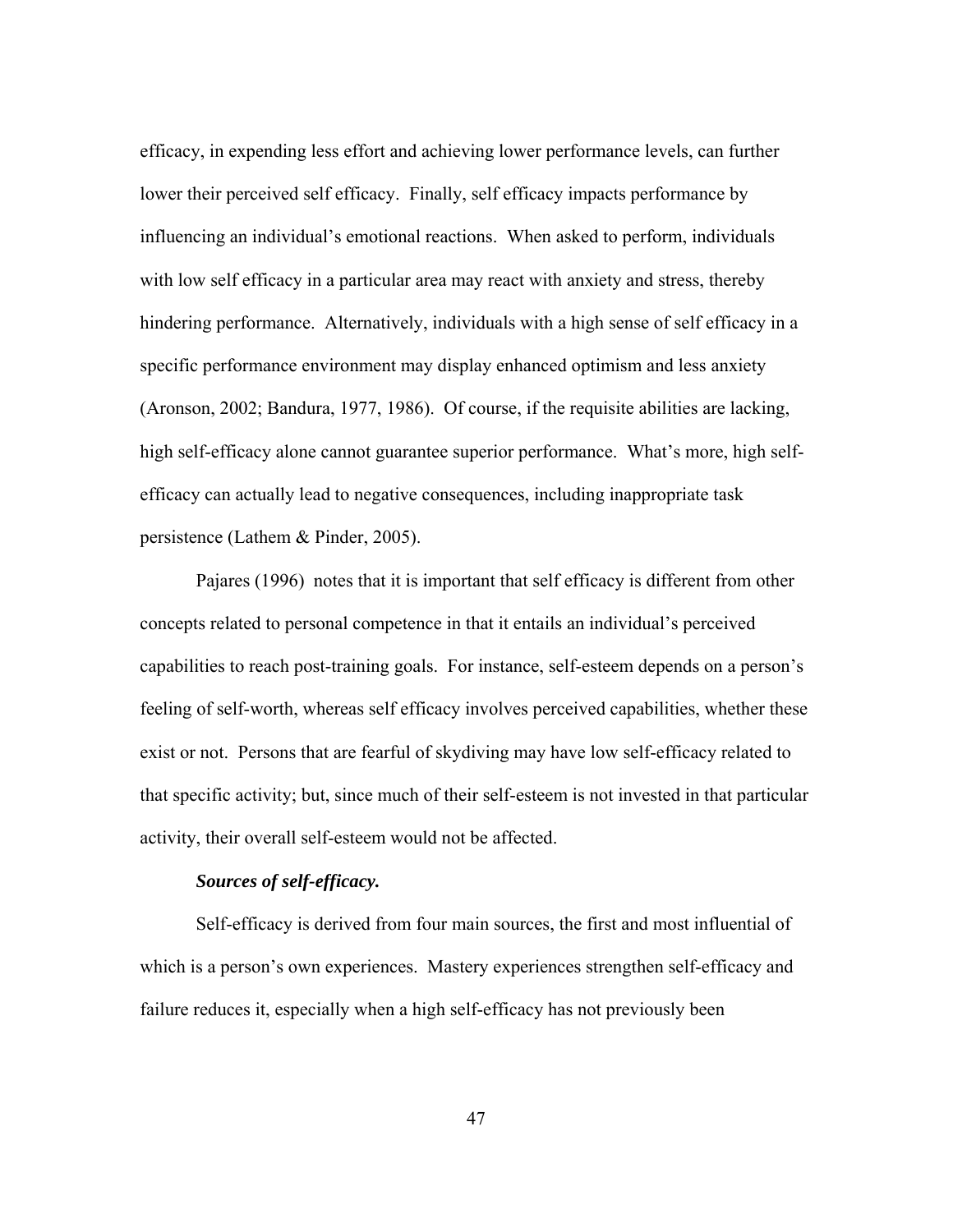established (Bandura, 1986). Those experiencing easy success, however, are in danger of becoming discouraged when obstacles arise. A solid sense of self-efficacy requires the exercise of perseverance in the face of adversity. Facing and overcoming challenges helps people to become more resilient in times of setbacks and thus tends to engender a more robust sense of self-efficacy (Pajares, 1996).

Vicarious experience—that is, the experience of observing the actions of others while not as powerful as mastery experiences, can be an important source of selfefficacy. When individuals observe models that they consider comparable to themselves and see these persons succeeding, they begin to believe that they, too, might have the competence necessary to succeed, and this experience elevates their own sense of selfefficacy. Perceived similarity in model-observer relationships is important. For instance, if a model fails and the observer views his or her own competence as superior to that of the model, the observer's self-efficacy will probably not be affected. If a model with a perceived higher level of competence fails, however, the observer's level of self-efficacy would be negatively impacted (Schunk, 1981, 1983). Despite such possibilities, people who seek out and emulate competent models can enhance their own perceived selfefficacy by observing the skills and strategies these models employ when managing environmental demands (Pajares, 1996).

Although less influential than mastery and vicarious experiences, a third source contributing to an individual's perceived self-efficacy can be the social persuasions he or she encounters. As Bandura (1997) cautions, however, it is important to avoid confusing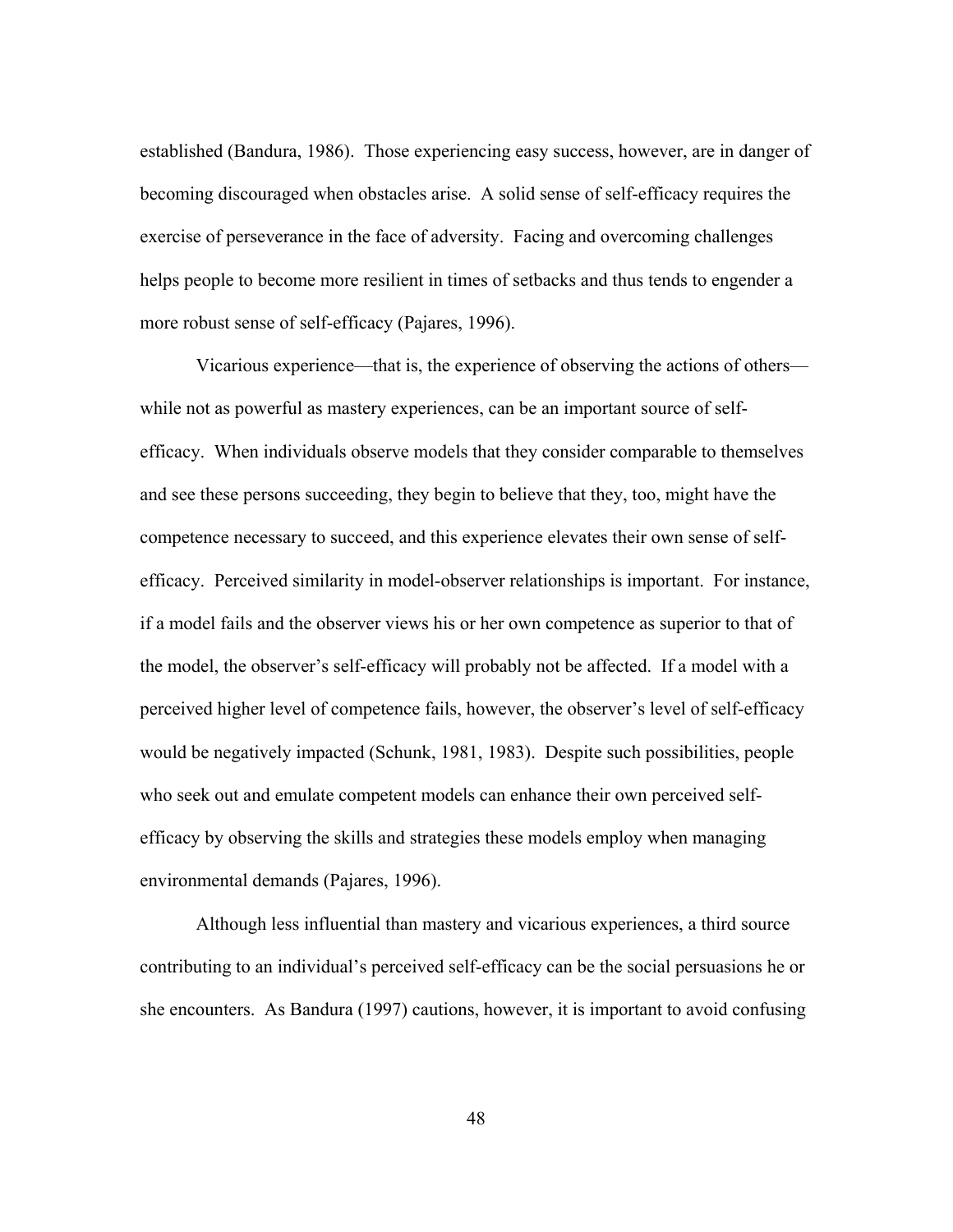effective encouragement or persuasions with empty praise. Effective encouragement will support the development of people's self-beliefs. Likewise, those who attempt to discourage can negatively impact perceptions of self-efficacy. It is easier, in fact, to diminish self-efficacy with discouragement than it is to enhance self-efficacy with praise (Bandura, 1986).

Finally, when assessing their own competence, people will also look upon certain of their physiological states—nausea, fatigue, and pain, for example—as well as certain emotions as signs of vulnerability. Persons having low perceived self-efficacy tend to interpret such body states and emotions as signs of incompetence, while those with higher perceived self-efficacy might consider these reactions unrepresentative and thus will not interpret them as evidence of incompetence. That is, it is people's perceptions and interpretations of their emotional or physical states that most impact self-beliefs, not the intensity of these states.

## *Relationship of Self-Efficacy to Training Effectiveness*

As noted above, Kirkpatrick's early researches associated learning almost exclusively with declarative knowledge, the associated facts, and the like. Alliger and Janak (1989) later described a framework that further categorized learning outcomes into three "categories": immediate post-training knowledge, knowledge retention, and behavior/skill demonstration during the training. Kraiger, Ford, and Salas (1993), who saw learning as a far more complex and multidimensional experience, posited three types of learning outcomes: cognitive-based, skill-based, and affective. Of primary interest for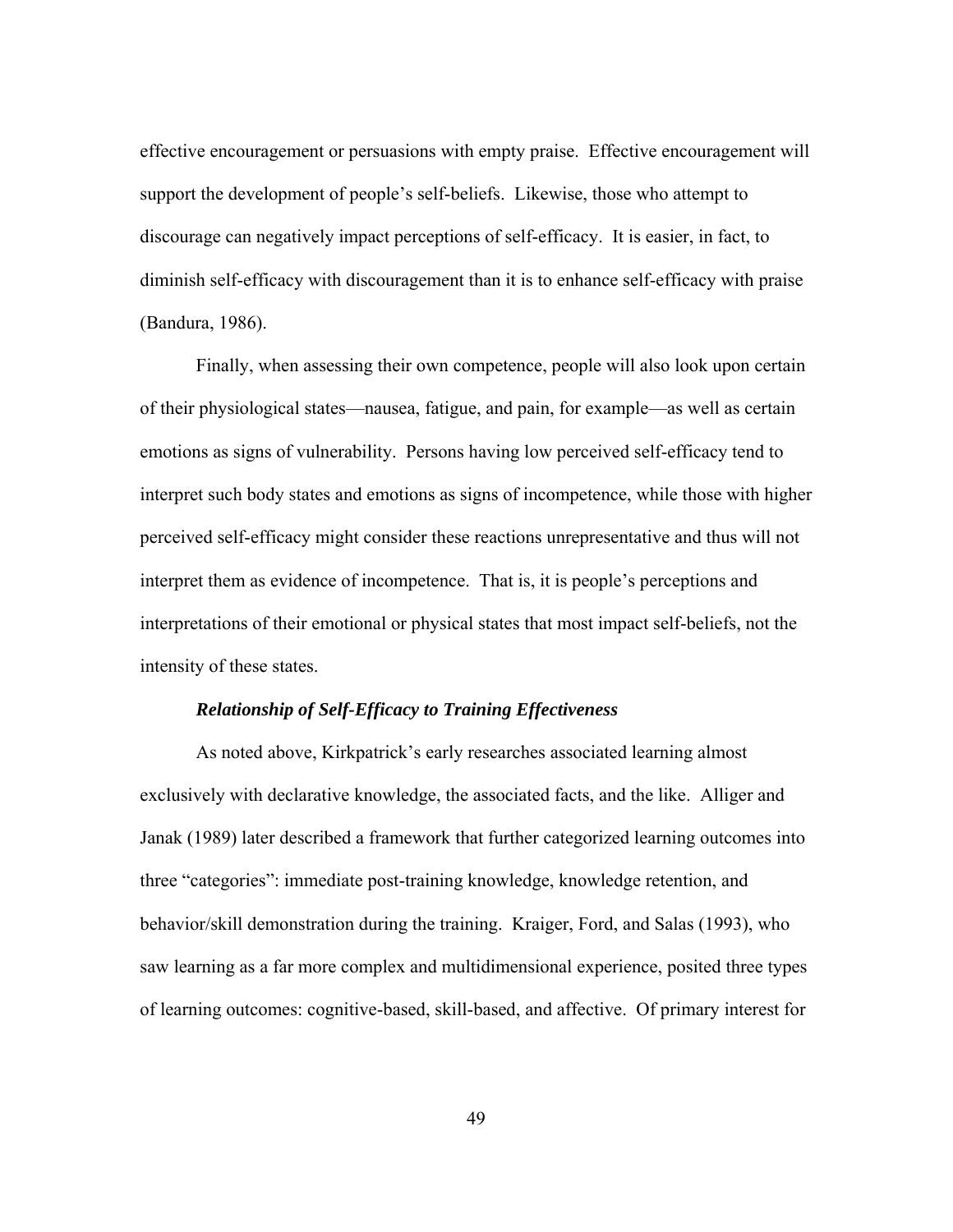the present study are the attitudinal and motivational affective outcomes—including, in particular, post-training self-efficacy.

Numerous studies have reported positive relationships between post-training selfefficacy and such training outcomes as cognitive learning, training performance, and transfer performance: cognitive learning (Martocchio, 1994; Martocchio & Dulebohn, 1994; Martocchio & Judge, 1997); training performance (Martocchio & Dulebohn, 1994; Mathieu, Martineau, & Tannenbaum, 1993); transfer performance (Ford, Smith, Weissbein, Gully, & Salas, 1998; Warr, Allan, & Birdi, 1999). That being the case, changes in a trainee's sense of self-efficacy may well be a useful indicator of learning and overall training effectiveness.

The research of Ford, Smith, Weissbein, Gully, & Salas (1998) is an example of research supports the positive linkage between self-efficacy and transfer performance. In their study, 93 undergraduate students practiced with a PC-based decision making program – TANDEM - that simulates a naval radar tracking task. Participants learned how to deal with ambiguous and often conflicting target information. After the practice sessions were complete, the participants were asked to complete a twelve minute scenario that was more difficult that anything experienced in practice. The participants were also not allowed to use any practice aids (manuals, etc.). The researchers hypothesized that knowledge, skills, and self-efficacy were positively related to transfer performance (e.g. results of the twelve minute scenario). At the conclusion of the research, the three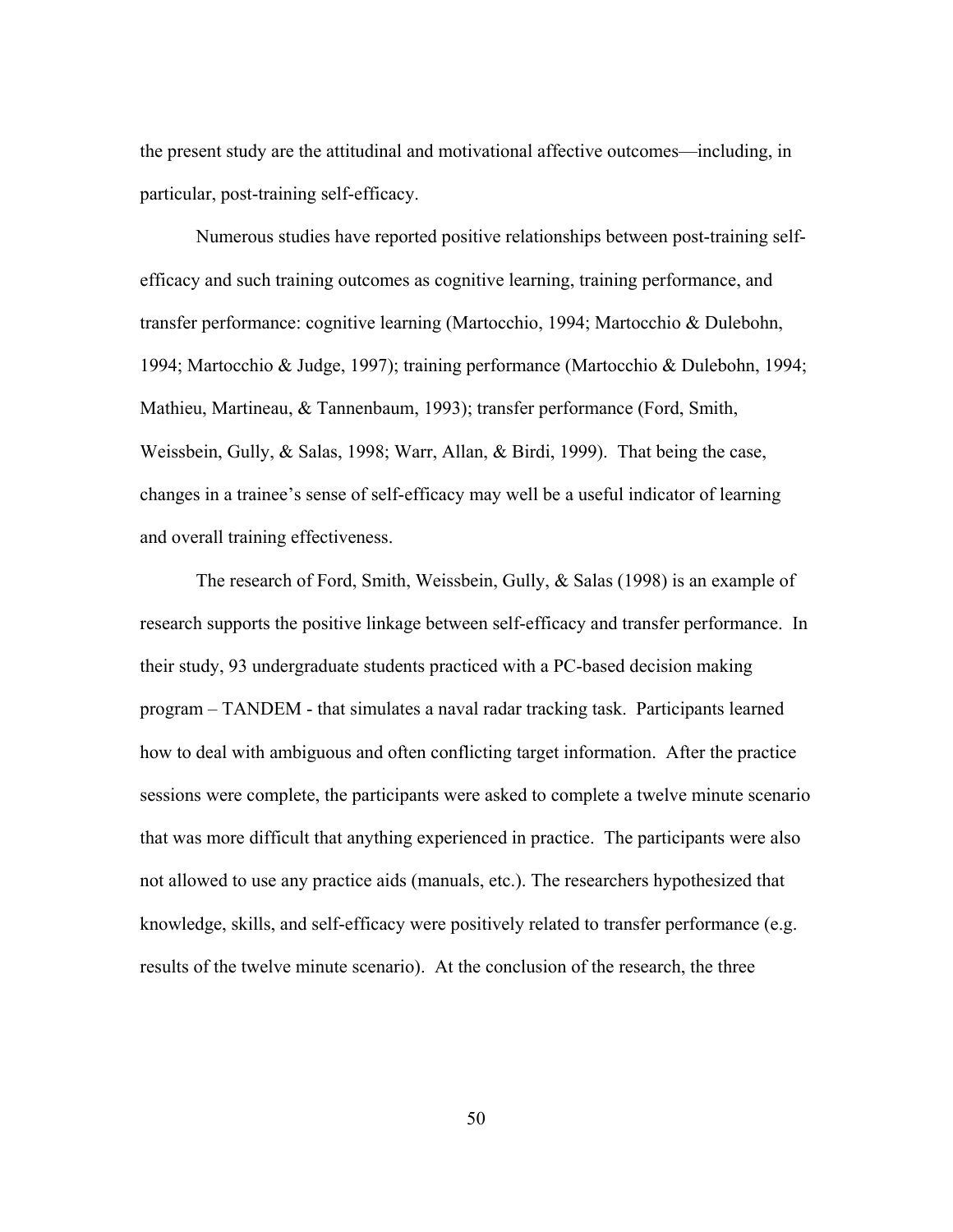learning outcomes were all found to be significant factors predicting transfer performance.

## **Research Questions**

Based on the review of the literature, the following research questions were considered the present study.

1. How does a mastery orientation influence changes in post-training selfefficacy among homeless-services professionals that attend financial management training?

2. How does a performance-approach orientation influence changes in posttraining self-efficacy among homeless-services professionals that attend financial management training?

3. How does a performance-avoid orientation influence changes in posttraining self-efficacy among homeless-services professionals that attend financial management training?

4. What is the predictive power of a mastery goal orientation on changes in post-training self-efficacy?

5. What is the predictive power of a performance-approach goal orientation on changes in post-training self-efficacy?

6. What is the predictive power of a performance-avoid goal orientation on changes in post-training self-efficacy?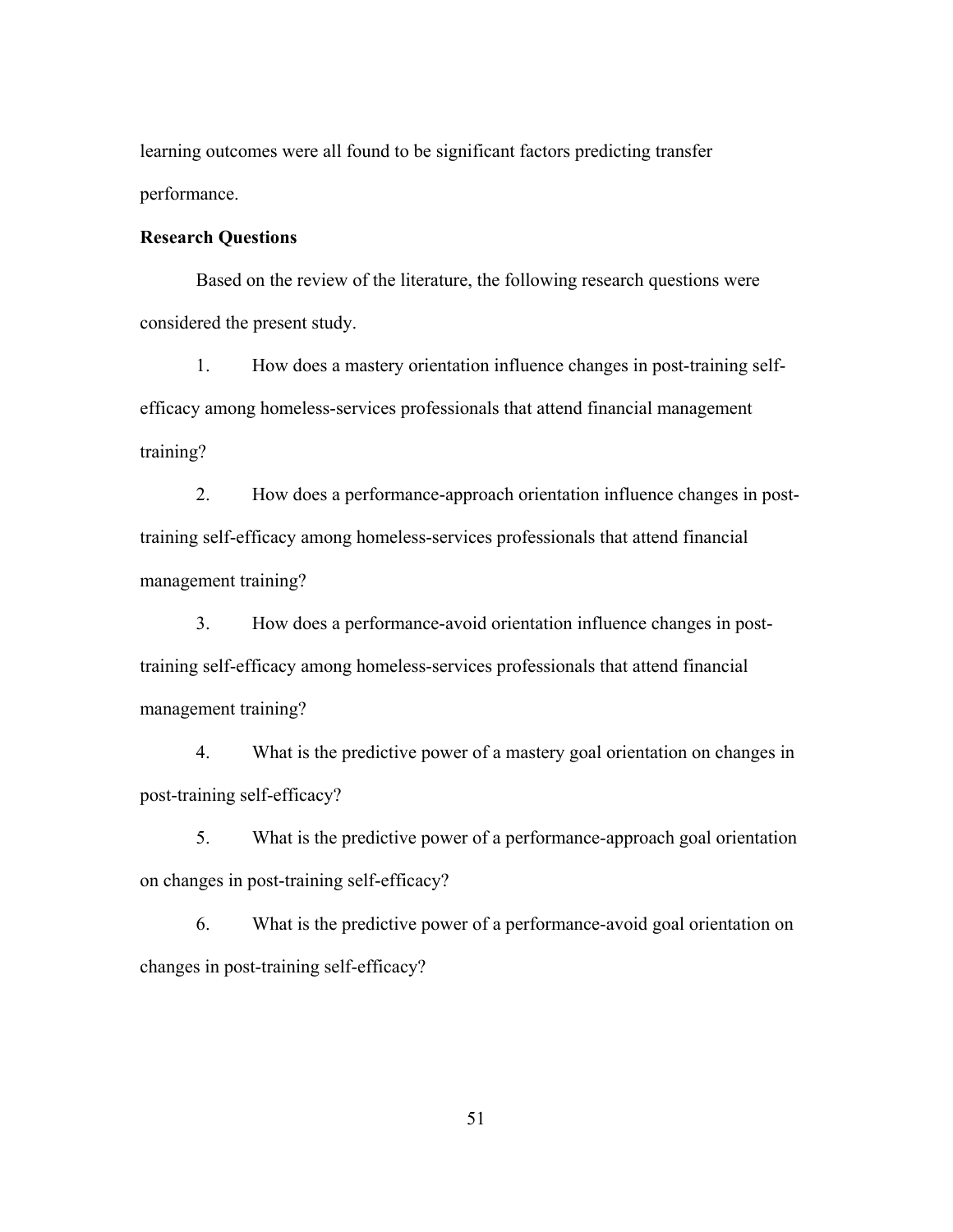7. What is the predictive power of a model featuring all three—mastery, performance-approach, and performance-avoid—goal orientations on changes in posttraining self-efficacy?

Training research has clearly expanded in the last two decades, and multiple models of training effectiveness are now available to guide practitioners and researchers. This chapter highlighted the social-cognitive approach that plays a prominent role in these models. Of particular importance is the concept of self-efficacy – a direct descendant of social-cognitive theory. As noted in this chapter, the emergence of achievement motivation and achievement goal theory further supported the development of models of training effectiveness. This chapter concluded with several research questions that are derived from research and were explored in the present study. The following chapter details the methods used to explore the research questions and test specific hypotheses.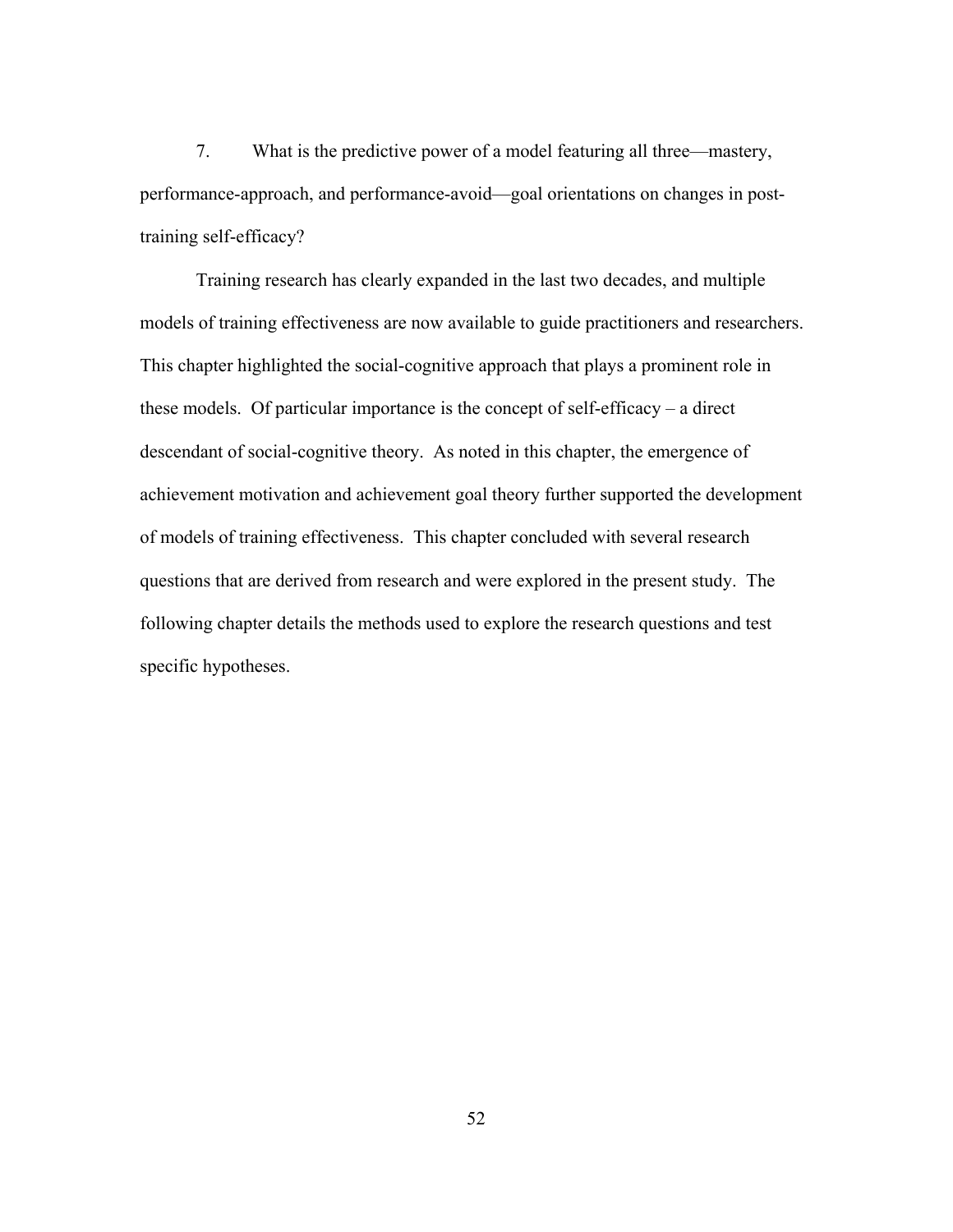## **Chapter Three**

### **Methods**

#### **Introduction**

The purpose of the study is to better understand how the goal orientations of homeless service organization employees attending HUD-funded training affects changes in post-training self-efficacy—an indicator of training effectiveness. Three categories of goal orientation—mastery, performance-approach, and performance-avoid—serve as independent variables, while changes in post-training self-efficacy serves as the dependent variable. This chapter details the research design, population and sample, instrumentation, data collection, and data analysis used in the present study.

### **Research Design**

Because a convenience sample is being used and it is therefore not possible to assign training participants to groups randomly, a quasi-experimental design specifically, a Two-Group Pretest-Posttest Design Using an Untreated Control Group design (Garson, 2008)—was used. Convenience samples are widely used where random sampling is too costly or where they are the only practical approach (Garson, 2008; Tabachnick & Fidell 2001). It is important to note that this study is unique in that a control group – while preferred – is not often used in social science research.

The study uses similar groups for its treatment and control groups and features a pre-test and post-test with both. This research design is illustrated graphically below.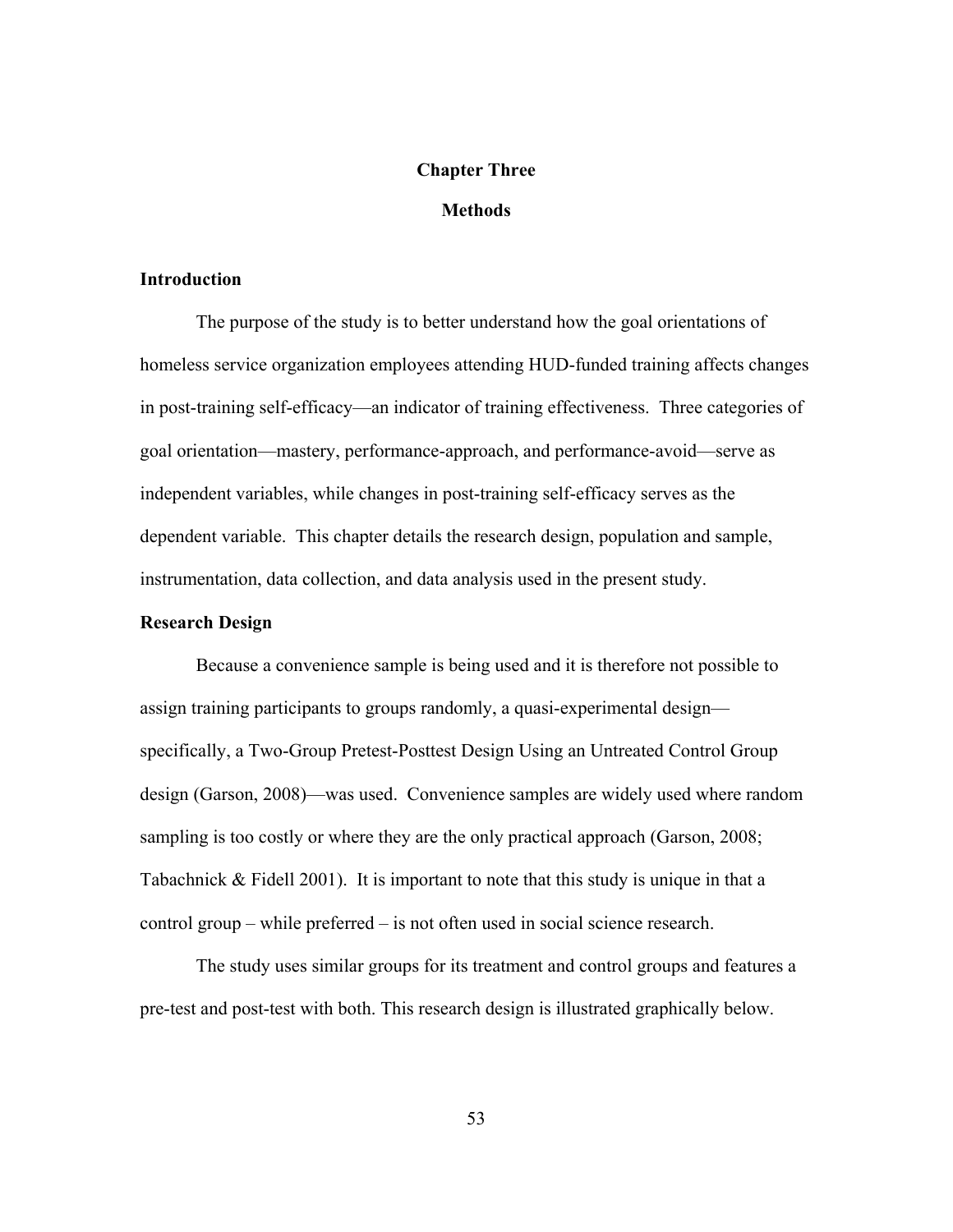| Control Group          | X                               |                         | Χ                            |
|------------------------|---------------------------------|-------------------------|------------------------------|
| <b>Treatment Group</b> | X                               |                         | Χ                            |
|                        | Pre-test<br>(Self-<br>Efficacy) | Treatment<br>(Training) | Post-test<br>(Self-Efficacy) |

Figure 7 Research Design for the Present Study

# **Population and Sample**

The unit of analysis for this study was the paid employee of an organization that assists persons who are homeless or at risk of becoming homeless. The organization must also have received funding—directly or indirectly—from the U.S. Department of Housing and Urban Development (HUD) and must be presently administering federal homeless assistance. In 2008, three hundred and sixty three state and local governments received approximately \$160 million in funding from the Emergency Shelter Program, and approximately 6,300 projects were awarded approximately \$1.6 billion in funding through HUD's competitive homeless programs; the projects are sponsored primarily by nonprofit service organizations (HUD 2009a). The thousands of employees working for these local government and nonprofit organizations were the targeted population for the present study.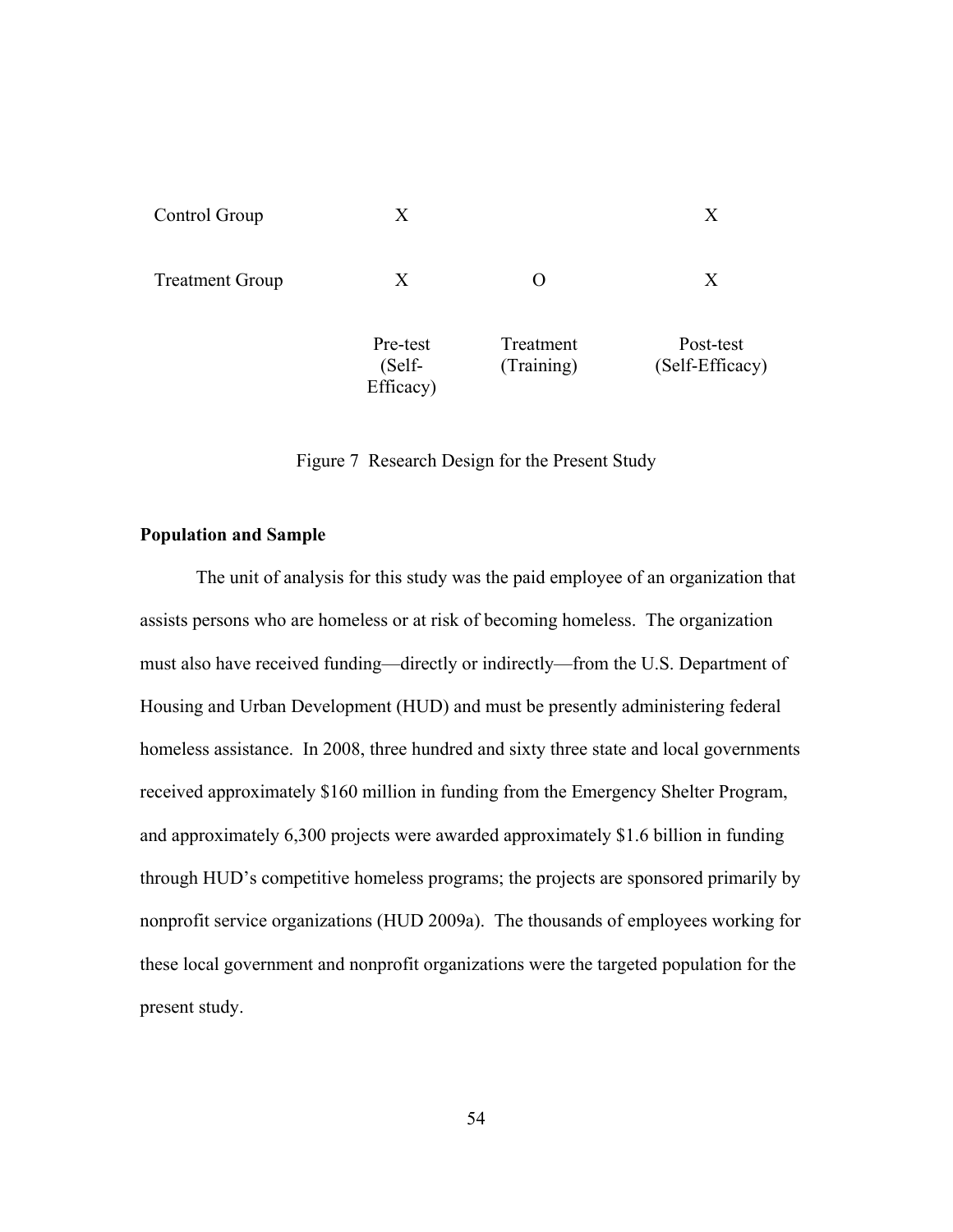The treatment group for the present study included the paid homeless-services employees that attended one of six deliveries of a two-day financial management training for homeless program grantees that was delivered in February through July of 2009. Training locations were throughout the southeastern United States. The workshop was of a technical nature and emphasized the federal law, regulations, and requirements related to administering HUD homeless programs. The training employed several delivery techniques, including lecture, groups discussion, and small group activities. Selected topics included HUD's three national homeless objectives, eligible activities and programmatic areas, definitions and documentation of homelessness and disability, and financial and programmatic systems and processes. The training was not mandatory.

 Individuals in the treatment group were self-selected and were granted a course confirmation on a first-come first-served basis, up to the maximum of fifty participants per training delivery. Individuals invited to the trainings (that is, the sampling frame) included those that were employed by homeless service providers and whose email addresses were in a proprietary contact database owned by the researcher. Two hundred and seventy-two individuals elected to attend one of the training deliveries. One hundred and seventeen of these individuals participated fully in the research study; that is, they completed both pre and post surveys. The control group consisted of homeless service professionals—who were also self-selected and whose demographics were similar to those of the treatment group—that did not attend the training. Individuals were invited to complete two brief online surveys that were nearly identical to the survey instruments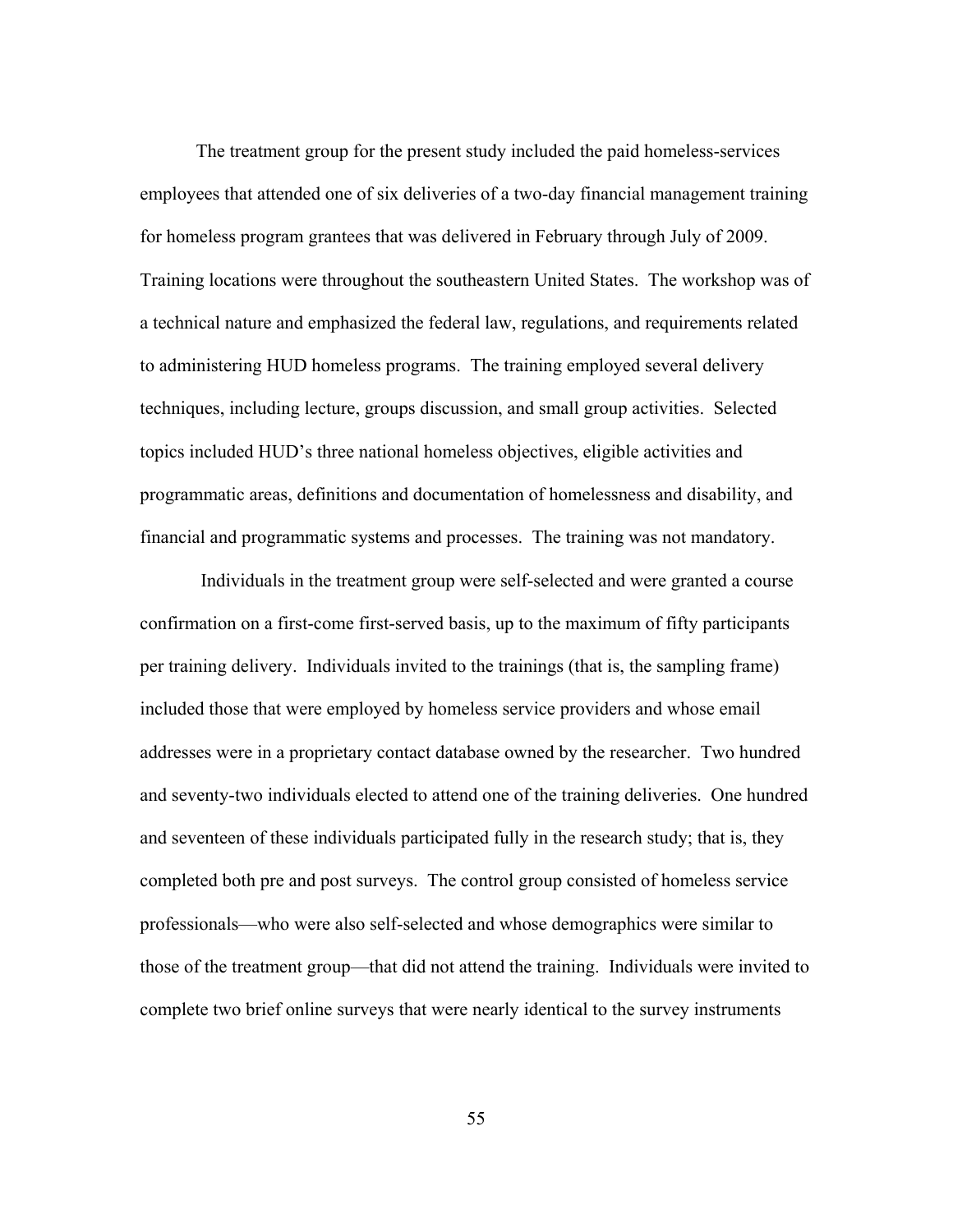used in the treatment group. Interested individuals completed the survey using SurveyMonkey—an online survey platform. Five hundred and fifty individuals were invited via email to participate in the project. The database consulted for the invitations included a proprietary national database of homeless service providers who are eligible to attend HUD-sponsored homeless trainings. This database was supplemented by the membership database of the National Coalition to End Homelessness. Sixty-one individuals of these individuals elected to participate fully in the project and completed both parts of the survey; this group was considered the control group.

#### **Description of Instrument and Measures**

This section provides detailed information about the instruments and associated measures used in the present study. In order to assess the validity and reliability of the proposed scales, several steps were taken. Specifically, previous psychometric evaluations were reviewed, content validity was confirmed by expert reviewers, and construct validity and internal reliability for the study's population was established using factor analysis and Cronbach's alpha. The goal orientation scales are described separately in the following discussion.

#### **Reliability and validity of the achievement goal orientation scales.**

The present study utilizes a trichotomous achievement goal framework that includes a mastery goal, focused on the development of competence; a performanceapproach goal, focused on the attainment of normative competence; and a performance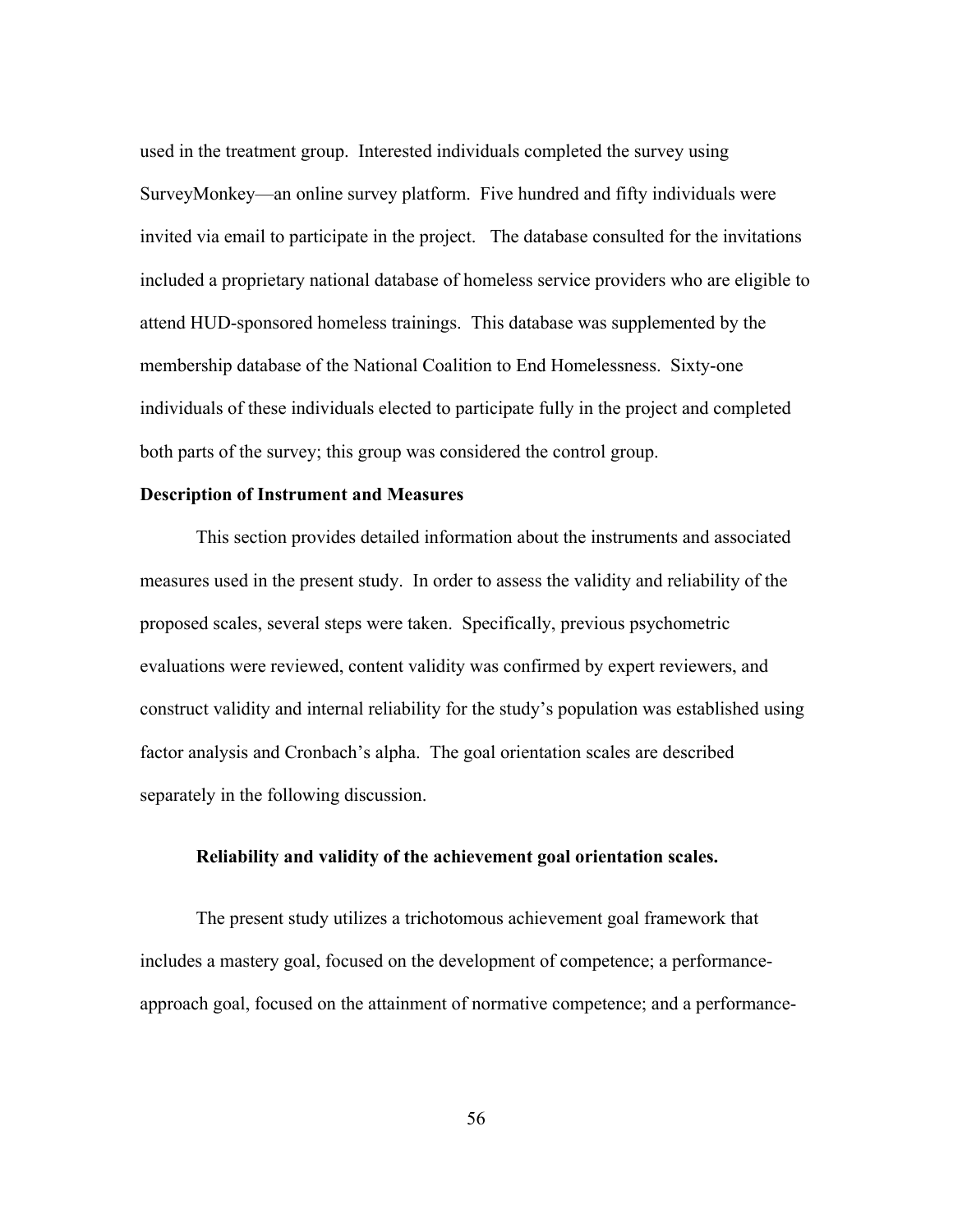avoid goal, focused on the avoidance of normative incompetence. The Achievement Goal Orientation Questionnaire – Revised (Elliot and Murayama, 2008) has been used in the present study to measure these constructs. Table 2 provides an overview of the achievement goal scales to be used.

| Variable                                | Definition                                                                                                                                                                                                                                                 | Scoring                                                                                  | Sample Item                                                                         | Internal<br>Consistency                                           |
|-----------------------------------------|------------------------------------------------------------------------------------------------------------------------------------------------------------------------------------------------------------------------------------------------------------|------------------------------------------------------------------------------------------|-------------------------------------------------------------------------------------|-------------------------------------------------------------------|
| Mastery<br>Orientation                  | Focus on mastering<br>task, learning,<br>understanding.<br>Use of standards of self-<br>improvement, progress,<br>deep understanding of<br>task (Elliot and<br>McGregor 2001)                                                                              | Three items<br>with a scale<br>of 1 (strongly<br>disagree) to 5<br>(strongly<br>agree).  | My aim is to<br>completely<br>master the<br>material<br>presented in<br>this class. | Cronbach's<br>$\alpha = .84$<br>(Elliot and<br>Murayama,<br>2008) |
| Performance-<br>Approach<br>Orientation | Focus on being<br>superior, besting others,<br>being the smartest, best<br>at task in comparison to<br>others.<br>Use of standards such<br>as getting best or<br>highest grades, being<br>top or best performer in<br>class. (Elliot and<br>McGregor 2001) | Three items<br>with a scale<br>of 1 (strongly<br>disagree) to 5<br>(strongly)<br>agree). | My goal is to<br>perform better<br>than the other<br>students.                      | Cronbach's<br>$\alpha = .92$<br>(Elliot and<br>Murayama,<br>2008) |
| Performance-<br>Avoid<br>Orientation    | Focus on avoiding<br>inferiority, not looking<br>stupid in comparison to<br>others.<br>Use of standards of not<br>getting the worst grade,<br>being lowest performer<br>in class. (Elliot and<br>McGregor 2001)                                            | Three items<br>with a scale<br>of 1 (strongly<br>disagree) to 5<br>(strongly<br>agree).  | I am striving<br>to avoid<br>performing<br>less well than<br>others.                | Cronbach's<br>$\alpha = .94$<br>(Elliot and<br>Murayama,<br>2008) |

| Table 2. Description of Measures |  |  |  |  |
|----------------------------------|--|--|--|--|
|----------------------------------|--|--|--|--|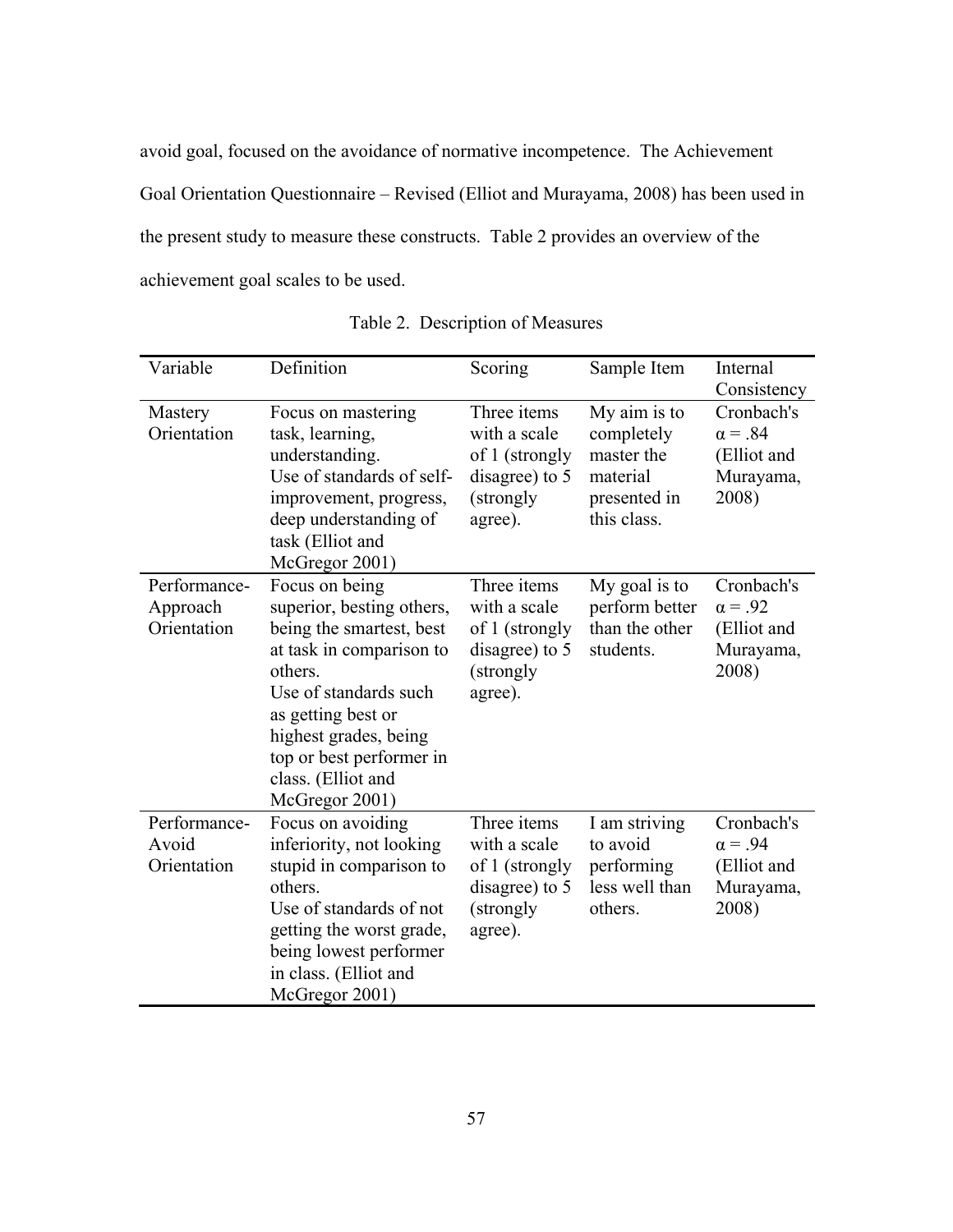Elliot and Murayama (2008) recently revised the Achievement Goal Orientation Questionnaire originally developed by Elliot and McGregor (2001). Elliot and Murayama (2008) tested the reliability and validity of the new instrument with 229 undergraduates (seventy-six male, 150 female, and three unspecified) enrolled in an introductory-level psychology course at a northeastern university. Most of these students, who received extra course credit for participating in the study, were sophomores or juniors whose average age was 19.41 years. Participants were African American  $(3.92\%)$ , Asian  $(16.16\%)$ , Caucasian  $(68.56\%)$ , and Hispanic  $(4.8\%)$ . The remainder was unspecified.

In Elliot and Murayama's study, the focus of the measure was on the students' achievement goals for the first exam in their introductory-level psychology course. Participants responded on a scale of 1 (strongly disagree) to 5 (strongly agree). Item averages were used to develop the mastery, performance-approach, and performanceavoid indices.

Elliot and Murayama (2008) used confirmatory factor analyses (CFAs) to assess the validity of the achievement goal items. Chi-square degree of freedom ratio  $(\gamma/2/df)$ , comparative fit index (CFI), incremental fit index (IFI), and root-mean-square error of approximation (RMSEA) were all used to assess the fit of the model to the data. The following criteria were used to evaluate the adequacy of model fit:  $\chi$ 2/df  $\leq$  2.0 and CFI  $\geq$ .90, IFI  $\geq$  .90, and RMSEA  $\leq$  .08 (Browne & Cudeck, 1989). The results from this analysis strongly supported the hypothesized model. All factor loadings were high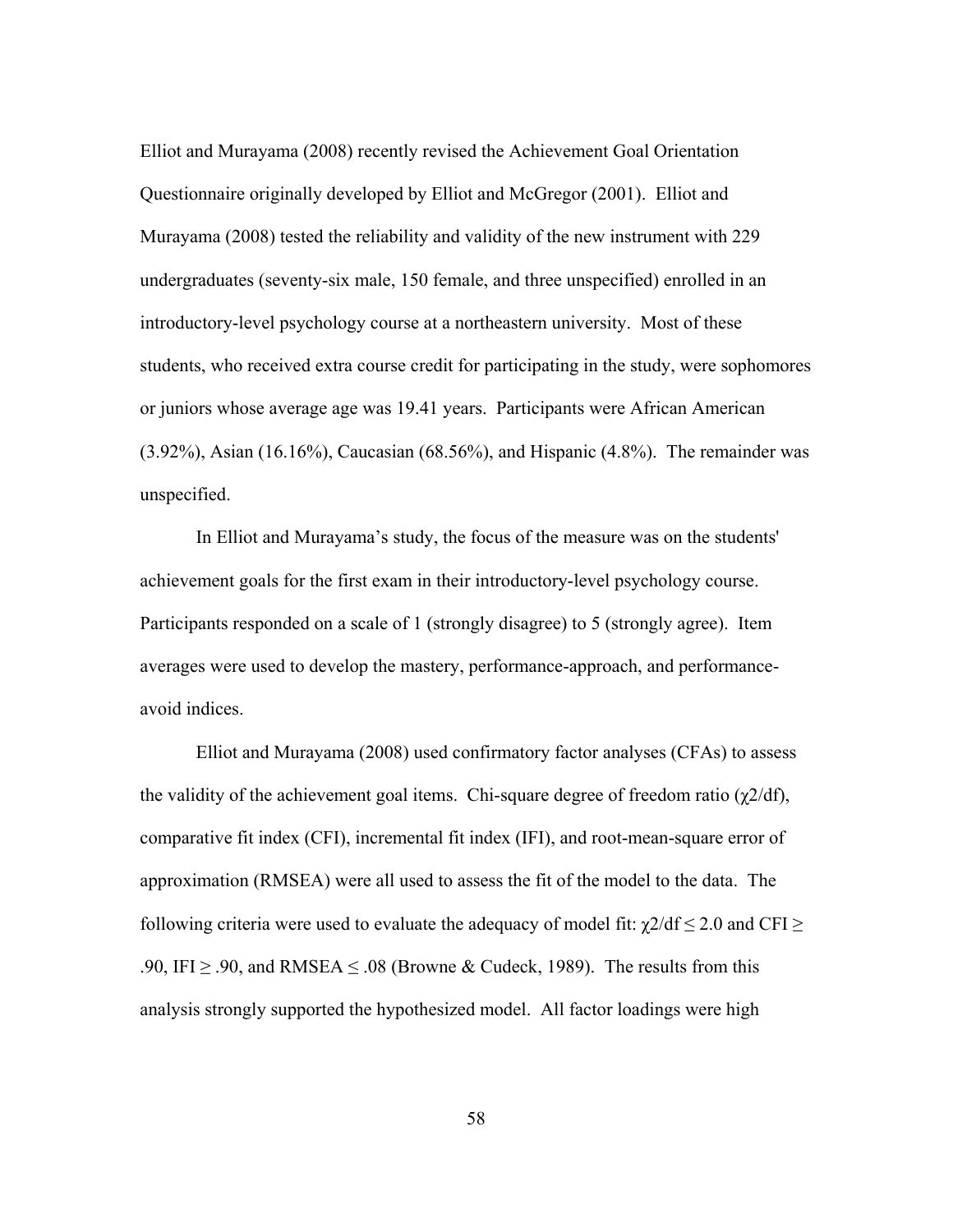(ranging from .93 to .73) and each fit statistic met the criteria for a good fitting model:  $\chi$ 2(48, N = 229) = 78.32, p < .01,  $\chi$ 2/df = 1.63; CFI = .99, IFI = .99, RMSEA = .053. Additionally, all of the scales demonstrated high levels of internal consistency (Cronbach's  $\alpha$  > .70): for mastery-approach goals, performance-approach goals, and performance-avoidance goals, Cronbach's  $\alpha$  = .84, .92, and .94, respectively.

The content validity of the items measuring the independent variables is also an important consideration. The literature review features several existing scales that measure goal orientations among individual college students and, to a lesser extent, working adults; athletes have been a significant population of study. Researchers (Elliot & McGregor, 2001; Elliot & Murayama, 2008) specializing in the study of goal orientations seem to agree—at least for the populations studied—that the scale items to be used in the proposed study do in fact measure the concepts in question. The literature also indicates that the proposed scales are comprehensive and that their inclusion in the survey instrument would ensure content validity.

#### **Reliability and validity of the self-efficacy scale.**

Assessment of post-training self-efficacy was based on responses to seventeen items that asked participants to rate their degrees of confidence by marking one of eleven equidistant numbers (0, 10, 20, etc.) between 0 and 100 on a scale provided on the proposed questionnaire. (See questions 1-17 of the questionnaire in Attachment A.) Each item was designed specifically for the financial management workshop. This highly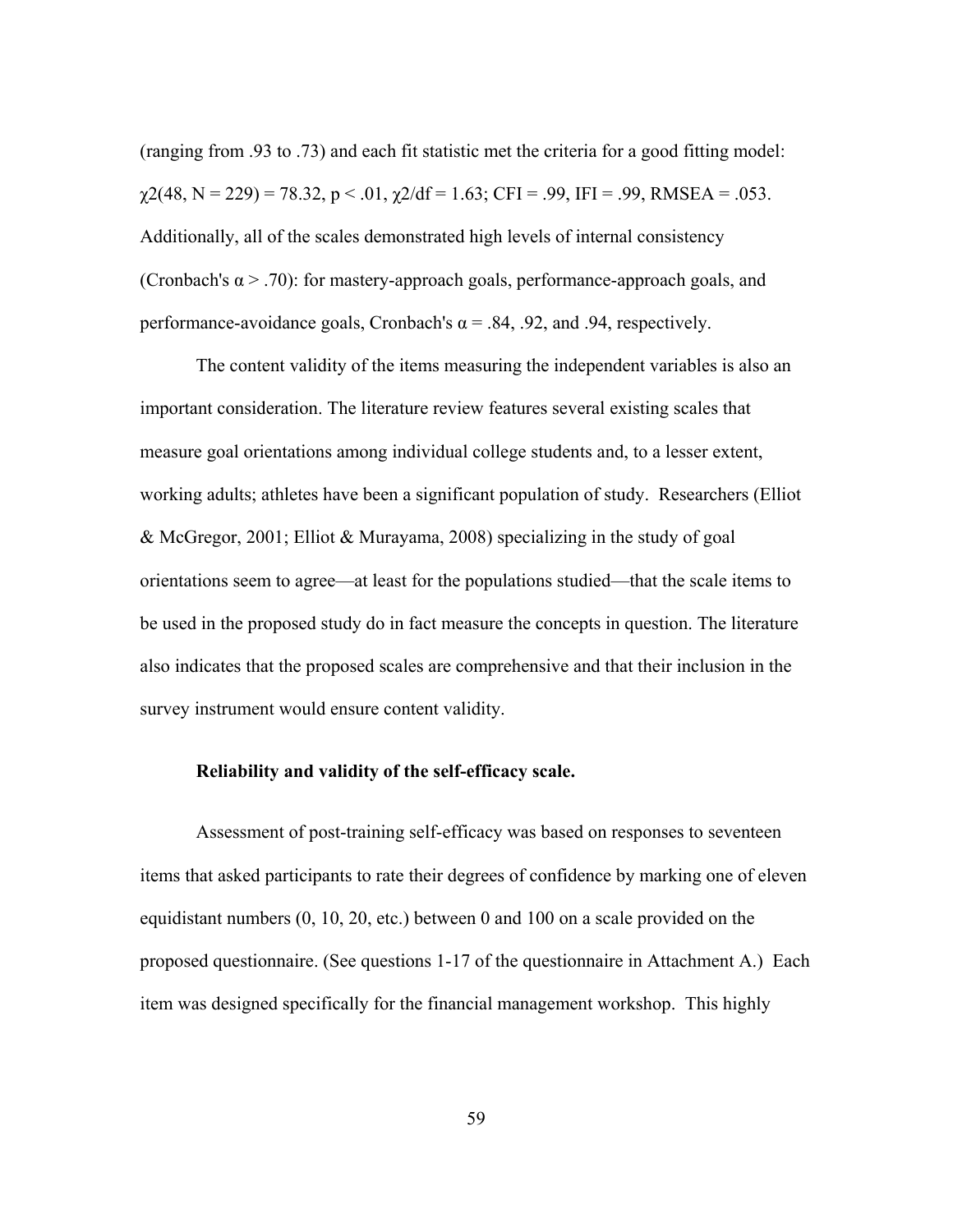customized portion of the questionnaire is consistent with Bandura's (2006) suggestions regarding the measurement of self-efficacy. As he points out:

There is no all-purpose measure of perceived self-efficacy. The "one measure fits all" approach usually has limited explanatory and predictive value because most of the items in an all-purpose test may have little or no relevance to the domain of functioning. . . . Scales of perceived self-efficacy must be tailored to the particular domain of functioning that is the object of interest. (p. 307)

 The data provided for each of the survey items' eleven intervals were averaged and used to measure the self-efficacy variable. Because the reliability and validity of the proposed items has not been established, they were included in a pilot survey; and construct and content validity were established as outlined in subsequent sections of this chapter.

# **Control variables.**

Control variables are most often used to rule out alternative explanations for research findings (Garson, 2008). Among the control variables included in the present study were three that impact the transfer of training to the workplace. These included the opportunity to use learning, supervisory support, and the motivation to transfer. Additionally, several demographics were used as control variables; age, organization type, organizational role, years in present position, and education level was used as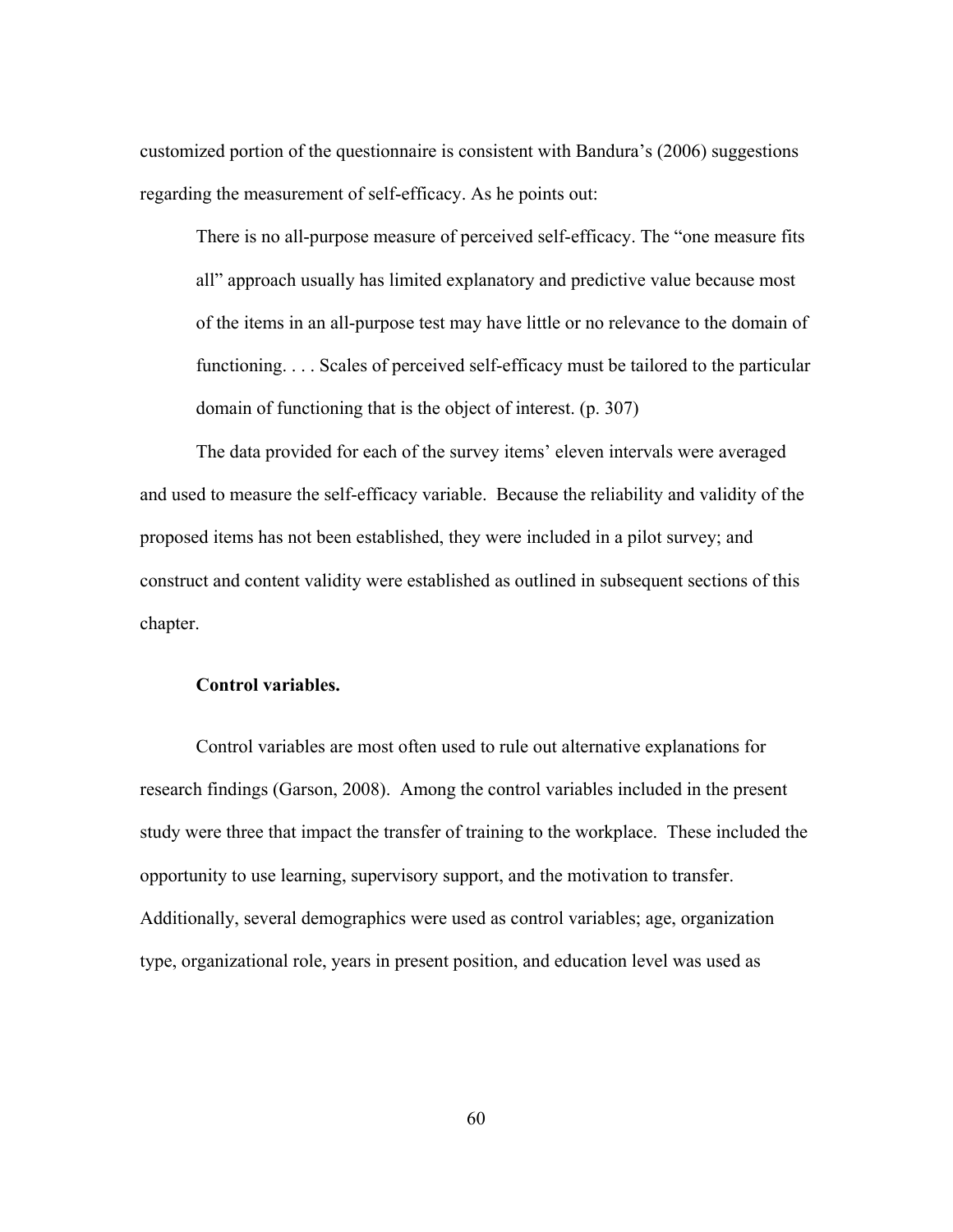control variables. Most of these control variables are self explanatory. The transfersystem-related variables, however, require more explanation.

The Learning Transfer System Inventory (LTSI) features sixteen scales that include a comprehensive set of constructs affecting the transfer of training. The LTSI not only includes transfer-climate factors—supervisory support or sanctions, for example but also includes other influences on transfer such as training design, personal characteristics and motivational influences (Holton, Bates,& Ruona, 2000). As part of their effort to establish reliability and validity, Holton, Bates and Ruona (2000) sampled 1,616 adult training participants. The sample was heterogeneous; participants represented a wide range of organizations and trainings. Organization types included government (41.8%), for-profit (26.7%), and non-profit (11.9%). The remaining individuals attended a publicly offered training and were primarily from the for-profit sector. The primary type of training covered technical skills  $(33.7%)$  or sales/customer service (26.9%) (Holton, Bates,& Ruona, 2000).

Exploratory factors analysis was used and resulted in a sixteen-factor structure. The average loading on the major factor was .62 and Cronbach alpha reliabilities ranged from .63 to .91, with only three of the scales below .70. In the final analysis, sixty-eight items were kept in the LTSI (Holton, Bates,& Ruona, 2000). Of the sixteen available scales, three scales were used as control variables in the present study. These scales include the opportunity to use learning, supervisory support, and the motivation to transfer from the LTSI. Table 3 provides an overview of the LTSI scales to be used.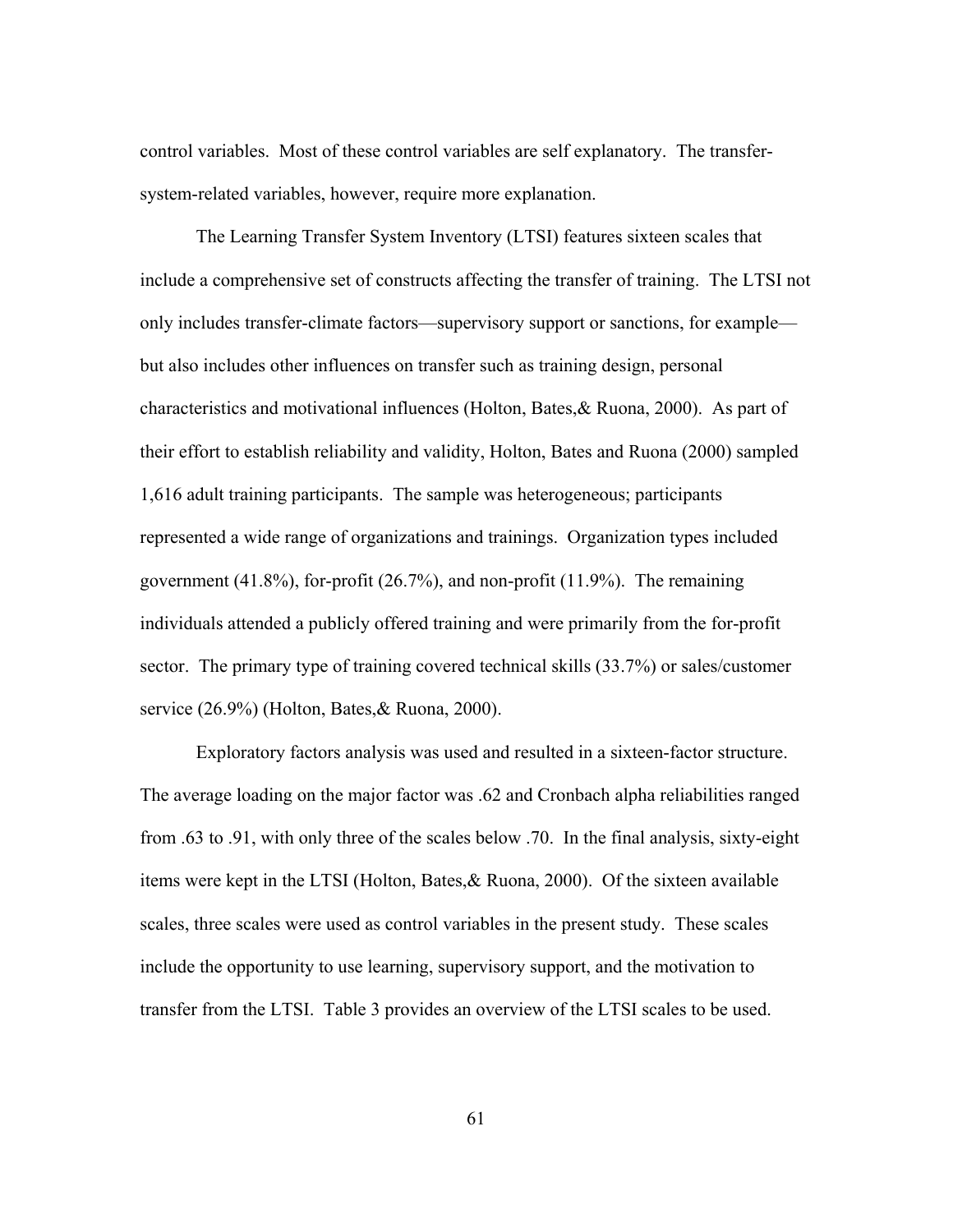| Variable                          | Definition                                                                                                                                             | Scoring                                                                                     | Sample Item                                                                                         | Internal<br>Consistency                                           |
|-----------------------------------|--------------------------------------------------------------------------------------------------------------------------------------------------------|---------------------------------------------------------------------------------------------|-----------------------------------------------------------------------------------------------------|-------------------------------------------------------------------|
| Motivation<br>to Transfer         | The direction,<br>intensity, and<br>persistence of effort<br>toward utilizing in a<br>work settings skills<br>and knowledge<br>learned                 | Three items<br>with a scale<br>of 1<br>(strongly)<br>disagree) to<br>5 (strongly<br>agree). | When I leave<br>training, I can't<br>wait to get<br>back to work<br>to try what I<br>have learned.  | Cronbach's $\alpha$ =<br>.83 (Holton,<br>Bates, & Ruona,<br>2000) |
| Supervisory<br>Support            | The extent to which<br>supervisors support<br>and reinforce use of<br>training on the job                                                              | Three items<br>with a scale<br>of 1<br>(strongly)<br>disagree) to<br>5 (strongly<br>agree). | My supervisor<br>sets goals for<br>me that<br>encourage me<br>to apply my<br>training on the<br>job | Cronbach's $\alpha$ =<br>.91 (Holton,<br>Bates, & Ruona,<br>2000) |
| Opportunity<br>to Use<br>Learning | The extent to which<br>trainees are<br>provided with or<br>obtain resources and<br>tasks on the job,<br>enabling them to<br>use training on the<br>job | Three items<br>with a scale<br>of 1<br>(strongly)<br>disagree) to<br>5 (strongly<br>agree). | My workload<br>allows me to<br>try the new<br>things I have<br>learned                              | Cronbach's $\alpha$ =<br>.70 (Holton,<br>Bates, & Ruona,<br>2000) |

Table 3. Transfer System Scales

# **Data-Collection Procedures**

The survey recruitment strategy differed between the treatment group and the

control group. The treatment group completed the survey onsite during a training, while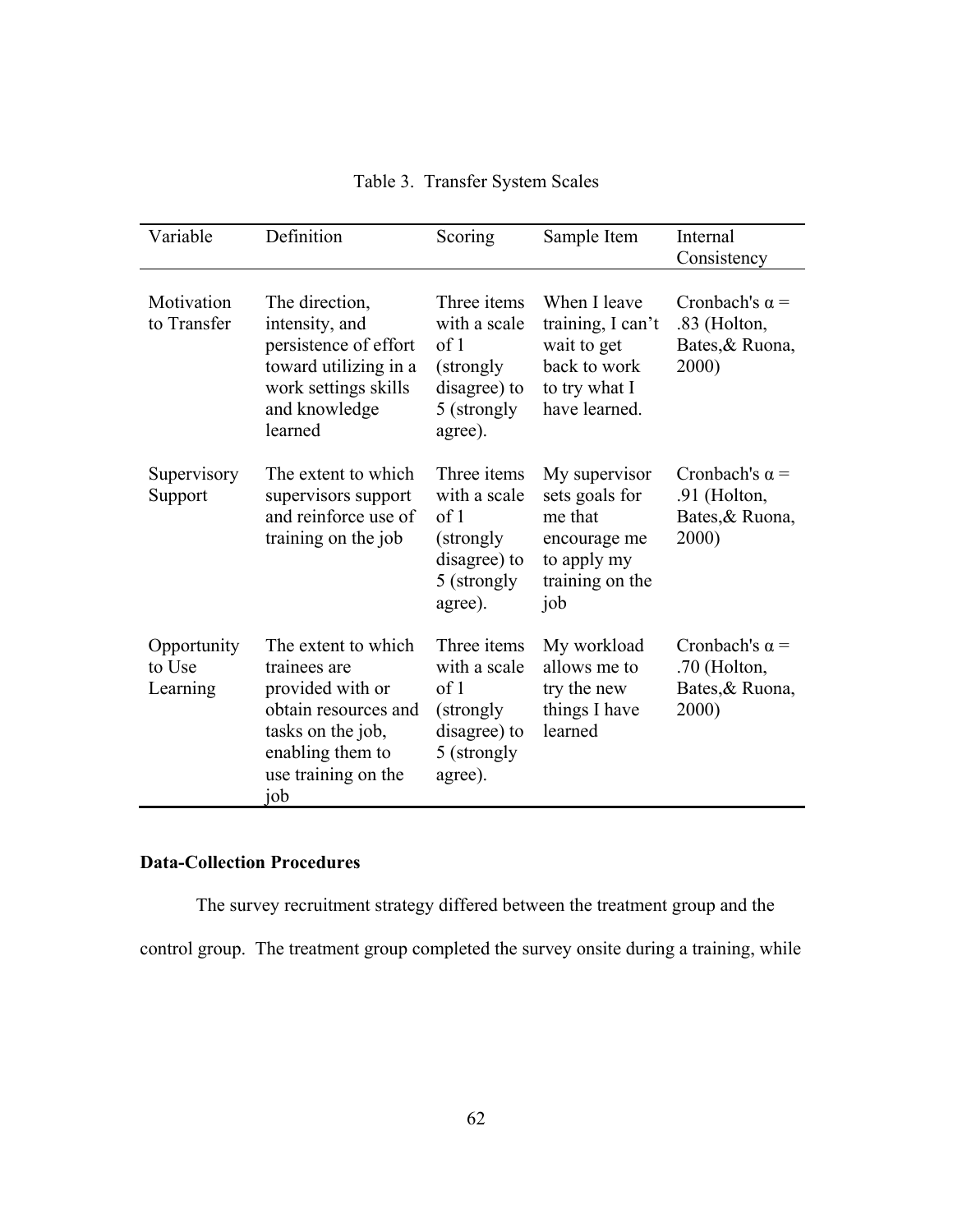the control group did not attend a training and completed the survey online. This section details the pilot testing of the survey as well as survey administration.

# **Pilot testing**.

The survey design included a two-part survey that was administered in person or

online, depending on whether the participant was in the treatment or control group (Table

4).

| Part I of the Survey                                                                                                                                                                                                                                           | Scales included                                                                                                                                                                                                  |  |  |
|----------------------------------------------------------------------------------------------------------------------------------------------------------------------------------------------------------------------------------------------------------------|------------------------------------------------------------------------------------------------------------------------------------------------------------------------------------------------------------------|--|--|
| Treatment Group – pen and paper<br>questionnaire completed after registrants<br>signed in, but prior to the start of the<br>training.<br>Control Group - online survey completed<br>over a two-week period after an initial<br>email invitation was delivered. | Mastery goal orientation (3 items)<br>Performance-approach orientation (3)<br>items)<br>Performance-avoid orientation (3 items)<br>Training-specific self-efficacy (11 items)<br>Demographic variables (5 items) |  |  |
| Part II of the Survey                                                                                                                                                                                                                                          | Scales included                                                                                                                                                                                                  |  |  |
| Treatment Group - pen and paper<br>questionnaire completed near the<br>conclusion of the training<br>Control Group - online survey completed<br>over a two-week period after an Part I was<br>completed.                                                       | Post-training self-efficacy (11 items)<br>Motivation to transfer (3 items)<br>Supervisor support (3 items)<br>Opportunity to use learning (3 items)                                                              |  |  |

# Table 4. Instrumentation for the Present Study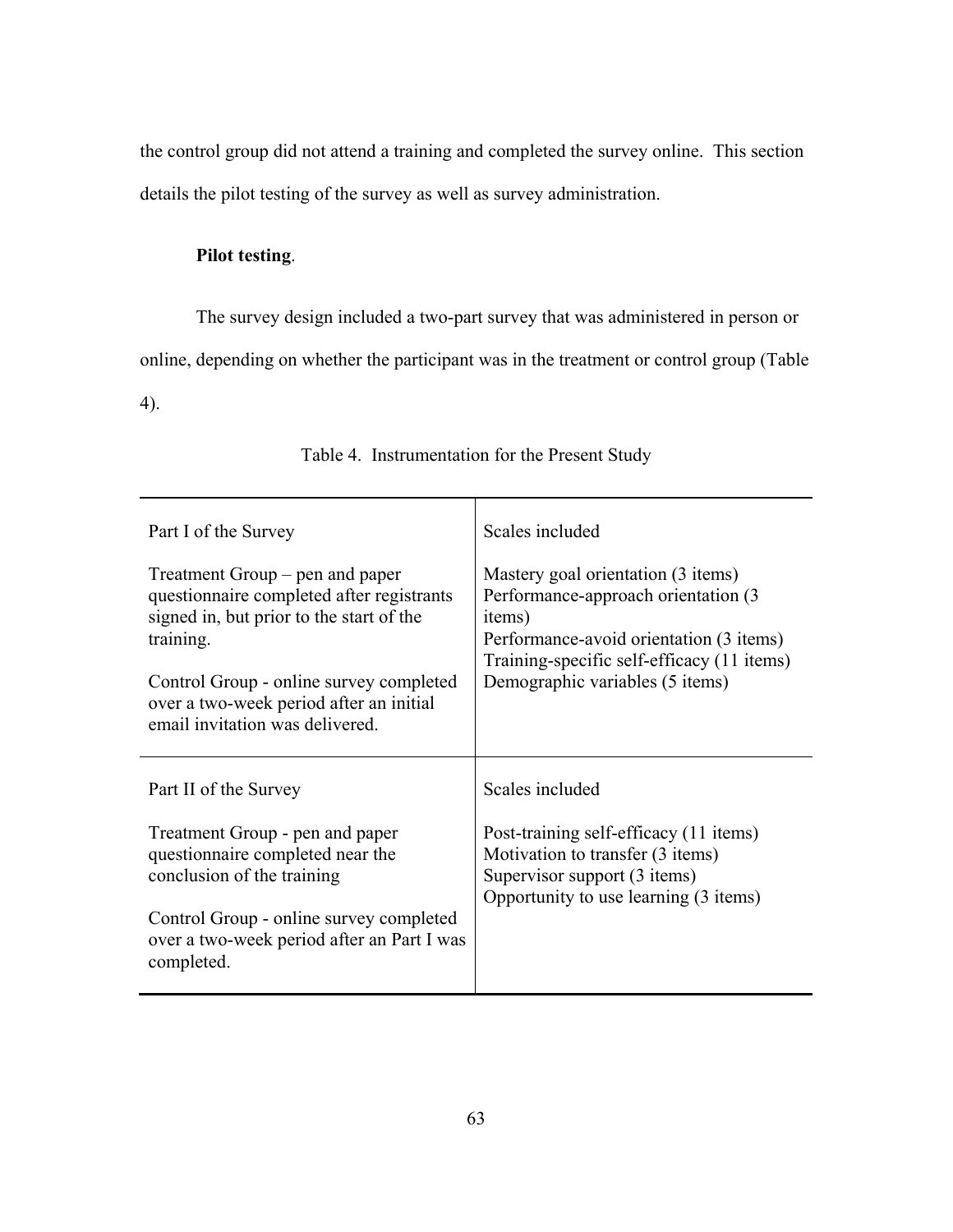Parts I and II of the survey were piloted to ensure that they worked as planned. The seven individuals asked to complete the pilot, which was administered via the web using Survey Monkey, all had extensive experience working with and/or training homeless service organization employees. Participants were asked to respond to several supplemental questions designed to identify any areas of confusion and to elicit suggestions for improvement. They also took part in a followup conference call. The pilot participants felt the question wording was clear, the instrument was easy to complete, and the content of the survey items was valid. They had several concerns, however, regarding the items used for the post-training self-efficacy scale. After significant discussion, the majority of these items were reworded so as to better reflect the objectives of the training to be used in the present study. The approximate time needed to complete each part of the final survey instrument was ten minutes or less; it included the same number of items as the piloted survey. Appendix A includes the survey instrument used for the present study.

#### **Survey administration.**

For individuals in the treatment group, training invitations were emailed three to four weeks prior to the delivery of each training. These invitations made no reference to the present study. Instead, during the registration process on the day of the training, the trainer asked attendees whether they were interested in participating in the study. In order to increase the response rate, participating individuals were eligible to win a \$25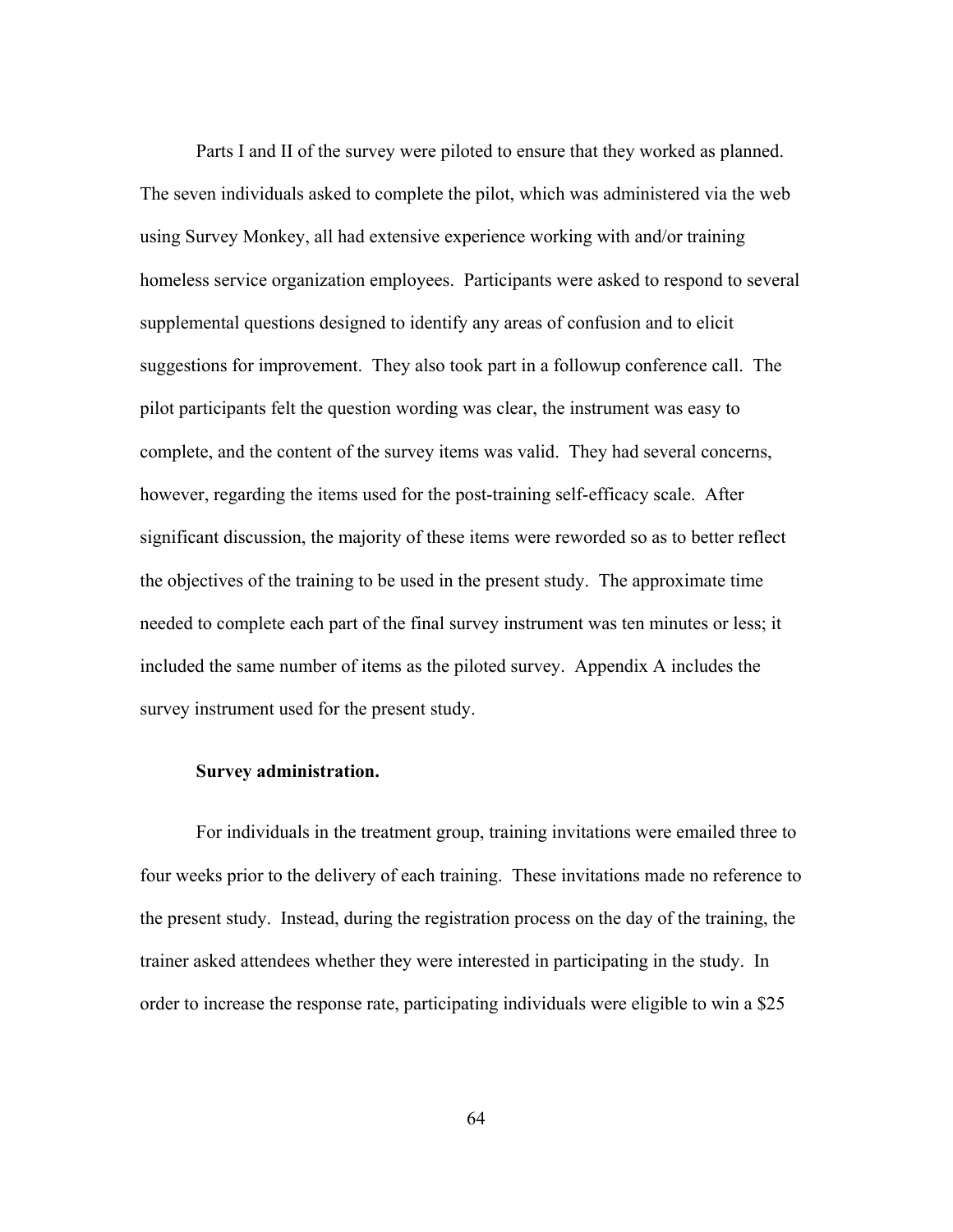gift certificate in a drawing held at the conclusion of the training. Prior to the start of the training, interested individuals were given Part I of the survey and asked to take their seats in the training room and complete the survey. Prior to the beginning of the training, the trainers announced that those completing the survey should pass them to the front of the room for collection. After collecting the completed surveys, the trainer proceeded to start the training. Trainers were instructed not to allow latecomers to complete the pretraining survey and to limit their answers to any participant questions to what was outlined in the survey itself. This minimized the impact of trainer comments on survey responses.

Trainers were asked to ensure that all of the items in the "program administration difficulties" section (self-efficacy scale) were covered during the training and to refrain from making changes to the training during their sessions. Because experience with similar trainings has shown that study participants are likely to leave at lunch on the last day of the training, thereby rendering the "before" and "after" samples non-comparable, Part II of the survey was administered before lunch on the last day. This procedure minimized the impact of any mortality bias.

At the conclusion of the training, a drawing was conducted among those that completed both parts of the survey and the winner was presented a \$25 gift certificate. Immediately following the training, completed surveys were shipped via overnight delivery to the researcher. To ensure that variables were measured in the same way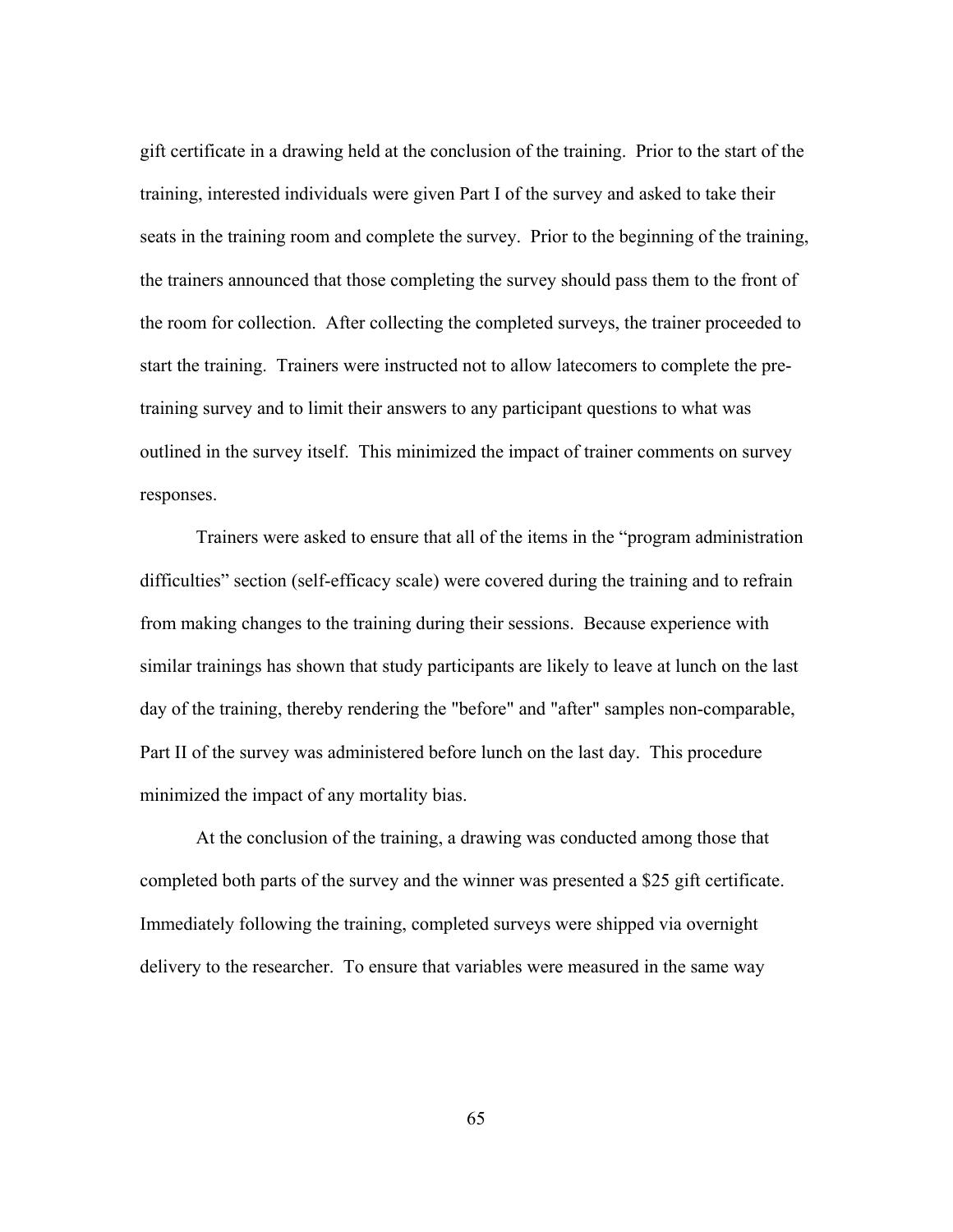before and after all of the trainings, these procedures were spelled out in a survey administration protocol provided to each of the trainers who administered the survey.

The survey administration for the control group was quite different from that for the treatment group. To ensure the maximum possible participation in Part I of the survey, a four-part email message was sent out three times over a four-week period. This emailing briefly explained the purpose of the research project, asked participants to click on a web link to access and complete Part I of the survey, informed them of the possibility of winning a \$25 gift certificate, and thanked them for their time. After two weeks, the same message was sent to those that had not completed Part I of the survey. A third and final email was sent to those that had still not completed the survey. So as to keep from becoming a nuisance, the researcher made no additional mailings or contacts. One hundred and twelve (112) individuals completed Part I of the survey.

Another email message was sent—three times in a period of two weeks—to the 112 individuals that completed Part I of the survey. They were encouraged to complete Part II of the survey and were reminded of the possibility of winning a \$25 gift certificate if they completed both Parts I and II of the survey. The sixty-one (61) individuals who completed Parts I and II of the survey are considered the Control Group for the present study.

All data from the Treatment Group was entered into an Excel spreadsheet. Data from the Control Group was imported from Survey Monkey into an Excel Spreadsheet as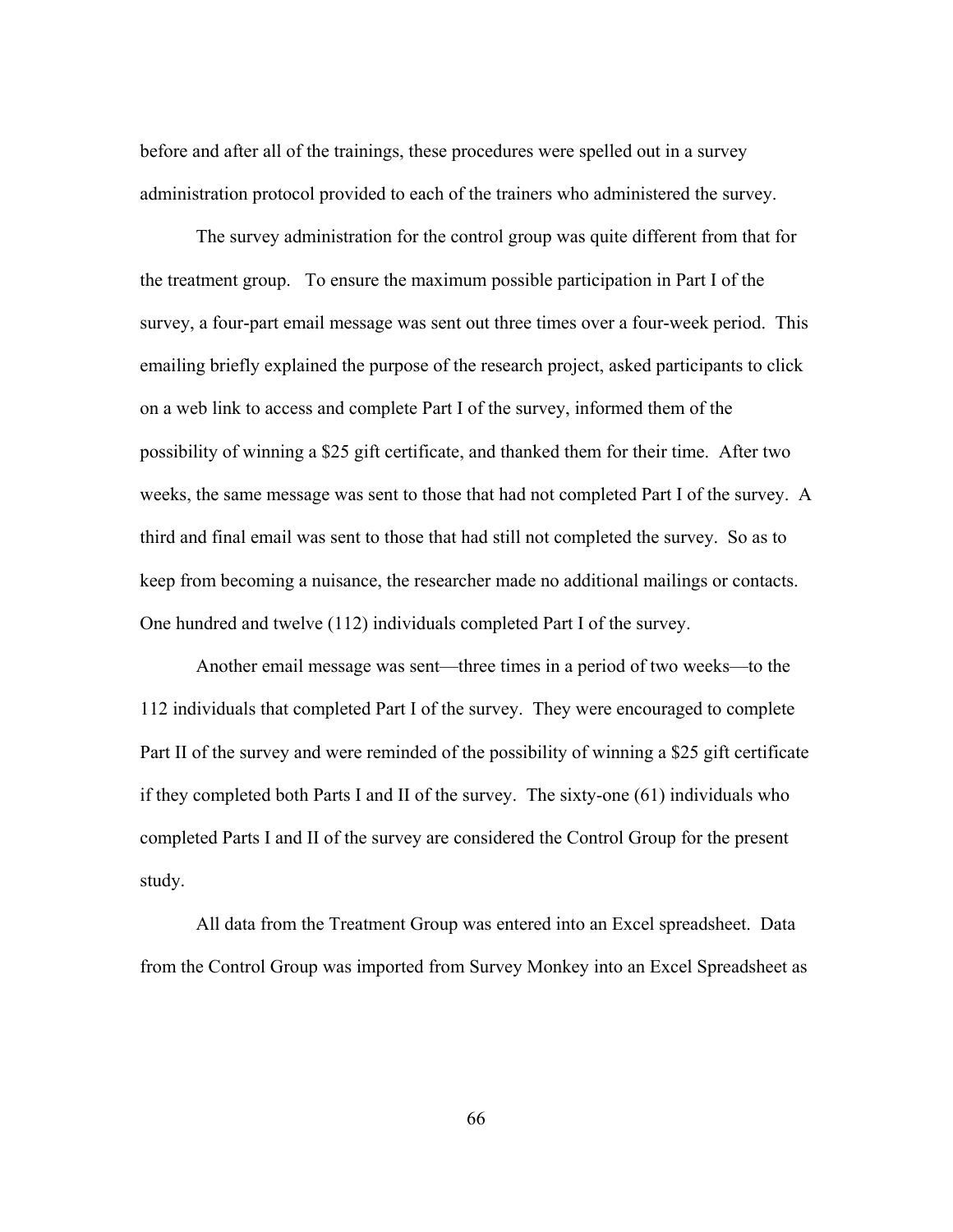well. All data were subsequently transferred to PASW version 18 (formerly SPSS) for data analysis.

## **Confidentiality.**

Participants were assured that their responses would be confidential and that it would not be possible to attribute their responses to any individual. First and last names were requested from the treatment group so that Parts I and II of the survey could be matched; but, once the survey data were entered into Excel and a case number was assigned, the original survey instruments were destroyed. No identifying data were included in the electronic data set. Email addresses were requested from the Control Group for the same reason. Once the data were imported from Survey Monkey, the parts of the survey matched, and a case number assigned, the original data on the Survey Monkey website was deleted and no other record was kept that contained identifying data.

## **Data-Analysis Procedures**

Data for the present study was analyzed to determine the relationships between individual goal orientations and post-training self-efficacy. The data analysis included several statistical procedures designed to ensure that the data were complete and accurate and that they met all of the required assumptions of regression analysis. Once the data was prepared, analysis was conducted to further control for the non-random nature of the treatment and control groups. Finally, hypotheses were tested using multiple regression.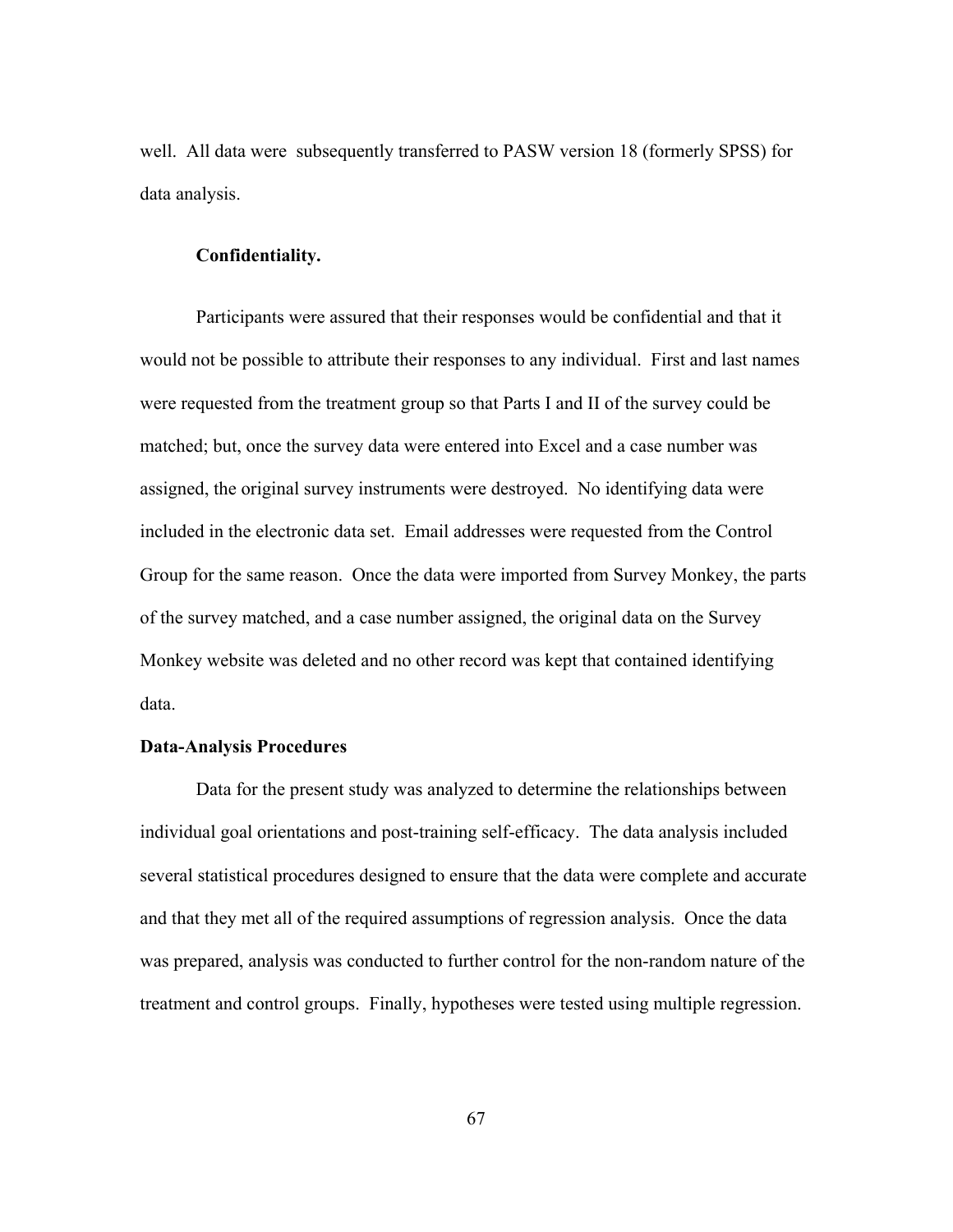Data preparation included several analyses. The first analysis was designed to ensure sufficient statistical power. This entailed ensuring that there were enough valid cases in the treatment and control groups that Type II errors would be minimized. The second analysis included descriptive statistics for each variable; it provided measures related to central tendency—mean, median, and mode—along with measures of dispersion, such as standard deviation. The descriptive data were reviewed to ensure data accuracy and to address missing data. The third analysis employed measures of skewness and kurtosis to assess the distribution of the univariate variables. Variables were transformed as needed to ensure that they were normally distributed, linear, and homoscedastic. The fourth analysis used standardized Z scores to identify univariate outliers together with the Mahalanobis Distance statistic to identify multivariate outliers. The fifth analysis included an assessment of singularity and multicollinearity by assessing bivariate correlations using Pearson's r and tolerance, respectively. The sixth analysis ensured convergent and discriminant validity for the scales used in the study. Cronbach's alpha was used to determine internal consistency (and thus convergent validity), and a confirmatory factor analysis verified whether the scales had discriminant validity, that is, whether indicator items for a given construct load on their own factor. Finally, multivariate regression analysis was used to systematically test each of the null hypotheses proposed in this study, to determine the overall R square of the model, and to determine the extent to which each independent variable significantly contributes to the overall predictive power of the model.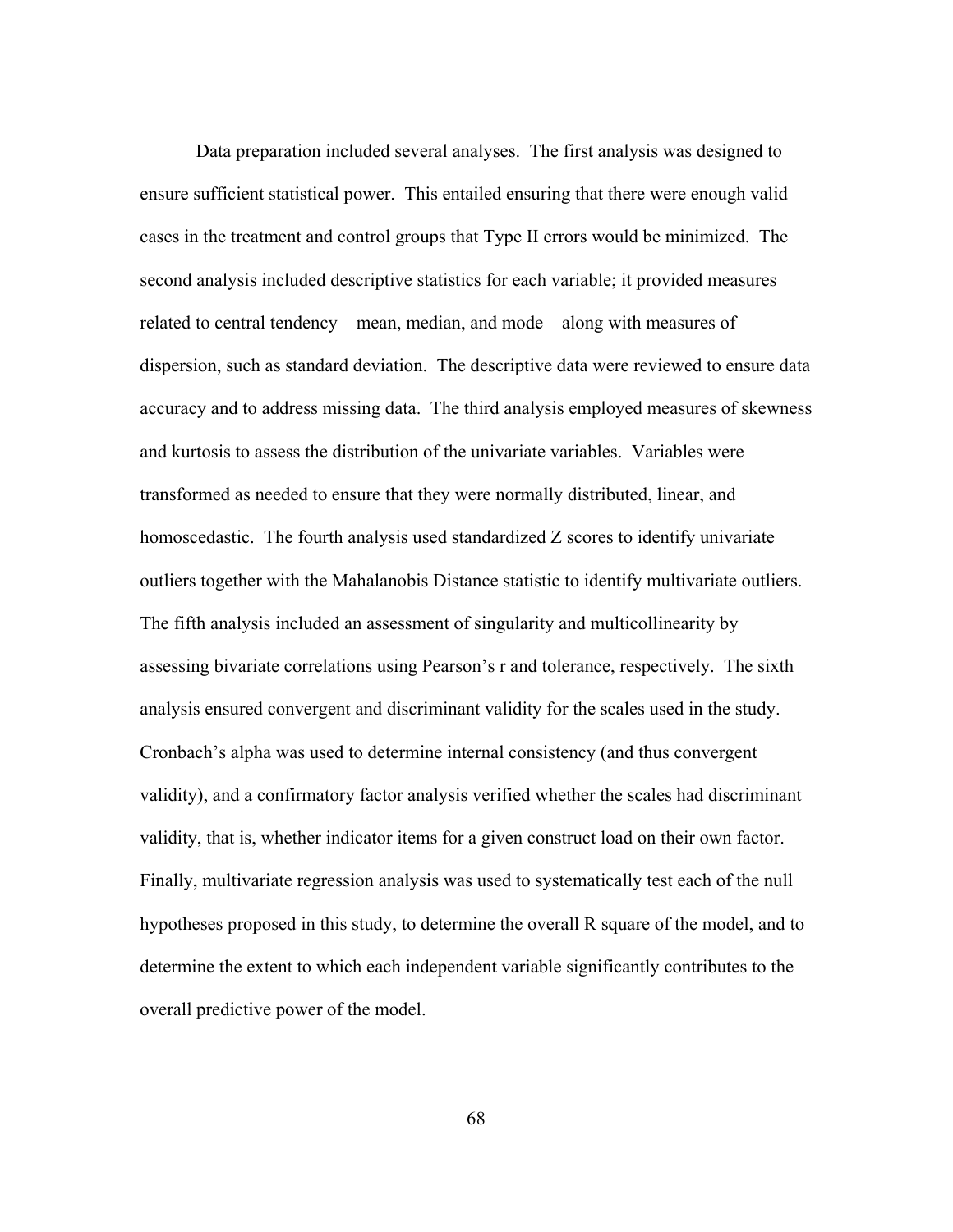## **Chapter Four**

# **Results**

## **Introduction**

 The results of the present study are based on measuring individual goal orientation and changes in post-training self-efficacy as well as several other demographic- and transfer-system-related control variables. This chapter analyzes these variables and is organized as 1) data preparation, 2) factor analysis, and 3) regression.

# **Data Preparation**

Prior to analysis, self-efficacy (PRESE, POSTSE), mastery goal orientation (GOM), performance-approach goal orientation (GOP), performance-avoid goal orientation (GOA), opportunity to use learning (OU), supervisory support (SS), motivation to transfer (MO), age (AGE), years employed (YRSEMPLOY), organization type (ORGTYPE), job type (JOBTYPE), education level (EDUC), and pre-existing knowledge (PREKNLDGE) were examined, using various statistical techniques, for accuracy of data entry, missing values, and alignment between their distributions and the assumptions of multivariate analysis (Tabachnick & Fidell 2001). Each variable value was based on data provided by a specific question on the survey instruments (Appendix A). The variable coding is described in Table 5.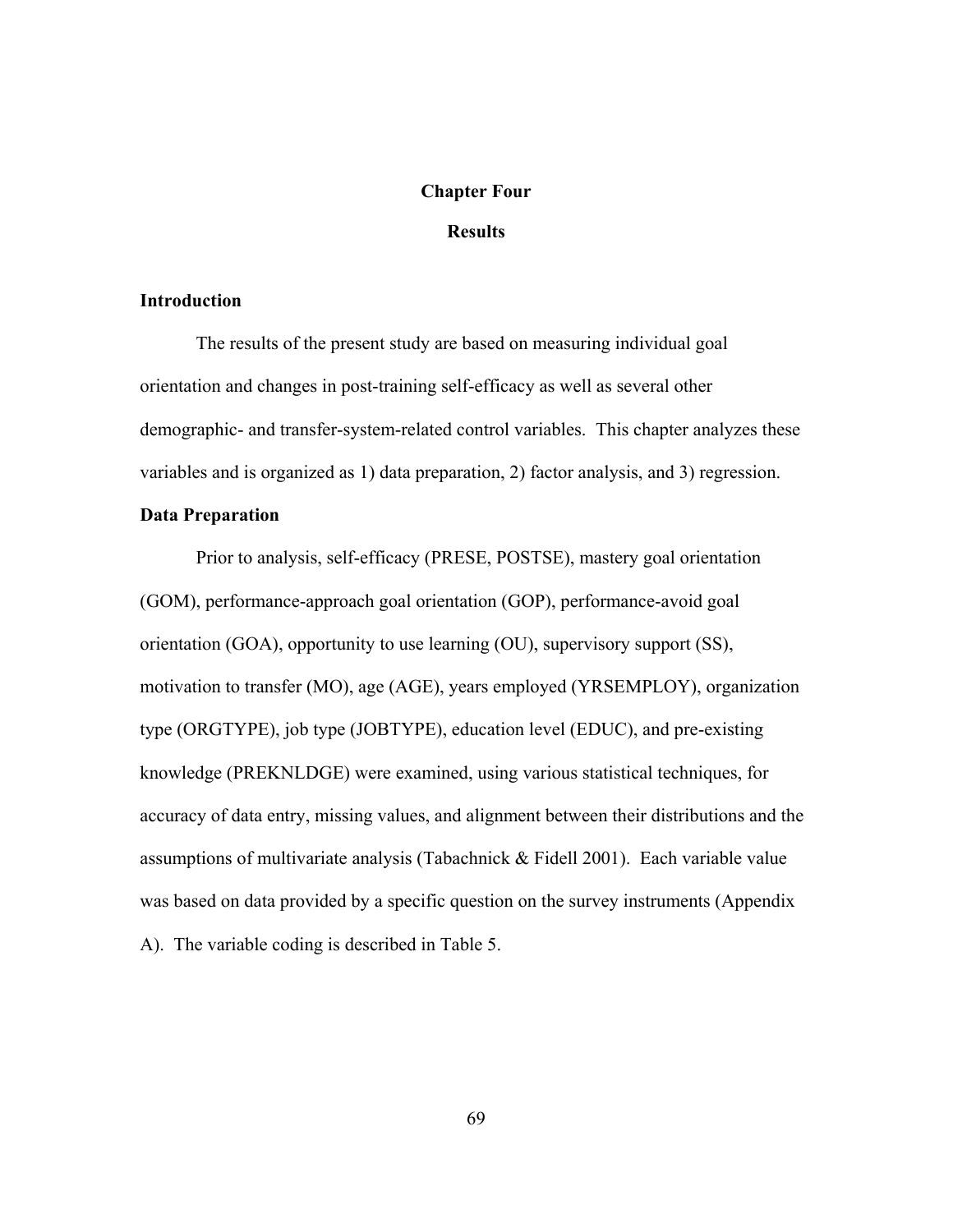| Variable                | Part I Survey           | Part II Survey           |
|-------------------------|-------------------------|--------------------------|
|                         | Questions               | Questions                |
|                         |                         |                          |
| Change in Self-efficacy |                         |                          |
| SE1                     | 1                       | 1                        |
| SE <sub>2</sub>         | $\overline{\mathbf{c}}$ | $\overline{c}$           |
| SE3                     | $\overline{\mathbf{3}}$ | 3                        |
| SE4                     | $\overline{\mathbf{4}}$ | $\overline{\mathcal{A}}$ |
| SE <sub>5</sub>         | 5                       | 5                        |
| SE <sub>6</sub>         | 6                       | 6                        |
| SE7                     | 7                       | 7                        |
| SE8                     | 8                       | 8                        |
| SE9                     | 9                       | 9                        |
| <b>SE10</b>             | 10                      | 10                       |
| SE11                    | 11                      | 11                       |
| Goal Orientation Items  |                         |                          |
| GOM1                    | 12                      |                          |
| GOM <sub>2</sub>        | 15                      |                          |
| GOM3                    | 18                      |                          |
| GOP1                    | 13                      |                          |
| GOP2                    | 16                      |                          |
| GOP3                    | 19                      |                          |
| GOA1                    | 14                      |                          |
| GOA2                    | 17                      |                          |
| GOA3                    | 20                      |                          |
| Transfer System Items   |                         |                          |
| OU1                     |                         | 12                       |
| OU <sub>2</sub>         |                         | 15                       |
| OU3                     |                         | 17                       |
| OU <sub>4</sub>         |                         | 19                       |
| MO1                     |                         | 13                       |
| MO2                     |                         | 16                       |
| MO <sub>3</sub>         |                         | 18                       |
| SS <sub>1</sub>         |                         | 14                       |
| SS <sub>2</sub>         |                         | 20                       |
| SS <sub>3</sub>         |                         | 21                       |
| Demographic Items       |                         |                          |
| <b>EDUC</b>             | 23                      |                          |
| <b>YRSEMP</b>           | 26                      |                          |
| <b>AGE</b>              | 51                      |                          |
| <b>PREKNLDGE</b>        | 22                      |                          |
| <b>JOBTYPE</b>          | 25                      |                          |
| ORGTYPE                 | 24                      |                          |

Table 5. Variable Coding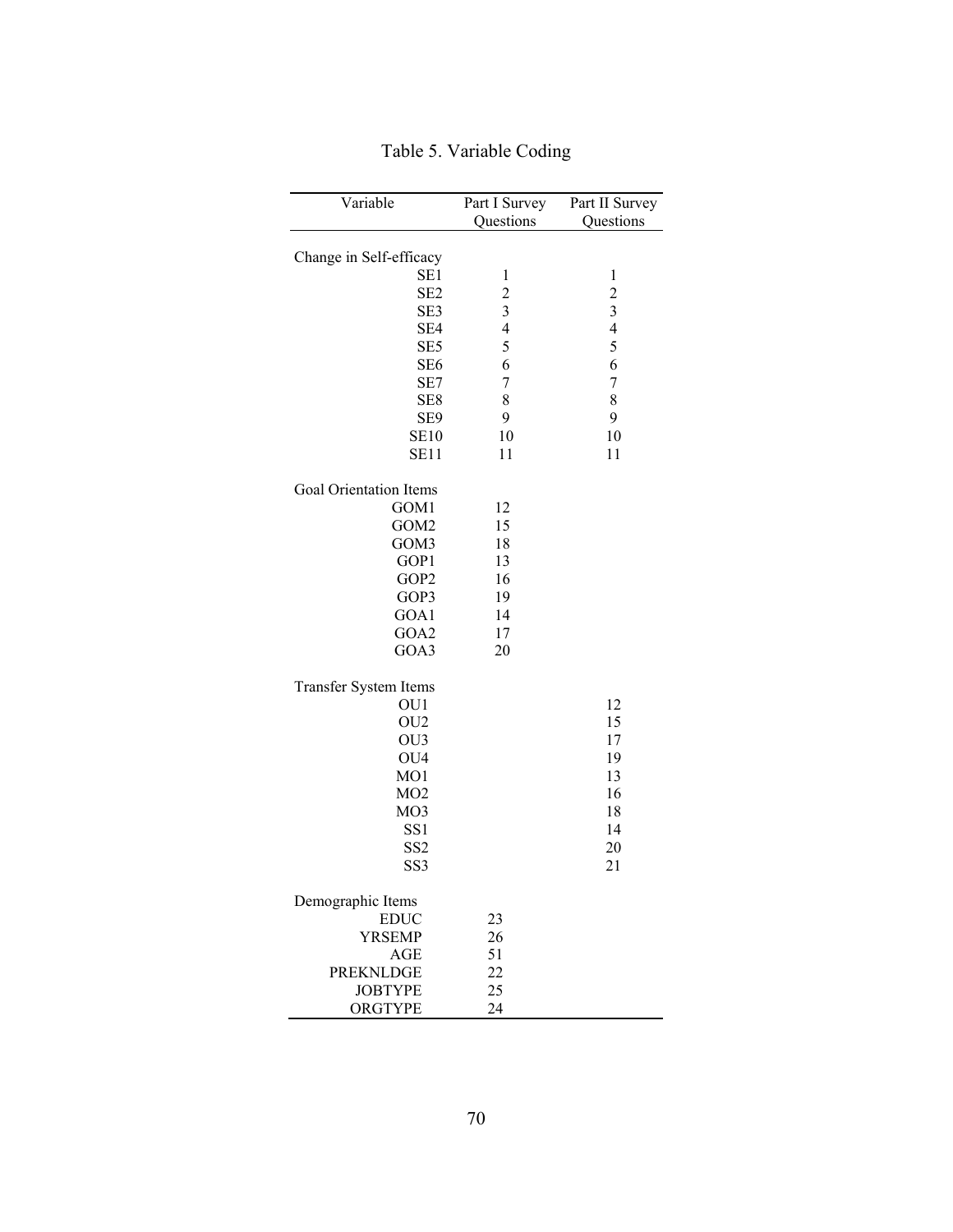To ensure the accuracy of the data file, the original data were compared to the computerized file. Specifically, ten percent of the cases were randomly selected and the original data were compared to the computerized data. No data entry errors were found. Univariate descriptive statistics were also used to verify that all of the data were in range and the means and standard deviations were plausible. The computerized data file was deemed to represent the original data accurately.

Several variables contained missing values for less than five percent of the total cases. The missing values were replaced by the mean for all cases. There was, however, a more significant number of missing values on three variables: SS3 (5.1% missing); SS4 (6.2% missing), and JOBTYPE (6.2% missing). Little's MCAR test was performed and resulted in a non-significant Chi-Square statistic (Chi-Square =  $4.418$ , DF =  $5$ , Sig. = .491). Given that the null hypotheses of Little's MCAR test holds that the missing values are not missing at random, the analysis suggests that the missing values are missing at random. As a result, the missing values of the variables were replaced with the mean in all cases (PASW 2009).

Fifteen z scores were identified outside of +/- 3.0 among the scales dependent, independent, and control variables. If left unattended, these univariate outliers would distort statistical analysis. Deletion of these cases was considered. Given the small sample size, however, it was important to preserve all cases. Instead of deleting the cases, the univariate outliers were replaced with values just inside the  $+/- 3.0$  z score range (Garson, 2008).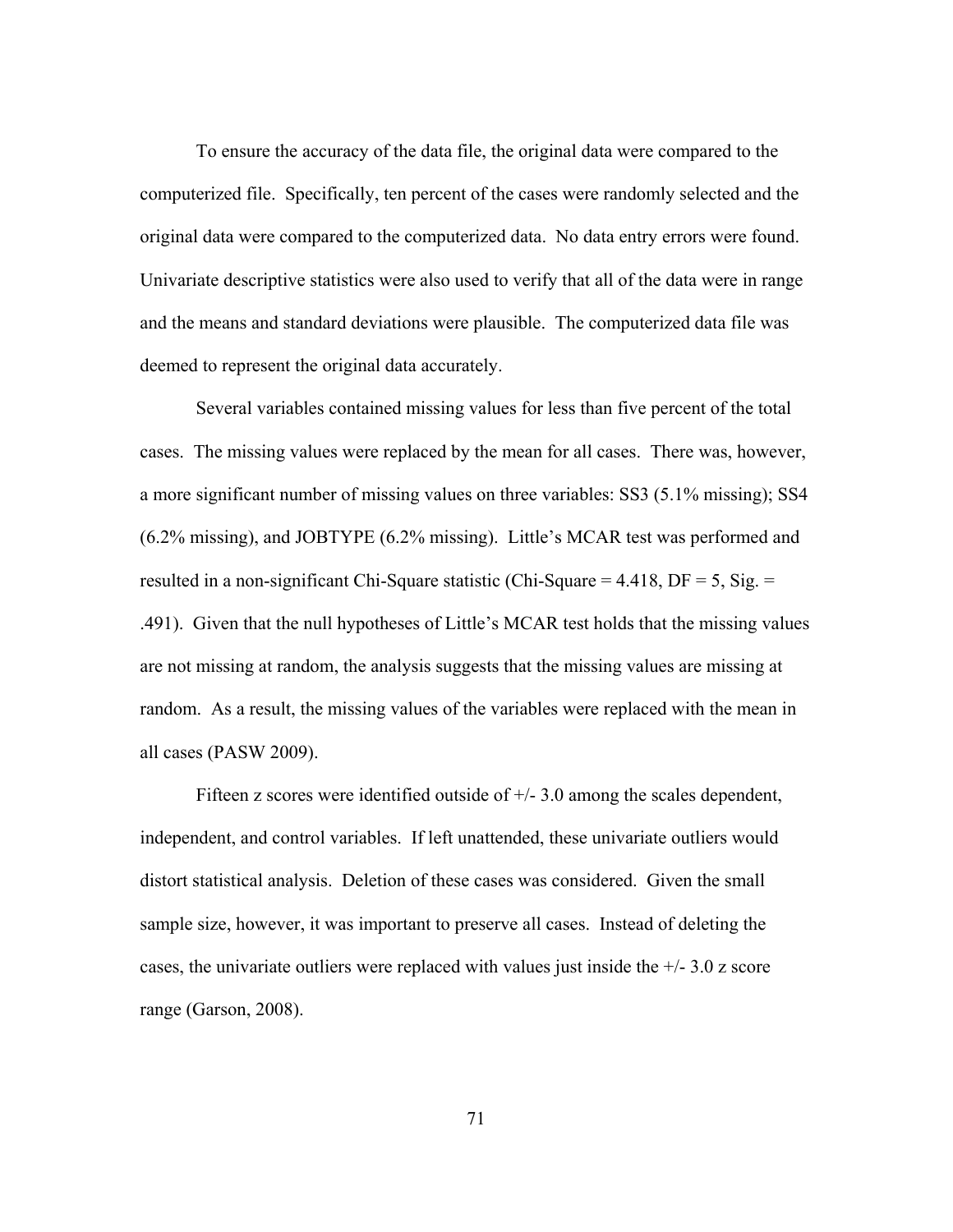Normality of the variable distributions was assessed by examining the skewness and kurtosis of each distribution. A common rule-of-thumb test for normality calls for skewness and kurtosis being within the  $+2$  to  $-2$  range (Garson 2008). Five variables were outside the acceptable range and were identified as non-normal (Table 6). Given that all but one of the non-normal variables were within the eleven-item self-efficacy scale and that transforming the variables would complicate interpretation, the variables - SE2, SE4, SE6, SE10 - were eliminated from the data (Garson 2008, Tabachnick and Fidell 2001).

ORGTYPE was the single non-normal variable remaining. Although organizational type had a value range of 1 through 5, an overwhelming 84.3% of the values were equal to 4 (nonprofit organization). Given that many researchers will use dichotomies for procedures requiring a normal distribution as long as the split is less than 90:10 (Garson, 2008, Tabachnick and Fidell 2001), the variable was converted to a dichotomy. Nonprofit organizations were identified with a value of one, while all other organizations were identified with a value of two.

To assess linearity, an ANOVA test of linearity was conducted for each variable as well as the dependent variable scale item SE5 (this variable had the greatest skewness and kurtosis within acceptable ranges of all post self-efficacy scale items). If the F significance value for the nonlinear component was below .05, a significant nonlinearity was noted. Two variables were identified as having a significant nonlinear component (JOBTYPE and PREKNLDGE). Multiple transformations (square root, log, inverse, and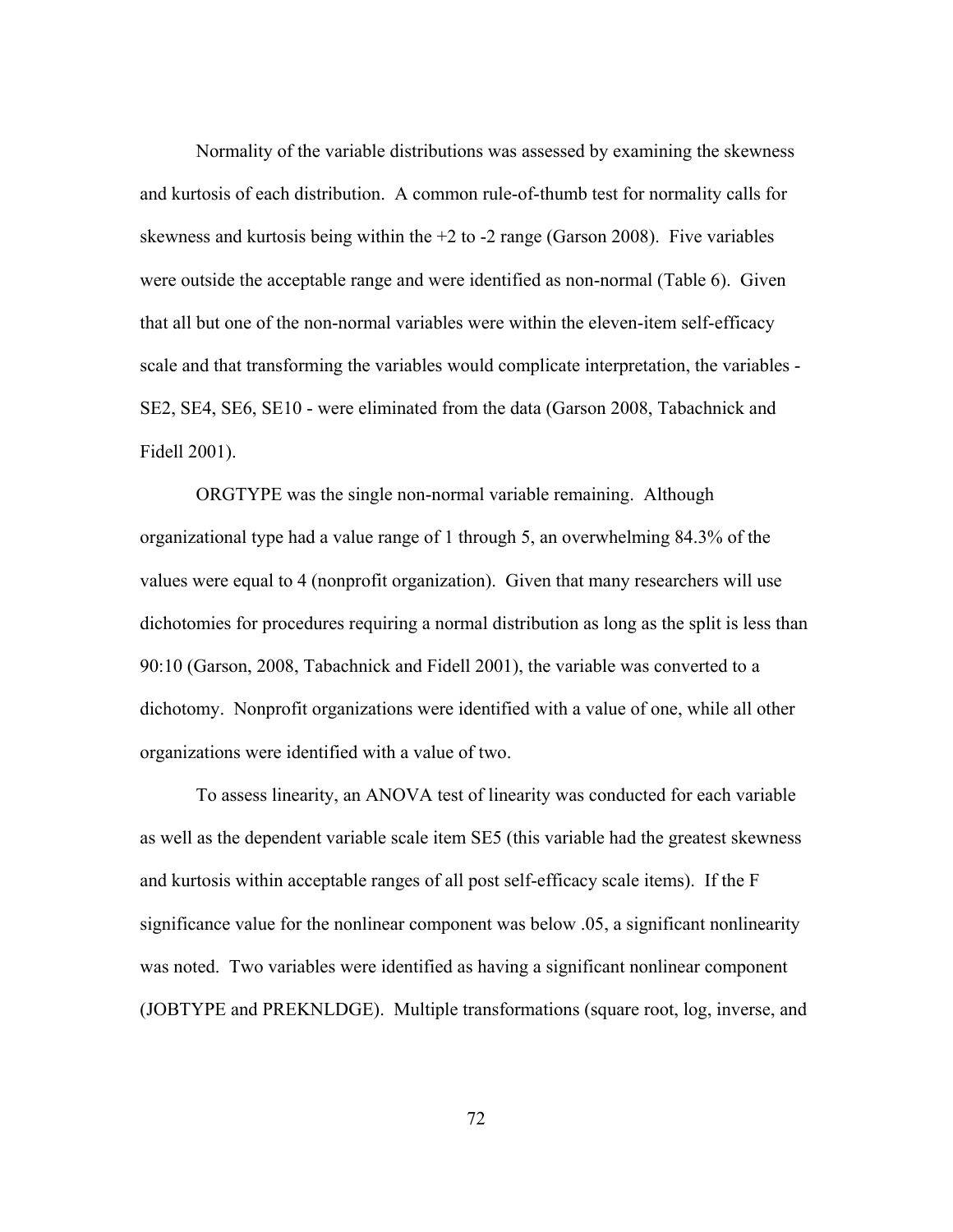reflected) were used without success in an attempt to achieve linearity. As a result, both variables were dichotomized using the median point. With regard to JOBTYPE, values of one and two—which represented Executive Management and Program Management, respectively—were coded as one. The remaining values were coded as two. PREKNLDGE was similarly dichotomized, with one representing the lowest level of preknowledge and two representing a higher level. The dichotomizing of continuous variables is controversial but is often used in the social sciences (Garson, 2008, Tabachnick and Fidell 2001).

Mahalanobis distance, a common measure for multivariate outliers, was used for the present study. Cases 167 and 102 were noted in excess of the maximum Chi Square of 56.62 ( $p<.001$ , 25 df) and were eliminated from the dataset.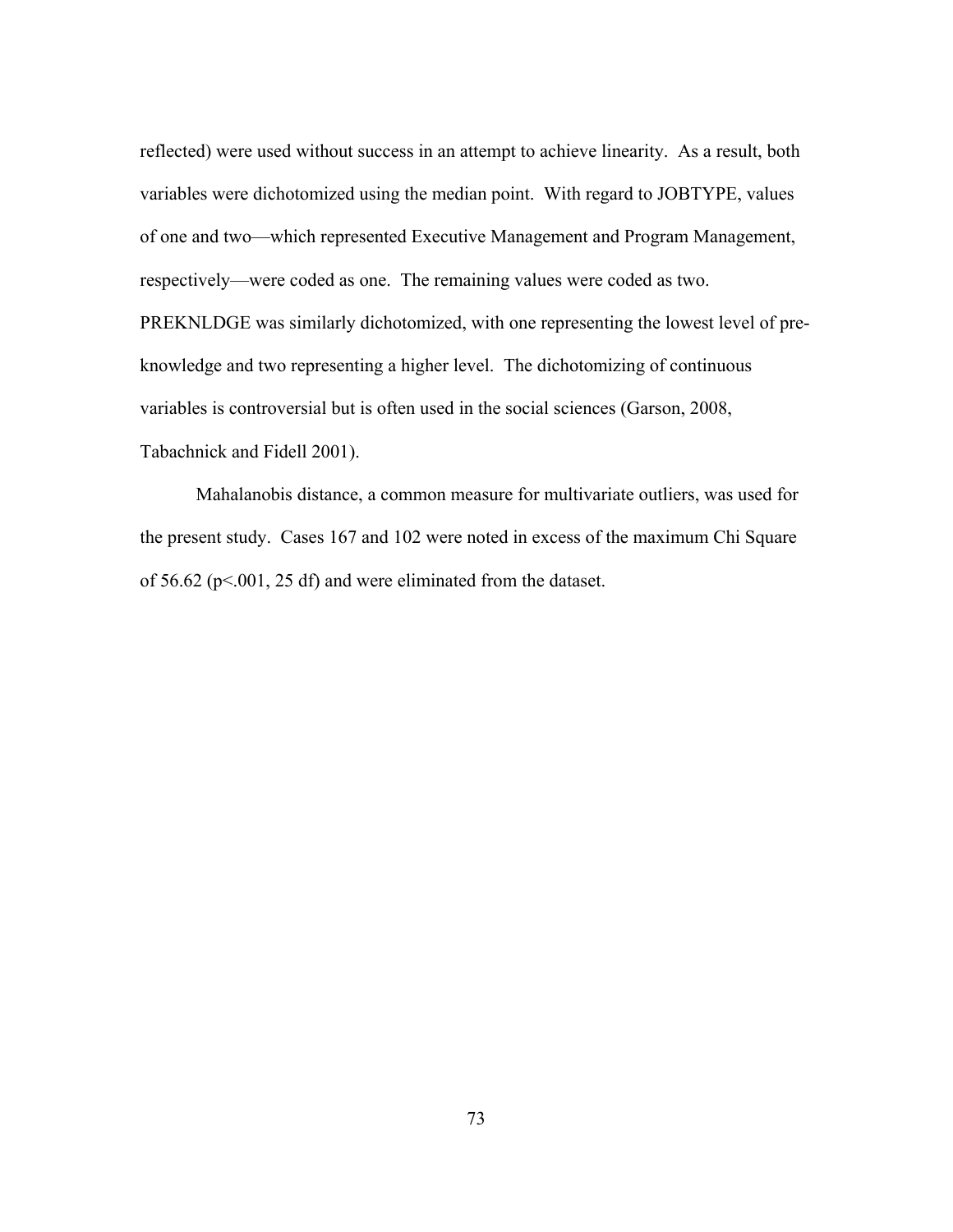| Variable         | Skewness | Kurtosis |
|------------------|----------|----------|
| SE1              | .547     | -.454    |
| SE <sub>2</sub>  | 1.461    | 3.117    |
| SE3              | 1.262    | 1.303    |
| SE4              | 1.178    | 2.265    |
| SE <sub>5</sub>  | .862     | 1.418    |
| SE <sub>6</sub>  | 1.279    | 2.672    |
| SE7              | .707     | .916     |
| SE8              | .863     | 1.234    |
| SE <sub>9</sub>  | .662     | .838     |
| <b>SE10</b>      | 1.439    | 2.103    |
| SE <sub>11</sub> | .997     | .707     |
| GOM1             | $-.461$  | $-.639$  |
| GOM2             | $-1.093$ | $-.111$  |
| GOM3             | $-1.597$ | .557     |
| GOP1             | $-927$   | .047     |
| GOP2             | $-.572$  | $-.813$  |
| GOP3             | $-.244$  | $-1.073$ |
| GOA1             | $-.251$  | $-1.354$ |
| GOA2             | $-.241$  | $-1.306$ |
| GOA3             | $-0.319$ | $-1.261$ |
| OU1              | $-.904$  | .321     |
| OU <sub>2</sub>  | $-.630$  | $-.296$  |
| OU <sub>3</sub>  | $-.446$  | $-.496$  |
| OU <sub>4</sub>  | $-.263$  | $-.980$  |
| MO1              | $-.469$  | $-.663$  |
| MO2              | $-.091$  | $-.461$  |
| MO <sub>3</sub>  | $-.258$  | $-.799$  |
| SS <sub>1</sub>  | $-.703$  | $-.076$  |
| SS <sub>2</sub>  | $-.444$  | $-.494$  |
| SS <sub>3</sub>  | $-.427$  | $-.499$  |
| <b>EDUC</b>      | $-.845$  | $-.002$  |
| YRSEMP           | 1.312    | 1.465    |
| AGE              | $-.273$  | $-.651$  |
| <b>PREKNLDGE</b> | .214     | $-1.002$ |
| <b>JOBTYPE</b>   | 1.223    | .569     |
| ORGTYPE          | $-3.255$ | 12.196   |

Table 6. Variable Distribution

One hundred and seventeen individuals participated fully in the research study; that is, they completed both pre and post surveys. These individuals were considered the treatment group. The mean age of the 117 research participants in the treatment group was nearly forty-five years and the mean number of years working for their present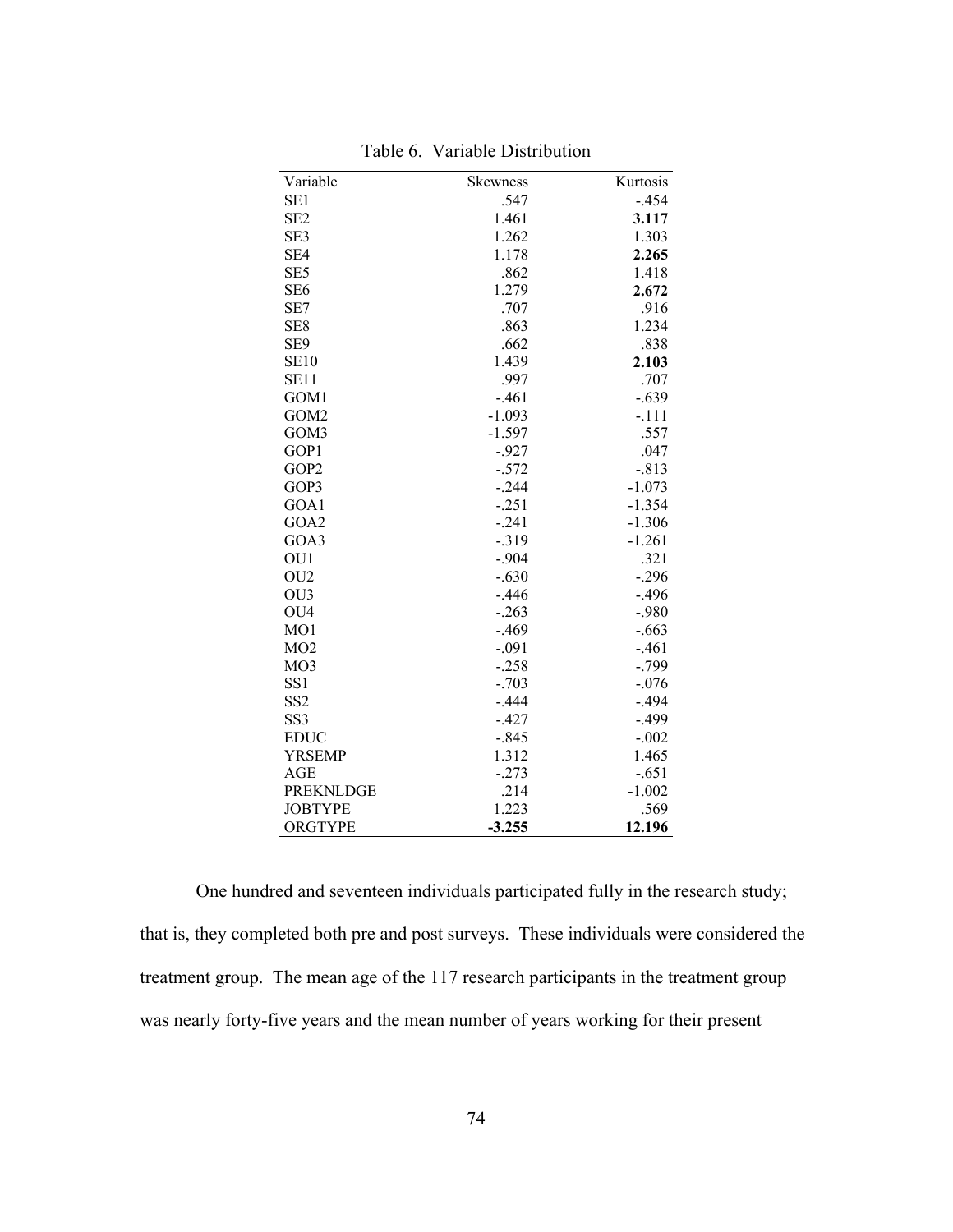employer was 6.29. Approximately 77% had earned a minimum of a bachelor's degree; 89.7% were employed by a nonprofit organization; and 56.6% occupied executive/program management positions.

Sixty-one individuals elected to participate fully in the project and completed both parts of the survey without attending a training. These sixty-one research participants in the control group had a mean age of nearly forty-six years and a mean number of years working for their present employer of 6.93. Approximately 80.3% had earned a minimum of a bachelor's degree; 73.8% were employed by a nonprofit organization; and 68.9% occupied executive/program management positions.

 Detailed descriptive statistics are provided in Appendices B and C for the treatment and control groups respectively. An independent samples T-test revealed that there were no significant differences in age, years employed and education between the treatment and control groups  $(p<.05)$ .

## **Factor Analysis**

The 178 cases were used to conduct a confirmatory factor analysis. Although over 300 cases would have provided more statistical power, studies with sample size similar to the present study are regularly used in the social sciences and provide adequate power (Garson, n.d.).

The analysis demonstrated that scale items load on the same factor. Principal components analysis with a varimax rotation was used to assess the initial factorability of the remaining twenty-six scale items. Six factors had eigenvalues in excess of one and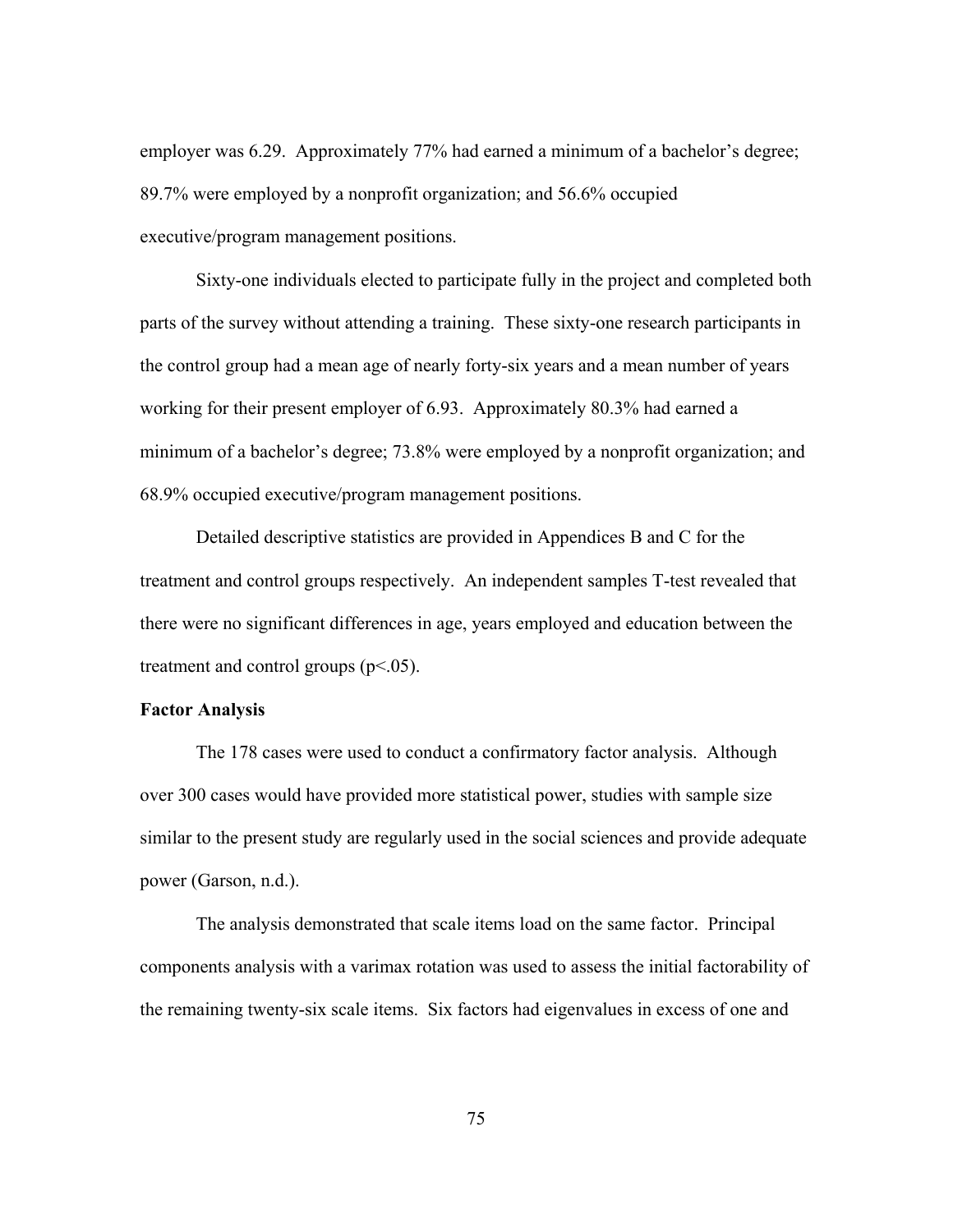accounted for 67.04% of the variance. The communalities were also moderate to strong, with a range of .449 to .870, further confirming that each item shared some common variance with other items.

The rotated components matrix identified the loadings for each of the items in each factor. The goal is a "simple factor structure," with all main loadings greater than .70 and no cross-loadings greater than .40 (Garson, 2008). In the twenty-seven-item, sixfactor model, many main loadings were in excess of .7 and cross-loadings existed in several instances. The performance-approach (GOP) and performance-avoid (GOA) scale items all loaded on factor one, with high loading factors ranging from .728 to .922. Although it was expected that the approach and avoid scales would load on separate factors, it is not surprising that all items loaded on a single factor. Although in many cases the literature confirms the separability of the performance-approach and performance-avoid constructs, other studies are less clear. All of the self-efficacy (SE) items loaded on factor two with moderate to high loadings ranging from .653 to .795. All of the opportunity to use (OU) items loaded strongly on factor three, with loadings ranging from .777 to .854. Mastery goal orientation (GOM) loaded on factor four with loadings ranging from .685 to .852. However, all motivation-to-transfer (MO) items cross-loaded on factor four as well. Three supervisor support (SS) items loaded strongly (.714 to .909) on factor five. Finally, a single opportunity to use (OU) item loaded on factor six.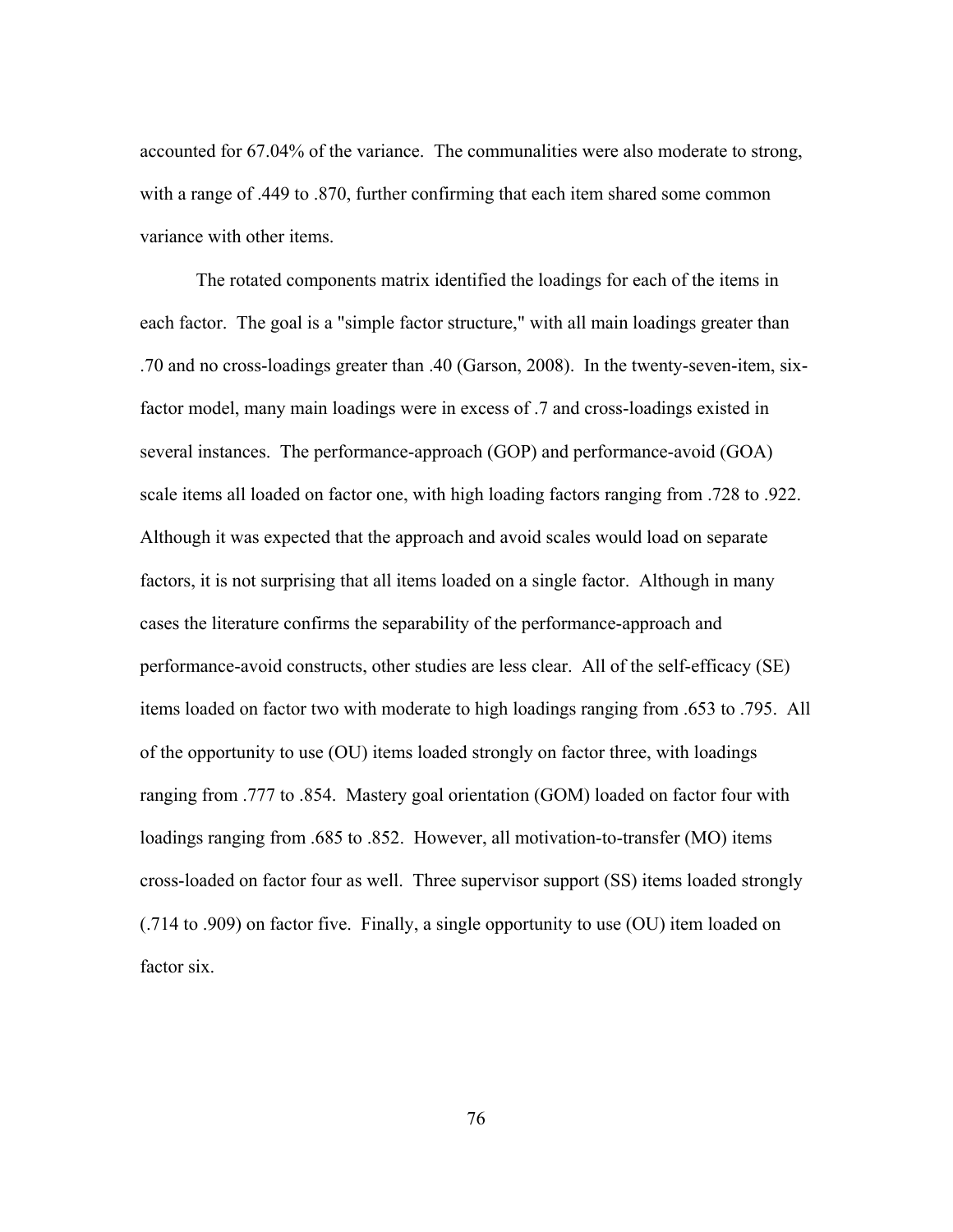As a result of cross-loading, four items were removed (MO1, MO2, MO3, and OU4); and another principal component analysis with a varimax rotation was conducted using the remaining twenty-two items. Although GOM1 did not quite reach the optimal loading of .7, the item was retained so that the scale would have three items. Scales with fewer than three items often become unstable and reliability is threatened (Garson, 2008). Likewise, SE1 and SE11—which had loadings of .653 and .687—were retained in order to improve the internal consistency of the scale. The resulting five-factor, twenty-twoitem model, which yielded no cross-loadings, was adopted for the present study. The communalities in the adopted model had a range of .469 to .876 (Table 7). Additionally, five factors had eigenvalues in excess of one and accounted for 68.168% of the variance (Table 8). The main loadings of the twenty items were strong and no cross-loadings existed (Table 9).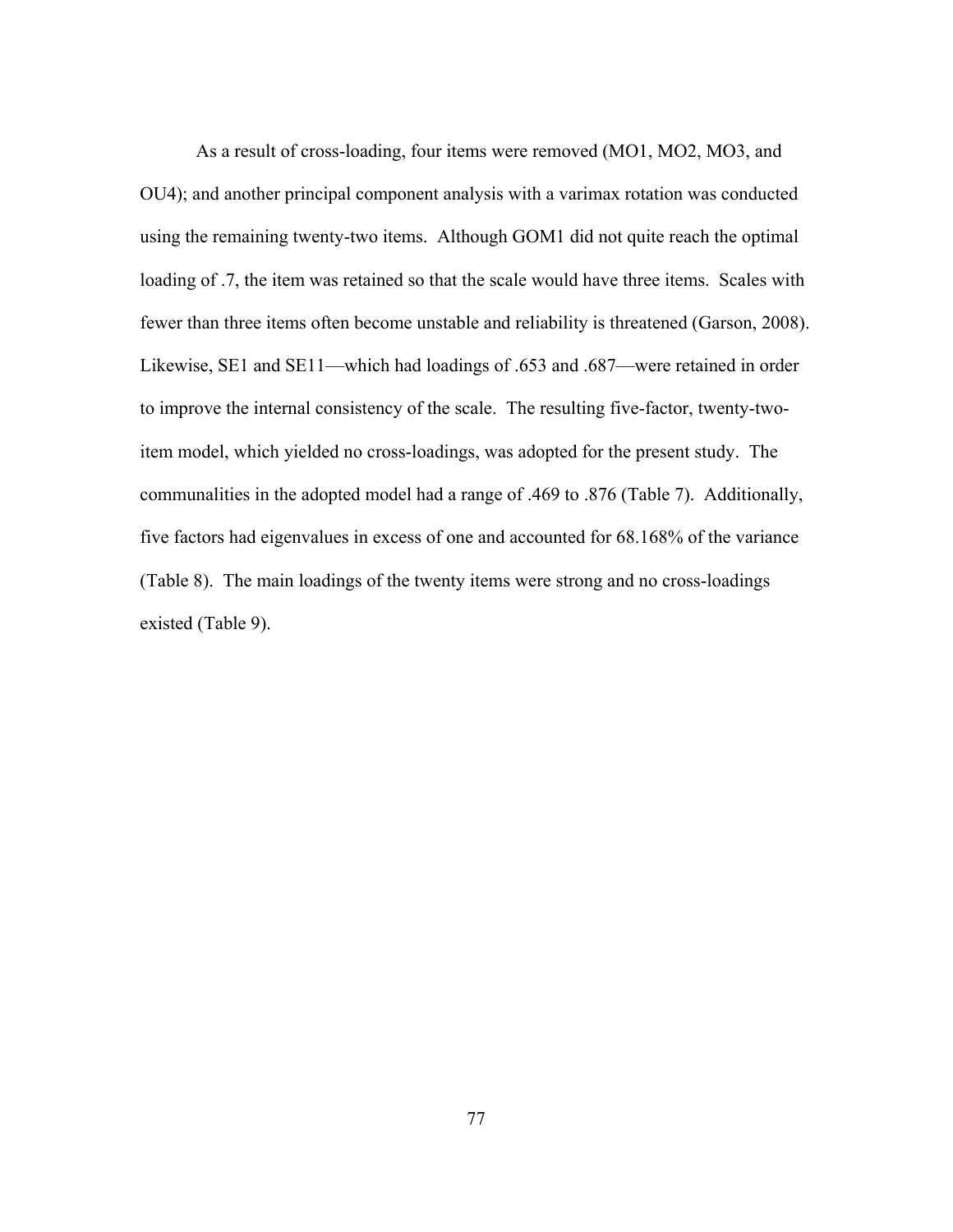| Variables                                     | Initial | Extraction |  |  |
|-----------------------------------------------|---------|------------|--|--|
| SE1                                           | 1.000   | .479       |  |  |
| SE3                                           | 1.000   | .618       |  |  |
| SE <sub>5</sub>                               | 1.000   | .452       |  |  |
| SE7                                           | 1.000   | .535       |  |  |
| SE <sub>8</sub>                               | 1.000   | .512       |  |  |
| SE9                                           | 1.000   | .635       |  |  |
| <b>SE11</b>                                   | 1.000   | .469       |  |  |
| GOM1                                          | 1.000   | .554       |  |  |
| GOM <sub>2</sub>                              | 1.000   | .784       |  |  |
| GOM3                                          | 1.000   | .723       |  |  |
| GOP1                                          | 1.000   | .562       |  |  |
| GOP <sub>2</sub>                              | 1.000   | .774       |  |  |
| GOP3                                          | 1.000   | .737       |  |  |
| GOA1                                          | 1.000   | .834       |  |  |
| GOA2                                          | 1.000   | .869       |  |  |
| GOA3                                          | 1.000   | .876       |  |  |
| OU1                                           | 1.000   | .745       |  |  |
| OU <sub>2</sub>                               | 1.000   | .815       |  |  |
| OU <sub>3</sub>                               | 1.000   | .665       |  |  |
| SS <sub>1</sub>                               | 1.000   | .626       |  |  |
| SS <sub>2</sub>                               | 1.000   | .859       |  |  |
| SS3                                           | 1.000   | .873       |  |  |
| <b>Extraction Method: Principal Component</b> |         |            |  |  |
| Analysis                                      |         |            |  |  |

Table 7. Communalities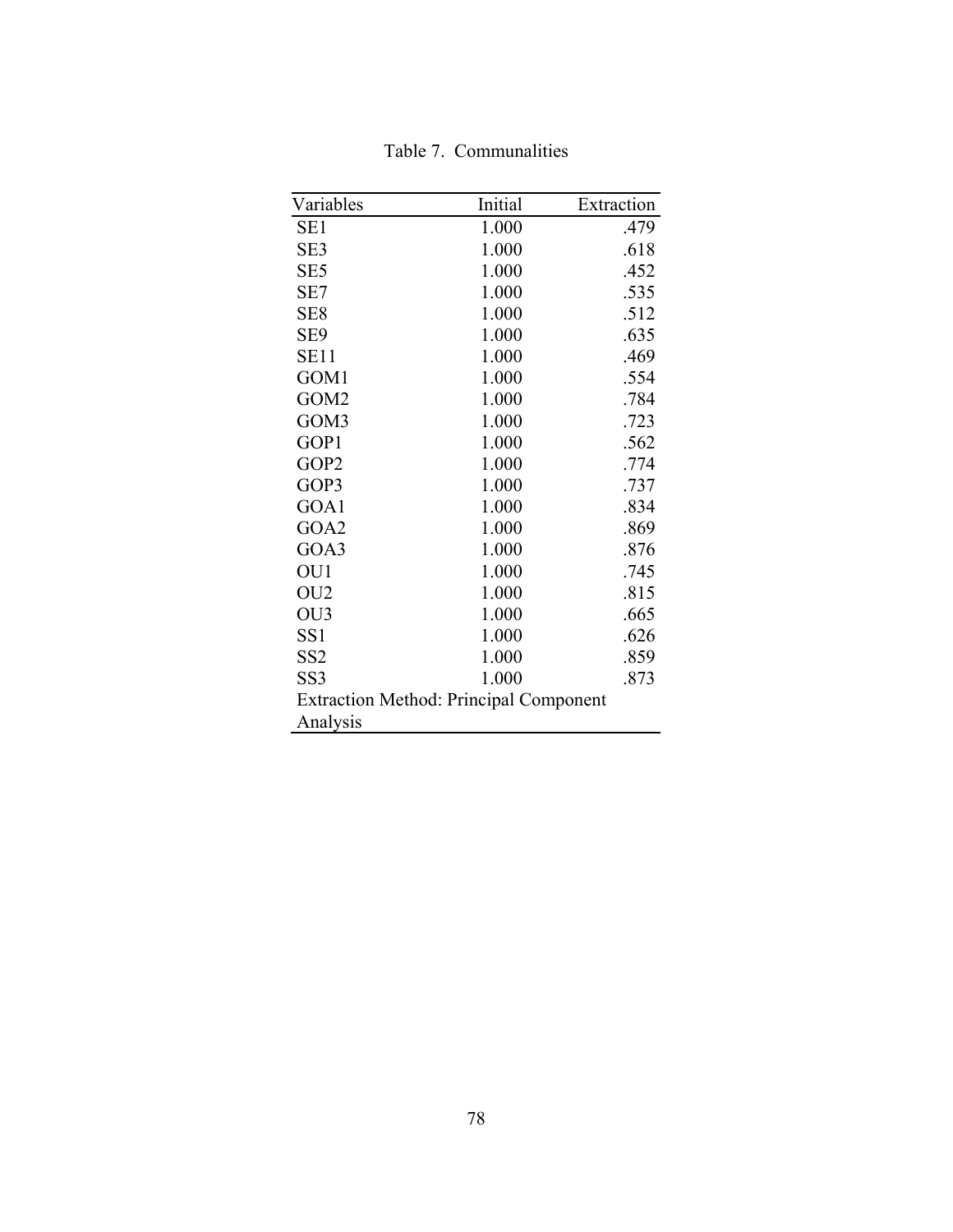|                          | Total | % of Variance | Cumulative % |
|--------------------------|-------|---------------|--------------|
|                          |       |               |              |
| $\mathbf{1}$             | 5.047 | 22.941        | 22.941       |
|                          | 3.576 | 16.253        | 39.194       |
| $\frac{2}{3}$            | 2.984 | 13.563        | 52.756       |
| $\overline{\mathcal{L}}$ | 2.039 | 9.269         | 62.025       |
| 5                        | 1.351 | 6.143         | 68.168       |
| 6                        | .847  | 3.849         | 72.016       |
| $\overline{7}$           | .727  | 3.306         | 75.322       |
| 8                        | .705  | 3.202         | 78.525       |
| 9                        | .646  | 2.936         | 81.461       |
| 10                       | .604  | 2.747         | 84.208       |
| 11                       | .532  | 2.417         | 86.625       |
| 12                       | .476  | 2.166         | 88.791       |
| 13                       | .434  | 1.974         | 90.765       |
| 14                       | .397  | 1.803         | 92.568       |
| 15                       | .385  | 1.751         | 94.318       |
| 16                       | .307  | 1.398         | 95.716       |
| 17                       | .298  | 1.353         | 97.069       |
| 18                       | .244  | 1.107         | 98.176       |
| 19                       | .150  | .681          | 98.858       |
| 20                       | .111  | .505          | 99.362       |
| 21                       | .079  | .361          | 99.723       |
| 22                       | .061  | .277          | 100.000      |

Table 8. Initial Eigenvalues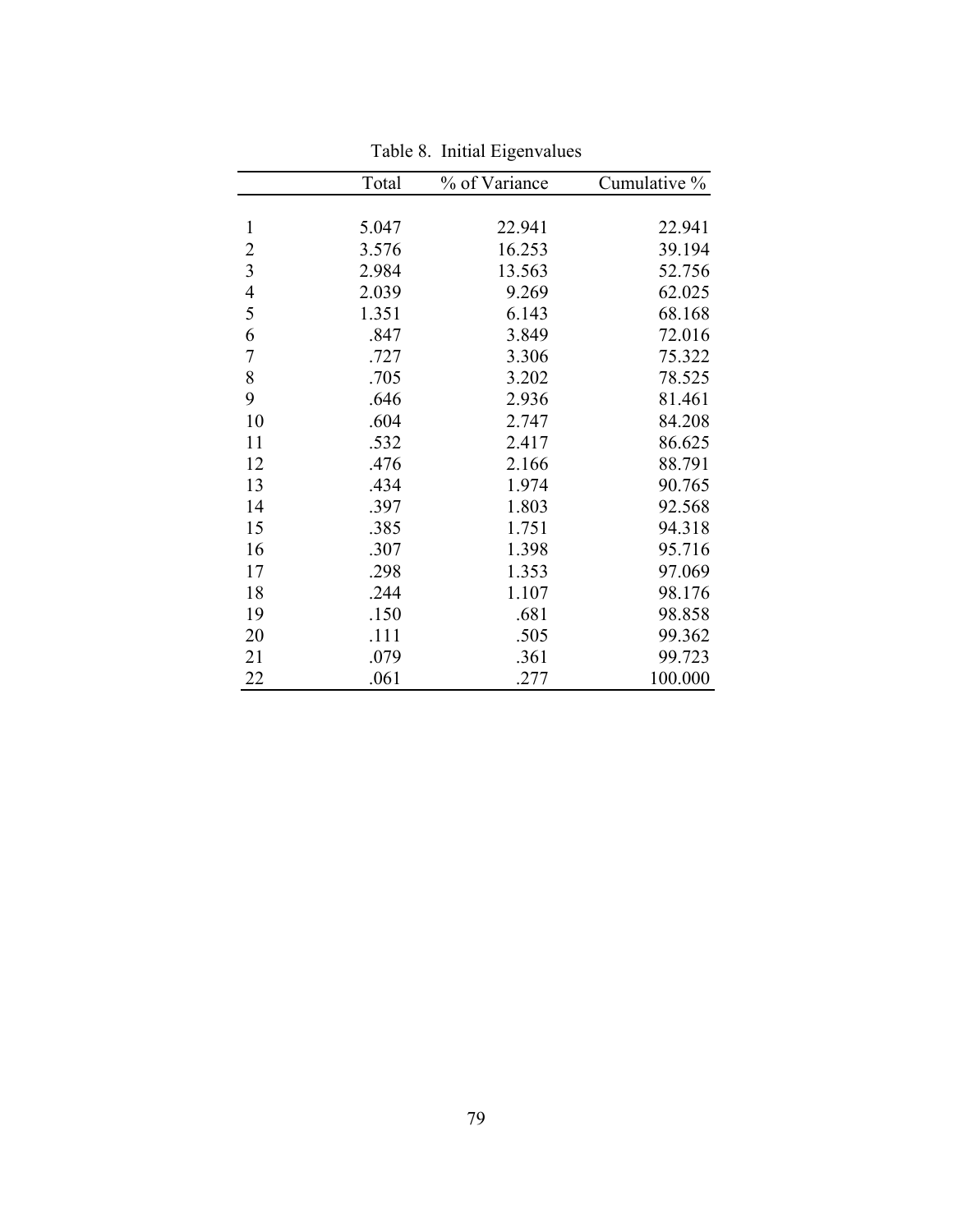|                  | 1        | 2        | 3        | 4        | 5        |
|------------------|----------|----------|----------|----------|----------|
| SE <sub>1</sub>  | .147     | .652     | $-.061$  | .127     | $-113$   |
| SE3              | .058     | .781     | .069     | $-.010$  | $-.021$  |
| SE <sub>5</sub>  | $-.028$  | .634     | .177     | $-126$   | .053     |
| SE7              | $-.047$  | .721     | .012     | .042     | .101     |
| SE <sub>8</sub>  | .021     | .708     | $-.085$  | $-0.014$ | .050     |
| SE9              | .012     | .793     | $-.023$  | $-.056$  | $-.054$  |
| SE11             | $-.073$  | .670     | .013     | .104     | $-.060$  |
| GOM1             | .128     | -.139    | .025     | .166     | .700     |
| GOM <sub>2</sub> | $-0.012$ | .046     | .007     | .049     | .883     |
| GOM3             | .025     | .060     | .043     | $-.042$  | .845     |
| GOP1             | .727     | .033     | $-0.069$ | .053     | .159     |
| GOP2             | .869     | $-0.066$ | .040     | .084     | .079     |
| GOP3             | .855     | .023     | .005     | .053     | .046     |
| GOA1             | .902     | .036     | .135     | .025     | $-0.013$ |
| GOA2             | .924     | .020     | .117     | .042     | $-0.018$ |
| GOA3             | .922     | .028     | .132     | .027     | $-.082$  |
| OU1              | .047     | .087     | .239     | .811     | .145     |
| OU <sub>2</sub>  | .070     | $-.033$  | .202     | .876     | .024     |
| OU3              | .092     | .015     | .136     | .798     | .018     |
| SS <sub>1</sub>  | .067     | .000     | .725     | .280     | .132     |
| SS <sub>2</sub>  | .092     | .022     | .909     | .151     | $-0.017$ |
| SS3              | .110     | .045     | .909     | .180     | $-.025$  |

Table 9. Rotated Component Matrix

Extraction Method: Principal Component Analysis. Rotation Method: Varimax with Kaiser Normalization.

With one exception, the proposed factor labels suited the extracted factors and were retained. The performance-approach and performance-avoid scales were consolidated into a single performance goal orientation scale. Internal consistency for each of the scales was examined using Cronbach's alpha (Table 10). The accepted cut-off for alpha is .70 or higher for a set of items to be considered a scale (Garson, 2008). The alphas were all in excess of .70.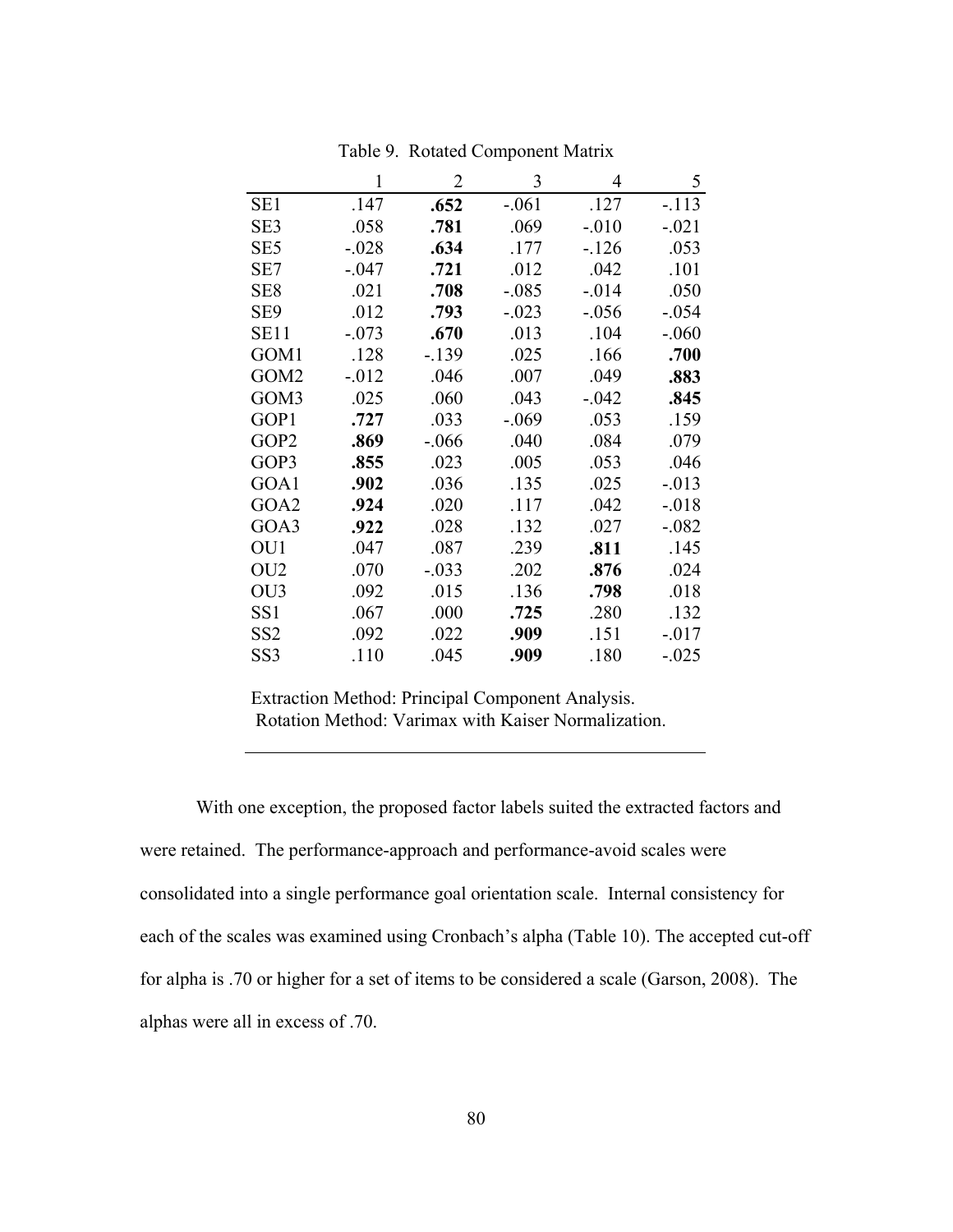|                                 | No. of items | Alpha |
|---------------------------------|--------------|-------|
| Self-efficacy                   | 6            | .829  |
| <b>Mastery Goal Orientation</b> | 3            | .727  |
| Performance Goal Orientation    | 6            | .938  |
| <b>Supervisor Support</b>       | 3            | .863  |
| Opportunity to Use              | 3            | -828  |
|                                 |              |       |

Table 10. Internal Consistency for the Five Scale Factors (N=172)

Composite scores were created for each of the five factors, based on the mean of the items that had their primary loadings on each factor. Descriptive statistics are presented in Table 11. The skewness and kurtosis were well within a tolerable range for assuming a normal distribution.

|                 |         |           |                  | <b>Skewness</b><br>Std. |         | Kurtosis             |
|-----------------|---------|-----------|------------------|-------------------------|---------|----------------------|
|                 | Mean    | <b>SD</b> | <b>Statistic</b> | Error                   |         | Statistic Std. Error |
| <b>FINALSE</b>  | 15.7633 | 20.20905  | 1.044            | .185                    | .668    | .368                 |
| <b>FINALGOM</b> | 4.6279  | .40759    | $-.863$          | .185                    | $-.276$ | .368                 |
| <b>FINALGOP</b> | 3.3694  | 1.16053   | $-0.342$         | .185                    | $-941$  | .368                 |
| <b>FINALOU</b>  | 3.8015  | .79529    | $-.590$          | .185                    | $-119$  | .368                 |
| <b>FINALSS</b>  | 3.5046  | .95932    | $-.608$          | .185                    | $-.125$ | .368                 |

Table 11. Descriptive Statistics of Five Factors

Overall, these analyses indicated that five distinct factors were underlying the survey items used in the present study and that these factors were strongly internally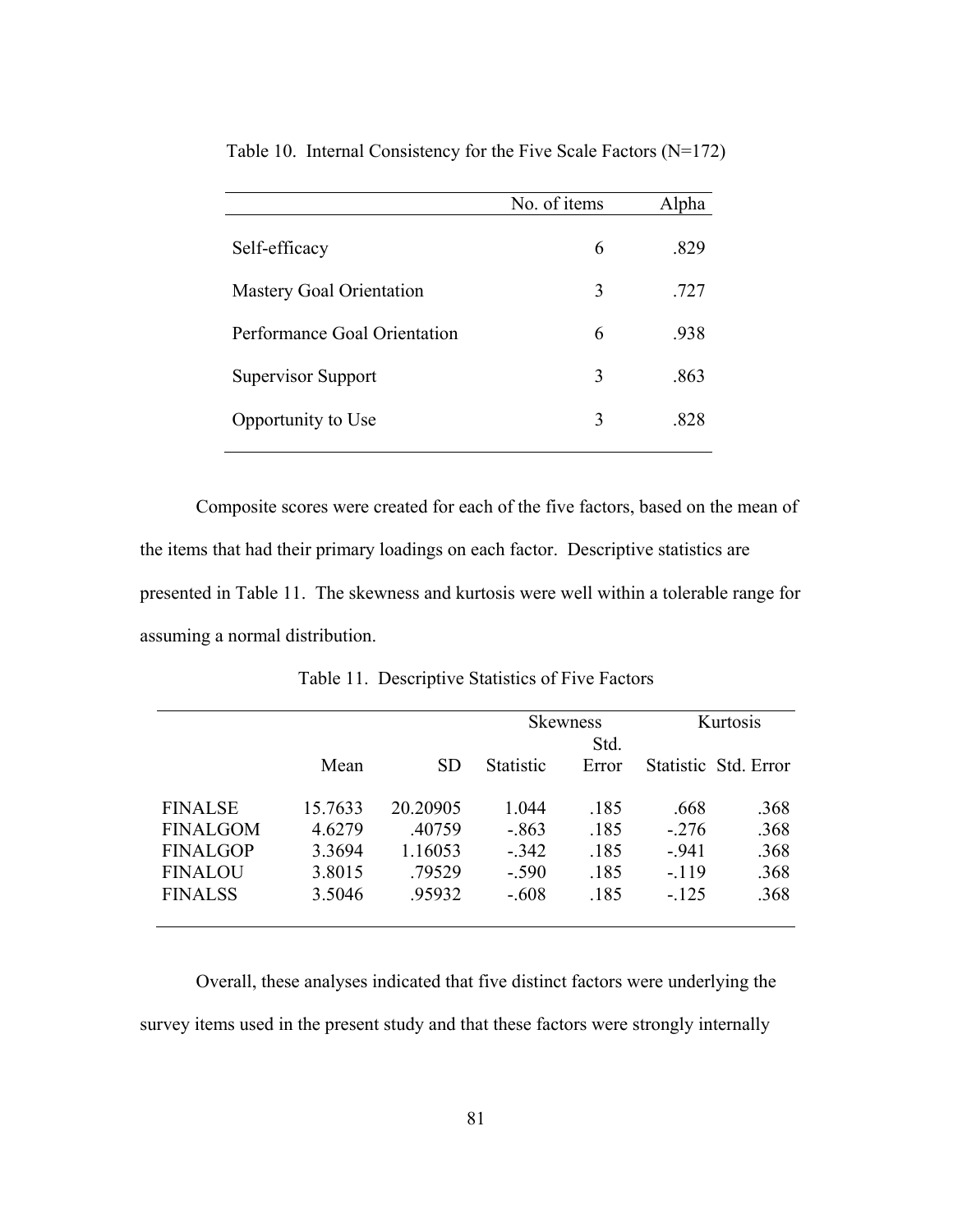consistent. Eight items were eliminated, the motivation to transfer learning scale was eliminated, and the two performance orientation scales were consolidated.

To ensure that multicollinearity does not exist in the data, bivariate correlations (Table 12) were reviewed for high levels of intercorrelation among the independents. No intercorrelations above .80 were noted among the independents. However, the correlation between PREKNLDGE and FINALPRESE was .542. Due to the somewhat high correlation and to the similarity of the concepts, PREKNLDGE was eliminated. Additionally, PREKNLDGE was a dichotomous variable and offered less data richness than the continuous FINALSE variable. Multivariate correlations were also reviewed using the tolerance (Table 12). If the tolerance value is less than .20, the independent should be dropped from the analysis due to multicollinearity (Garson, 2008). Since no tolerance was less than the .20 cutoff point, multicollinearity is not a problem in the data.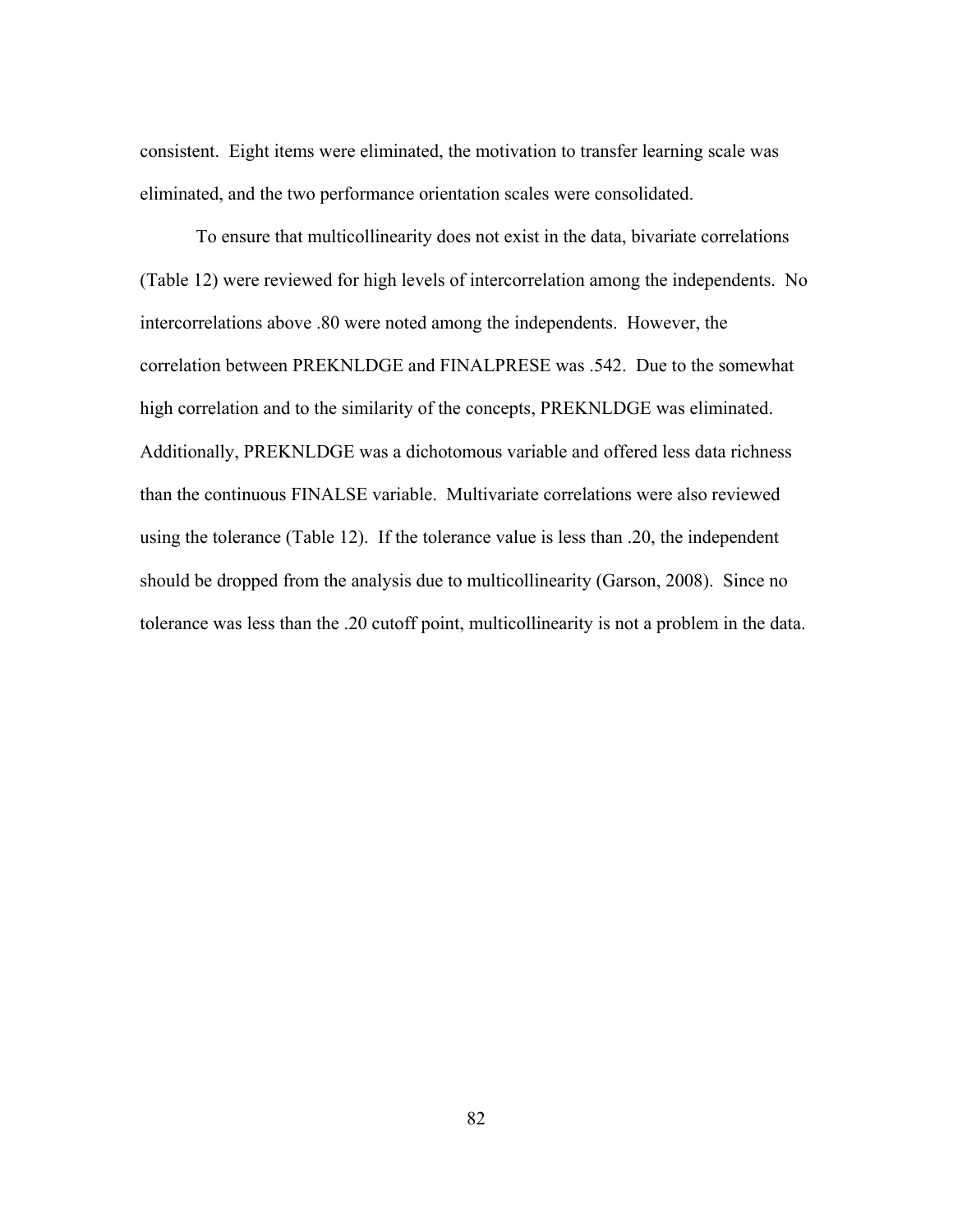|                                             | $\mathbf{1}$ | $\overline{2}$ | $\overline{3}$ | $\overline{4}$ | 5            | 6            | $\overline{7}$ | $8\,$        | 9            | 10           | 11           |
|---------------------------------------------|--------------|----------------|----------------|----------------|--------------|--------------|----------------|--------------|--------------|--------------|--------------|
| 1. EDUC                                     | $\mathbf{1}$ |                |                |                |              |              |                |              |              |              |              |
| 2. YRSEMP                                   | .129         | $\mathbf{1}$   |                |                |              |              |                |              |              |              |              |
| 3. AGE                                      | $-.028$      | .333           | $\mathbf{1}$   |                |              |              |                |              |              |              |              |
| 4. ORGTYPE                                  | .089         | .069           | .028           | $\mathbf{1}$   |              |              |                |              |              |              |              |
| 5. JOBTYPE                                  | $-.246$      | $-.304$        | $-164$         | .017           | $\mathbf{1}$ |              |                |              |              |              |              |
| 6.                                          | .158         | .183           | .160           | .041           | $-.221$      | $\mathbf{1}$ |                |              |              |              |              |
| <b>PREKNLDGE</b><br>7.<br><b>FINALPRESE</b> | .101         | .191           | .089           | .005           | $-.241$      | .542         | $\mathbf{1}$   |              |              |              |              |
| 8. FINALOU                                  | $-.118$      | .002           | $-.082$        | $-120$         | $-.008$      | .117         | .103           | $\mathbf{1}$ |              |              |              |
| 9. FINALSS                                  | $-112$       | $-.109$        | $-144$         | $-.096$        | $-.029$      | .166         | .124           | .430         | $\mathbf{1}$ |              |              |
| 10.<br><b>FINALGOM</b>                      | $-.003$      | $-.131$        | $-154$         | $-.011$        | .053         | .119         | .154           | .156         | .085         | $\mathbf{1}$ |              |
| 11. FINALGOP                                | $-.062$      | $-123$         | $-.267$        | $-.112$        | $-.025$      | .120         | .091           | .153         | .184         | .095         | $\mathbf{1}$ |
|                                             |              |                |                |                |              |              |                |              |              |              |              |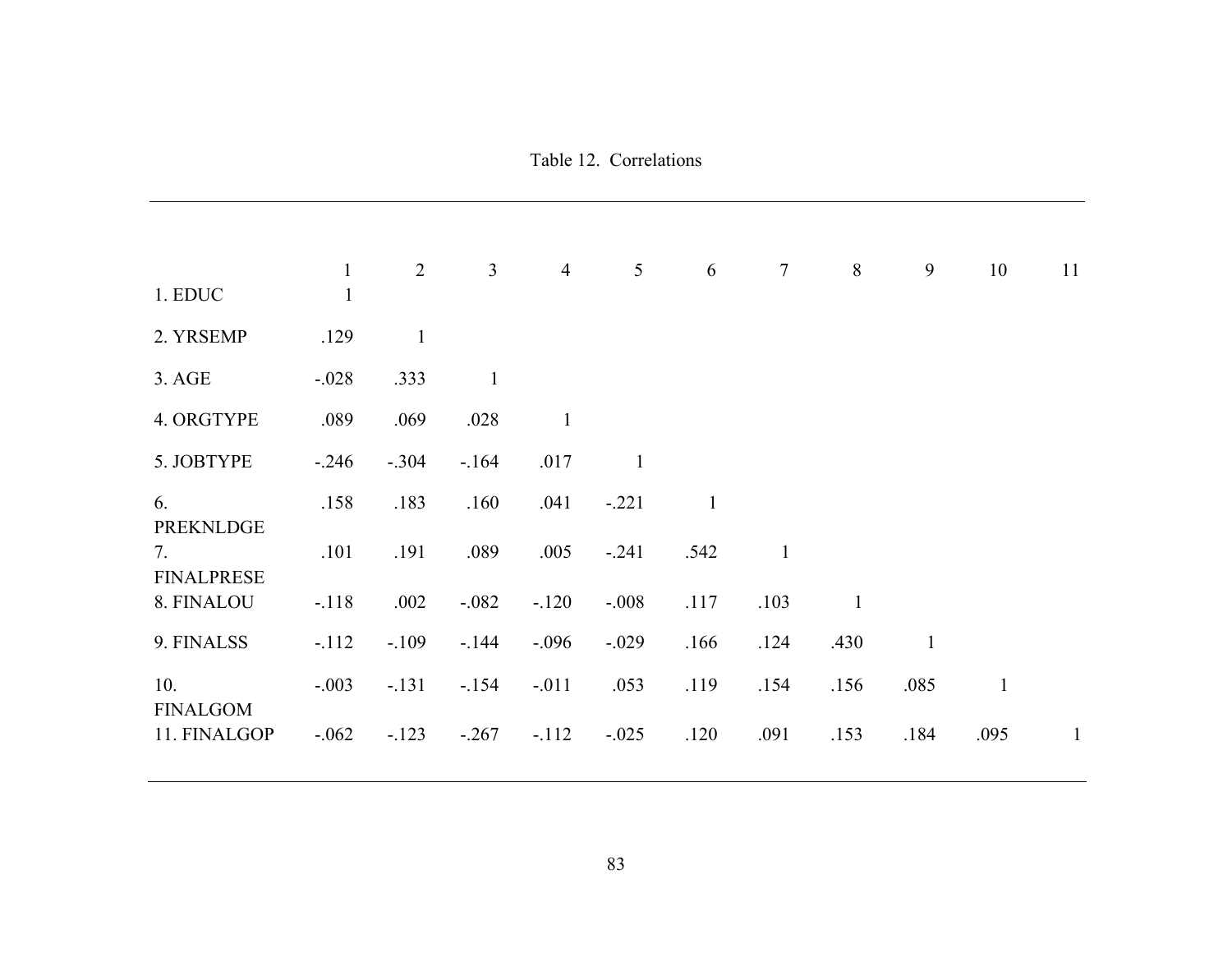| Table 13. Tolerance |  |
|---------------------|--|
|---------------------|--|

| <b>YRSEMP</b>     | .778 |
|-------------------|------|
| AGE               | .794 |
| ORGTYPE           | .936 |
| <b>JOBTYPE</b>    | .793 |
| <b>EDUC</b>       | .885 |
| <b>FINALOU</b>    | .762 |
| <b>FINALSS</b>    | .714 |
| <b>FINALPRESE</b> | .756 |
| <b>FINALGOM</b>   | .910 |
| <b>FINALGOP</b>   | .863 |
|                   |      |

The study variables considered thus far were examined using various statistical techniques for accuracy and alignment between their distributions and multivariate analysis assumptions (Tabachnick & Fidell 2001). Modifications were made as appropriate; thus the data are now well suited for parametric statistical analyses. The following section examines the relationship between the independent and dependent variables.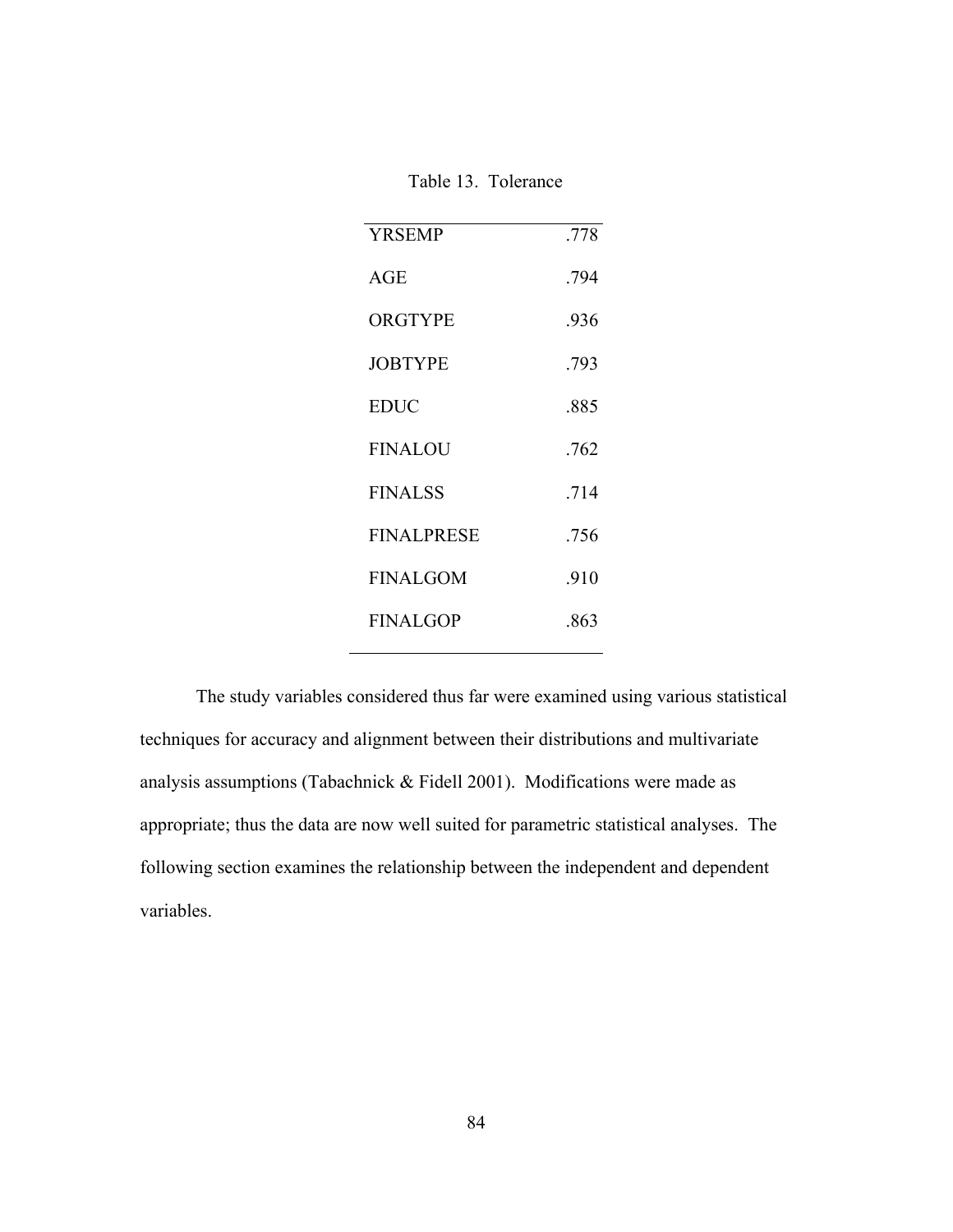## **Hypotheses**

In support of the research questions proposed, several hypotheses were tested including:

Hypothesis 1: A mastery orientation is positively related to a participant's change in post-training self-efficacy.

Hypothesis 2: A performance-approach orientation is unrelated to a participant's change in post-training self-efficacy.

. Hypothesis 3: A performance-avoid orientation is negatively related to a participant's change in post-training self-efficacy.

Hypothesis 4: Mastery goal orientation explains a significant portion of the variance in the change of post-training self-efficacy.

Hypothesis 5: Performance-approach goal orientation does not explain a significant portion of the variance in the change of post-training self-efficacy.

Hypothesis 6: Performance-avoid goal orientation explains a significant portion of the variance in the change of post-training self-efficacy.

Hypotheses 7: A model containing mastery orientation, performance-approach orientation, and performance-avoid goal orientation explains a significant portion of the variance in the change of post-training self-efficacy.

# **Regression**

Hierarchical regression was used to assess the influence of the various independent variables on the dependent variable – change in post-training self-efficacy.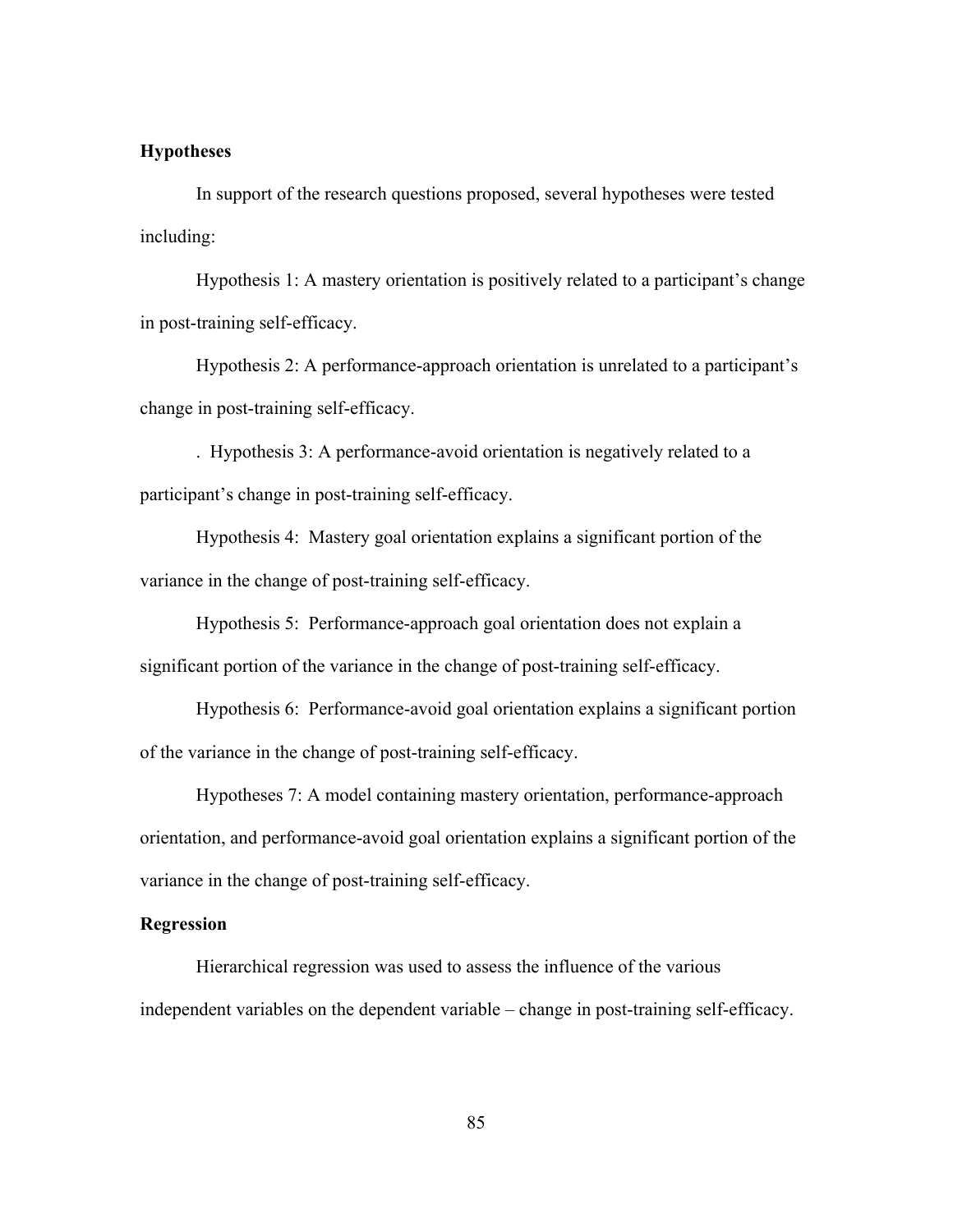Variables were entered in five steps: 1) demographic variables (EDUC, YRSEMPLOY, AGE, ORGTYPE, JOBTYPE); 2) transfer-system variables (FINALOU, FINALSS); 3) membership in the control or treatment group (GROUP); 4) FINALPRESE and 5) goal orientation variables (FINALGOM, FINALGOP). Table 14 displays the selected descriptive statistics of the variables entered into the model. Table 15 suggests that the demographic and transfer-system variables contribute little to the strength of the model, with an R square of .068 after step-two variables are entered into the model. The GROUP variable entered in step three modestly increased the explanatory value of the model to a total R squared of .25. The addition of FINALPRESE in step four contributed the most explanatory value, with a total R square of .737 – an increase of .587 in R square from step three. FINALPRESE explains a large percentage of the variation in the dependent variable; an individual's belief in their ability to complete a task prior to trying the task is clearly important. The addition of the goal orientation variables to the model in the final step added little to the overall predictive value of the model. The overall R square for the model was .744, suggesting that the model explains 74.4% of the variance of the dependent variable. A closer look at the regression coefficients (Table 16) reveals that group membership (GROUP) and pre-training self-efficacy (FINALPRESE) are the only variables with a significant relationship to the dependent variable. The remaining independent variables (FINALGOM, FINALGOP, FINALSS, FINALOU, AGE, EDUC, YRSEMP, ORGTYPE, JOBTYPE) were not significant and added little or no value to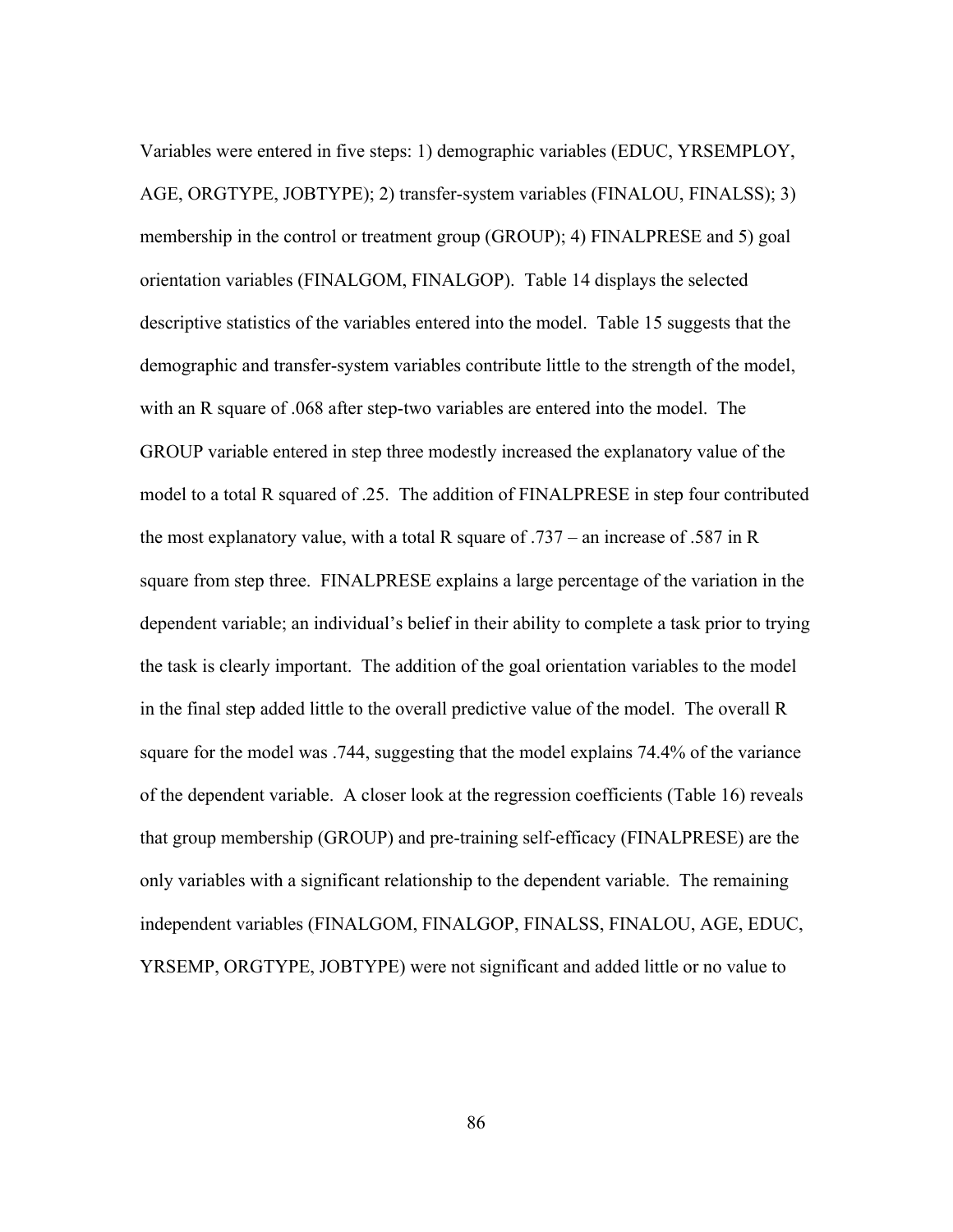the model. The final adopted model—which included only FINALPRESE and GROUP—yielded a total R square of .724.

|                   | Mean    | Std. Deviation |
|-------------------|---------|----------------|
| <b>FINALSE</b>    | 15.7633 | 20.20905       |
| <b>GROUP</b>      | 1.34    | .476           |
| <b>EDUC</b>       | 3.071   | .9150          |
| <b>YRSEMP</b>     | 6.289   | 5.1575         |
| AGE               | 45.314  | 10.6719        |
| <b>ORGTYPE</b>    | 1.1570  | .36484         |
| <b>JOBTYPE</b>    | 1.4244  | .49570         |
| <b>FINALPRESE</b> | 63.532  | 27.442         |
| <b>FINALOU</b>    | 3.8015  | .79529         |
| <b>FINALSS</b>    | 3.5046  | .95932         |
| <b>FINALGOM</b>   | 4.6279  | .40759         |
| <b>FINALGOP</b>   | 3.3694  | 1.16053        |

Table 14. Descriptive Statistics of Model Variables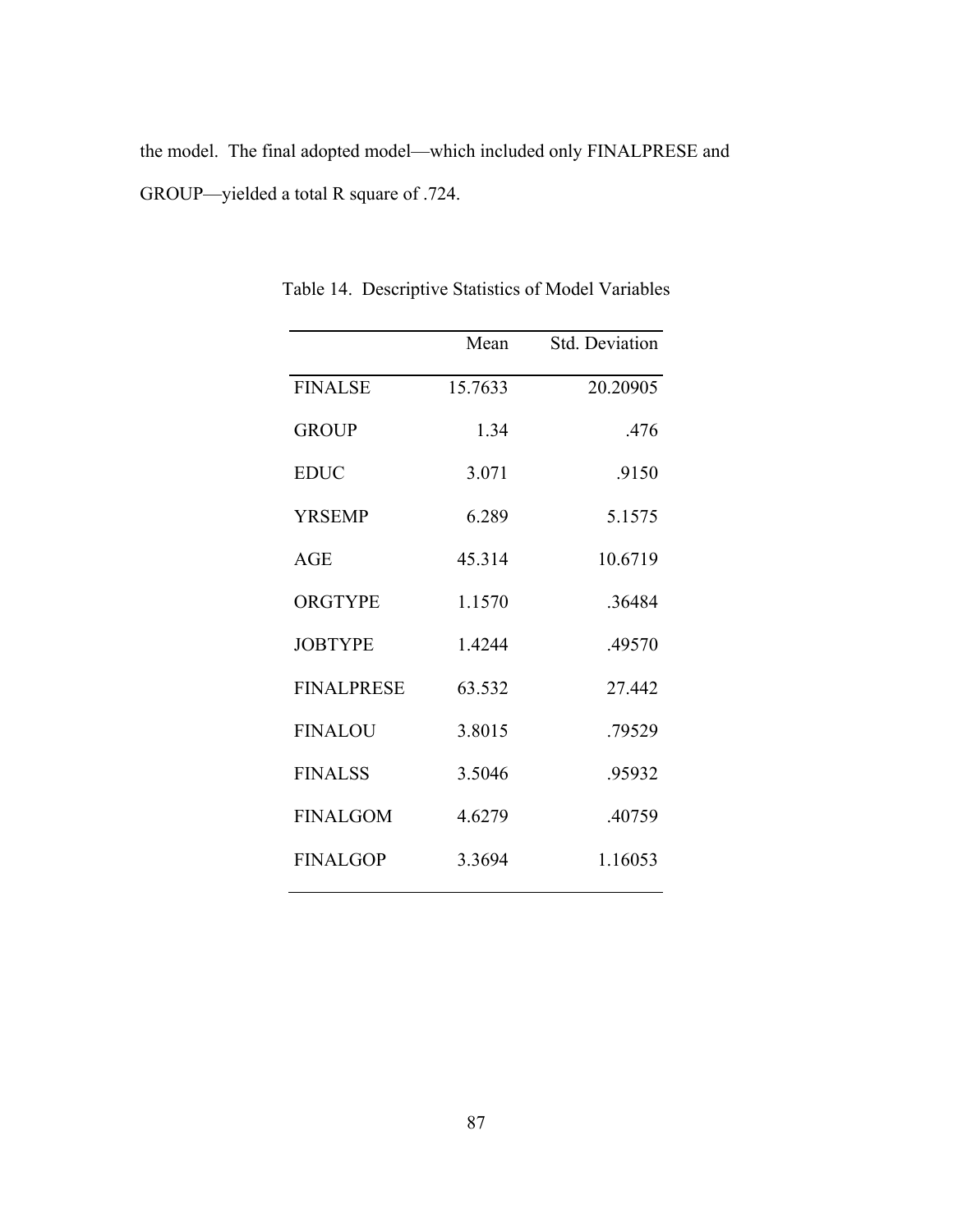| Model          | $\mathbb{R}$      | R Square | Adjusted R<br>Square | Std. Error of the<br>Estimate |
|----------------|-------------------|----------|----------------------|-------------------------------|
| 1              | $.258^{a}$        | .066     | .038                 | 19.81753                      |
| $\overline{2}$ | .260 <sup>b</sup> | .068     | .028                 | 19.92402                      |
| 3              | .500 <sup>c</sup> | .250     | .213                 | 17.92747                      |
| $\overline{4}$ | .858 <sup>d</sup> | .737     | .722                 | 10.65718                      |
| 5              | $.862^e$          | .744     | .726                 | 10.57774                      |

Table 15. Model Summary

a. Predictors: (Constant), EDUC, AGE, ORGTYPE, JOBTYPE, YRSEMP

b. Predictors: (Constant), EDUC, AGE, ORGTYPE, JOBTYPE, YRSEMP, FINALOU, FINALSS

c. Predictors: (Constant), EDUC, AGE, ORGTYPE, JOBTYPE, YRSEMP, FINALOU, FINALSS, Group

d. Predictors: (Constant), EDUC, AGE, ORGTYPE, JOBTYPE, YRSEMP, FINALOU, FINALSS, Group, FINALPRESE

e. Predictors: (Constant), EDUC, AGE, ORGTYPE, JOBTYPE, YRSEMP, FINALOU, FINALSS, Group, FINALPRESE, FINALGOM, FINALGOP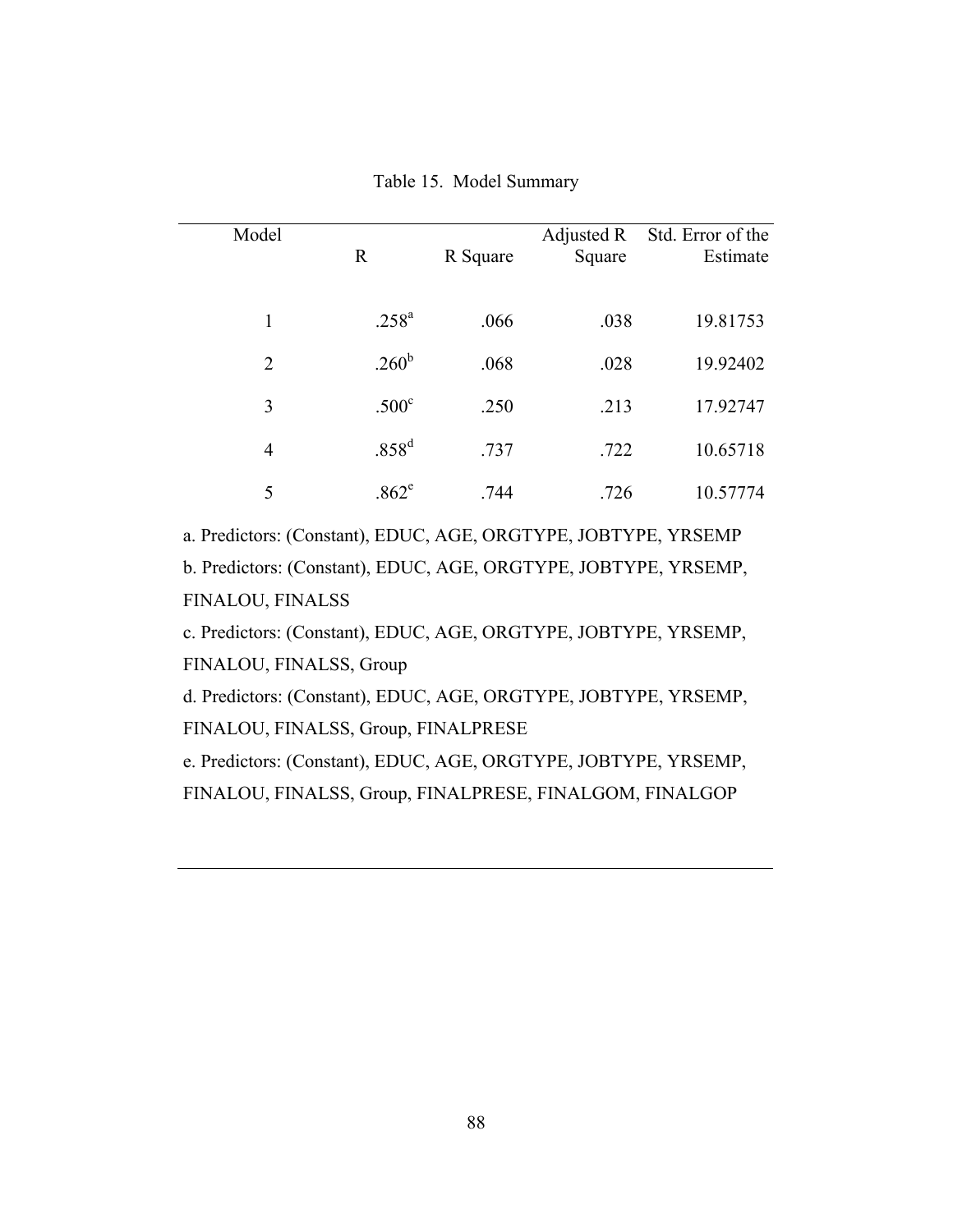|                |                             |               | Unstandardized |                 |           | Standardized |
|----------------|-----------------------------|---------------|----------------|-----------------|-----------|--------------|
|                |                             | $\bf{B}$      | Std. Error     | Beta            | t         | Sig.         |
| $\mathbf{1}$   | (Constant)                  | 17.697        | 11.666         |                 | 1.517     | .131         |
|                | <b>YRSEMP</b>               | $-.191$       | .325           | $-.049$         | $-.586$   | .559         |
|                | AGE                         | $-.169$       | .152           | $-.089$         | $-1.115$  | .266         |
|                | ORGTYPE                     | $-1.570$      | 4.186          | $-.028$         | $-.375$   | .708         |
|                | <b>JOBTYPE</b>              | 7.768         | 3.308          | .191            | 2.348     | .020         |
|                | <b>EDUC</b>                 | $-.755$       | 1.727          | $-.034$         | $-.437$   | .663         |
| $\overline{2}$ | (Constant)                  | 12.638        | 15.781         |                 | .801      | .424         |
|                | <b>YRSEMP</b>               | $-.189$       | .329           | $-.048$         | $-.575$   | .566         |
|                | AGE                         | $-159$        | .154           | $-.084$         | $-1.033$  | .303         |
|                | ORGTYPE                     | $-1.344$      | 4.236          | $-.024$         | $-.317$   | .751         |
|                | <b>JOBTYPE</b>              | 7.893         | 3.342          | .194            | 2.362     | .019         |
|                | <b>EDUC</b>                 | $-.632$       | 1.755          | $-.029$         | $-.360$   | .719         |
|                | <b>FINALOU</b>              | .590          | 2.144          | .023            | .275      | .783         |
|                | <b>FINALSS</b>              | .438          | 1.791          | .021            | .244      | .807         |
| 3              |                             | 58.493        | 15.962         |                 | 3.664     | .000         |
|                | (Constant)<br><b>YRSEMP</b> | $-.232$       | .296           | $-.059$         | $-.783$   | .435         |
|                | AGE                         | $-.187$       | .139           |                 | $-1.352$  | .178         |
|                | ORGTYPE                     | 2.912         | 3.871          | $-.099$<br>.053 | .752      | .453         |
|                | <b>JOBTYPE</b>              | 3.842         | 3.075          | .094            | 1.249     |              |
|                | <b>EDUC</b>                 | $-1.226$      | 1.582          | $-.056$         | $-.775$   | .213<br>.439 |
|                | <b>FINALOU</b>              | $-1.123$      | 1.948          | $-.044$         | $-.576$   | .565         |
|                | <b>FINALSS</b>              | $-1.955$      | 1.656          | $-.093$         | $-1.181$  | .240         |
|                | <b>GROUP</b>                | $-19.908$     | 3.165          | $-.469$         | $-6.290$  | .000         |
|                |                             | 55.496        | 9.490          |                 | 5.848     | .000         |
| 4              | (Constant)<br><b>YRSEMP</b> | .186          | .178           | .048            | 1.050     | .295         |
|                | AGE                         | $-.111$       | .083           | $-.058$         | $-1.342$  | .181         |
|                | ORGTYPE                     | .933          | 2.304          | .017            | .405      | .686         |
|                | <b>JOBTYPE</b>              | .615          | 1.838          | .015            | .335      | .738         |
|                | <b>EDUC</b>                 |               |                | .009            | .200      |              |
|                | <b>FINALOU</b>              | .189<br>1.104 | .944<br>1.165  | .043            | .948      | .842<br>.345 |
|                | <b>FINALSS</b>              | 1.420         | 1.004          | .067            | 1.415     | .159         |
|                | <b>GROUP</b>                | $-8.257$      | 1.998          | $-.195$         | $-4.132$  | .000         |
|                | <b>FINALPRESE</b>           | $-.575$       | .033           | $-.780$         | $-17.299$ | .000         |
|                | (Constant)                  | 35.973        | 13.870         |                 | 2.594     | .010         |
| 5              | <b>YRSEMP</b>               | .233          | .178           | .059            | 1.311     | .192         |
|                | AGE                         | $-.065$       | .085           | $-.035$         | $-.768$   | .443         |
|                |                             |               |                |                 |           |              |
|                | ORGTYPE                     | 1.050         | 2.292          | .019            | .458      | .647         |
|                | <b>JOBTYPE</b>              | .784          | 1.832          | .019            | .428      | .669         |
|                | <b>EDUC</b>                 | .288          | .940           | .013            | .306      | .760         |
|                | <b>FINALOU</b>              | .833          | 1.165          | .033            | .715      | .476         |
|                | <b>FINALSS</b>              | 1.420         | .998           | .067            | 1.423     | .157         |
|                | <b>GROUP</b>                | $-7.640$      | 2.006          | $-.180$         | $-3.809$  | .000         |
|                | <b>FINALPRESE</b>           | $-.591$       | .034           | $-.802$         | $-17.426$ | .000         |
|                | <b>FINALGOM</b>             | 3.000         | 2.081          | .061            | 1.442     | .151         |
|                | <b>FINALGOP</b>             | 1.142         | .750           | .066            | 1.522     | .130         |

Table 16. Regression Coefficients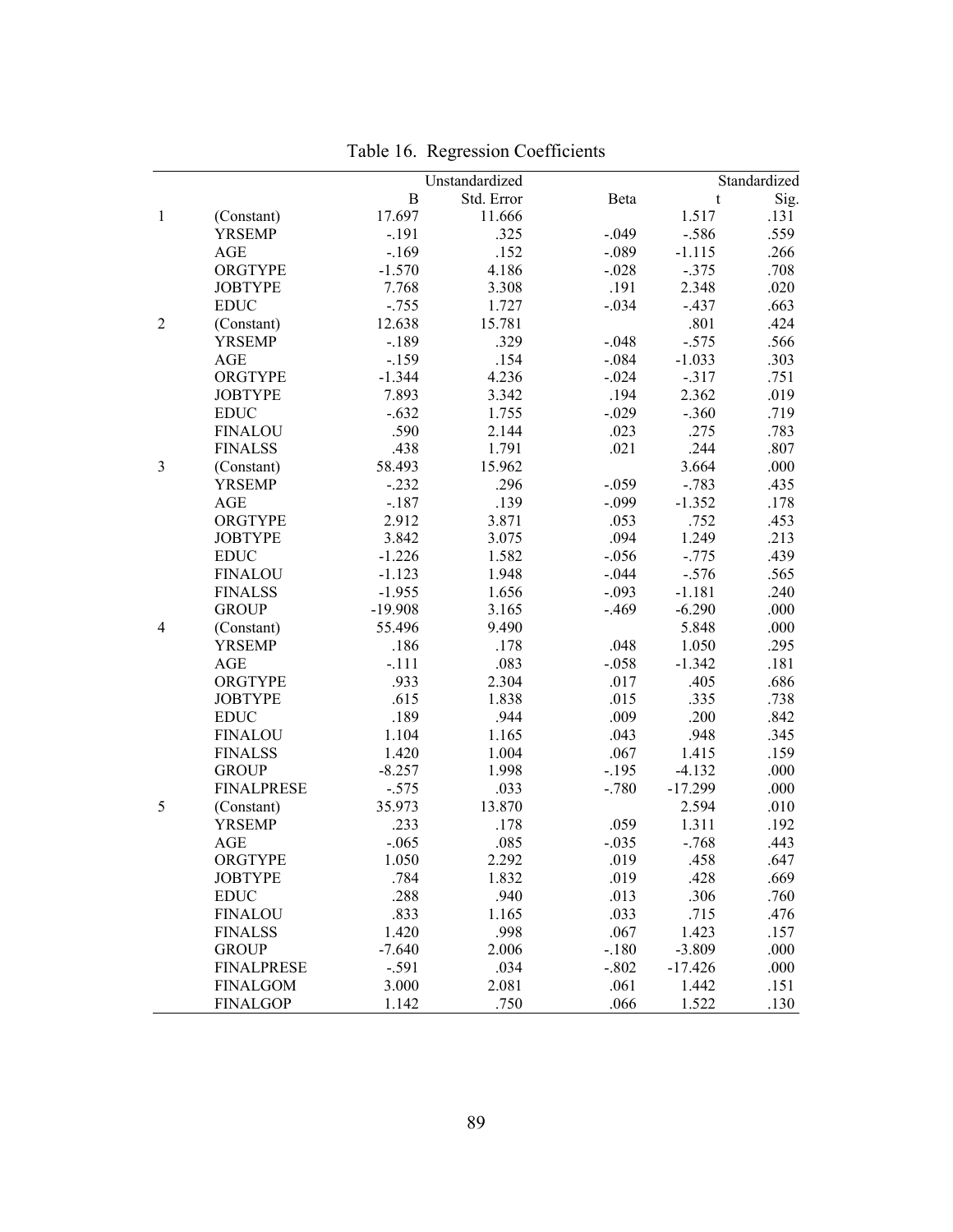| Model |                   | Unstandardized<br>Coefficients |            | Standardized<br>Coefficients |          |      |
|-------|-------------------|--------------------------------|------------|------------------------------|----------|------|
|       |                   | B                              | Std. Error | Beta                         | t        | Sig. |
|       | (Constant)        | 64.325                         | 2.759      |                              | 23.311   | .000 |
|       | Group             | $-9.838$                       | 1.788      | $-.232$                      | $-5.502$ | .000 |
|       | <b>FINALPRESE</b> | $-.556$                        | .031       | $-756$                       | -17935   | .000 |

Table 17. Final Model Coefficients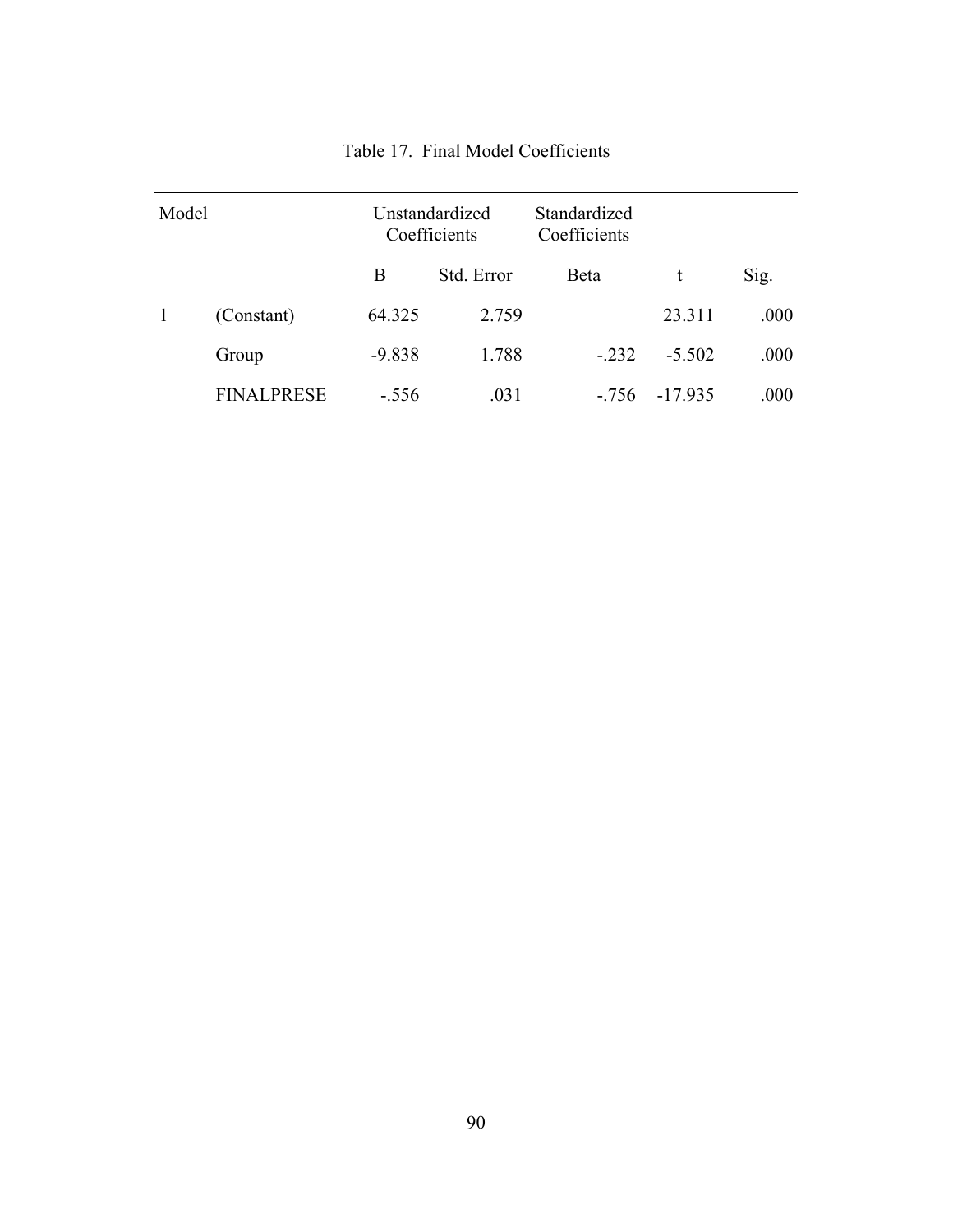#### **Chapter Five**

#### **Discussion, Implications, and Conclusions**

This chapter provides 1) a summary of the study 2) a discussion of findings 3) implications, and 5) conclusions.

#### **Summary of the Study**

Training effectiveness refers to the individual and situational processes that occur before, during, and after training—processes that influence the likelihood that training will be transferred to the workplace (Kraiger, Ford, & Salas, 1993). Trainingeffectiveness models suggest that understanding these individual and situational variables provides insight into why training did or did not achieve its intended goal. The training industry faces several problems that the present study attempts to address, at least in part. First, practitioners do not adequately assess training effectiveness (ASTD 2008) and, until quite recently, researchers have not provided them with effective models for doing so (Tannenbaum & Yukl, 1992; Salas and Cannon-Bowers, 2001; Alvarez, Salas, & Garofano, 2007). Second, little attention has been given to an important individual consideration—personal achievement goals (Colquitt, LePine,  $\&$  Noe, 2000; Ford  $\&$ Weissbien, 1997; Kraiger & Ford, 2007). Finally, there are no extant studies that have used models of training effectiveness to study the influence that achievement goals have on the outcomes of federally-funded trainings. Thus a number of unanswered questions remain, questions regarding, in particular, the impacts of these individual and situational variables and their implications for training effectiveness. The present study attempted to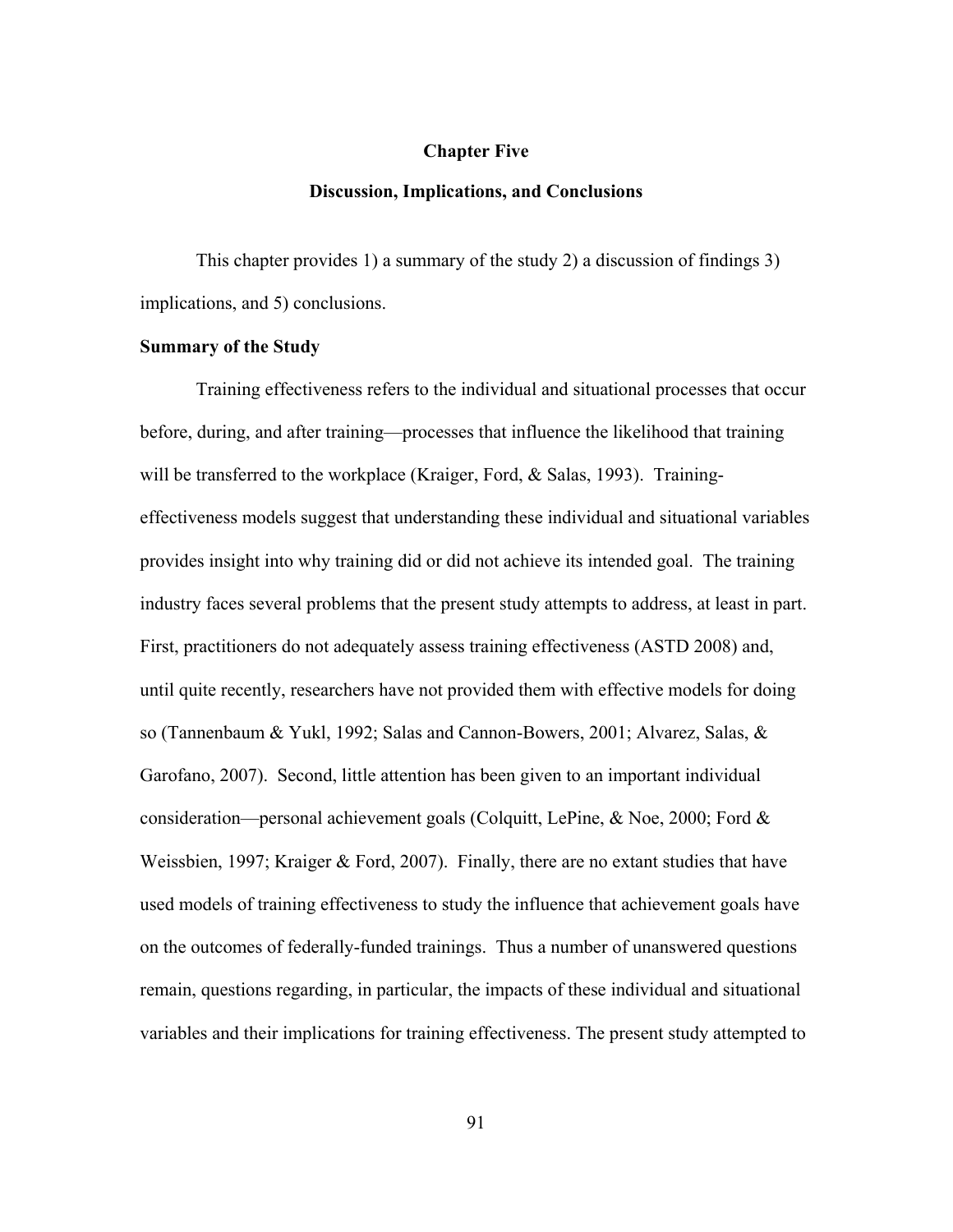answer some of these questions by studying individuals who were paid employees of organizations that serve the homeless and who attended a financial management training program offered by the U.S. Department of Housing and Urban Development (HUD).

Specifically, this study has explored three categories of goal orientation mastery, performance-approach, and performance-avoid (Elliot, 2005)—as predictors of changes in post-training self-efficacy (Bandura, 1997). The results of this study reveal that several of the variables originally hypothesized to be potential influences on changes in self-efficacy were insignificant and thus were removed from the final regression model.

As indicated earlier, the present study was structured to investigate the following research questions.

1. How does a mastery orientation influence changes in post-training selfefficacy among homeless-services professionals that attend financial management training?

2. How does a performance-approach orientation influence changes in posttraining self-efficacy among homeless-services professionals that attend financial management training?

3. How does a performance-avoid orientation influence changes in posttraining self-efficacy among homeless-services professionals that attend financial management training?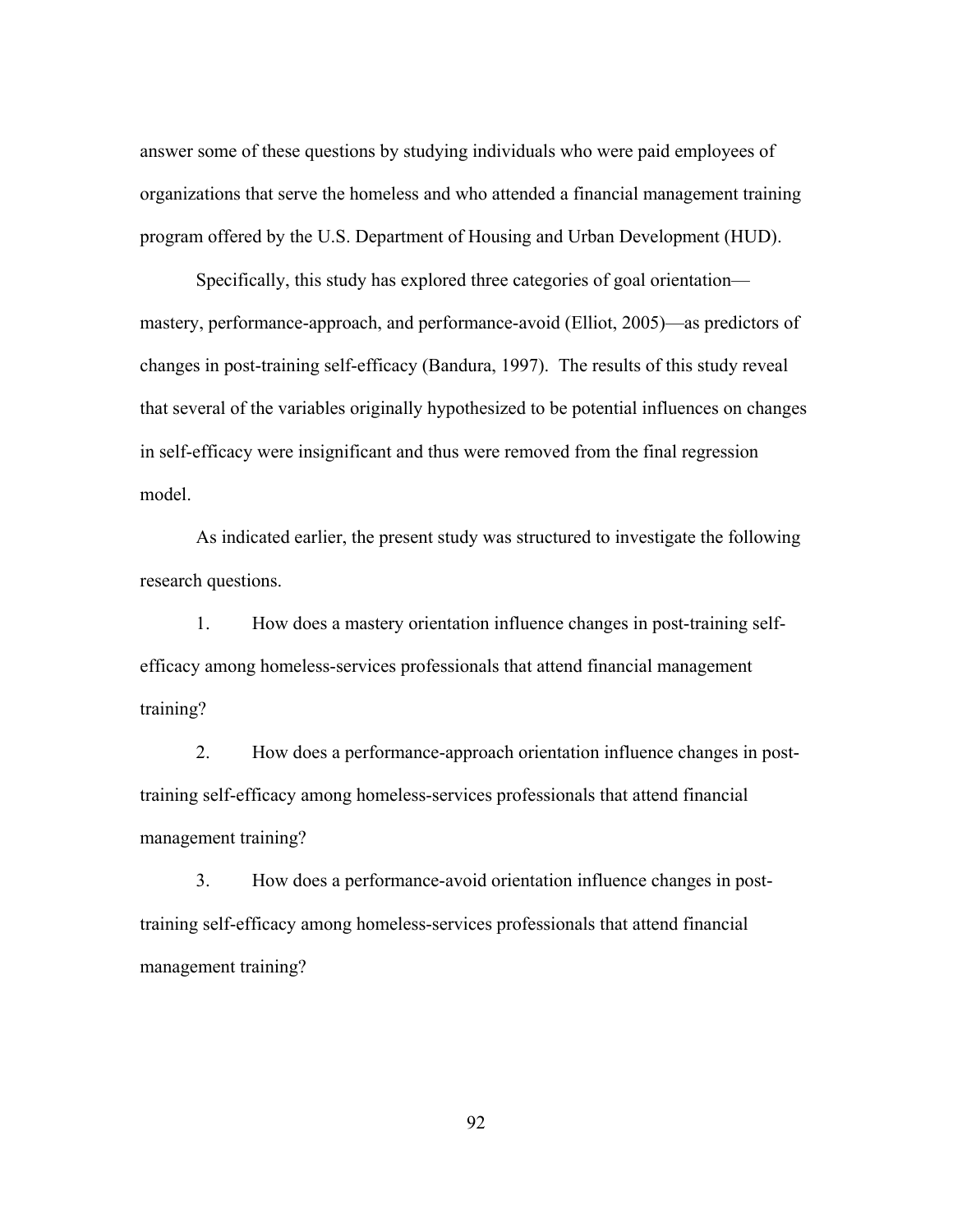4. What is the predictive power of a mastery goal orientation on changes in post-training self-efficacy?

5. What is the predictive power of a performance-approach goal orientation on changes in post-training self-efficacy?

6. What is the predictive power of a performance-avoid goal orientation on changes in post-training self-efficacy?

7. What is the predictive power of a model featuring all three—mastery, performance-approach, and performance-avoid—goal orientations on changes in posttraining self-efficacy?

## **Discussion**

The present study analyzed seven hypothesized relationships between achievement goals (Elliot 2005) and post-training self-efficacy (Bandura 1997). The following discussions summarize the findings of these analyses for the present study and provide a description of the study results.

## **Mastery orientation and self efficacy.**

The hypothetical relationship predicted that a mastery orientation is positively related to a participant's post-training self-efficacy. A three-question survey scale (Elliot 2005) was used to measure mastery orientation. for the present study. Consistent with Bandura's (1997) guidance approach, an eleven-question post-training self-efficacy scale was developed specifically for the financial training received as a part of the present study. Mastery orientation and post-training self-efficacy scales were validated for the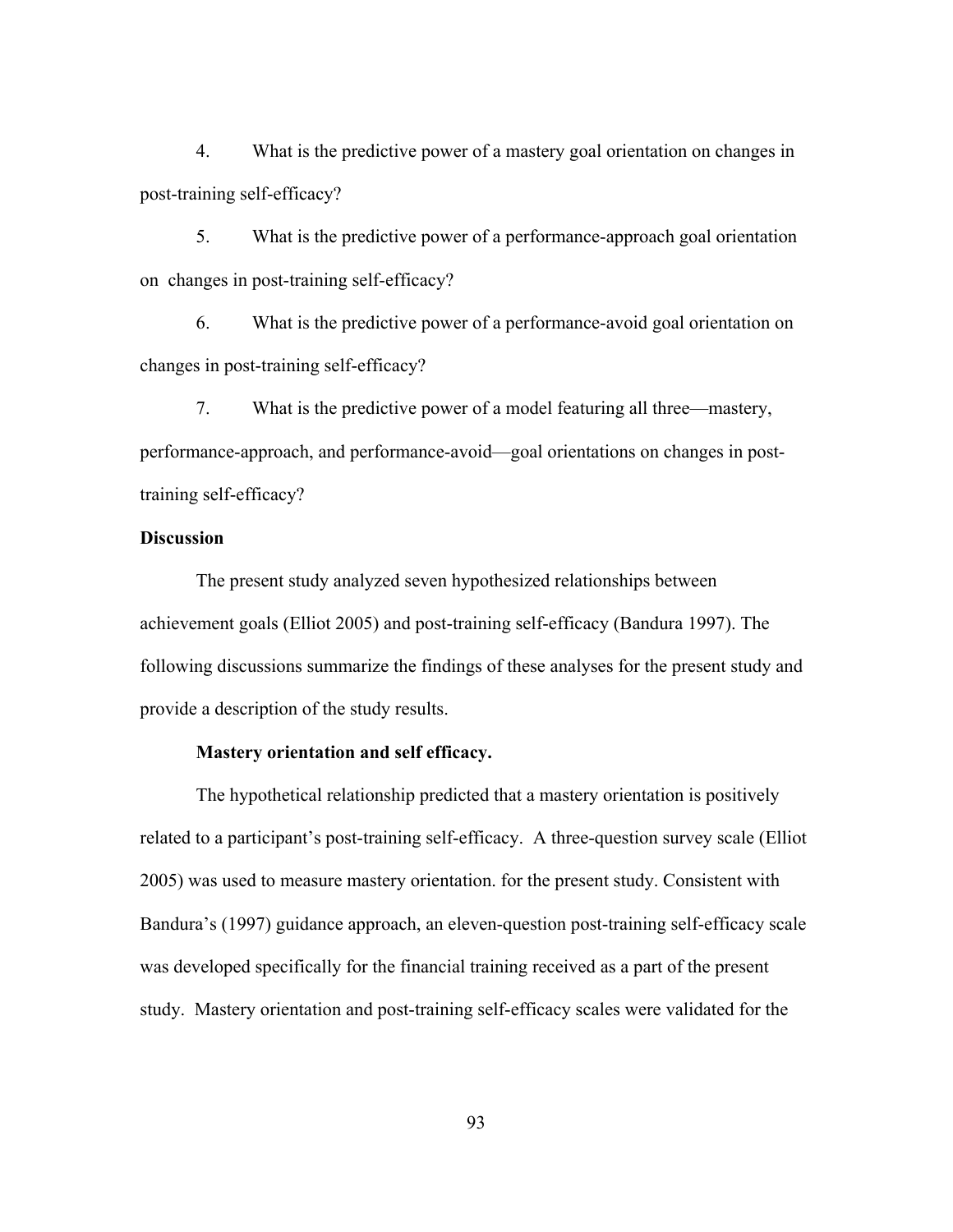study sample through factor analysis that showed strong internal consistency of the scales.

The relationship between change in post-training self-efficacy (FINALSE) and an individual's mastery orientation (FINALGOM) was first measured using Pearson's product-moment correlation (r). The findings indicate there is no significant correlation between FINALSE and FINALGOM. Nonetheless, given the theoretical strength of the relationship in previous research, FINALGOM was included in the hypothesized regression model. The result of the regression analysis confirmed that there was not a significant relationship between an individual's mastery orientation and post-training self-efficacy (t statistic  $= 1.442$ ,  $p = 151$ ) in the study sample. Consequently, FINALGOM was removed from the final regression model. Given the weak results, the hypothesized positive relationship between an individual's mastery orientation and their post-training self-efficacy was rejected.

The present study's result is contrary to the existing research; a mastery orientation and an individual's self-efficacy has strong empirical support in the literature. There are two possible methodological explanations for the inconsistency between previous research and the observed results observed in of the present study. Possible explanations include: 1) the present study sample differs substantially from those used in the past, and 2) the present study's measurement of self-efficacy differed from the measurement used in previous research.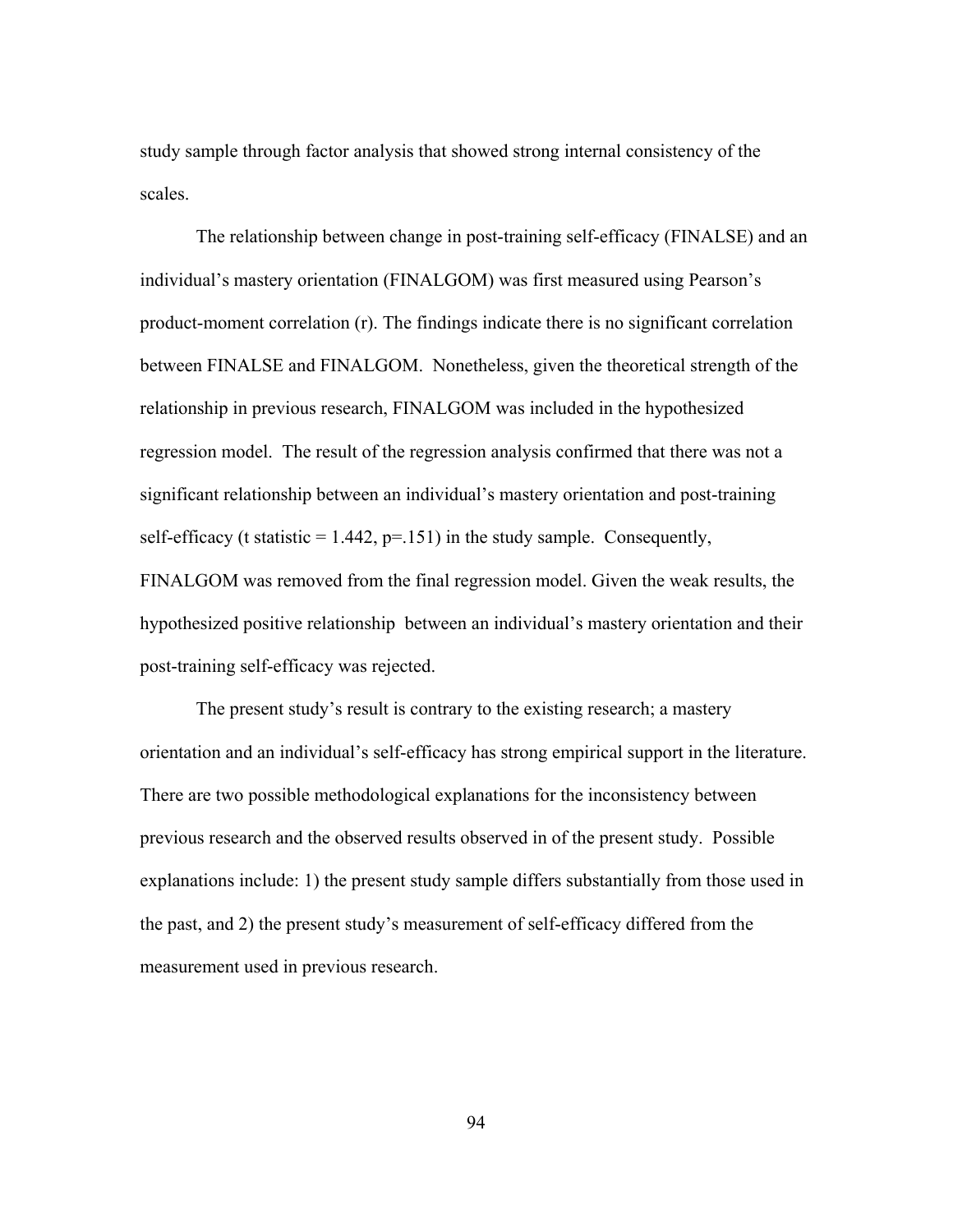The mean age of the 172 research participants was nearly forty-five years, and the mean number of years working for their present employer was 6.29. Approximately 77% had earned a minimum of a bachelor's degree; 84.3% were employed by a nonprofit organization; and 57.6% occupied executive/program management positions. This study sample contrasts differs significantly with from the younger-student-oriented samples of earlier studies. Previous study samples have included undergraduate students (Coutinho & Neuman, 2008), high school students (Wolters, 2004), and elementary school students (Kaplan & Maehr 1999). In instances where working adults were evaluated (Martocchio & Hertenstein, 2003), the participants also tended to be younger than those in the present study sample. Perhaps the most important difference, however, is that the mastery goal orientation of the present study's participants was consistently high, with a mean of 4.6279 on a five-point scale and a standard deviation of .40759. The result was that the consistently high mastery orientation score did not correlate significantly with posttraining changes in self-efficacy scores.

An individual's level of self-efficacy is not a static trait; individuals cannot be highly efficacious in every learning situation. Instead, individuals vary in the areas in which they grow their efficacy. Thus the "one measure fits all" approach to measuring self-efficacy has limited value; most of the items in an all-purpose scale have little or no relevance to the specific situation under consideration. Such measures are usually too general—cast, that is, in terms that are removed from the specific tasks at hand (Bandura 2006). Most existing research on self-efficacy stops short of using a post-training scale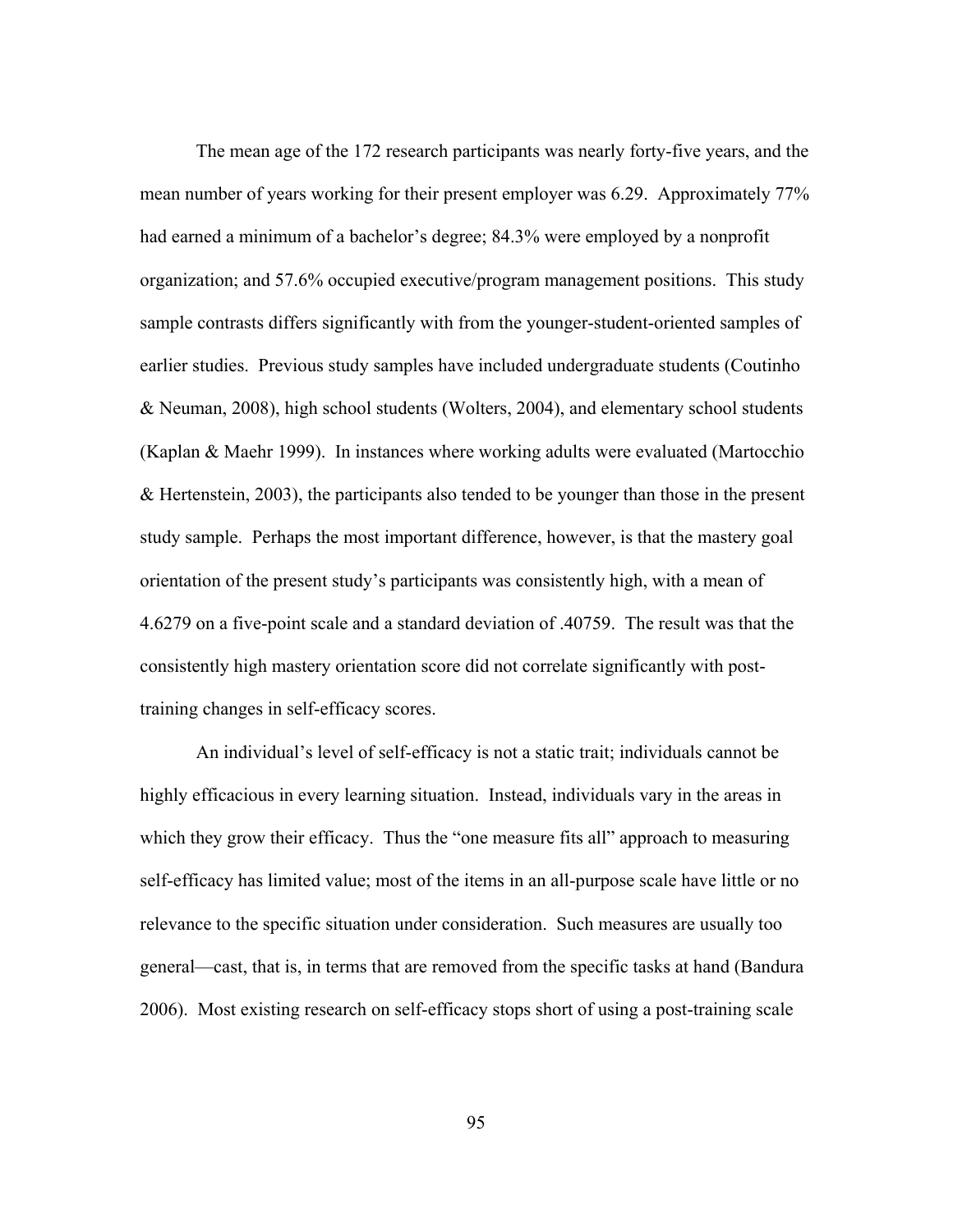for measuring self-efficacy. For instance, scales from the Motivated Strategies for Learning Questionnaire (Pintrich, 1993) and others (Schwarzer, 1992) are often used. A sample question might include read "I can solve most problems if I invest the necessary effort." Occasionally, the individuals completing such scales are directed to consider a specific task at hand as they complete the survey (Coutinho & Neuman, 2008). Alternatively, the self-efficacy scale used in the present study, which was developed especially for this study, was highly task specific. Study participants were asked, for example, to rate how certain they were that they could do specific tasks. By entering a number from 0 to 100, participants indicated how confident they were that they could perform tasks like "Determine whether a client is homeless as defined by HUD." The self-efficacy scale used in the present study exhibited high internal consistency (Cronbach's alpha of .829) and was deemed valid for this sample. Perhaps it could be that the highly detailed and post-training measures used in the present study measured the self-efficacy construct in a manner significantly different from that of the measures used in previous studies.

# **Performance orientations and self efficacy.**

The second and third research questions were related to how performanceapproach and performance-avoid orientations, respectively, influenced self-efficacy among individuals who were employees of organizations that serve the homeless and who were attending the training. The associated hypotheses predicted that a performance-approach orientation is unrelated to a participant's change in self-efficacy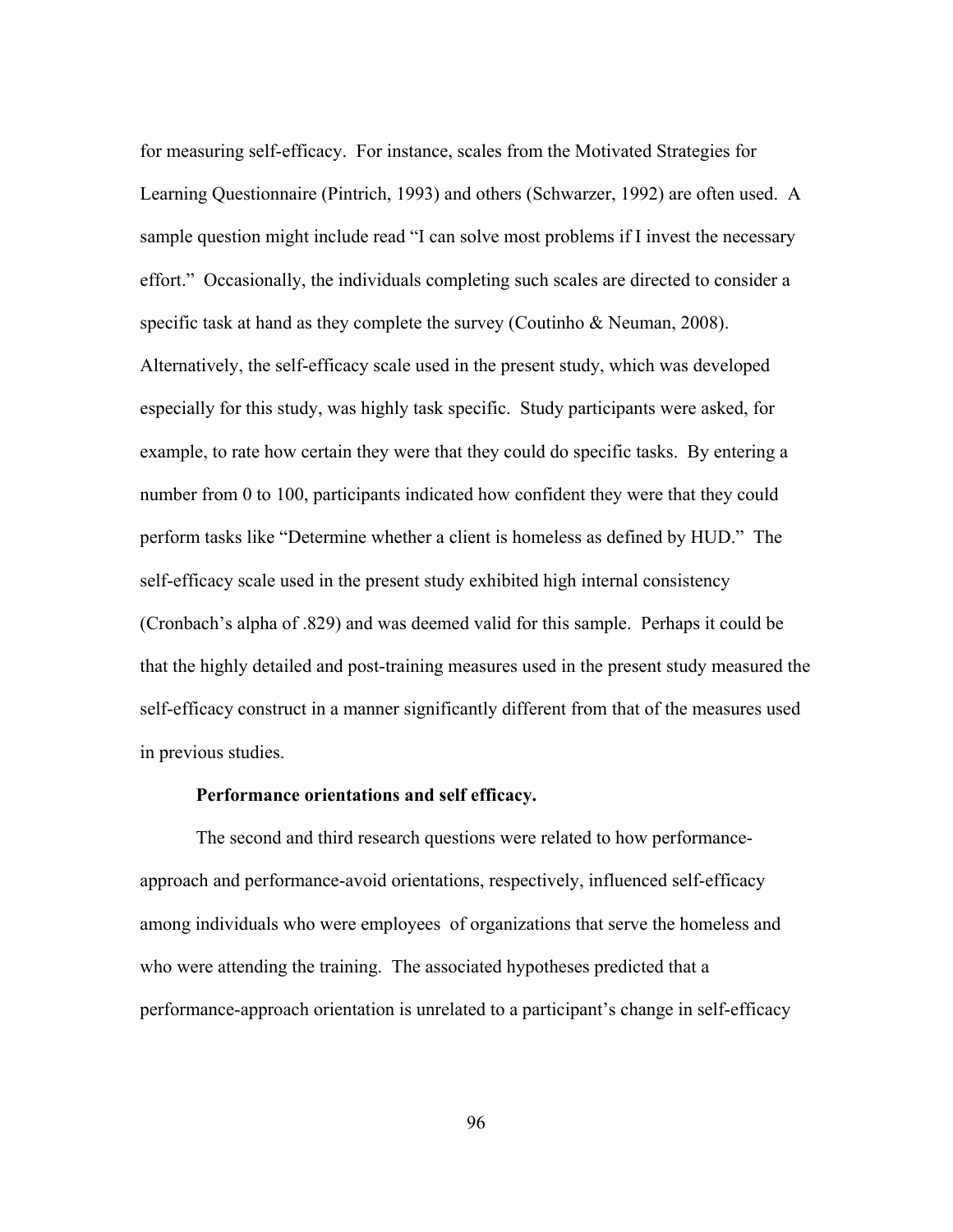and a performance-avoid orientation was negatively associated with changes in selfefficacy. Two three-question survey scales (Elliot, 2005) were used to measure performance-approach orientation and performance-avoid orientation for the present study. The two scales could not be validated as separate constructs in the present study, however. Instead, both the performance-approach and the performance-avoid survey items loaded on a single construct and had a high internal consistency (Cronbach's Alpha of .938). This consolidation of the approach and avoid aspects of performance is not surprising. It has been only recently that the performance construct was divided into the approach and avoid components. Prior to this effort development, performance goal orientation was treated as a single construct, and some recent studies continue to use this approach. Ultimately, the present study also treated performance as a single construct. As a result, the researcher hypothesized that a performance orientation is unrelated to post-training self-efficacy in the present study and thus removed from consideration the a priori hypotheses that separated performance-approach and performance-avoid. The relationship between change in self-efficacy (FINALSE) and an individual's performance orientation (FINALGOP) was measured using Pearson's product moment correlation (r). The findings indicate that there is no significant correlation between FINALSE and FINALGOP. Nonetheless, given the theoretical strength of this relationship reported in previous research, FINALGOP was included in the original hypothesized regression model. The result of the regression analysis confirmed that there was not a significant relationship between an individual's performance orientation and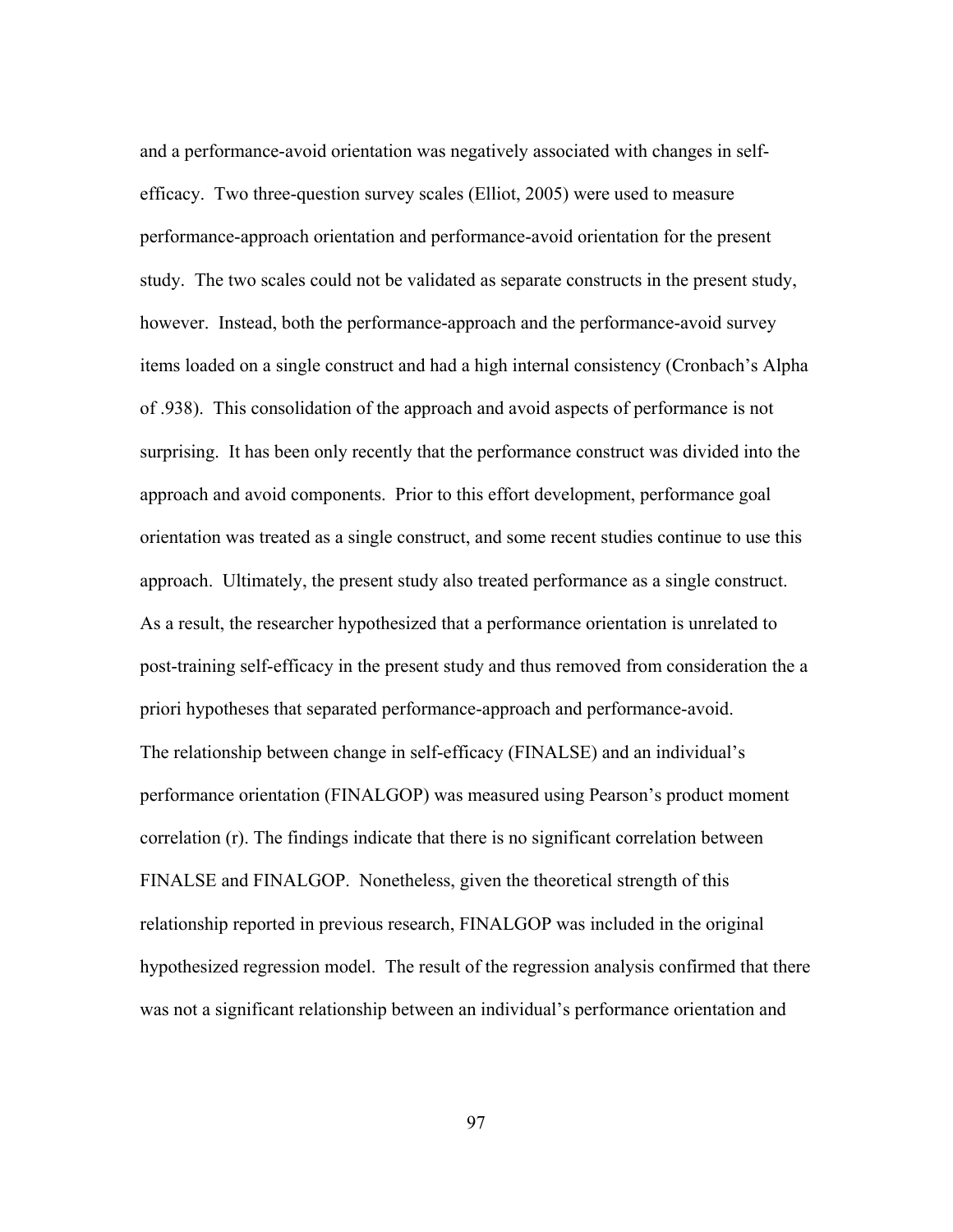post-training self-efficacy (t statistic  $= 1.522$ ,  $p = .130$ ) in the study sample. Consequently, FINALGOP was removed from the final regression model. Thus, the hypothesized relationship hypothesis that an individual's performance orientation was unrelated to their post-training self-efficacy was accepted.

In short, the relationship between performance orientation and self-efficacy is unclear; some studies find a positive relationship between performance orientation and self-efficacy them (Ford et al. 1998) and others report a negative relationship (Phillips and Gully 1997). Most studies agree that there is a negative relationship between performance avoidance and self-efficacy (Middleton & Midgley, 1997; Pajares et al. 2000). Of course, while the present study found no relationship between a performance orientation and self-efficacy. These inconsistent findings might be explained by the nature of the task studied. Simple tasks with few demands and guaranteed success usually result in a positive link between a performance orientation and self-efficacy. However, research that utilizes challenging tasks – similar to the present study - usually yield report negative relationships between performance goals and self-efficacy. People with performance goals seek to demonstrate competence or avoid demonstrations of incompetence and, therefore, tend to adjust their level of self-efficacy based on their perceptions of whether their goals can be met.

## **Predictive power of the model.**

The remaining research questions were related to the predictive power of the three goal orientations tested—mastery, performance-approach, and performance-avoid—on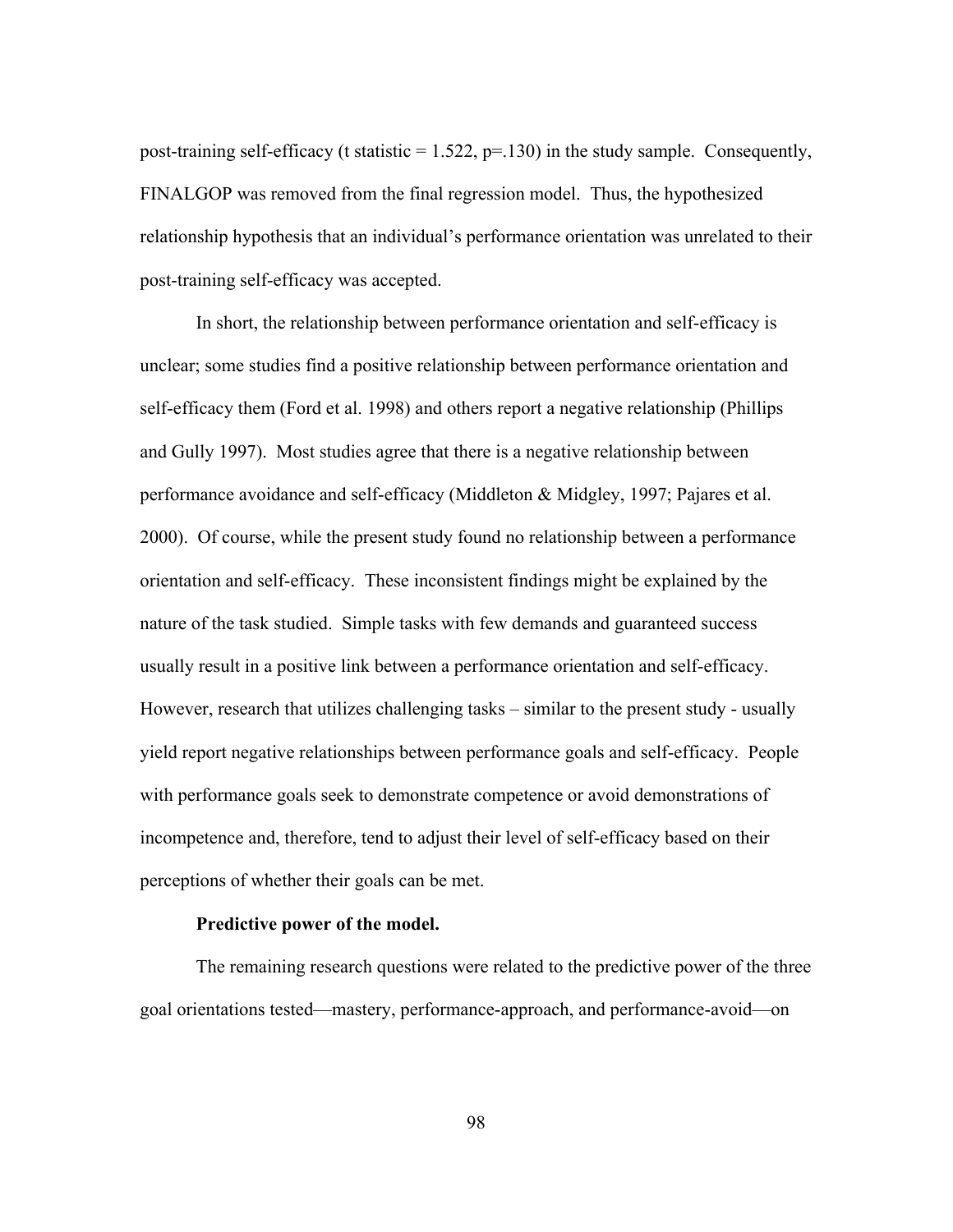post-training self-efficacy among individuals who are employed by organizations that provide services to the homeless and who attended HUD-funded financial management training. As noted earlier in this section, the present study suggests that none of the goal orientations (independent variables) were related to change in post-training self-efficacy (dependent variable) in the sample studied. As a result, hypotheses suggesting that goal orientations had predictive power related to change in post-training self-efficacy were rejected. Included in the model, however, were several covariate (control) variables that require further explanation.

 Several covariates were considered in the present study, including demographic variables (years employed with present employer, age, organization type, job type, level of education); transfer-system-related variables (opportunity opportunities to use learning and supervisory support); membership in the treatment or control group; and pre-training self-efficacy. Interval data, including years employed, age, pre-training self-efficacy, opportunity to use learning, and supervisory support was collected; and ordinal data was collected for the level of education. The organization type, job type, and group were each dichotomous variables. To ensure that the scales used for data collection were valid for the present study, the opportunity to use and supervisory support transfer-system variables were given further analysis.

Two three-question survey scales from the Learning Transfer System Inventory (Holton , 2005) were used to measure opportunity to use and supervisory support for the present study. Because factor analysis indicated strong internal consistency, both scales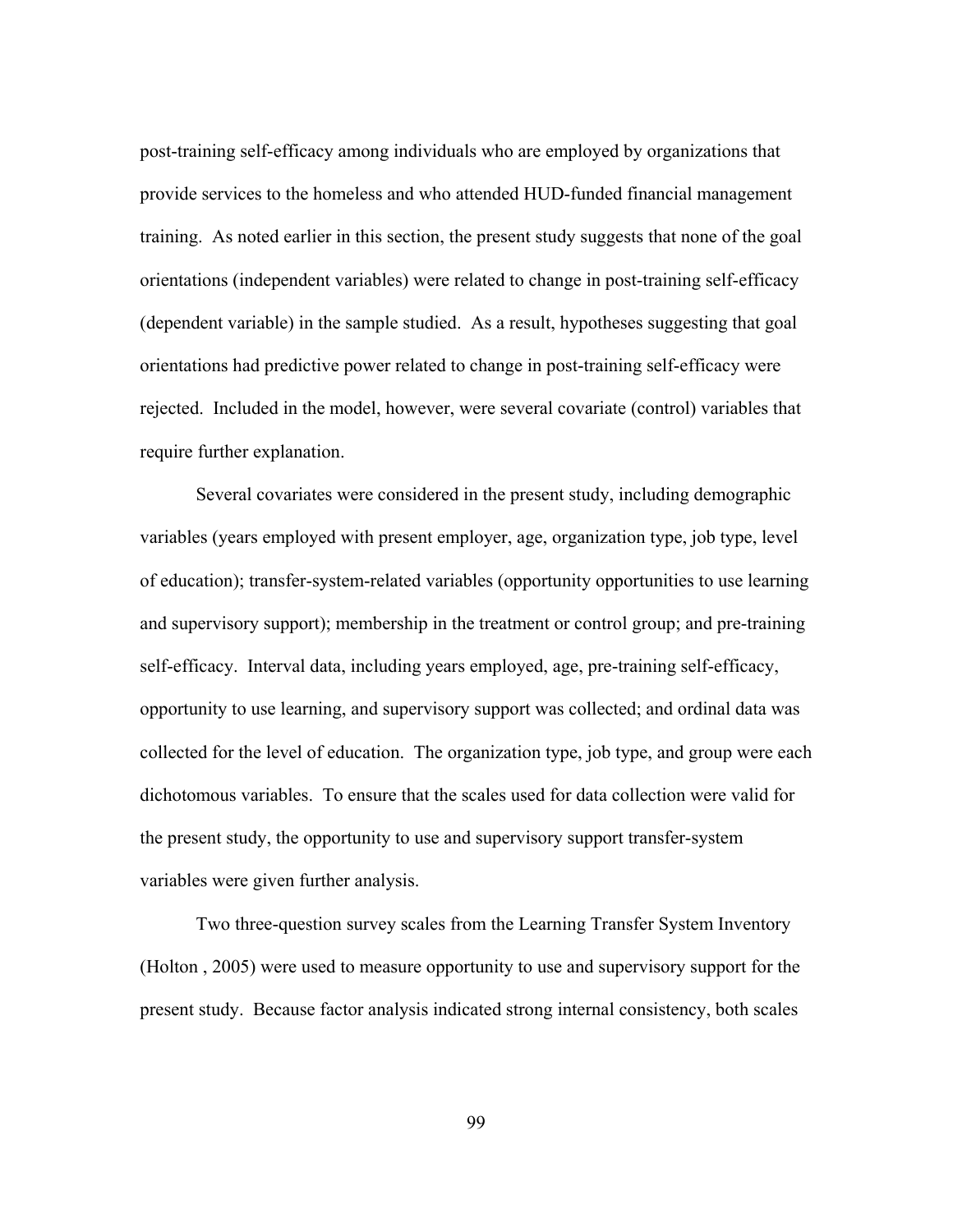were validated for the study. Cronbach's alpha was .828 and .863 for opportunity to use and supervisory support, respectively.

All of the covariates were entered into the hierarchical regression model with the independent variables. Variables were entered into the model in five steps. The five demographic variables were entered first, followed by the two transfer system variables, the group variable, and pre-training self-efficacy, in that order. Finally, the goal orientation variables were entered. Ultimately, two covariates—group and pre-training self-efficacy—were found to be significant in the final model; Group group had a t statistic of -5.502 ( $p$ <.05), and pre-training self-efficacy had a t statistic of -17.935 ( $p$  < .05). No other covariates were significant in the model. The final model suggests that an increase of one point in pre-training self-efficacy will produce an increase in self-efficacy (post-training) by .556 (unstandardized coefficient) and that inclusion in the treatment group will result in a self-efficacy increase of 9.938 (unstandardized coefficient). Based on standardized coefficients, group (-.232) is a less significant predictor than pre-training self-efficacy (-.756). That is, pre-training self-efficacy is the single most significant predictor of increases in self-efficacy. Nearly as significant is the individual's attendance at the training.

## **Implications**

The purpose of the present study has been to determine whether the individual goal orientations of homeless-services professionals attending a HUD-funded training significantly influenced changes in post-training self-efficacy. It was hypothesized that a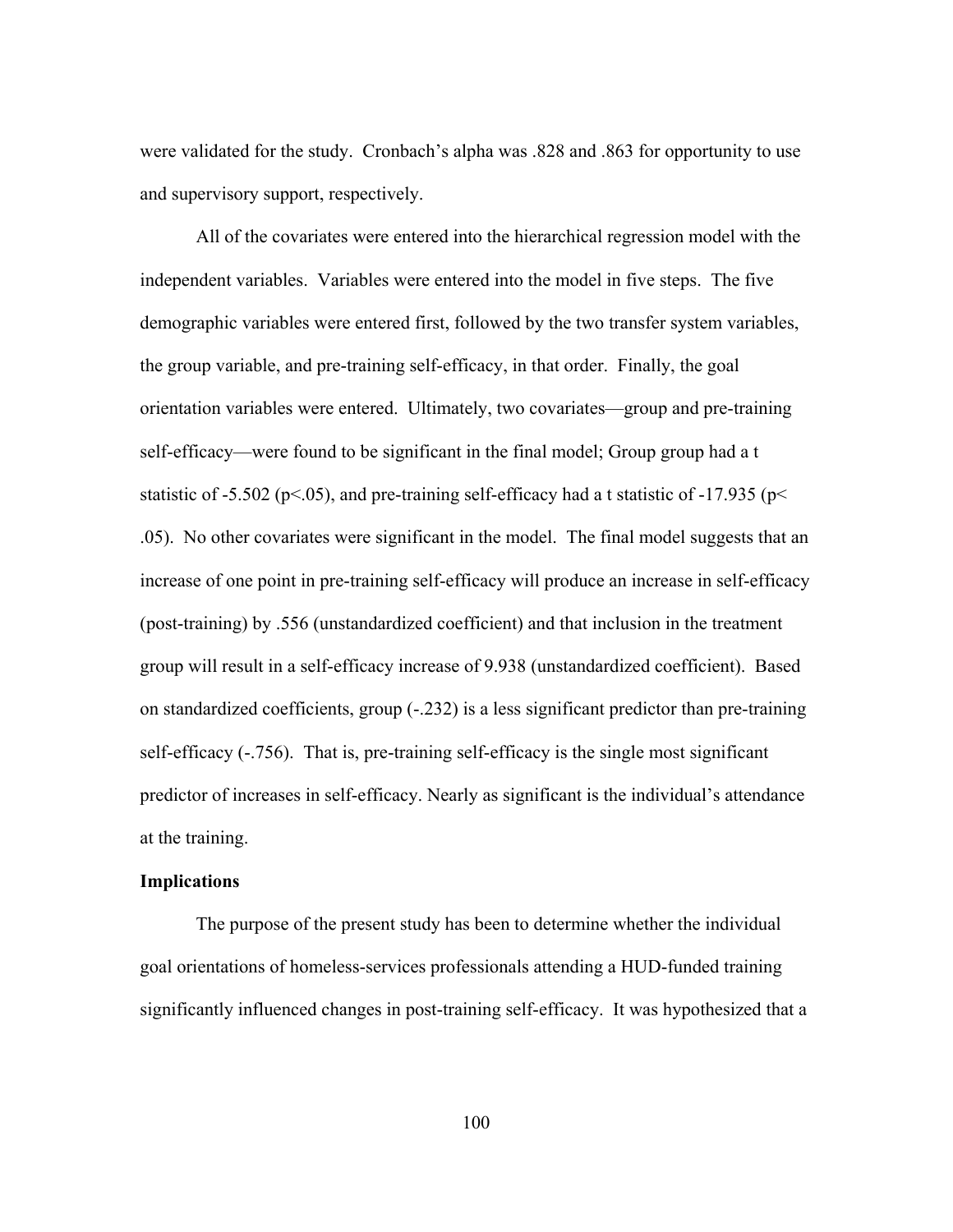mastery orientation was positively related to changes in an individual's self-efficacy and that a performance orientation was unrelated. The study revealed, however, that individual achievement goals were not related to changes in post-training self-efficacy; only group membership and pre-training self-efficacy (covariates) were significantly related to changes in post-training self-efficacy. Several important implications of these findings and several recommendations associated with them are discussed below.

First, if a mastery orientation was had been found to be significantly and positively related to changes in post-training self-efficacy, it would have been worthwhile to explore how manipulating a training's goal structures so as to facilitate mastery goal orientations might influence post-training self-efficacy (Urdan, Midgley, & Anderman, 1998). For instance, a mastery-approach orientation can be encouraged when learning, as opposed to performance-oriented evaluation, is emphasized. Assignments that are interesting and challenging, experiencing success in accomplishing tasks, and receiving external support and encouragement are all examples of how a mastery goal orientation might be facilitated promoted in training (Kaplan, Middleton, Urdan & Midgley, 2002; Urdan, Midgley & Anderman, 1998). However, given that the present study found no relationship between personal achievement goals and change in post-training selfefficacy, follow-on research exploring how the relationship between personal goal orientations and training goal structures might impact training outcomes within similar populations should be postponed. It is recommended that the decision to further research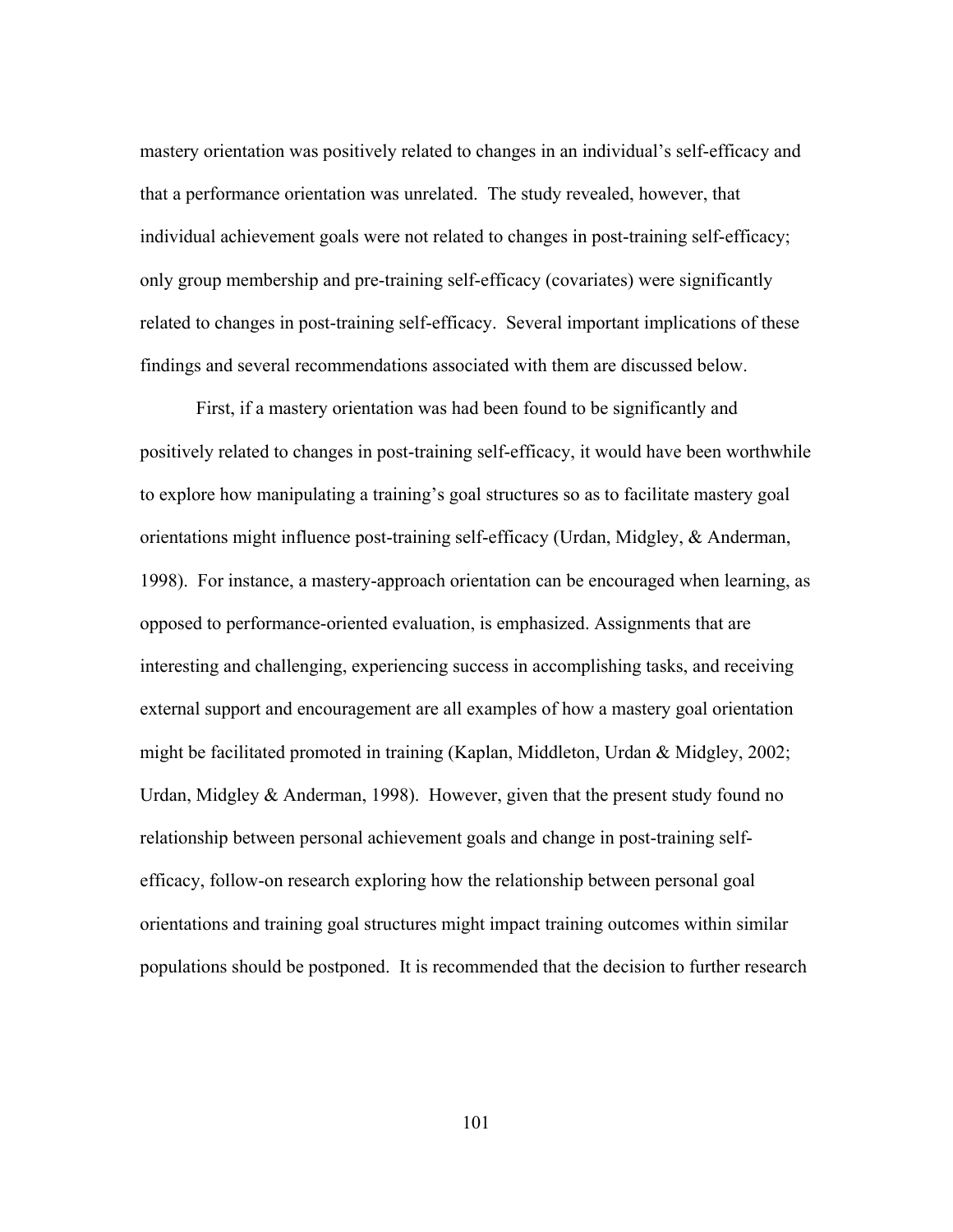into the interaction of goal orientations and structures within similar populations be delayed until future studies either support or refute the findings of the present study.

The second implication of this study's findings is that, although these findings are unexpected, the significant differences between the sample used in this study and the samples used in previous research suggest that age and other developmental issues might be mediators in the relationship between achievement goals and self-efficacy. Developmental issues continue to be important in achievement goal theory and research related to changes in goal orientation across the life-span is nearly non-existent (Heckhausen & Dweck, 1998). It is recommended that further research be conducted on the ways age of age on impacts goal orientations. Although longitudinal studies would offer the best information, larger studies that include a variety of ages and life experiences might yield useful and actionable research results.

The third implication is that the findings of the present study suggest that of this study's findings is that alternative ways of conceptualizing the relationship between achievement goals and self-efficacy should be considered. In fact, post-hoc cluster analysis of the data used in the present study identified three clear goal profiles for the individuals in the study sample. That is, while the relationship between the separate mastery and performance goal orientation constructs did not have a relationship with post-training self-efficacy, the goal profiles (high mastery/high performance, moderate mastery/low performance, and moderate mastery/high performance) are proved to be significant predictors of changes in post-training self-efficacy. Although cluster analysis

102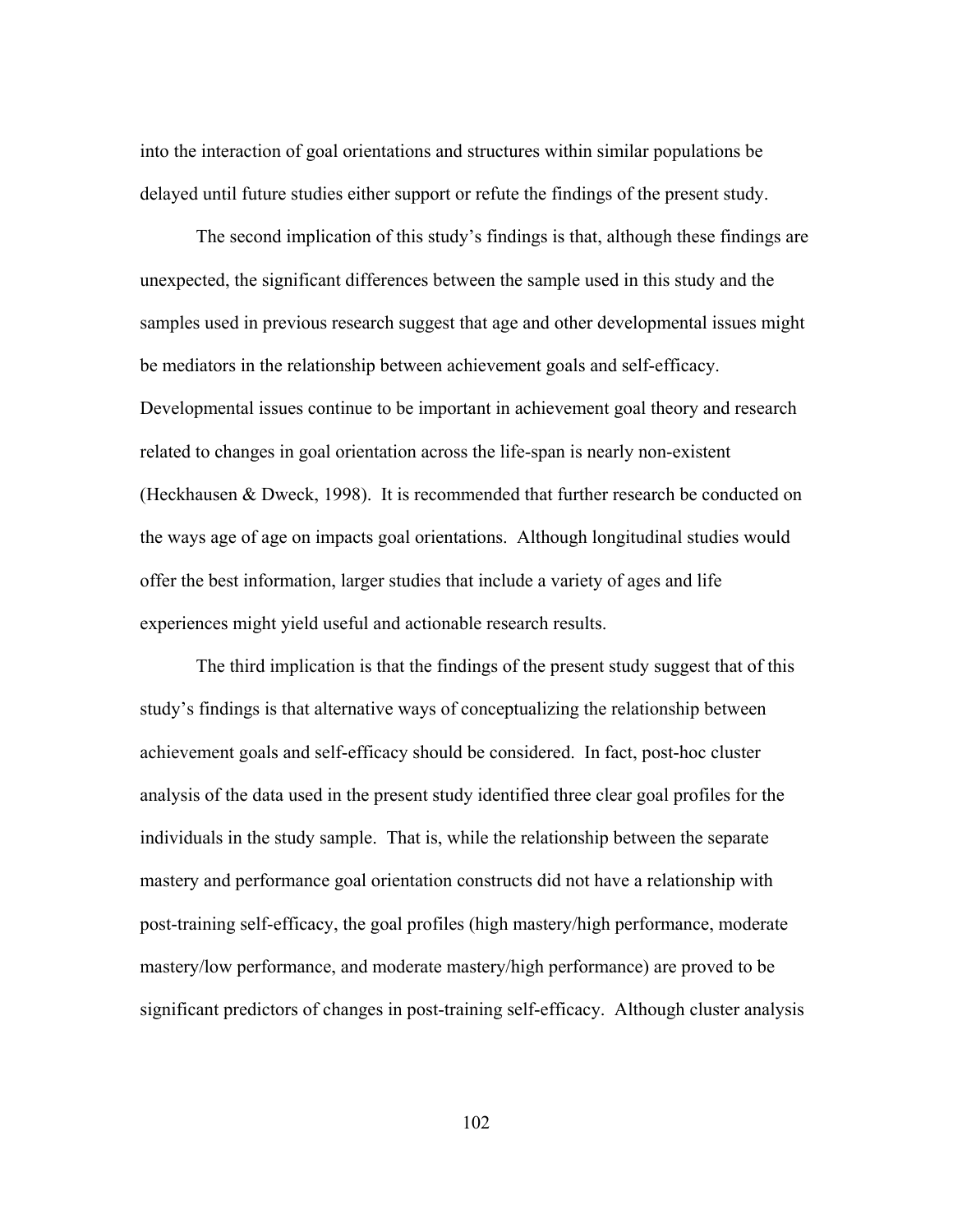and goal profiles are beyond the scope of the present study, goal profile research is a growing area where future study is needed. It is recommended, therefore, that further research on goal profiles be undertaken—using similar study samples—to better establish the existence of such clusters and to investigate the relationship of these profiles and self efficacy.

The final implication of this study's findings is related to the two covariates (group membership and pre-training self-efficacy) that were significantly related to changes in post-training self-efficacy. That is, those individuals who were in the treatment group and received the training clearly had a more significant superior increase in post-training self efficacy related to the training. Likewise, individuals with lower self-efficacy prior to the training benefited more from the training, as is evidenced by their greatly increased post-training self-efficacy after the trainings. The obvious implication is that those having lower post-training self-efficacy scores prior to the training stand to benefit more from the training than others with higher pre-training selfefficacy scores. Gaining an understanding of an individual's trainees' pre-training selfefficacy prior to the delivery of the training might enable trainers to make adjustments to the training tasks' level of difficulty. Such pre-training information could enhance the training, enabling trainers to tailor their offerings to specific audiences instead of "training to the middle." For reasons like these, it is highly recommended that an assessment of pre-training self-efficacy be conducted prior to every HUD-funded training so training can better suit the needs of the expected trainees.

103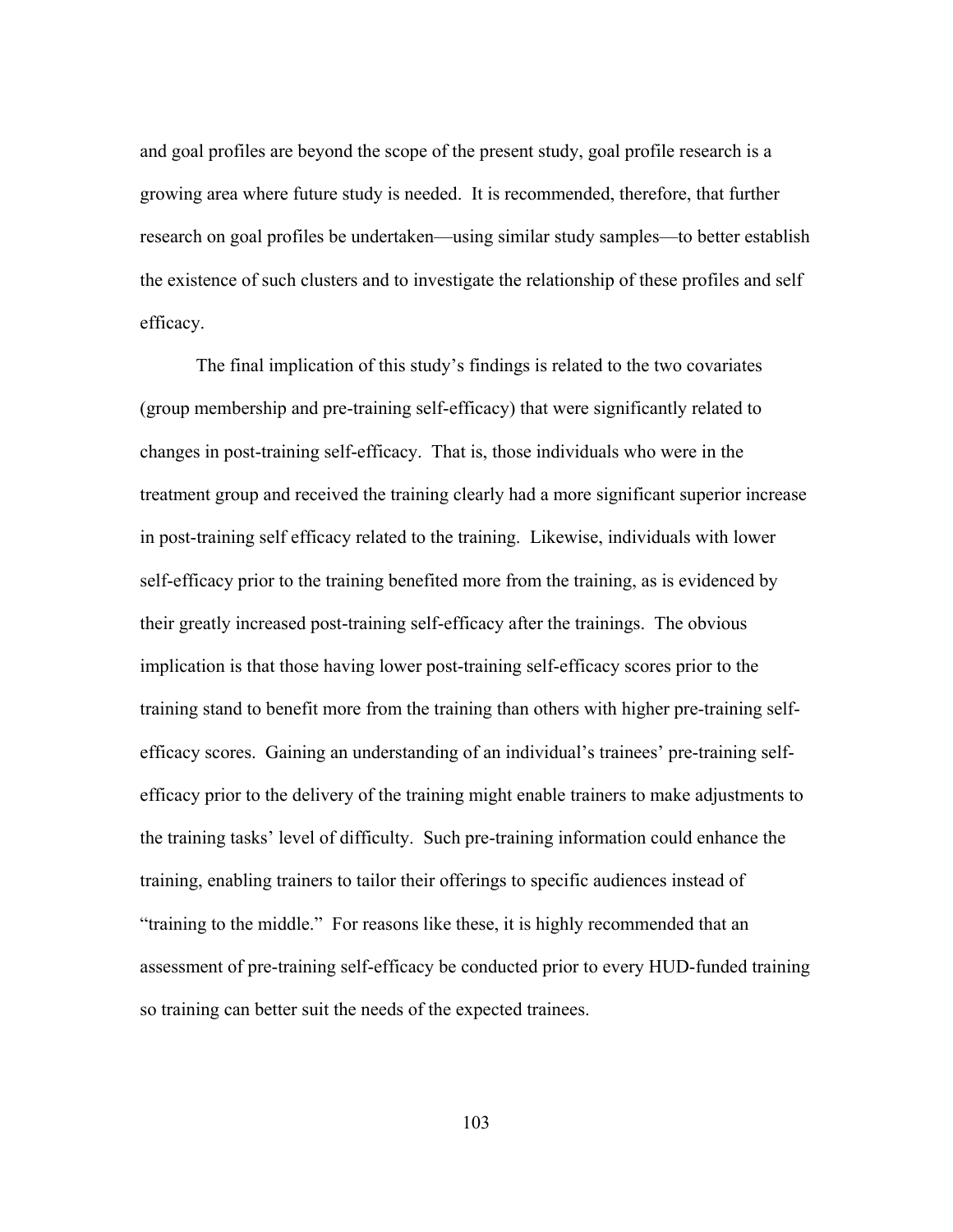#### **Conclusion**

The present study explored the extent to which three categories of goal orientation—mastery, performance-approach, and performance-avoid (Elliot's 2005) could predict changes in post-training self-efficacy (Bandura 1997). The results of this study reveal indicate that goal orientation variables (mastery and performance), transfersystem variables (the opportunity to use learning and supervisory support), and demographic variables (age, years employed, organization type, job type, and education level) did not significantly influence changes in post-training self-efficacy. Only two covariates—group membership and pre-training self-efficacy—were significant and contributed significantly to the prediction of change in post-training self-efficacy. As a result of the present study, several recommendations are presented. The recommendations include: 1) postpone the decision to further research the interaction of goal orientations and structures within similar populations until future studies either support or refute the findings of the present study; 2) further research the impact of age and life experiences on goal orientations; 3) further research goal profiles using similar study samples to better establish the existence of such clusters and to investigate their relationship to post-training self-efficacy and other important training outcomes; and 4) assess pre-training self-efficacy prior to every HUD-funded training so training can better suit the needs of the expected trainees.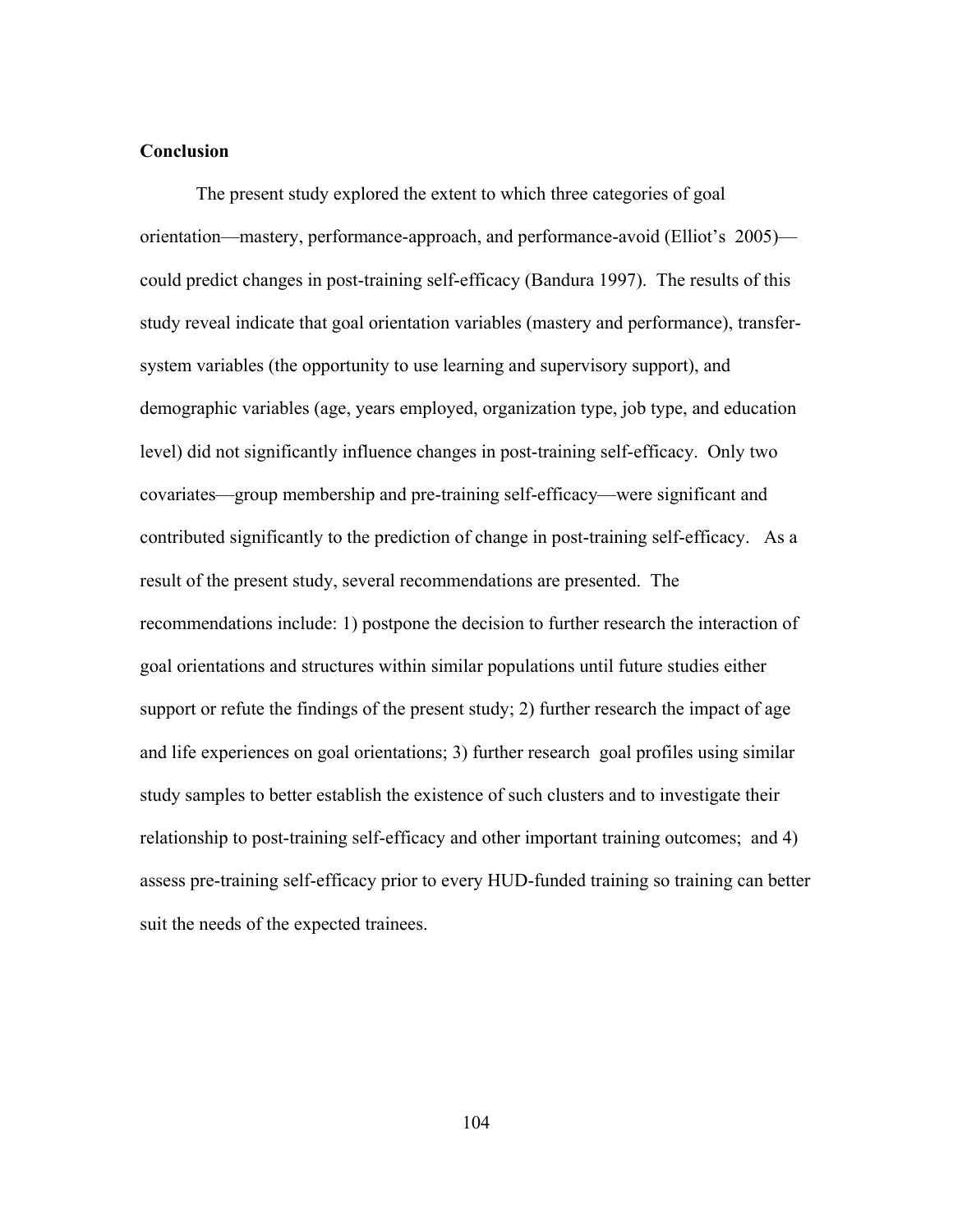#### **References**

- Alliger, G. M., Tannenbaum, S. I., Bennett, W. J., & Traver, H. (1997). A meta-analysis of the relations among training criteria. *Personnel Psychology, 50*(2), 341-358. doi:10.1111/j.1744-6570.1997.tb00911.x
- Alvarez, K., Salas, E., & Garofano, C. M. (2004). An integrated model of training evaluation and effectiveness. *Human Resource Development Review, 3*(4), 385-416. doi:10.1177/1534484304270820
- American Society of Training and Development. (2008). *2008 State of the Industry Report.* Retrieved August 12, 2008, from www.astd.org
- Ames, C. (1992). Classrooms: Goals, structures, and student motivation. *Journal of Educational Psychology, 84*(3), 261-271. doi:10.1037/0022-0663.84.3.261
- Ames, C., & Archer, J. (1988). Achievement goals in the classroom: Students' learning strategies and motivation processes. *Journal of Educational Psychology, 80*(3), 260- 267. doi:10.1037/0022-0663.80.3.260
- Aronson, J. (. ). (2002). In Aronson J. (Ed.), *Improving academic achievement: Impact of psychological factors on education*. San Diego, CA US: Academic Press. Retrieved from http://search.ebscohost.com.www.lib.ncsu.edu:2048/login.aspx?direct=true&db=psy h&AN=2002-17014-000&site=ehost-live&scope=site
- Atkinson, J. W. (1964). *An introduction to motivation* Retrieved from http://search.ebscohost.com.www.lib.ncsu.edu:2048/login.aspx?direct=true&db=psy href&AN=IM.ATKINSON.VANNOSTRAND.AIFD&site=ehost-live&scope=site
- Attenweiler, W. J., & Moore, D. (2006). Goal orientations: Two, three, or more factors? *Educational and Psychological Measurement, 66*(2), 342-352. doi:10.1177/0013164405282473
- Baldwin, T. T., & Ford, J. K. (1988). Transfer of training: A review and directions for future research. *Personnel Psychology, 41*(1), 63-105. doi:10.1111/j.1744- 6570.1988.tb00632.x
- Bandura, A. (1997). Self efficacy: The exercise of control. *Self Efficacy: The Exercise of Control,* Retrieved from http://search.ebscohost.com.www.lib.ncsu.edu:2048/login.aspx?direct=true&db=psy href&AN=2009.10373.0040009&site=ehost-live&scope=site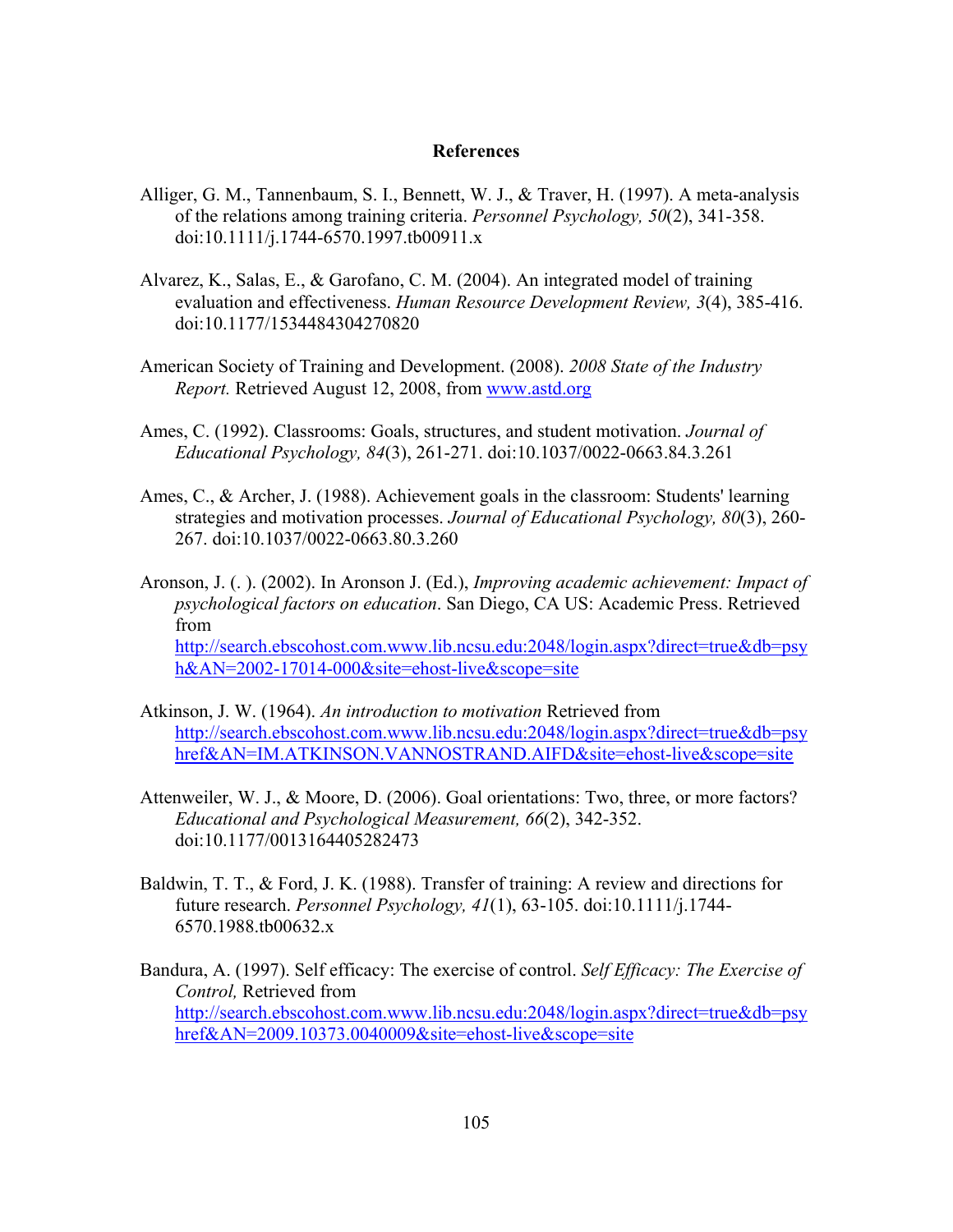Bandura, A. (1977a). Self-efficacy: Toward a unifying theory of behavioral change. *Psychological Review, 84*(2), 191-215. doi:10.1037/0033-295X.84.2.191

Bandura, A. (1977b). *Social learning theory*. Oxford, England: Prentice-Hall.

- Bandura, A. (1986). *Social foundations of thought and action: A social cognitive theory*. Englewood Cliffs, NJ US: Prentice-Hall, Inc. Retrieved from http://search.ebscohost.com.www.lib.ncsu.edu:2048/login.aspx?direct=true&db=psy h&AN=1985-98423-000&site=ehost-live&scope=site
- Bandura, A. (1997). *Self-efficacy: The exercise of control*. New York, NY, US: W H Freeman/Times Books/ Henry Holt & Co.
- Bandura, A. (2006). Toward a psychology of human agency. *Perspectives on Psychological Science, 1*(2), 164-180. doi:10.1111/j.1745-6916.2006.00011.x
- Bloom, B. (1956). Taxonomy of educational objectives: The classification of educational goals [1st Edition]. Harlow, Essex England: Longman Group. Retrieved from PsycINFO database.
- Boekaerts, M., Maes, S., & Karoly, P. (2005). Self-regulation across domains of applied psychology: Is there an emerging consensus? *Applied Psychology: An International Review, 54*(2), 149-154. doi:10.1111/j.1464-0597.2005.00201.x
- Browne, M., & Cudeck, R. (1989). Single sample cross-validation indices for covariance structures. *Multivariate Behavioral Research*, *24*(4), 445-455. doi:10.1207/s15327906mbr2404\_4.
- Button, S. B., Mathieu, J. E., & Zajac, D. M. (1996). Goal orientation in organizational research: A conceptual and empirical foundation. *Organizational Behavior and Human Decision Processes, 67*(1), 26-48. doi:10.1006/obhd.1996.0063
- Cannon-Bowers, J. A., Salas, E., Tannenbaum, S. I., & Mathieu, J. E. (1995). Toward theoretically based principles of training effectiveness: A model and initial empirical investigation. *Military Psychology, 7*(3), 141-164. doi:10.1207/s15327876mp0703\_1
- Chiaburu, D. S., & Marinova, S. V. (2005). What predicts skill transfer? an exploratory study of goal orientation, training self-efficacy and organizational supports. *International Journal of Training and Development, 9*(2), 110-123. doi:10.1111/j.1468-2419.2005.00225.x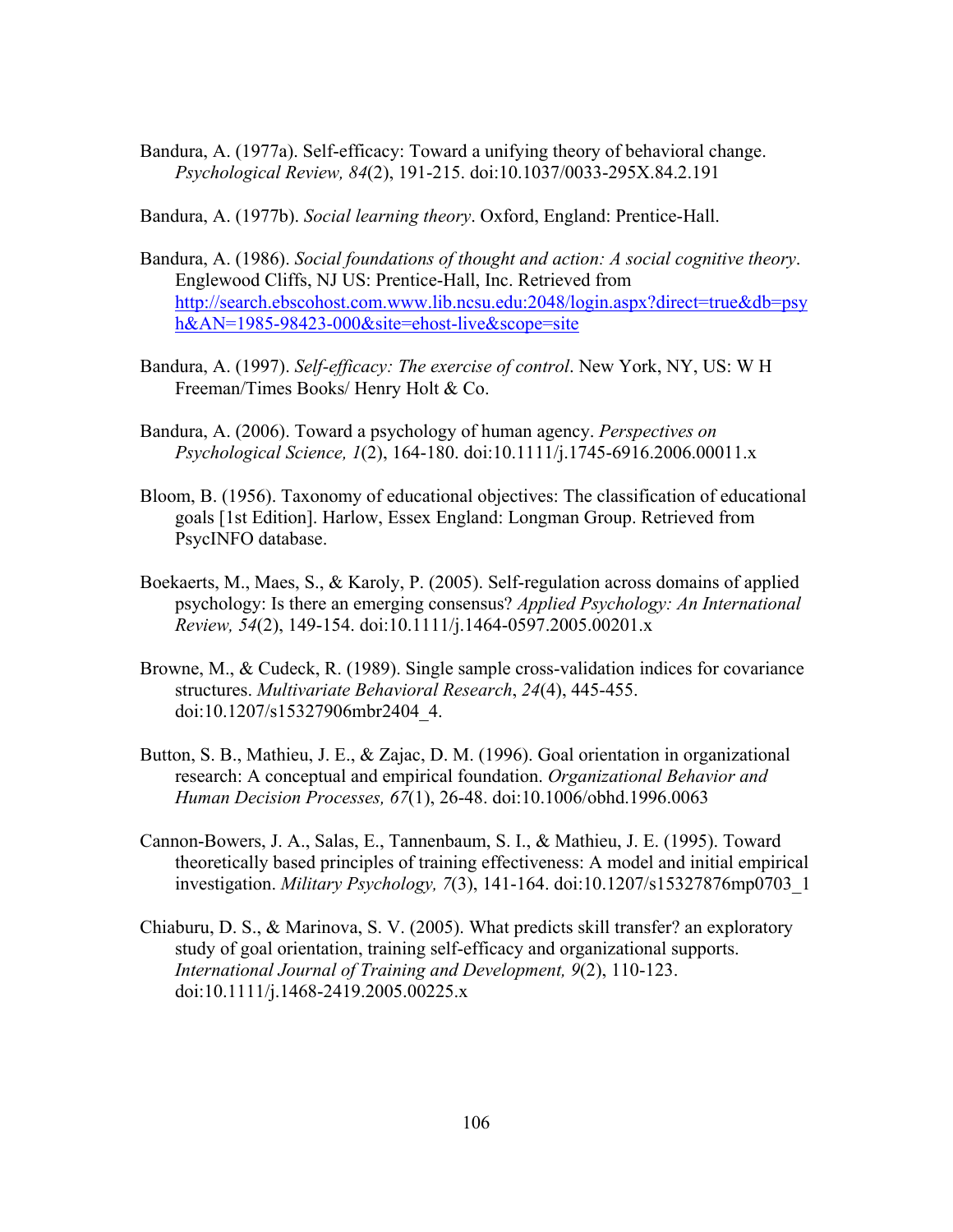- Cosier, R., & Dalton, D. (1993). Management training and development in a nonprofit organization. Public Personnel Management, 22(1), 37-42. Retrieved from PsycINFO database. doi:10.2224/sbp.2005.33.2.159
- Colquitt, J., LePine, J., & Noe, R. (2000). Toward an integrative theory of training motivation: A meta-analytic path analysis of 20 years of research. Journal of Applied Psychology, 85(5), 678-707. doi:10.1037/0021-9010.85.5.678.
- Coutinho, S., & Neuman, G. (2008). A model of metacognition, achievement goal orientation, learning style and self-efficacy. Learning Environments Research, 11(2), 131-151. http://search.ebscohost.com.www.lib.ncsu.edu:2048, doi:10.1007/s10984- 008-9042-7
- DeShon, R. P., & Gillespie, J. Z. (2005). A motivated action theory account of goal orientation. *Journal of Applied Psychology, 90*(6), 1096-1127. doi:10.1037/0021- 9010.90.6.1096
- Diener, C. I., & Dweck, C. S. (1980). An analysis of learned helplessness: II. the processing of success. *Journal of Personality and Social Psychology, 39*(5), 940- 952. doi:10.1037/0022-3514.39.5.940

#### Donohue, T. J.

*"Education reform a moral imperative." speech delivered in washington D.C. on behalf of U.S. chamber of commerce.* Retrieved March 24, 2008, from http://www.uschamber.com/press/speeches/2007/071205\_education.htm

- Dweck, C. S., & L. (1988). A social-cognitive approach to motivation and personality. *Psychological Review, 95*, 256-273. Retrieved from http://search.ebscohost.com.www.lib.ncsu.edu:2048/login.aspx?direct=true&db=psy href&AN=PR.IE.BEF.DWECK.SAMP&site=ehost-live&scope=site
- Dweck, C. S. (1986). Motivational processes affecting learning. *American Psychologist, 41*(10), 1040-1048. doi:10.1037/0003-066X.41.10.1040
- Dweck, C. S. (1999). *Self-theories: Their role in motivation, personality, and development*. New York, NY, US: Psychology Press.
- Dweck, C. S., & Wortman, C. B. (1982). Learned helplessness, anxiety, and achievement motivation: Neglected parallels in cognitive, affective, and coping responses. *Series in Clinical & Community Psychology: Achievement, Stress, & Anxiety, , 93-125.*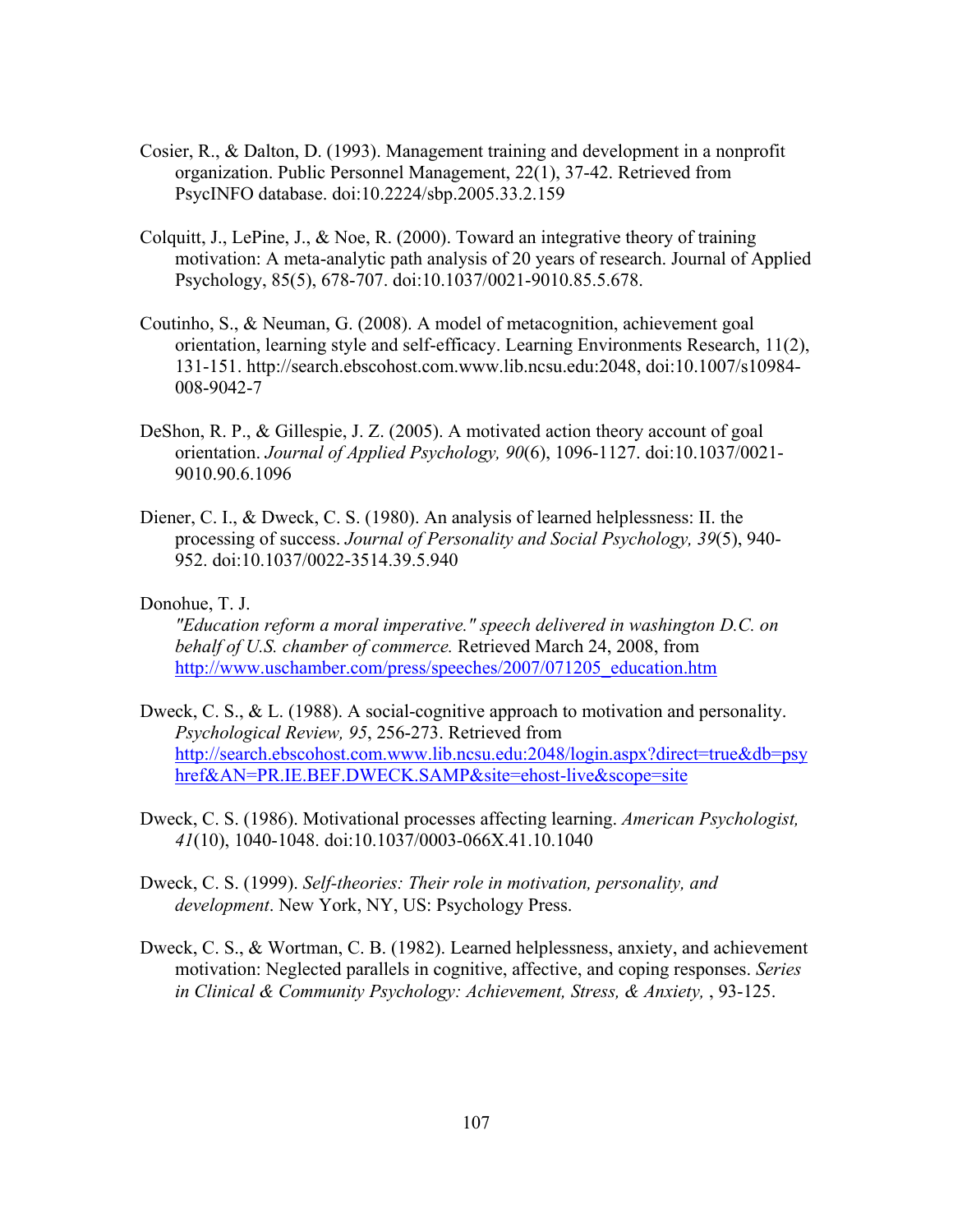- Elliot, A. J. (1994). *Approach and avoidance achievement goals: An intrinsic motivation analysis* Retrieved from http://search.ebscohost.com.www.lib.ncsu.edu:2048/login.aspx?direct=true&db=psy href&AN=2006.23339.0100072&site=ehost-live&scope=site
- Elliot, A. J., & C. (1997). A hierarchical model of approach and avoidance achievement motivation. *Journal of Personality and Social Psychology, 72*, 218-232. Retrieved from http://search.ebscohost.com.www.lib.ncsu.edu:2048/login.aspx?direct=true&db=psy href&AN=JPSP.GB.BAH.ELLIOT.HMAAAM&site=ehost-live&scope=site
- Elliot, A. J., & H. (1996). Approach and avoidance goals and intrinsic motivation: A mediational analysis. *Journal of Personality and Social Psychology, 70*, 461-475. Retrieved from http://search.ebscohost.com.www.lib.ncsu.edu:2048/login.aspx?direct=true&db=psy href&AN=JPSP.GJ.DFA.ELLIOT.AAGIMM&site=ehost-live&scope=site
- Elliot, A. J. (1999). Approach and avoidance motivation and achievement goals. *Educational Psychologist, 34*(3), 169-189. doi:10.1207/s15326985ep3403\_3
- Elliot, A. J. (2005). A conceptual history of the achievement goal construct. In A. J. Elliot, & C. S. Dweck (Eds.), *Handbook of competence and motivation.* (pp. 52-72). New York, NY, US: Guilford Publications.
- Elliot, A. J., & Dweck, C. S. (2005). Competence and motivation: Competence as the core of achievement motivation. In A. J. Elliot, & C. S. Dweck (Eds.), *Handbook of competence and motivation.* (pp. 3-12). New York, NY, US: Guilford Publications.
- Elliot, A. J., & McGregor, H. A. (1999). Test anxiety and the hierarchical model of approach and avoidance achievement motivation. *Journal of Personality and Social Psychology, 76*(4), 628-644. doi:10.1037/0022-3514.76.4.628
- Elliot, A. J., & McGregor, H. A. (2001). A 2 × 2 achievement goal framework. *Journal of Personality and Social Psychology, 80*(3), 501-519. doi:10.1037/0022- 3514.80.3.501
- Elliot, A. J., & Murayama, K. (2008). On the measurement of achievement goals: Critique, illustration, and application. *Journal of Educational Psychology, 100*(3), 613-628. doi:10.1037/0022-0663.100.3.613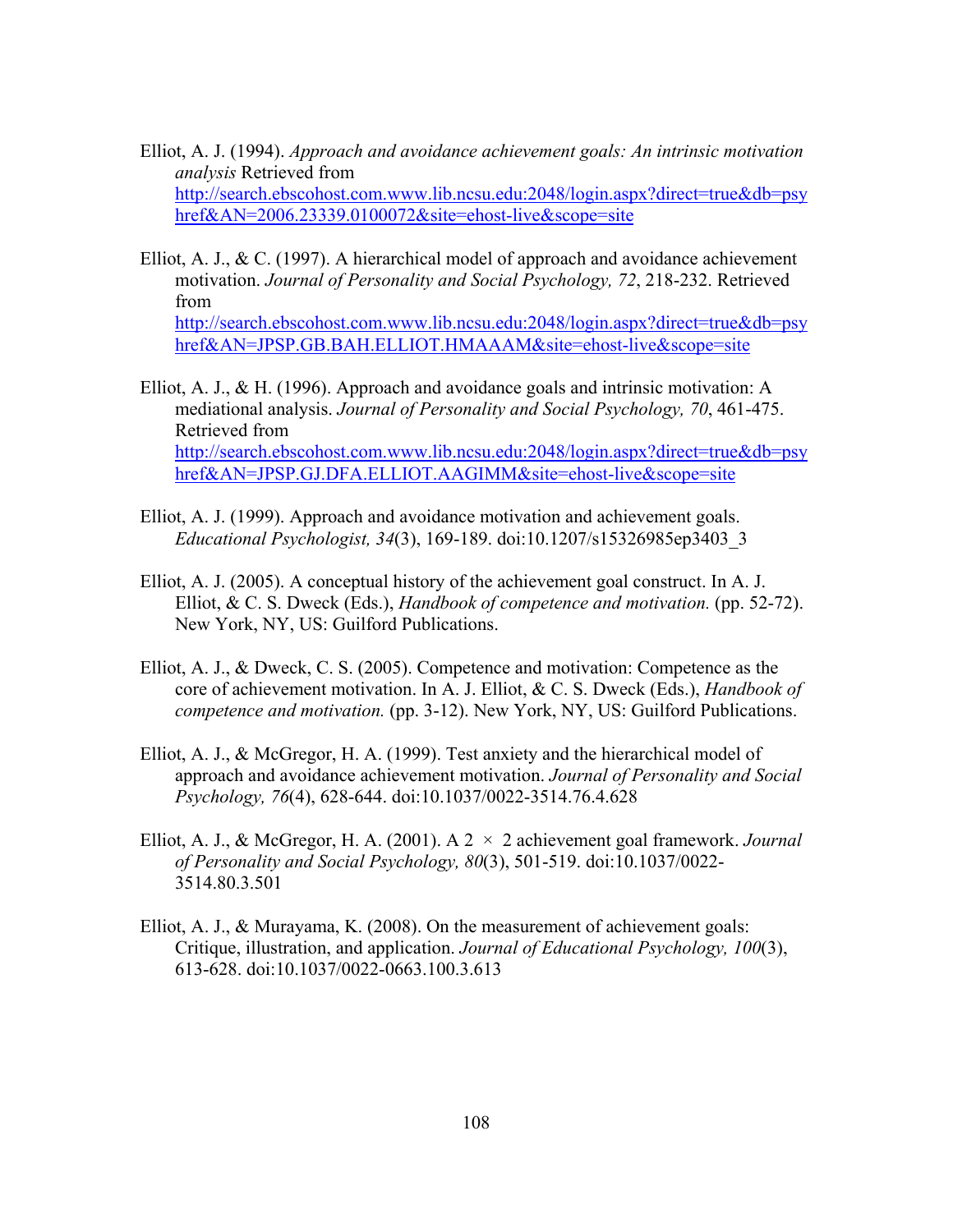- Elliot, A. J., & Thrash, T. M. (2002). Approach-avoidance motivation in personality: Approach and avoidance temperaments and goals. *Journal of Personality and Social Psychology, 82*(5), 804-818. doi:10.1037/0022-3514.82.5.804
- Ford, J. K., & Weissbien, D. A. (1997). Transfer of training: An updated review and analysis. *Performance Improvement Quarterly, 10*(2), 22.
- Ford, J. K., Smith, E. M., Weissbein, D. A., Gully, S. M., & Salas, E. (1998). Relationships of goal orientation, metacognitive activity, and practice strategies with learning outcomes and transfer. *Journal of Applied Psychology, 83*(2), 218-233. doi:10.1037/0021-9010.83.2.218
- Fredericksen, P., & London, R. (2000). Disconnect in the hollow state: The pivotal role of organizational capacity in community-based development organizations. *Public Administration Review, 60*(3), 230-239.
- Freud, S., Jones, E., & Hubback, C. (1922). Beyond the Pleasure Principle. Beyond the pleasure principle (pp. 1-83). London England: The International Psycho-Analytical Press. doi:10.1037/11189-001.
- Gagné, R. M. (1984). Learning outcomes and their effects: Useful categories of human performance. *American Psychologist, 39*(4), 377-385. doi:10.1037/0003- 066X.39.4.377
- Garson, G. David (2008). *Statnotes: Topics in Multivariate Analysis.* Retrieved from http://faculty.chass.ncsu.edu/garson/pa765/statnote.htm.
- Gist, M. E., & M. (1992). Self-efficacy: A theoretical analysis of its determinants and malleability. *Academy of Management Review, 17*(2), 183-211. Retrieved from http://search.ebscohost.com.www.lib.ncsu.edu:2048/login.aspx?direct=true&db=psy href&AN=AMR.AG.AHC.GIST.STAIDM&site=ehost-live&scope=site
- Gist, M. E., Stevens, C. K., & Bavetta, A. G. (1991). Effects of self-efficacy and posttraining intervention on the acquisition and maintenance of complex interpersonal skills. *Personnel Psychology, 44*(4), 837-861.
- Glickman, N. J., & Servon, L. J. (1998). More than bricks and sticks: Five components of community development corporation capacity. *Housing Policy Debate, 95*(3), 497- 539.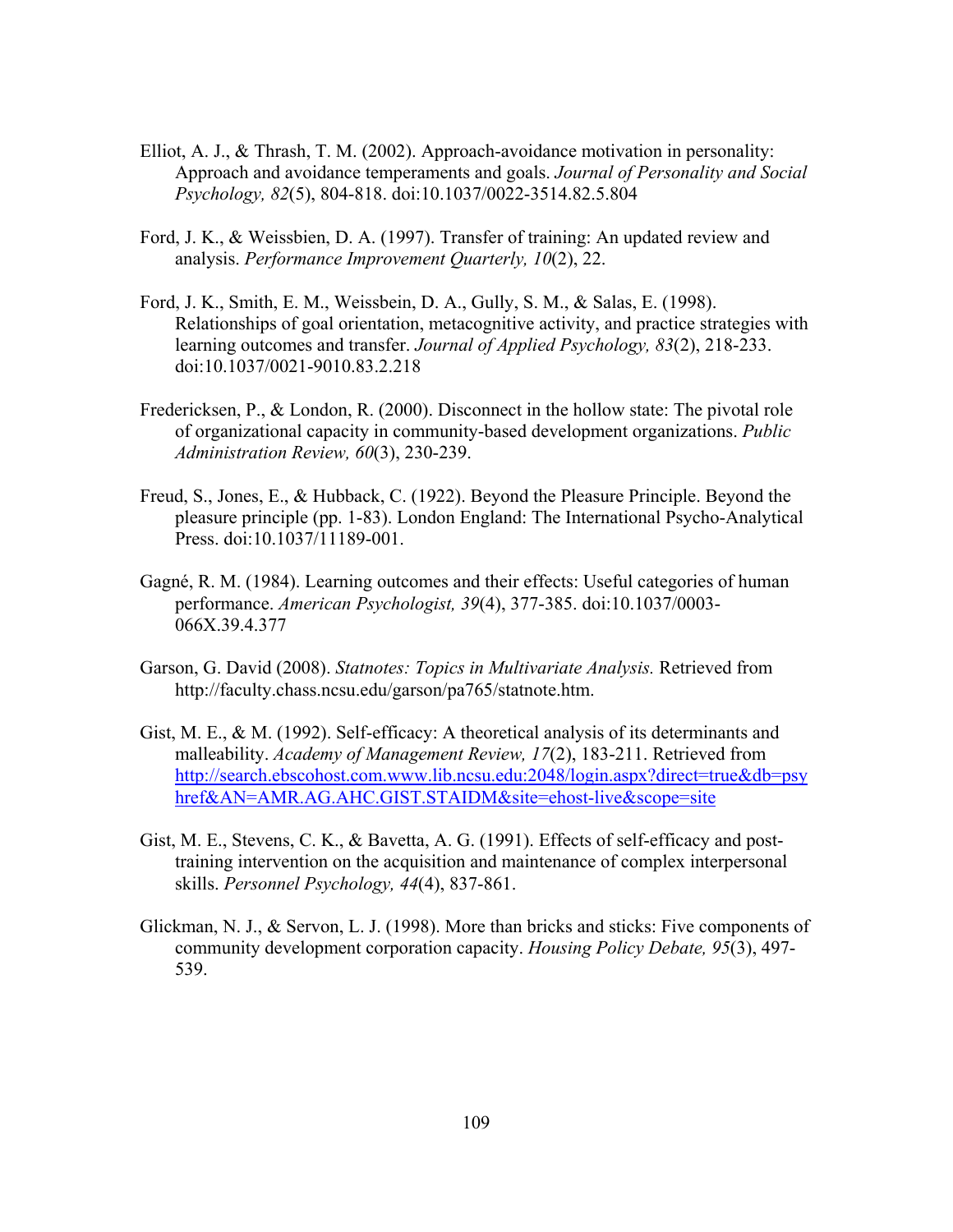- Grant, H., & Dweck, C. S. (2003). Clarifying achievement goals and their impact. *Journal of Personality and Social Psychology, 85*(3), 541-553. doi:10.1037/0022- 3514.85.3.541
- Grantmakers for Effective Organizations. (2003) http://www.geofunders.org/publications.aspx
- Heckhausen, J., & Dweck, C. S. (1998). *Motivation and self-regulation across the life span*. New York, NY, US: Cambridge University Press.
- Holton, E. F.,III. (2005). Helton's evaluation model: New evidence and construct elaborations. *Advances in Developing Human Resources, 7*(1), 37-54. doi:10.1177/1523422304272080
- Holton, E. F.,III, Bates, R. A., & Ruona, W. E. A. (2000). Development of a generalized learning transfer system inventory. *Human Resource Development Quarterly, 11*(4), 333-360. doi:10.1002/1532-1096(200024)11:4<333::AID-HRDQ2>3.3.CO;2-G
- Holton, E. (1996). The flawed four-level evaluation model. Human Resource Development Quarterly, 7(1), 5-21. doi:10.1002/hrdq.3920070103
- HUD. (2009a). *Obama awards nearly \$1.6 billion in homeless grants to thousands of local housing and service programs nationwide.*www.hud.gov/news
- HUD. (2009b). Office of Technical Assistance. www.hud.gov.
- Jacobson, W., Rubin, E., & Selden, S. (2002). Examining training in large municipalities: Linking individual and organizational training needs. Public Personnel Management, 31(4), 485-506. Retrieved from PsycINFO database.
- Kanfer, R. (1990). Motivation and individual differences in learning: An integration of developmental, differential and cognitive perspectives. *Learning & Individual Differences, 2*, 221-239. Retrieved from http://search.ebscohost.com.www.lib.ncsu.edu:2048/login.aspx?direct=true&db=psy href&AN=LID.B.BBA.KANFER.MIDLID&site=ehost-live&scope=site
- Kaplan, A., Gheen, M., & Midgley, C. (2002). Classroom goal structure and student disruptive behaviour. *British Journal of Educational Psychology, 72*(2), 191-212. doi:10.1348/000709902158847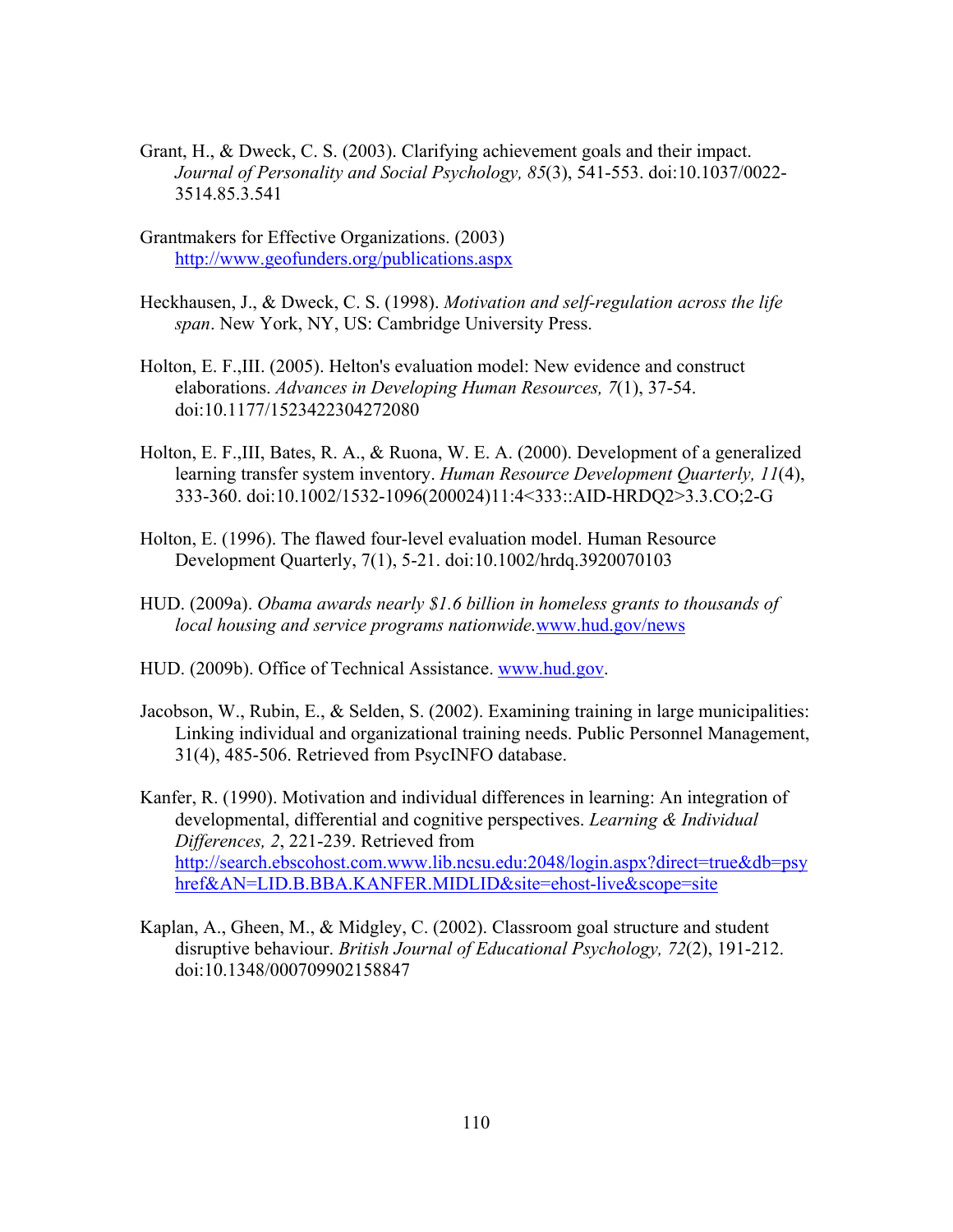- Kaplan, A., & Maehr, M. (1999). Achievement goals and student well-being. *Contemporary Educational Psychology*, *24*(4), 330-358. doi:10.1006/ceps.1999.0993.
- Kaplan, A., Middleton, M. J., Urdan, T., & Midgley, C. (2002). Achievement goals and goal structures. In C. Midgley, & C. Midgley (Eds.), *Goals, goal structures, and patterns of adaptive learning.* (pp. 21-53). Mahwah, NJ US: Lawrence Erlbaum Associates Publishers. Retrieved from http://search.ebscohost.com.www.lib.ncsu.edu:2048/login.aspx?direct=true&db=psy h&AN=2002-12839-002&site=ehost-live&scope=site
- Kaplan, A., & Midgley, C. (1997). The effect of achievement goals: Does level of perceived academic-competence make a difference? *Contemporary Educational Psychology, 22*(4), 415-435. doi:10.1006/ceps.1997.0943
- Kaplan, S. A., & Garrett, K. E. (2005). The use of logic models by community-based initiatives. *Evaluation and Program Planning, 28*(2), 167-172. doi:10.1016/j.evalprogplan.2004.09.002
- Katz, D., & Kahn, R. (1966). The social psychology of organizations. Oxford England: Wiley. Retrieved from PsycINFO database.
- Keyes, L. C., Schwartz, A., Vidal, A. C., & Bratt, R. G. (1996). Networks and nonprofits: Opportunities and challenges in an era of federal devolution. *Housing Policy Debate, 7*(2), 201-229.
- Kirkpatrick, D. L. (1977). Determining training needs: Four simple and effective approaches. *Training & Development Journal, 31*(2), 22-25.
- Kirkpatrick, D. L. (1977). Evaluating training programs: Evidence vs. proof. *Training & Development Journal, 31*(11), 9-12.
- Kozlowski, S. W. J., Gully, S. M., Brown, K. G., Salas, E., Smith, E. M., & Nason, E. R. (2001). Effects of training goals and goal orientation traits on multidimensional training outcomes and performance adaptability. *Organizational Behavior and Human Decision Processes, 85*(1), 1-31. doi:10.1006/obhd.2000.2930
- Kraiger, K., & Ford, J. K. (2007). The expanding role of workplace training: Themes and trends influencing training research and practice. In L. L. Koppes (Ed.), *Historical perspectives in industrial and organizational psychology.* (pp. 281-309). Mahwah, NJ, US: Lawrence Erlbaum Associates Publishers.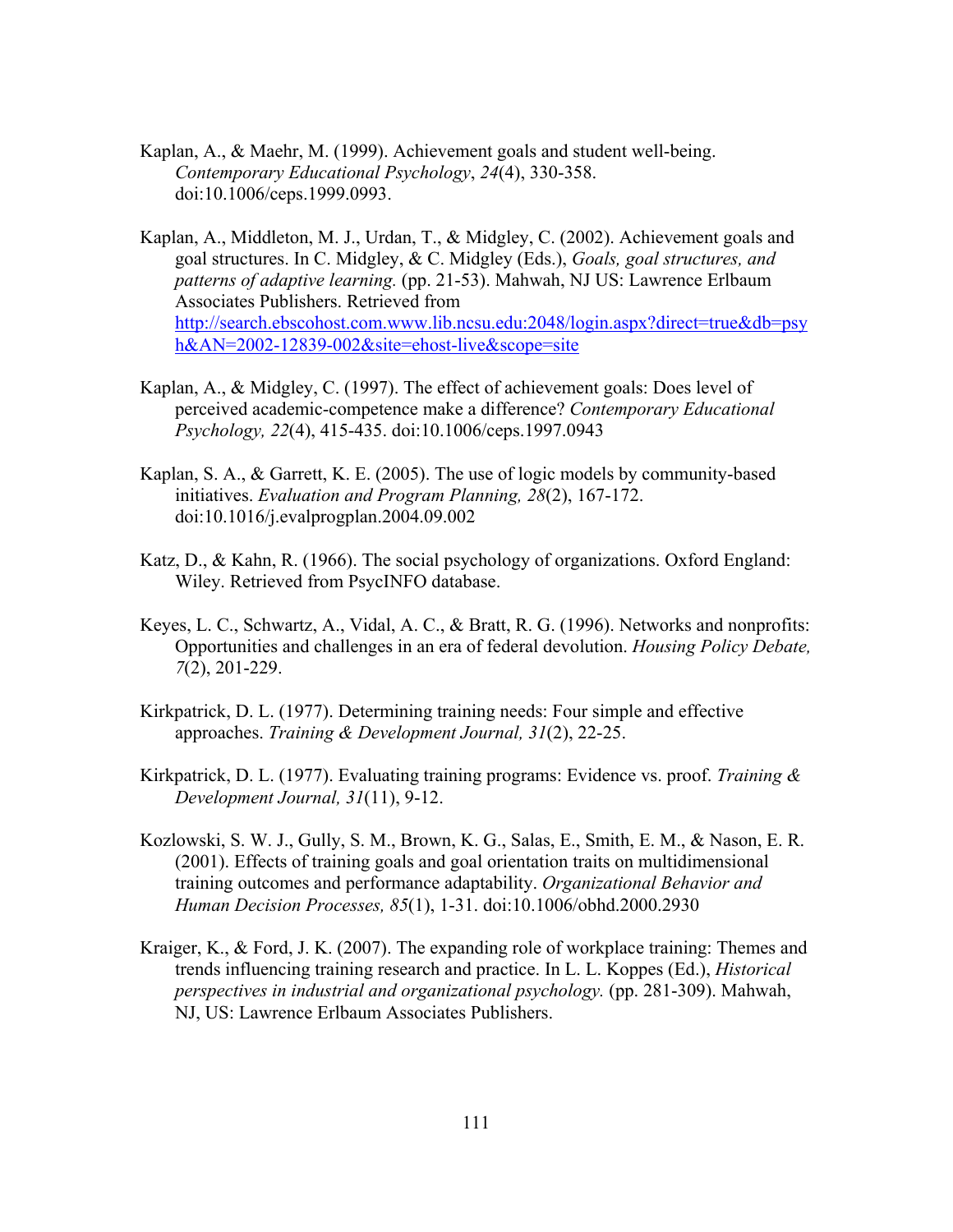- Kraiger, K., Ford, J. K., & Salas, E. (1993). Application of cognitive, skill-based, and affective theories of learning outcomes to new methods of training evaluation. *Journal of Applied Psychology, 78*(2), 311-328. doi:10.1037/0021-9010.78.2.311
- Latham, G. P., & Locke, E. A. (2007). New developments in and directions for goalsetting research. *European Psychologist, 12*(4), 290-300. doi:10.1027/1016- 9040.12.4.290
- Latham, G. P., & Pinder, C. C. (2005). Work motivation theory and research at the dawn of the twenty-first century. *Annual Review of Psychology, 56*, 485-516. doi:10.1146/annurev.psych.55.090902.142105
- Levy-Tossman, I., Kaplan, A., & Assor, A. (2007). Academic goal orientations, multiple goal profiles, and friendship intimacy among early adolescents. *Contemporary Educational Psychology, 32*(2), 231-252. doi:10.1016/j.cedpsych.2006.06.001
- Lewin, K. (1951). *Field theory in social science: Selected theoretical papers (edited by dorwin cartwright.)*. Oxford England: Harpers. Retrieved from http://search.ebscohost.com.www.lib.ncsu.edu:2048/login.aspx?direct=true&db=psy h&AN=1951-06769-000&site=ehost-live&scope=site
- Light, P. (2004). Sustaining Nonprofit Performance The Case for Capacity Building and the Evidence to Support It. Brookings Institution Press.
- Martocchio, J. J. (1994). Effects of conceptions of ability on anxiety, self-efficacy, and learning in training. *Journal of Applied Psychology, 79*(6), 819-825. doi:10.1037/0021-9010.79.6.819
- Martocchio, J. J., & Dulebohn, J. (1994). Performance feedback effects in training: The role of perceived controllability. *Personnel Psychology, 47*(2), 357-373. doi:10.1111/j.1744-6570.1994.tb01729.x
- Martocchio, J. J., & Hertenstein, E. J. (2003). Learning orientation and goal orientation context: Relationships with cognitive and affective learning outcomes. *Human Resource Development Quarterly, 14*(4), 413-434. doi:10.1002/hrdq.1077
- Martocchio, J. J., & Judge, T. A. (1997). Relationship between conscientiousness and learning in employee training: Mediating influences of self-deception and selfefficacy. *Journal of Applied Psychology, 82*(5), 764-773. doi:10.1037/0021- 9010.82.5.764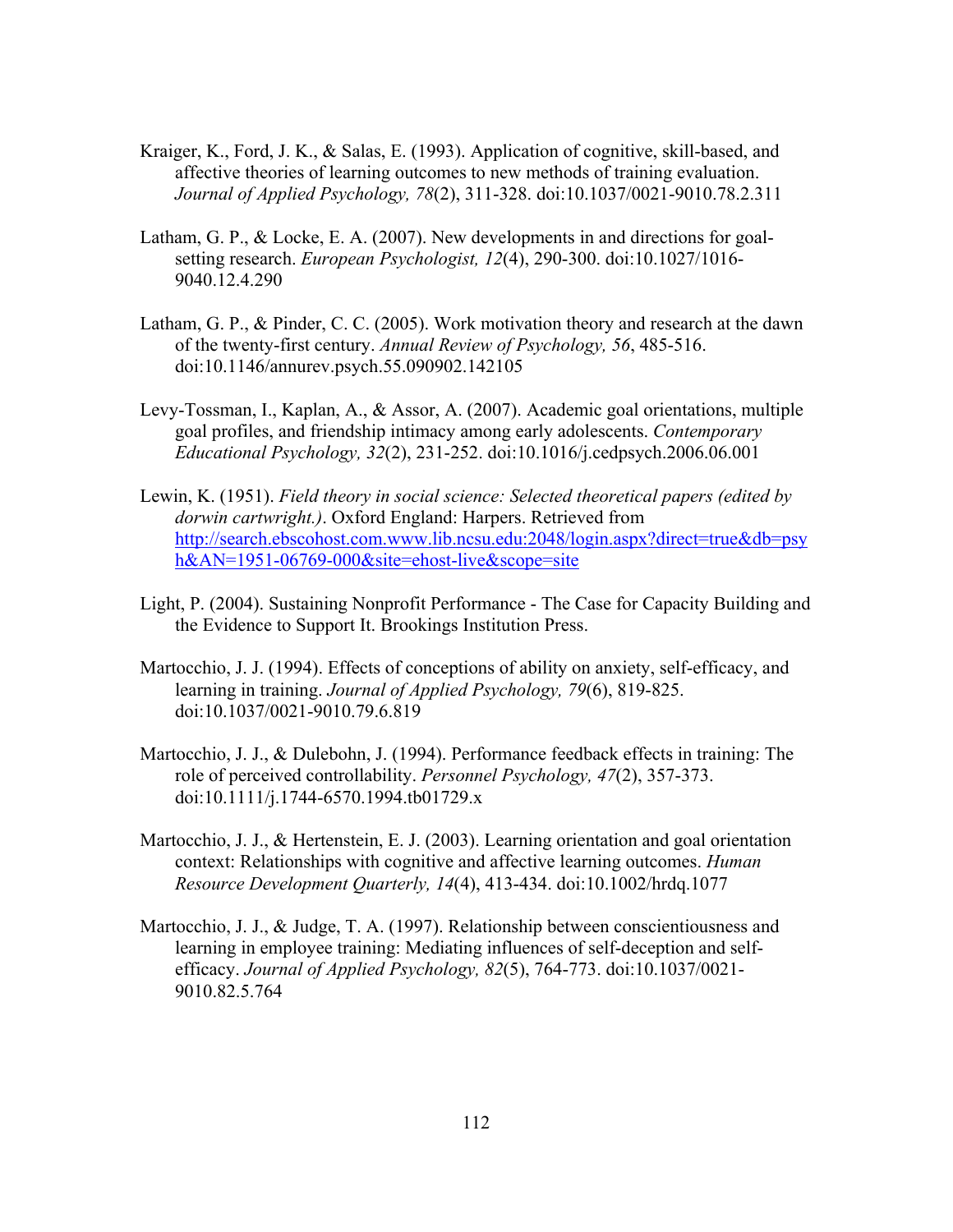Mathieu, J. E., & M. (1997). In Ford J. K., Kozlowski S. W. J., Kraiger K., Salas E. and Teachout M. S.(Eds.), *Individual and siruational influences on training motivation* Retrieved from http://search.ebscohost.com.www.lib.ncsu.edu:2048/login.aspx?direct=true&db=psy href&AN=2006.04538.0030034&site=ehost-live&scope=site

- Mathieu, J. E., Martineau, J. W., & Tannenbaum, S. I. (1993). Individual and situational influences on the development of self-efficacy: Implications for training effectiveness. *Personnel Psychology, 46*(1), 125-147.
- Mathieu, J. E., Tannenbaum, S. I., & Salas, E. (1992). Influences of individual and situational characteristics on measures of training effectiveness. *Academy of Management Journal, 35*(4), 828-847. doi:10.2307/256317
- McCool, T. J. (2002). *Technical assistance and capacity building programs to promote housing and economic development.*, February 23, 2008, from http://commdocs.house.gov/committees/bank/hba83585.000/hba83585\_0f.htm
- Meece, J. L., & B. (1988). Students' goal orientations and cognitive engagement in classroom activities. *Journal of Educational Psychology, 80*, 514-523. Retrieved from http://search.ebscohost.com.www.lib.ncsu.edu:2048/login.aspx?direct=true&db=psy href&AN=JEP.HJ.EAD.MEECE.SGOCEC&site=ehost-live&scope=site
- Middleton, M., & Midgley, C. (1997). Avoiding the demonstration of lack of ability: An underexplored aspect of goal theory. *Journal of Educational Psychology*, *89*(4), 710- 718. doi:10.1037/0022-0663.89.4.710.
- Midgley, C., Kaplan, A., & Middleton, M. (2001). Performance-approach goals: Good for what, for whom, under what circumstances, and at what cost? *Journal of Educational Psychology, 93*(1), 77-86. doi:10.1037/0022-0663.93.1.77
- Midgley, C., Kaplan, A., Middleton, M., Maehr, M. L., Urdan, T., Anderman, L. H., et al. (1998). The development and validation of scales assessing students' achievement goal orientations. *Contemporary Educational Psychology, 23*(2), 113-131. doi:10.1006/ceps.1998.0965
- Nicholls, J. G. (1984). Achievement motivation: Conceptions of ability, subjective experience, task choice, and performance. *Psychological Review, 91*, 328-346. Retrieved from http://search.ebscohost.com.www.lib.ncsu.edu:2048/login.aspx?direct=true&db=psy href&AN=PR.IA.CBH.NICHOLLS.AMCASE&site=ehost-live&scope=site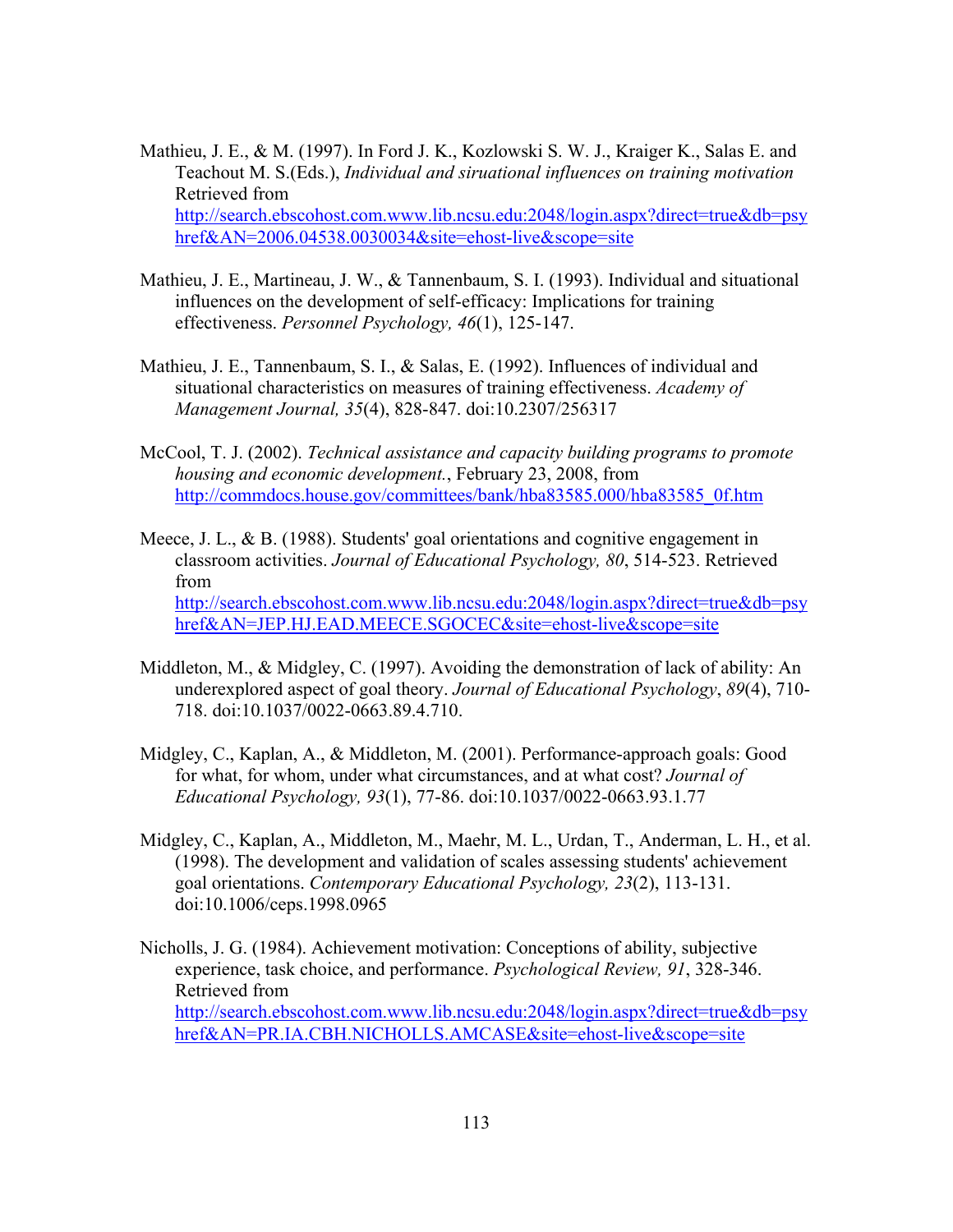- Noe, R. A. (1986). Trainee attributes and attitudes: Neglected influences on training effectiveness. *Academy of Management Review, 11*, 736-749. Retrieved from http://search.ebscohost.com.www.lib.ncsu.edu:2048/login.aspx?direct=true&db=psy href&AN=AMR.AA.GCF.NOE.TAANIT&site=ehost-live&scope=site
- Pajares, F. (1996). Self-efficacy beliefs in academic settings. *Review of Educational Research, 66*(4), 543-578. doi:10.2307/1170653
- Pajares, F., Britner, S., & Valiante, G. (2000). Relation between achievement goals and self-beliefs of middle school students in writing and science. *Contemporary Educational Psychology*, *25*(4), 406-422. doi:10.1006/ceps.1999.1027.

Pajares, F., & Schunk, D. H. (2002). Self and self-belief in psychology and education: A historical perspective. In J. Aronson, & J. Aronson (Eds.), *Improving academic achievement: Impact of psychological factors on education.* (pp. 3-21). San Diego, CA US: Academic Press. Retrieved from http://search.ebscohost.com.www.lib.ncsu.edu:2048/login.aspx?direct=true&db=psy h&AN=2002-17014-001&site=ehost-live&scope=site

- Payne, S. C., Youngcourt, S. S., & Beaubien, J. M. (2007). A meta-analytic examination of the goal orientation nomological net. *Journal of Applied Psychology, 92*(1), 128- 150. doi:10.1037/0021-9010.92.1.128
- Phillips, J. M., & G. (1997). Role of goal orientation, ability, need for achievement, and locus of control in the self-efficacy and goal-setting process. *Journal of Applied Psychology, 82*, 792-802. Retrieved from http://search.ebscohost.com.www.lib.ncsu.edu:2048/login.aspx?direct=true&db=psy href&AN=JAP.HB.GIB.PHILLIPS.RGOANA&site=ehost-live&scope=site
- Pintrich, P. R. (2000). Multiple goals, multiple pathways: The role of goal orientation in learning and achievement. *Journal of Educational Psychology, 92*, 544-555. Retrieved from http://search.ebscohost.com.www.lib.ncsu.edu:2048/login.aspx?direct=true&db=psy href&AN=JEP.IB.EDD.PINTRICH.MGMPRG&site=ehost-live&scope=site
- Pintrich, P. R., & S. (1993). Reliability and predictive validity of the motivated strategies for learning questionnaire (MSLQ). *Educational and Psychological Measurement, 53*, 801-813. Retrieved from http://search.ebscohost.com.www.lib.ncsu.edu:2048/login.aspx?direct=true&db=psy href&AN=EPM.EC.HJA.PINTRICH.RPVMSL&site=ehost-live&scope=site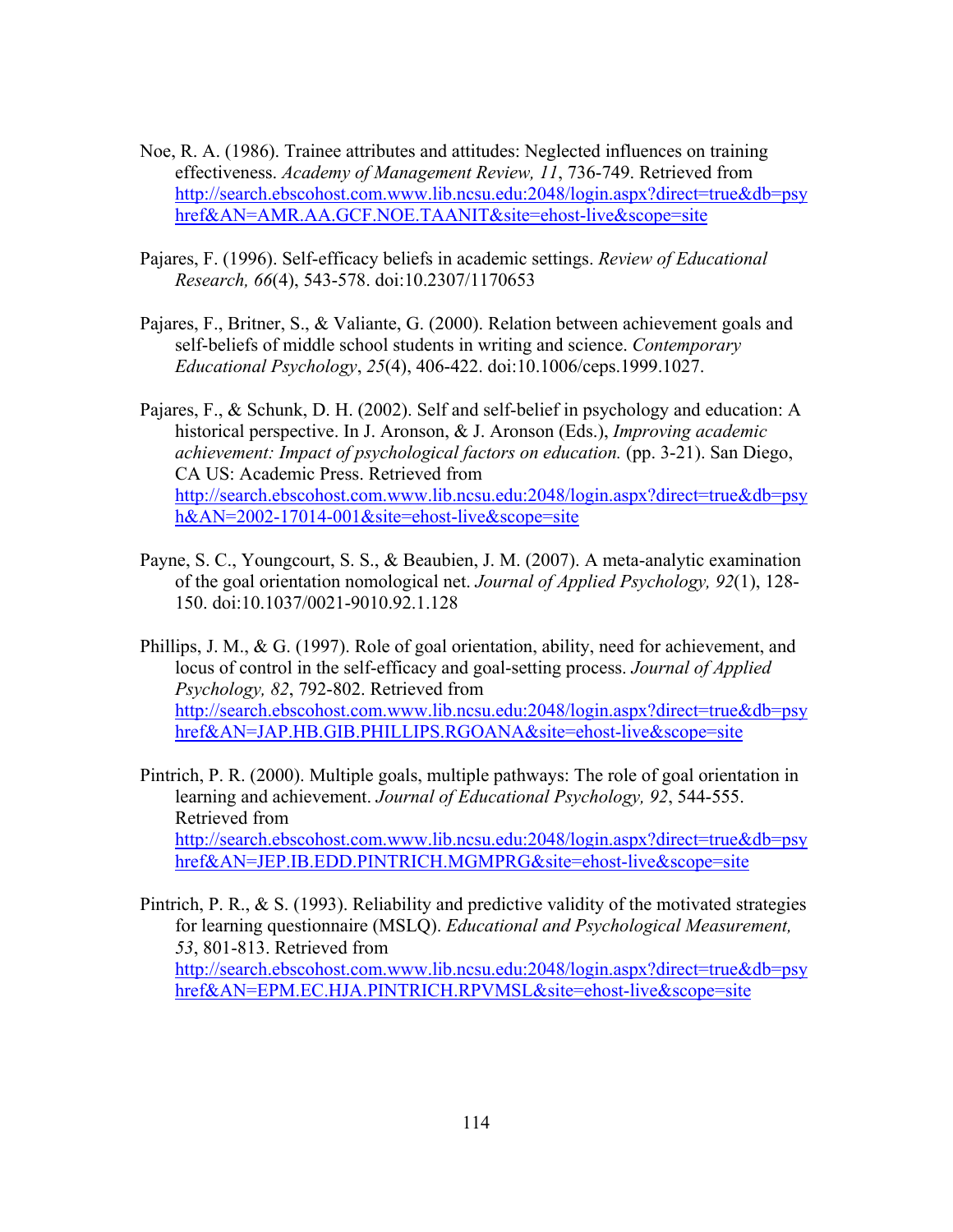- Salas, E., & Cannon-Bowers, J. A. (2001). THE SCIENCE OF TRAINING: A decade of progress. *Annual Review of Psychology, 52*(1), 471.
- Savaya, R., & Waysman, M. (2005). The logic model: A tool for incorporating theory in development and evaluation of programs. *Administration in Social Work, 29*(2), 85- 103. doi:10.1300/J147v29n02\_06
- Schwarzer, R. (. ). (1992). In Schwarzer R. (Ed.), *Self-efficacy: Thought control of action*. Washington, DC US: Hemisphere Publishing Corp. Retrieved from http://search.ebscohost.com.www.lib.ncsu.edu:2048/login.aspx?direct=true&db=psy h&AN=1992-97719-000&site=ehost-live&scope=site
- Seijts, G. H., Latham, G. P., Tasa, K., & Latham, B. W. (2004). Goal setting and goal orientation: An integration of two different yet related literatures. *Academy of Management Journal, 47*(2), 227-239.
- Stevens, C. K., & Gist, M. E. (1997). Effects of self-efficacy and goal-orientation training on negotiation skill maintenance: What are the mechanisms? *Personnel Psychology, 50*(4), 955-978. doi:10.1111/j.1744-6570.1997.tb01490.x
- Tabachnick B. & Fidell, L. (2001) Using Multivariate Statistics, fourth edition. Needham Heights, MA: Allyn & Bacon.
- Tannenbaum, S. I., & Yukl, G. (1992). Training and development in work organizations. *Annual Review of Psychology, 43*(1), 399.
- Tziner, A., Fisher, M., Senior, T., & Weisberg, J. (2007). Effects of trainee characteristics on training effectiveness. *International Journal of Selection and Assessment, 15*(2), 167-174. doi:10.1111/j.1468-2389.2007.00378.x
- Urdan, T., Midgley, C., & Anderman, E. M. (1998). The role of classroom goal structure in students' use of self-handicapping strategies. *American Educational Research Journal, 35*(1), 101-122. doi:10.2307/1163453
- Urdan, T. C. (1997). Examining the relations among early adolescent students' goals and friends' orientation toward effort and achievement in school. *Contemporary Educational Psychology, 22*(2), 165-191. doi:10.1006/ceps.1997.0930
- von Bertalanffy, L. (1957). General system theory. In R. W. Taylor, & R. W. Taylor (Eds.), *Life, language, law: Essays in honor of arthur F. bentley.* (pp. 58-78). Oxford England: The Antioch Press. Retrieved from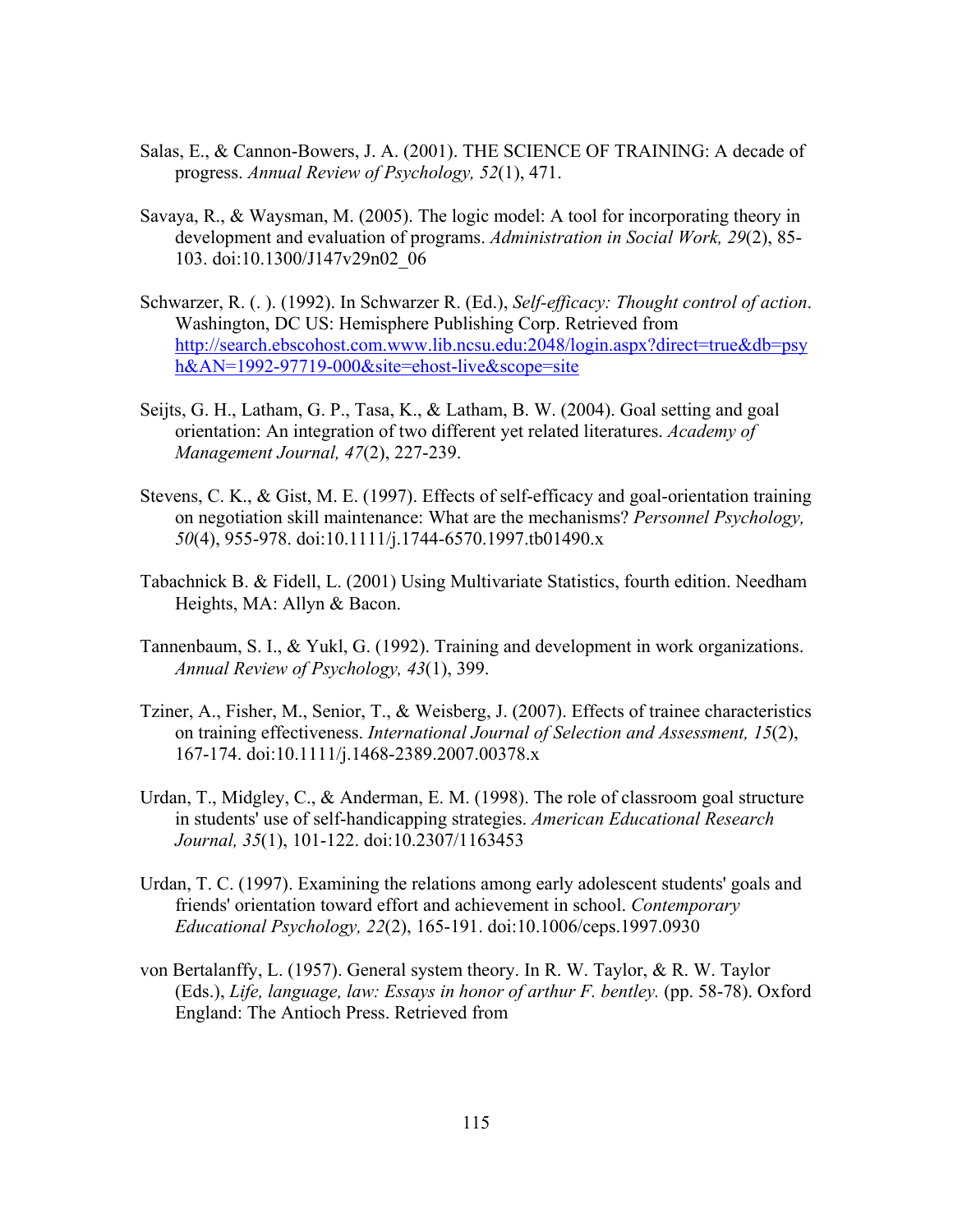http://search.ebscohost.com.www.lib.ncsu.edu:2048/login.aspx?direct=true&db=psy h&AN=1957-19900-001&site=ehost-live&scope=site

- Warr, P., Allan, C., & Birdi, K. (1999). Predicting three levels of training outcome. *Journal of Occupational and Organizational Psychology, 72*(3), 351-375. doi:10.1348/096317999166725
- Wigfield, A., & Eccles, J. S. (2002). The development of competence beliefs, expectancies for success, and achievement values from childhood through adolescence. In A. Wigfield, J. S. Eccles, A. Wigfield & J. S. Eccles (Eds.), *Development of achievement motivation.* (pp. 91-120). San Diego, CA US: Academic Press. Retrieved from http://search.ebscohost.com.www.lib.ncsu.edu:2048/login.aspx?direct=true&db=psy h&AN=2002-02121-004&site=ehost-live&scope=site
- Wolters, C. A. (2004). Advancing achievement goal theory: Using goal structures and goal orientations to predict students' motivation, cognition, and achievement. *Journal of Educational Psychology, 96*(2), 236-250. doi:10.1037/0022- 0663.96.2.236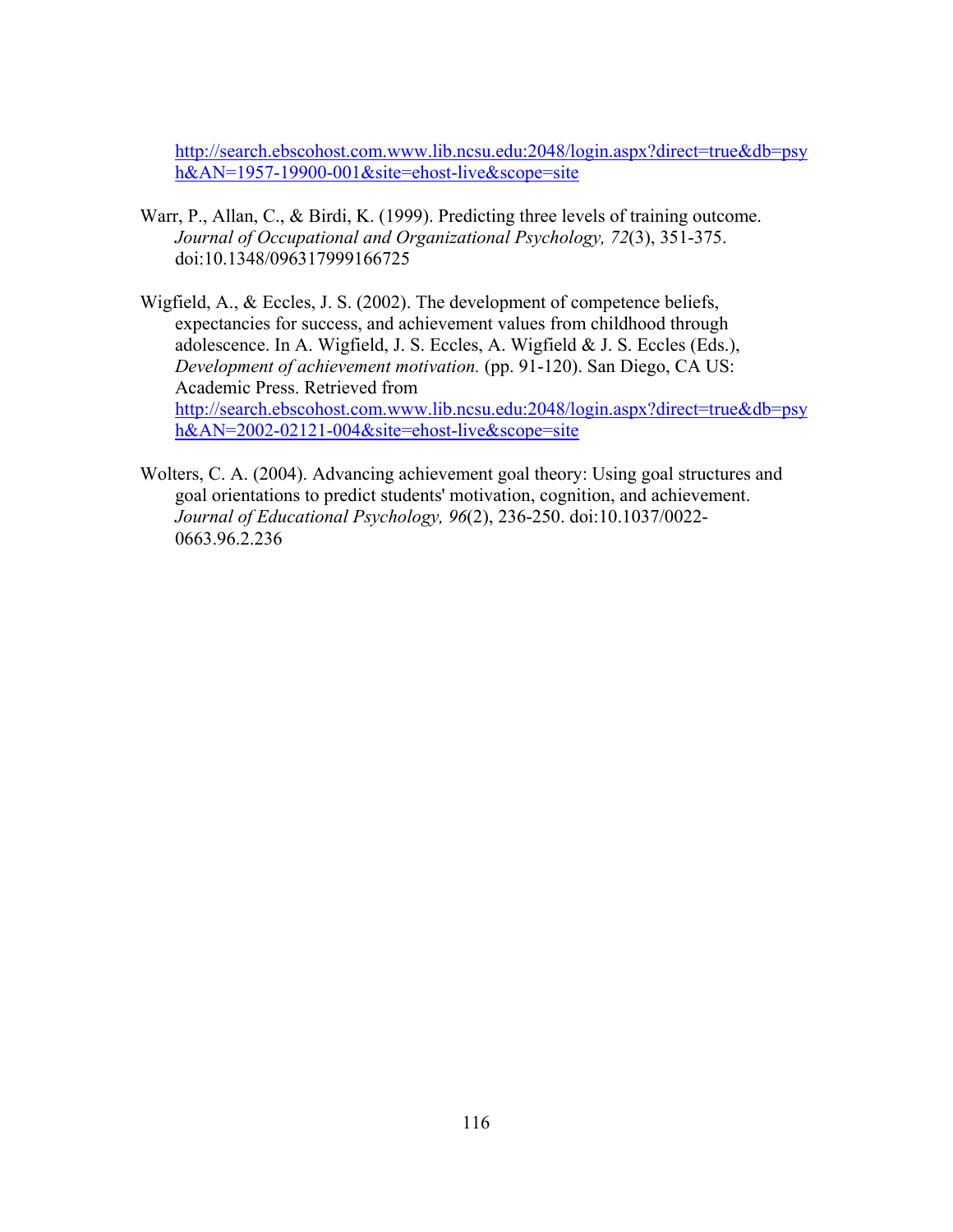**Appendices**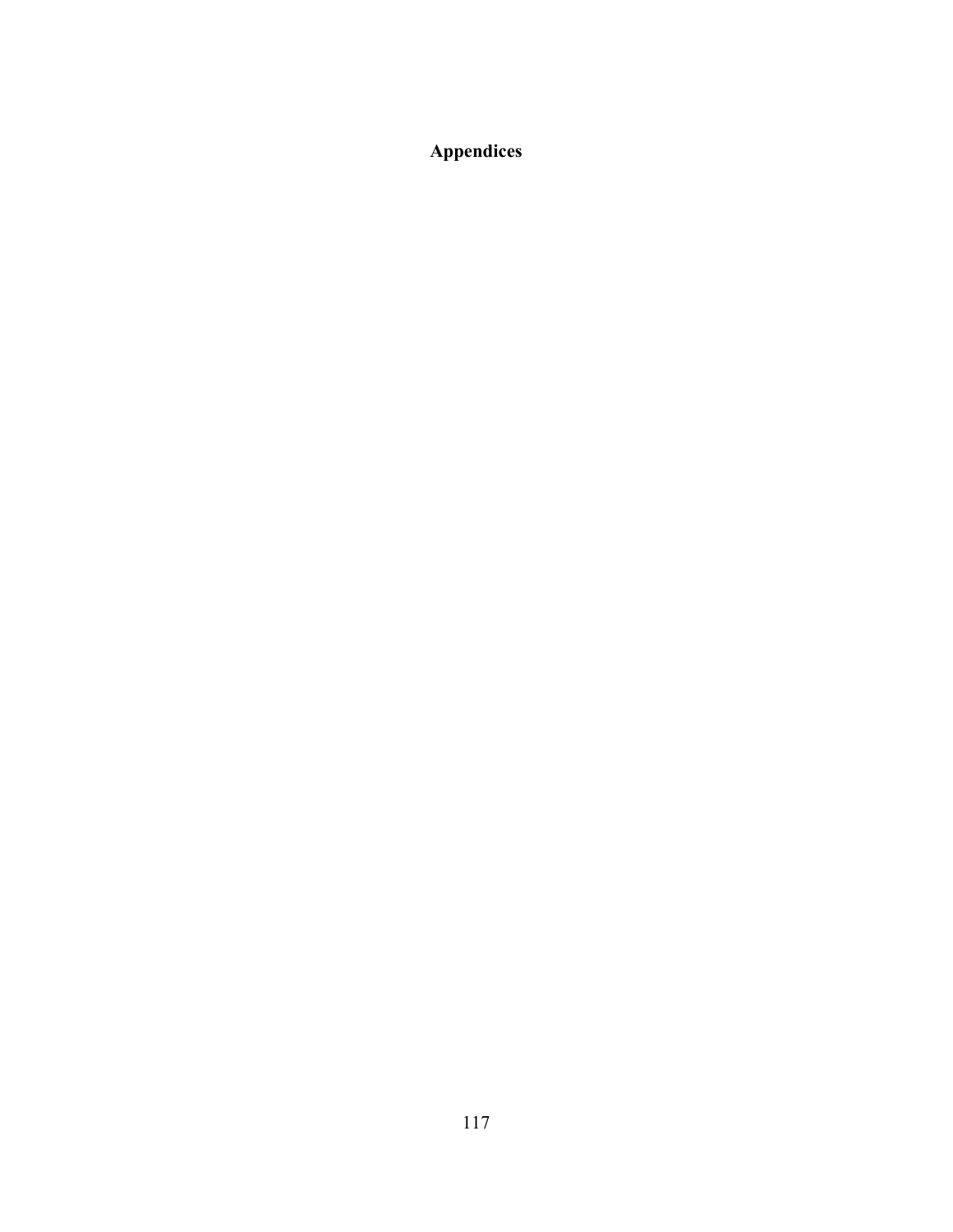### **Appendix A – Survey Instruments**

# **Training Effectiveness Appraisal Pre-Training**

## **WIN A \$25 GIFT CERTIFICATE The names of those participating in this study will be entered into a drawing at the end of the training!**

You are being invited to take part in a study that examines ways TDA can improve the effectiveness of its training offerings. The study will specifically assess the impact of individual trainee motivations on learning and on the eventual transfer of training to the workplace. The results of this study will enable TDA to better identify the needs and wants of its trainees and to incorporate their findings into the design and delivery of future trainings.

Your participation in this study is VOLUNTARY. If you agree to participate in this study, please complete it now. You will also be asked to complete a brief follow-up survey immediately after the training. All responses will be kept CONFIDENTIAL. No reference will be made, either orally or in written reports, that could link you to this study.

If at any time you have questions about the study or the procedures, you may contact Wayne Freeman at 910-277-1275 or wfreeman@tdainc.org. If you feel you have not been treated appropriately, you may also contact Arnold Bell at 919-515-4420. Mr. Bell may be reached by mail at Box 7514, N.C. State University Campus.

### **The total time to complete both surveys is estimated to be 10-15 minutes.**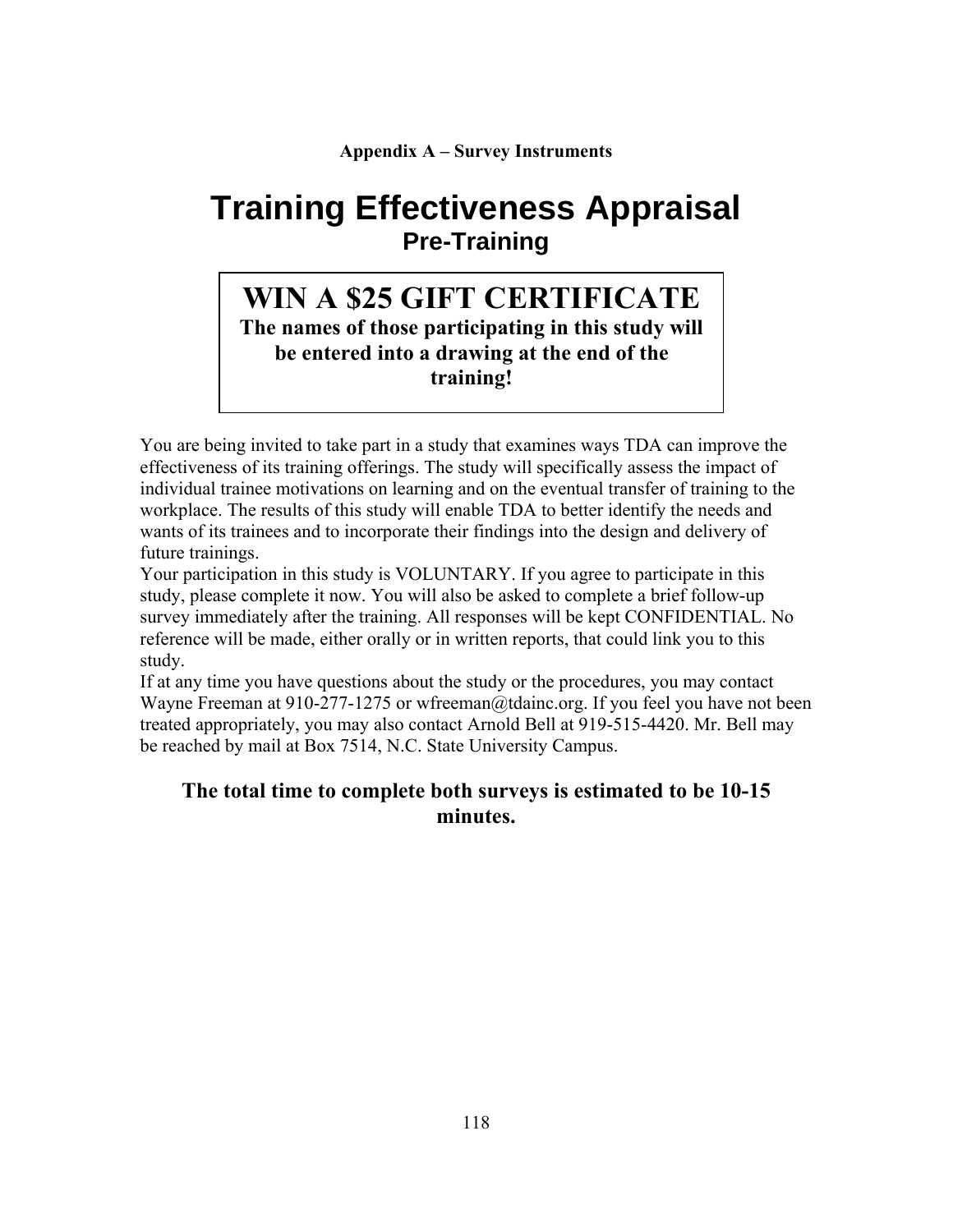### **Sample Item**

To familiarize yourself with the first section of the survey, please complete the following practice question.

Rate your degree of confidence by recording a number from 0 to 100 using the scale given below:

|                                                                                      | $0$ ------10------20------30------40------50------60------70------80------90------100 |  |  |  |  |
|--------------------------------------------------------------------------------------|---------------------------------------------------------------------------------------|--|--|--|--|
| Cannot do at all-------------------Moderately can do-----------Highly certain can do |                                                                                       |  |  |  |  |

| Lift a 10 pound object  |  |
|-------------------------|--|
| Lift a 20 pound object  |  |
| Lift a 50 pound object  |  |
| Lift a 80 pound object  |  |
| Lift a 100 pound object |  |
| Lift a 150 pound object |  |
| Lift a 200 pound object |  |
| Lift a 300 pound object |  |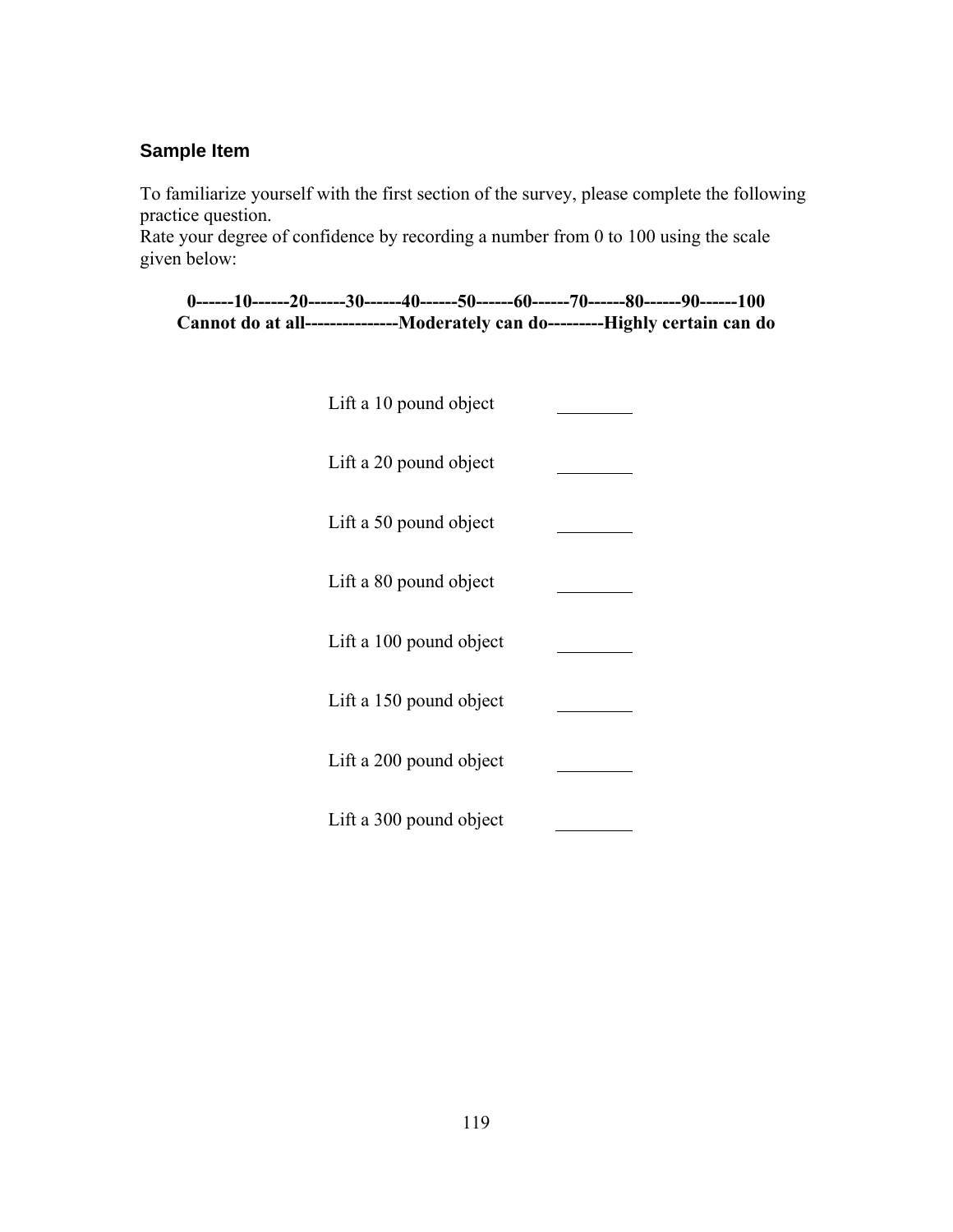### **Section I - Program Administration Difficulties**

This section is designed to help us gain a better understanding of the issues that create difficulties for professional administrators of HUD-funded programs for the homeless. Please indicate how certain you are that you can perform the tasks listed below. Rate your degree of confidence by recording a number from 0 to 100 using the scale given below:

**0------10------20------30------40------50------60------70------80------90------100 Cannot do at all---------------Moderately can do---------Highly certain can do**

| 1. Recite the three national goals of HUD's homeless programs                                                                       |  |
|-------------------------------------------------------------------------------------------------------------------------------------|--|
| 2. Determine whether a client is homeless as defined by HUD                                                                         |  |
| 3. Determine whether a client has a disability as defined by HUD's<br>homeless programs                                             |  |
| 4. Maintain documentation that demonstrates the eligibility of clients<br>served by HUD's homeless programs                         |  |
| 5. Assess clients and determine whether the Supportive Housing Program<br>or the Shelter Plus Care Program better meets their needs |  |
| 6. Identify the differences between supportive services costs and operating<br>costs                                                |  |
| 7. Identify eligible match sources for the SHP Program and the Shelter Plus<br>Care Program                                         |  |
| 8. Calculate the monthly rent contribution of HUD-eligible clients                                                                  |  |
| 9. Determine which scenarios justify termination of a client's support<br>services                                                  |  |
| 10. Use HUD's language to define "chronic homelessness"                                                                             |  |
| 11. Determine whether certain costs that might be charged to a HUD<br>homeless grant are eligible for federal reimbursement         |  |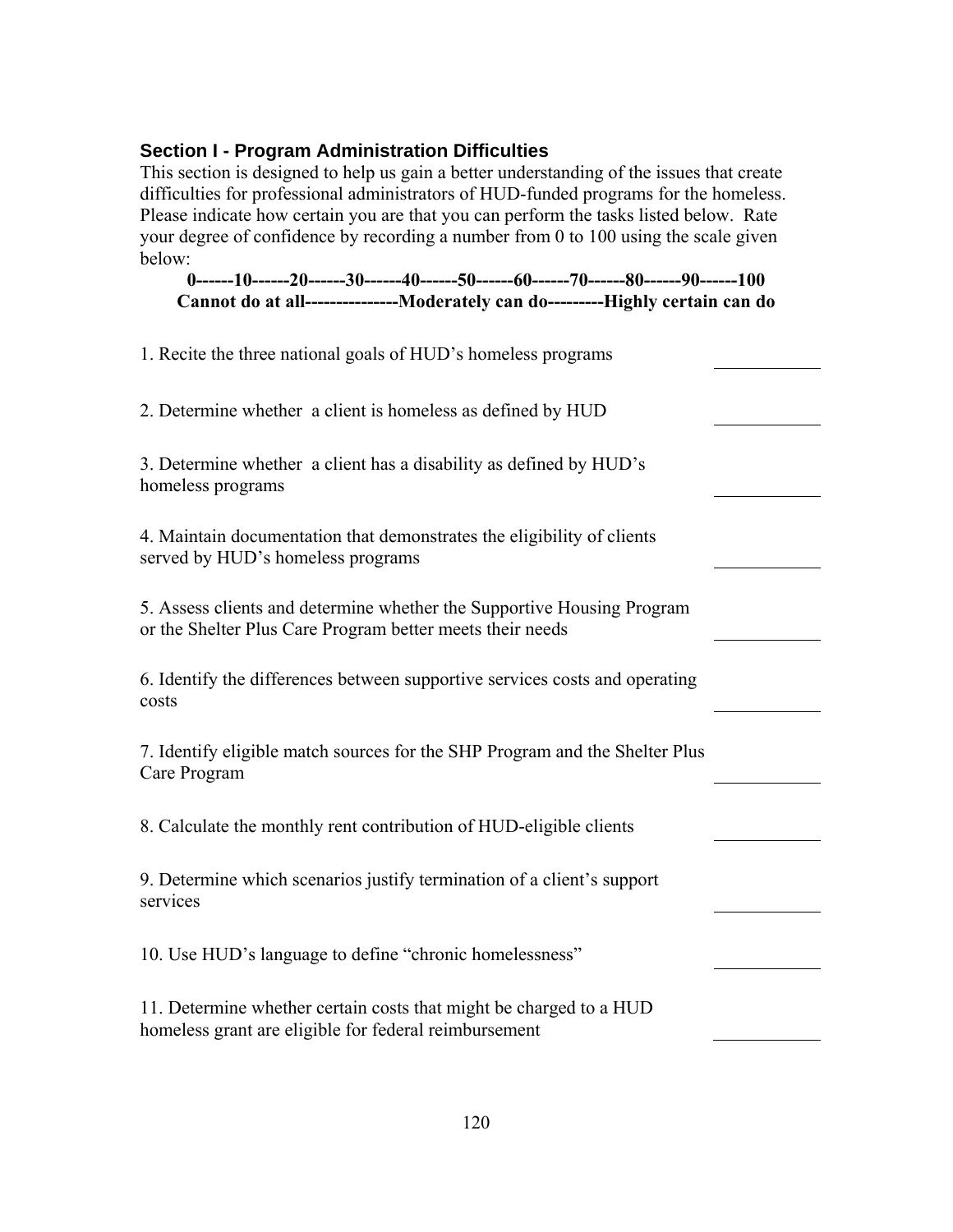### **Section II - Individual Approaches to Training**

This section is designed to help us better understand a participant's motivation as it relates to THIS TRAINING. A five-point scale ranging from "Strongly Disagree" to "Strongly Agree" is used. Please indicate the extent to which you agree with the following statements by CIRCLING the appropriate response.

|                                                                                                                | <b>Strongly</b><br><b>Disagree</b> | <b>Disagree Undecided</b> |                | Agree          | <b>Strongly</b><br>Agree |
|----------------------------------------------------------------------------------------------------------------|------------------------------------|---------------------------|----------------|----------------|--------------------------|
| 12. My aim is to completely master<br>the material presented in this training.                                 | $\mathbf{1}$                       | $\overline{2}$            | 3              | $\overline{4}$ | 5                        |
| 13. My aim is to perform well relative<br>to other students in this training.                                  | $\mathbf{1}$                       | $\overline{2}$            | $\overline{3}$ | $\overline{4}$ | 5                        |
| 14. My aim is to avoid doing worse<br>than other students in this training.                                    | $\mathbf{1}$                       | $\overline{2}$            | $\mathfrak{Z}$ | $\overline{4}$ | 5                        |
| 15. I am striving to understand the<br>content of this course as thoroughly as<br>possible.                    | 1                                  | $\overline{2}$            | $\overline{3}$ | $\overline{4}$ | 5                        |
| 16. I am striving to do well compared<br>to other students in this training.                                   | $\mathbf{1}$                       | $\overline{2}$            | $\overline{3}$ | $\overline{4}$ | 5                        |
| 17. I am striving to avoid performing<br>worse than others in this training.                                   | $\mathbf{1}$                       | $\overline{2}$            | $\mathfrak{Z}$ | $\overline{4}$ | 5                        |
| 18. My goal is to learn as much as<br>possible in this training.                                               | $\mathbf{1}$                       | $\overline{2}$            | $\overline{3}$ | $\overline{4}$ | 5                        |
| 19. My goal is to perform better than<br>the other students in this training.                                  | $\mathbf{1}$                       | $\overline{2}$            | 3              | $\overline{4}$ | 5                        |
| 20. My goal is to avoid performing<br>poorly compared to others in this<br>training.                           | $\mathbf{1}$                       | $\overline{2}$            | 3              | $\overline{4}$ | 5                        |
| 21. I presently have an expert level of<br>knowledge of the material that will be<br>covered in this training. | 1                                  | $\overline{2}$            | 3              | $\overline{4}$ | 5                        |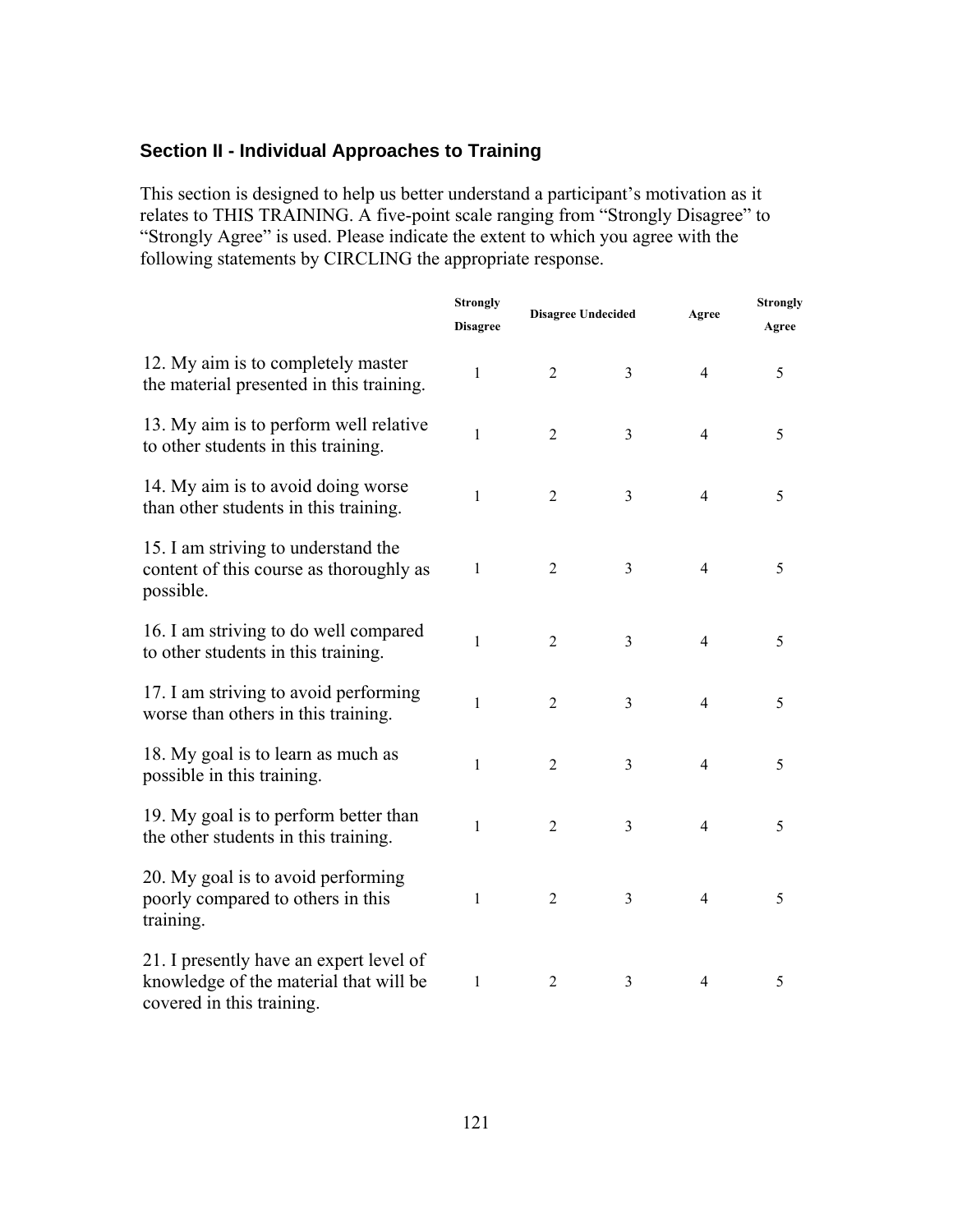## **Section III. Background Information**

| 22. Were you required to attend this<br>training? | <b>YES</b>                                                          | NO. |
|---------------------------------------------------|---------------------------------------------------------------------|-----|
|                                                   | 23. What is the highest level of education that you have completed? |     |
| High school                                       |                                                                     |     |
| Two-year degree                                   |                                                                     |     |
| Four-year degree                                  |                                                                     |     |
| Graduate degree                                   |                                                                     |     |
|                                                   | 24. What type of organization best describes your employer?         |     |
| <b>HUD</b>                                        |                                                                     |     |
| State government                                  |                                                                     |     |
| Local government                                  |                                                                     |     |
| Nonprofit<br>organization                         |                                                                     |     |
| Private organization                              |                                                                     |     |
|                                                   | 25. Which function best describes your job with your employer?      |     |
| Executive<br>management                           |                                                                     |     |
| Program<br>management                             |                                                                     |     |
| Case management                                   |                                                                     |     |
| Financial<br>management                           |                                                                     |     |
| Planning                                          |                                                                     |     |
| Administrative<br>support                         |                                                                     |     |
| Other                                             |                                                                     |     |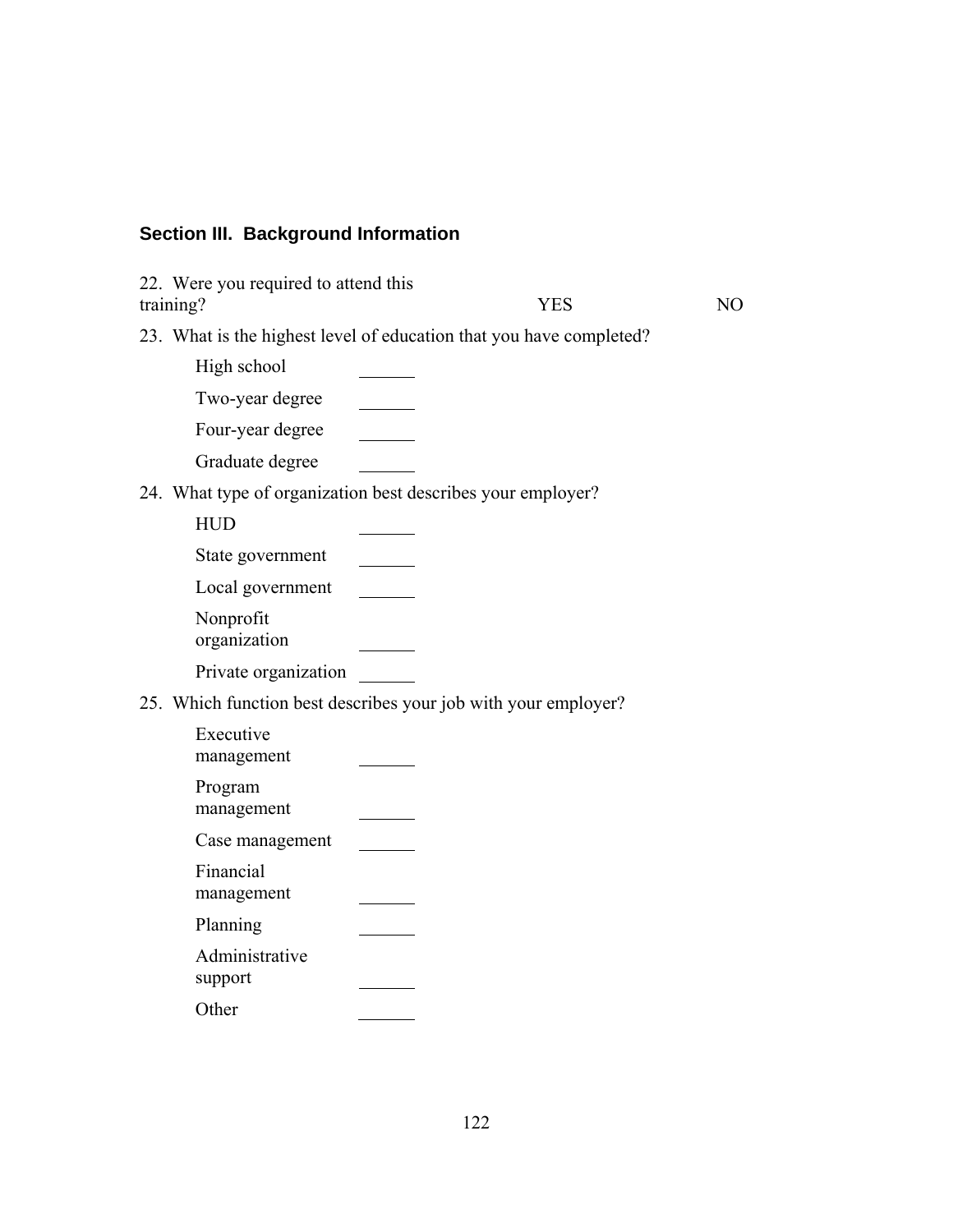26. How many years have you been employed by your present employer?

27. What was your age on your last birthday?

28. What are your first and last

names?

### THANK YOU FOR COMPLETING THE SURVEY

Feel free to provide, on the back of this page, any additional comments that you may have.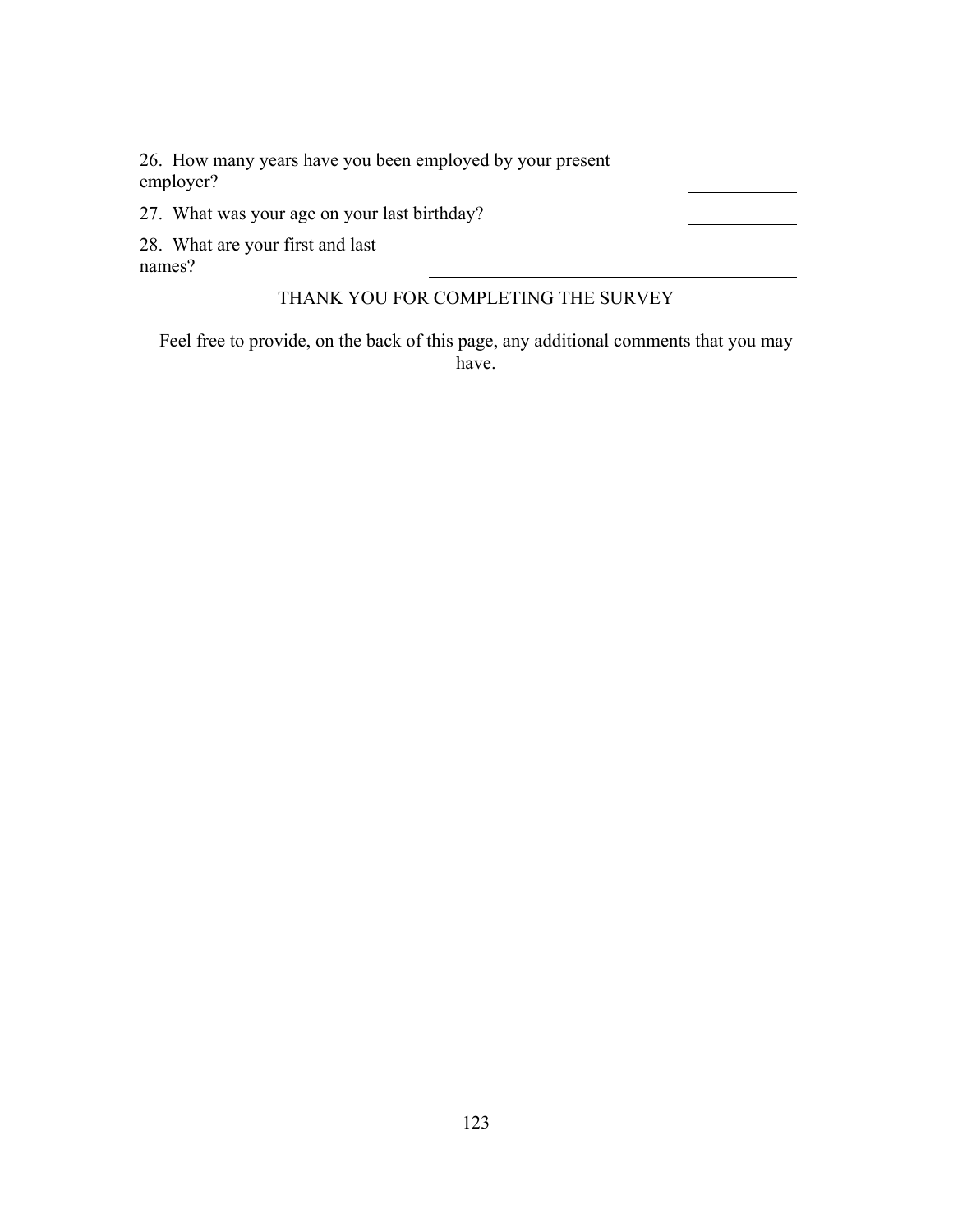# **Training Effectiveness Appraisal Post-Training**

This survey should be completed by participants that attended the training AND completed the pre-training survey. Study participants are eligible for a **\$25 Gift Certificate** to be awarded at the end of the training.

### **Sample Item**

To familiarize yourself with the first section of the post-test, please complete the following question.

How certain are you that you can lift the weights described below? Rate your degree of confidence by recording a number from 0 to 100 using the scale given below:

**0------10------20------30------40------50------60------70------80------90------100 Cannot do at all---------------Moderately can do---------Highly certain can do** 

| Lift a 10 pound object  |  |
|-------------------------|--|
| Lift a 20 pound object  |  |
| Lift a 50 pound object  |  |
| Lift a 80 pound object  |  |
| Lift a 100 pound object |  |
| Lift a 150 pound object |  |
| Lift a 200 pound object |  |
| Lift a 300 pound object |  |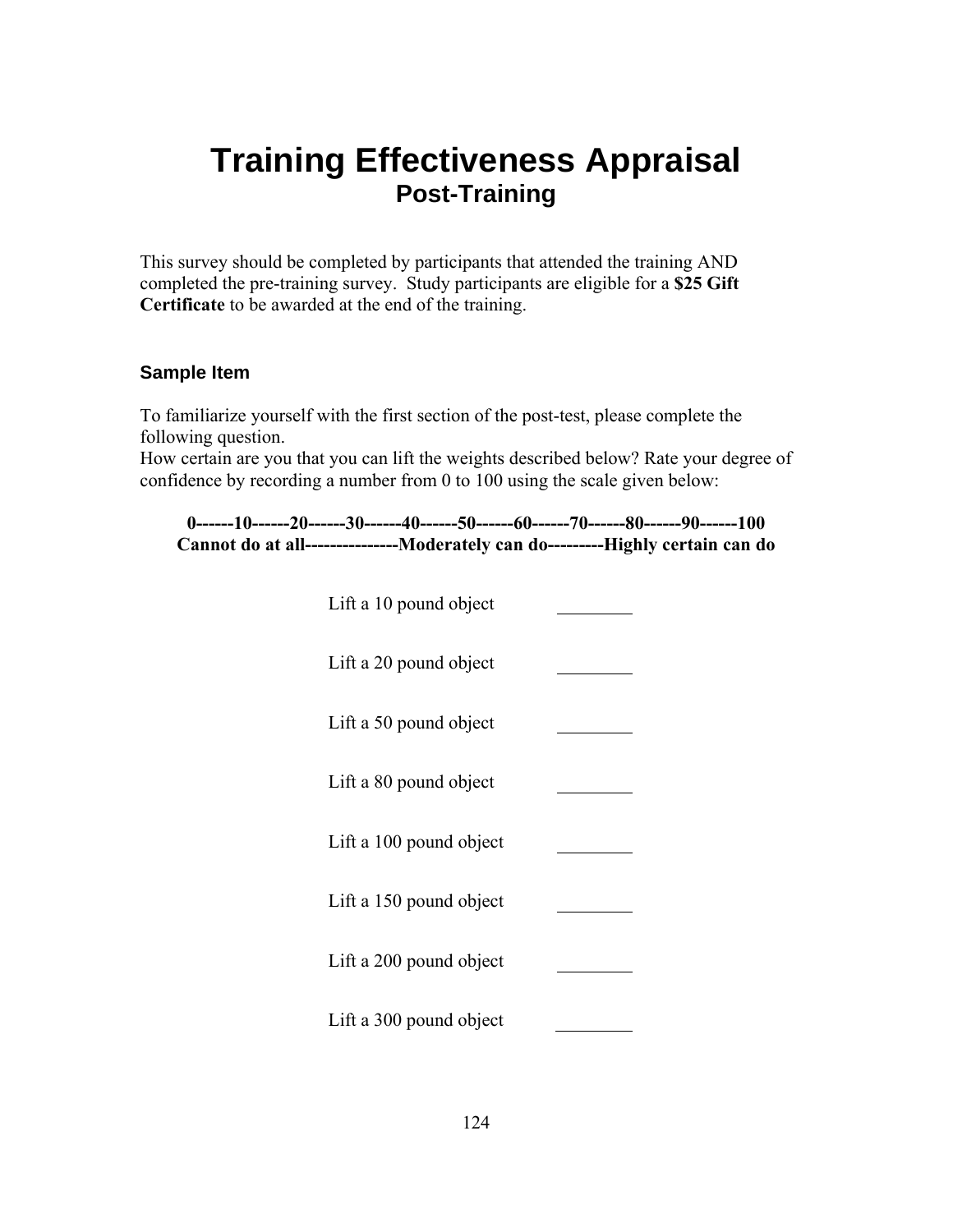### **Section I - Program Administration Difficulties**

This section is designed to help us gain a better understanding of the issues that create difficulties for professional administrators of HUD-funded programs for the homeless. Please indicate how certain you are that you can perform the tasks listed below. Rate your degree of confidence by entering a number from 0 to 100 using the scale given below:

**0------10------20------30------40------50------60------70------80------90------100 Cannot do at all---------------Moderately can do---------Highly certain can do**

| 1. Recite the three national goals of HUD's homeless programs                                                                                |  |
|----------------------------------------------------------------------------------------------------------------------------------------------|--|
| 2. Determine whether a client is homeless as defined by HUD                                                                                  |  |
| 3. Determine whether a client has a disability as defined by HUD's<br>homeless programs                                                      |  |
| 4. Maintain documentation that demonstrates the eligibility of clients<br>served by HUD's homeless programs                                  |  |
| 5. Assess clients and determine whether the Supportive Housing Program<br>or the Shelter Plus Care program is most appropriate to serve them |  |
| 6. Identify the differences between supportive services costs and operating<br>costs                                                         |  |
| 7. Identify eligible match sources for the SHP and the Shelter Plus Care<br>Program                                                          |  |
| 8. Calculate the monthly rent contribution of HUD-eligible clients                                                                           |  |
| 9. Determine which scenarios justify termination of a client's support<br>services                                                           |  |
| 10. Define "chronic homelessness" using HUD's language                                                                                       |  |
| 11. Determine whether certain costs that might be charged to a HUD<br>homeless grant are eligible for federal reimbursement                  |  |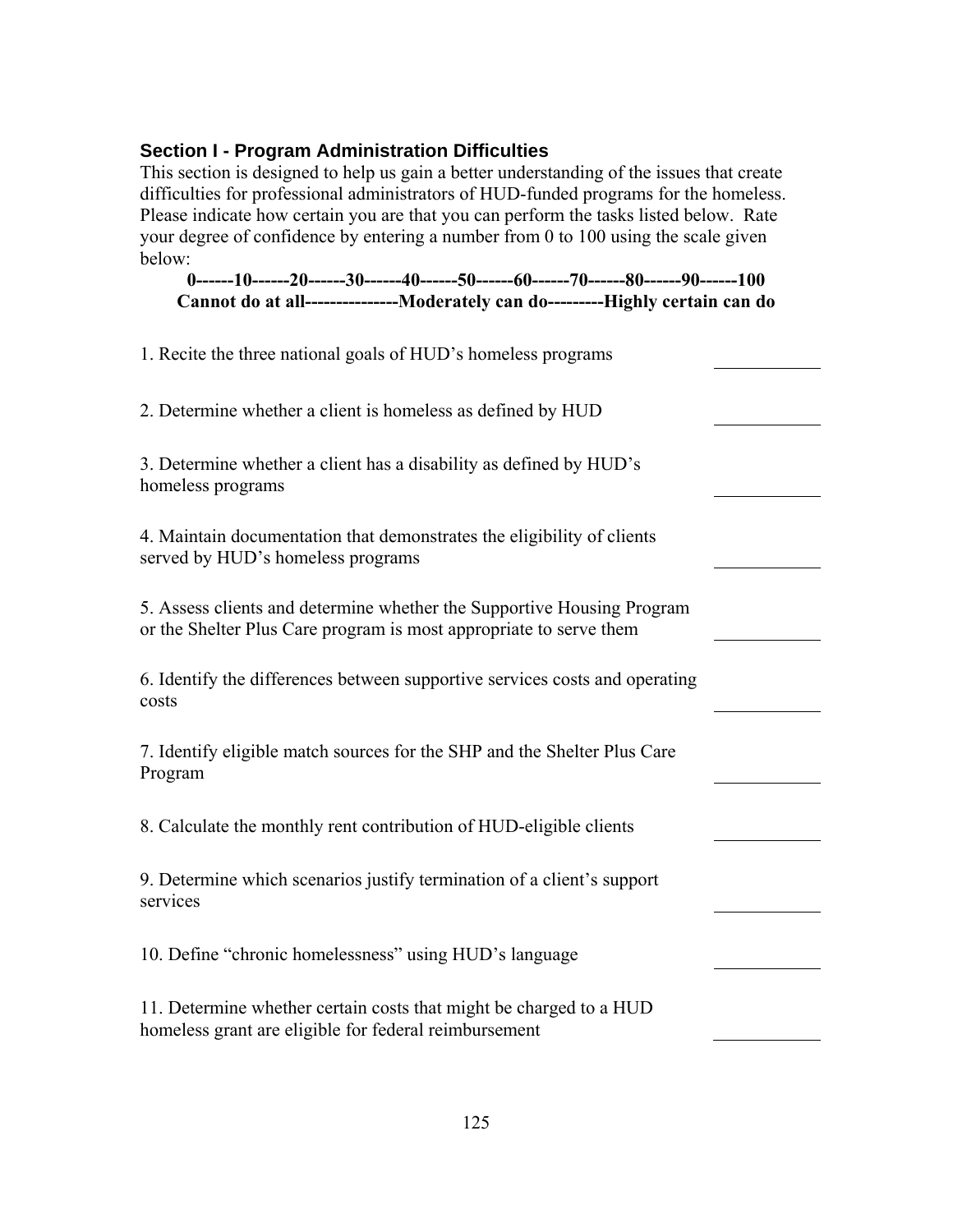### **Section II – Transfer of Training to the Workplace**

This section is designed to help us better understand factors that impact the transfer of training to the workplace. A five- point scale ranging from "Strongly Disagree" to "Strongly Agree" is used. Please indicate the extent to which you agree with the following statements by marking the appropriate response.

|                                                                                                                                   | <b>Strongly</b> |                           |                |                | <b>Strongly</b> |
|-----------------------------------------------------------------------------------------------------------------------------------|-----------------|---------------------------|----------------|----------------|-----------------|
|                                                                                                                                   | <b>Disagree</b> | <b>Disagree Undecided</b> |                | Agree          | Agree           |
| 12. My workload allows me to try the<br>new things I have learned.                                                                | $\mathbf{1}$    | $\overline{2}$            | 3              | 4              | 5               |
| 13. Training will increase my personal<br>productivity.                                                                           | $\mathbf{1}$    | $\overline{2}$            | $\mathfrak{Z}$ | $\overline{4}$ | 5               |
| 14. My supervisor sets goals that<br>encourage me to apply my training on<br>the job.                                             | $\mathbf{1}$    | $\overline{2}$            | 3              | $\overline{4}$ | 5               |
| 15. I have time in my schedule to<br>change the way I do things so as to<br>accommodate my new learning.                          | $\mathbf{1}$    | $\overline{2}$            | 3              | $\overline{4}$ | 5               |
| 16. I can't wait to get back to work to<br>try what I have learned.                                                               | $\mathbf{1}$    | $\overline{2}$            | $\mathfrak{Z}$ | 4              | 5               |
| 17. I have access to enough human<br>resources to support my use of the<br>skills I acquired in training.                         | $\mathbf{1}$    | $\overline{2}$            | 3              | $\overline{4}$ | 5               |
| 18. I believe the training will help me<br>do my current job better.                                                              | $\mathbf{1}$    | $\overline{2}$            | 3              | $\overline{4}$ | 5               |
| 19. Our current staffing level cannot<br>adequately support my use of this<br>training.                                           | $\mathbf{1}$    | $\overline{2}$            | $\mathfrak{Z}$ | $\overline{4}$ | 5               |
| 20. My supervisor will meet with me<br>regularly to work on problems I may<br>encounter while trying to implement<br>my training. | 1               | $\overline{2}$            | $\mathfrak{Z}$ | $\overline{4}$ | 5               |
| 21. My supervisor will meet with me<br>to discuss ways of applying my<br>training to the job.                                     | $\mathbf{1}$    | $\overline{2}$            | 3              | $\overline{4}$ | 5               |
| 22. I presently have an expert level of<br>knowledge of the material that was<br>covered in this training.                        | $\mathbf{1}$    | $\overline{2}$            | 3              | $\overline{4}$ | 5               |
| 23. What is your first and last name?                                                                                             |                 |                           |                |                |                 |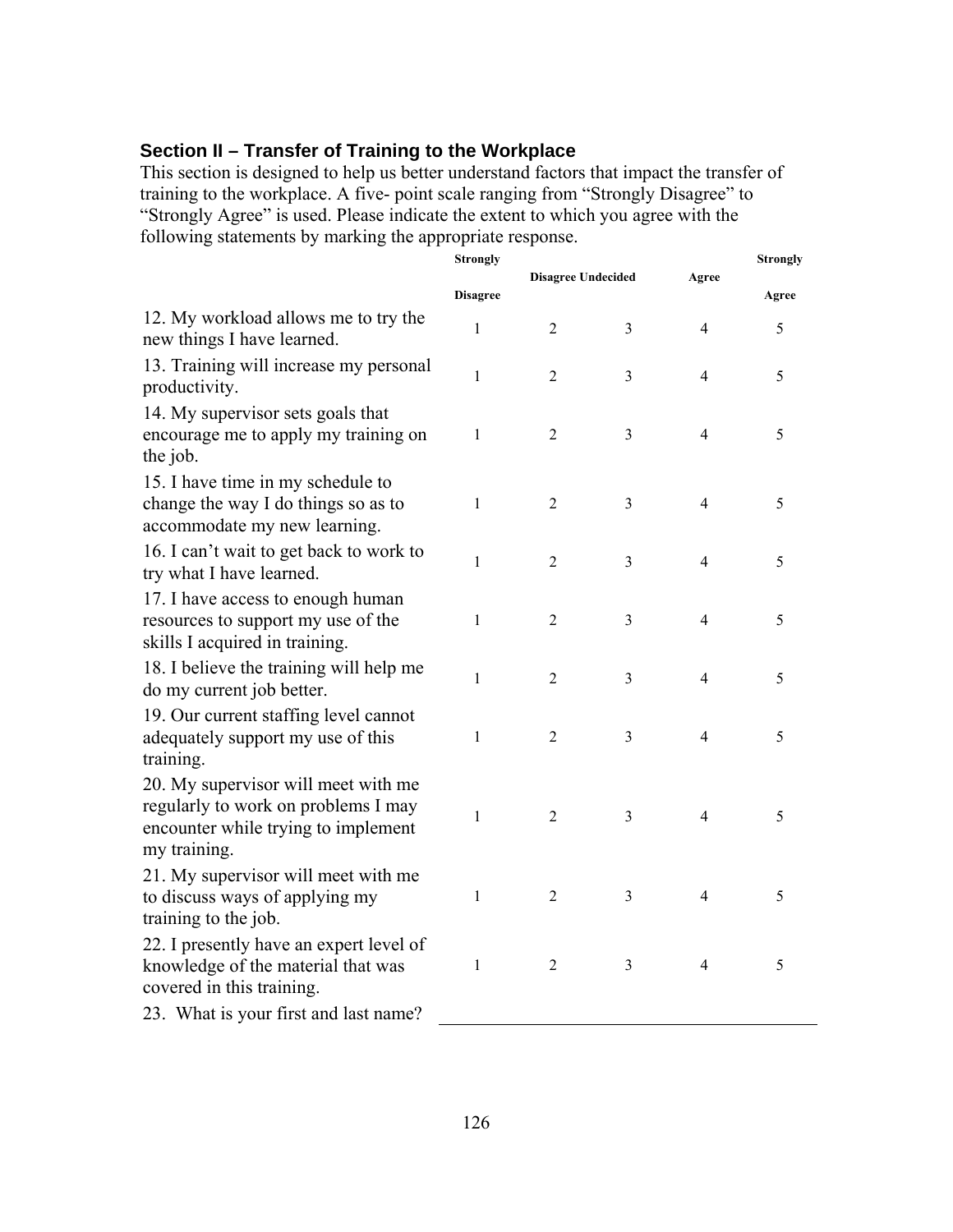|  |  |  |  | <b>Appendix B - Descriptive Statistics of Treatment Group</b> |  |
|--|--|--|--|---------------------------------------------------------------|--|
|--|--|--|--|---------------------------------------------------------------|--|

### **Descriptive Statistics**

N

|                              | Valid | Missing          | Mean    | Std. Deviation | Minimum  | Maximum |
|------------------------------|-------|------------------|---------|----------------|----------|---------|
| $\mathbf{AGE}$               | 113   | $\boldsymbol{0}$ | 44.947  | 11.1754        | 22.0     | 68.0    |
| $\mathop{\rm EDUC}\nolimits$ | 113   | $\boldsymbol{0}$ | 3.037   | .9251          | 1.0      | 4.0     |
| ORGTYPE                      | 113   | $\boldsymbol{0}$ | 1.1062  | .30946         | 1.00     | 2.00    |
| <b>JOBTYPE</b>               | 113   | $\boldsymbol{0}$ | 1.4867  | .50205         | 1.00     | 2.00    |
| <b>YRSEMP</b>                | 113   | $\boldsymbol{0}$ | 6.063   | 5.2225         | 1.0      | 23.0    |
| SE1                          | 113   | $\boldsymbol{0}$ | 39.1061 | 35.94283       | $-70.00$ | 100.00  |
| SE3                          | 113   | $\boldsymbol{0}$ | 18.1091 | 25.38035       | $-25.00$ | 80.00   |
| SE <sub>5</sub>              | 113   | $\boldsymbol{0}$ | 13.6082 | 27.27603       | $-50.00$ | 80.00   |
| SE7                          | 113   | $\boldsymbol{0}$ | 18.8242 | 28.64784       | $-50.00$ | 90.00   |
| SE8                          | 113   | $\boldsymbol{0}$ | 20.3877 | 33.32331       | $-75.00$ | 100.00  |
| SE9                          | 113   | $\boldsymbol{0}$ | 21.7384 | 30.07959       | $-60.00$ | 100.00  |
| <b>SE11</b>                  | 113   | $\boldsymbol{0}$ | 24.1558 | 30.18051       | $-40.00$ | 100.00  |
| GOM1                         | 113   | $\boldsymbol{0}$ | 4.442   | .5500          | 3.0      | 5.0     |
| GOM2                         | 113   | $\boldsymbol{0}$ | 4.690   | .4833          | 3.0      | 5.0     |
| GOM3                         | 113   | $\boldsymbol{0}$ | 4.805   | .3977          | 4.0      | 5.0     |
| GOP1                         | 113   | $\boldsymbol{0}$ | 3.929   | 1.0583         | 1.0      | 5.0     |
| GOP2                         | 113   | $\boldsymbol{0}$ | 3.593   | 1.2722         | 1.0      | 5.0     |
| GOP3                         | 113   | $\boldsymbol{0}$ | 3.292   | 1.3737         | 1.0      | $5.0\,$ |
| GOA1                         | 113   | $\boldsymbol{0}$ | 3.381   | 1.3908         | $1.0\,$  | 5.0     |
| GOA2                         | 113   | $\boldsymbol{0}$ | 3.329   | 1.4104         | 1.0      | 5.0     |
| GOA3                         | 113   | $\boldsymbol{0}$ | 3.381   | 1.3908         | $1.0\,$  | 5.0     |
| OU1                          | 113   | $\boldsymbol{0}$ | 4.186   | .7967          | 2.0      | 5.0     |
| OU <sub>2</sub>              | 113   | $\boldsymbol{0}$ | 3.956   | .8700          | 2.0      | 5.0     |
| OU3                          | 113   | $\boldsymbol{0}$ | 3.704   | .9604          | 1.0      | 5.0     |
| SS1                          | 113   | $\boldsymbol{0}$ | 3.961   | .8922          | 1.0      | 5.0     |
| SS <sub>2</sub>              | 113   | $\boldsymbol{0}$ | 3.616   | 1.0026         | 1.0      | 5.0     |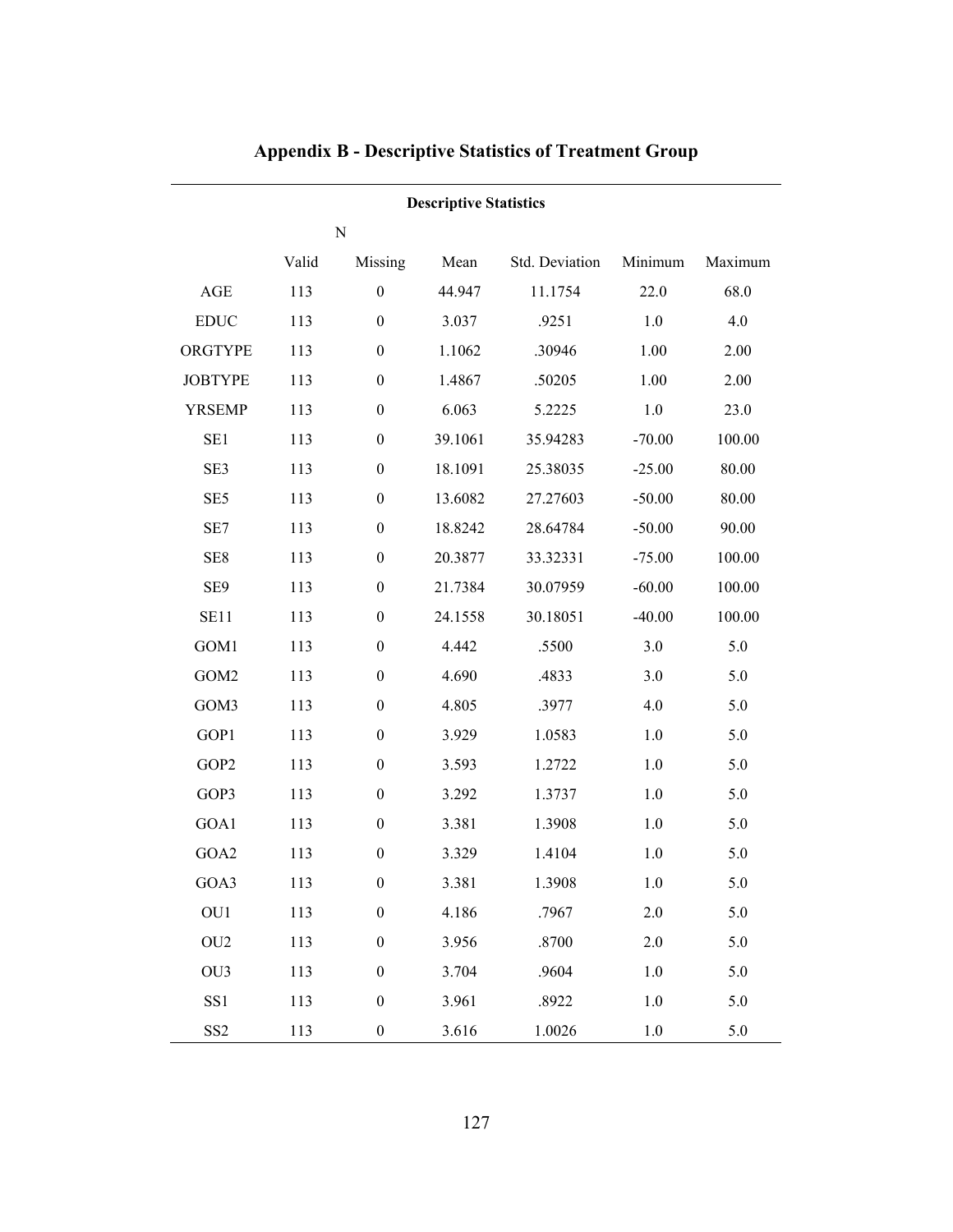|                 |       |                  | <b>Descriptive Statistics</b> |                |          |         |
|-----------------|-------|------------------|-------------------------------|----------------|----------|---------|
|                 |       | ${\bf N}$        |                               |                |          |         |
|                 | Valid | Missing          | Mean                          | Std. Deviation | Minimum  | Maximum |
| AGE             | 113   | $\boldsymbol{0}$ | 44.947                        | 11.1754        | 22.0     | 68.0    |
| <b>EDUC</b>     | 113   | $\boldsymbol{0}$ | 3.037                         | .9251          | 1.0      | 4.0     |
| ORGTYPE         | 113   | $\boldsymbol{0}$ | 1.1062                        | .30946         | 1.00     | 2.00    |
| <b>JOBTYPE</b>  | 113   | $\boldsymbol{0}$ | 1.4867                        | .50205         | 1.00     | 2.00    |
| <b>YRSEMP</b>   | 113   | $\boldsymbol{0}$ | 6.063                         | 5.2225         | 1.0      | 23.0    |
| SE <sub>1</sub> | 113   | $\boldsymbol{0}$ | 39.1061                       | 35.94283       | $-70.00$ | 100.00  |
| SE3             | 113   | $\boldsymbol{0}$ | 18.1091                       | 25.38035       | $-25.00$ | 80.00   |
| SE <sub>5</sub> | 113   | $\boldsymbol{0}$ | 13.6082                       | 27.27603       | $-50.00$ | 80.00   |
| SE7             | 113   | $\boldsymbol{0}$ | 18.8242                       | 28.64784       | $-50.00$ | 90.00   |
| SE8             | 113   | $\boldsymbol{0}$ | 20.3877                       | 33.32331       | $-75.00$ | 100.00  |
| SE9             | 113   | $\boldsymbol{0}$ | 21.7384                       | 30.07959       | $-60.00$ | 100.00  |
| <b>SE11</b>     | 113   | $\boldsymbol{0}$ | 24.1558                       | 30.18051       | $-40.00$ | 100.00  |
| GOM1            | 113   | $\boldsymbol{0}$ | 4.442                         | .5500          | 3.0      | 5.0     |
| GOM2            | 113   | $\boldsymbol{0}$ | 4.690                         | .4833          | 3.0      | 5.0     |
| GOM3            | 113   | $\boldsymbol{0}$ | 4.805                         | .3977          | 4.0      | 5.0     |
| GOP1            | 113   | $\boldsymbol{0}$ | 3.929                         | 1.0583         | 1.0      | 5.0     |
| GOP2            | 113   | $\boldsymbol{0}$ | 3.593                         | 1.2722         | 1.0      | 5.0     |
| GOP3            | 113   | $\boldsymbol{0}$ | 3.292                         | 1.3737         | 1.0      | 5.0     |
| GOA1            | 113   | $\boldsymbol{0}$ | 3.381                         | 1.3908         | 1.0      | 5.0     |
| GOA2            | 113   | $\boldsymbol{0}$ | 3.329                         | 1.4104         | 1.0      | 5.0     |
| GOA3            | 113   | $\boldsymbol{0}$ | 3.381                         | 1.3908         | 1.0      | 5.0     |
| OU1             | 113   | $\boldsymbol{0}$ | 4.186                         | .7967          | 2.0      | 5.0     |
| OU <sub>2</sub> | 113   | $\boldsymbol{0}$ | 3.956                         | .8700          | 2.0      | 5.0     |
| OU3             | 113   | $\boldsymbol{0}$ | 3.704                         | .9604          | 1.0      | 5.0     |
| SS1             | 113   | $\boldsymbol{0}$ | 3.961                         | .8922          | 1.0      | 5.0     |
| SS <sub>2</sub> | 113   | $\boldsymbol{0}$ | 3.616                         | 1.0026         | 1.0      | 5.0     |
| SS3             | 113   | $\boldsymbol{0}$ | 3.559                         | .9967          | 1.0      | 5.0     |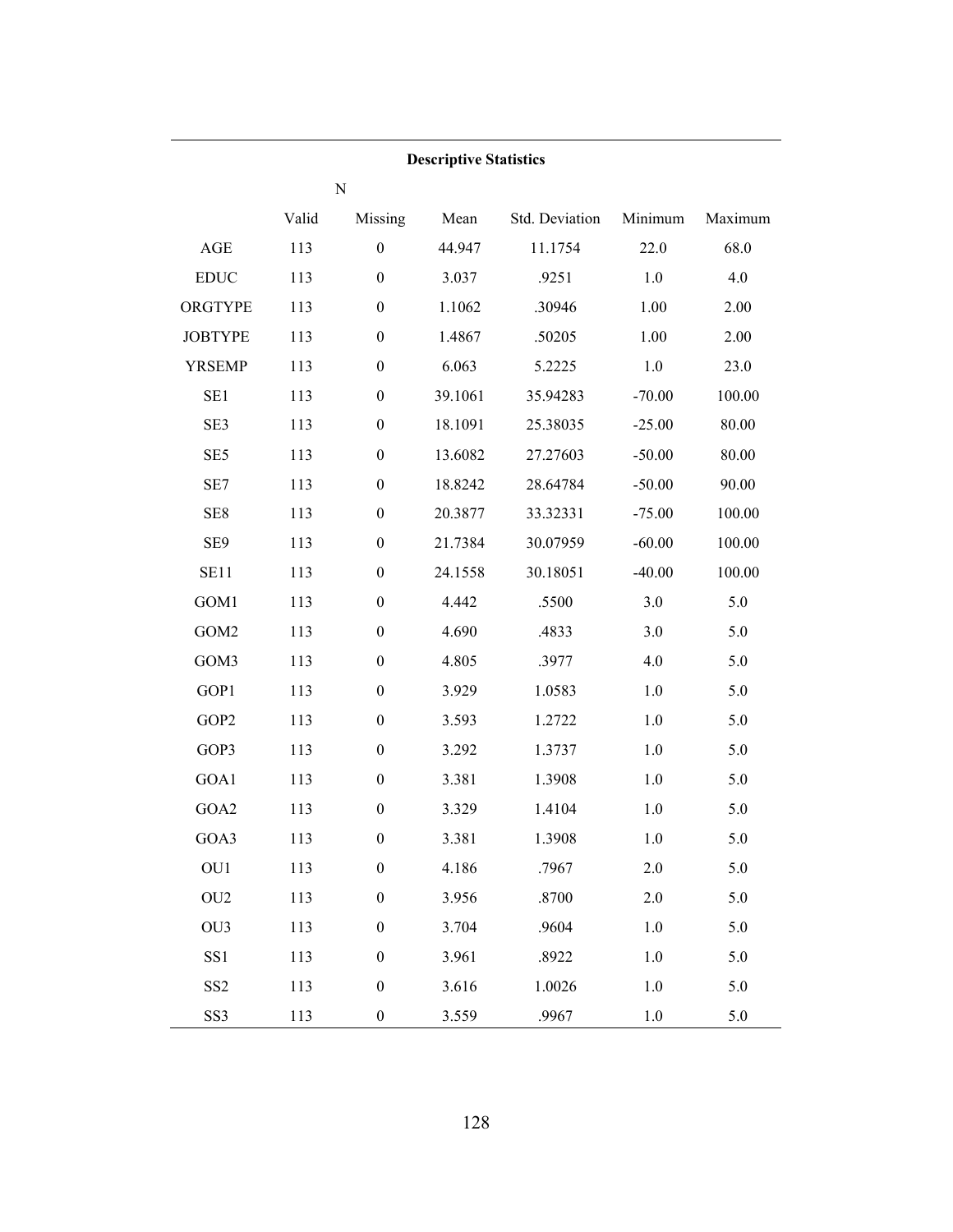# **Frequency Tables**

|                  |           | <b>EDUC</b> |               |                       |
|------------------|-----------|-------------|---------------|-----------------------|
|                  | Frequency | Percent     | Valid Percent | Cumulative<br>Percent |
| High School      | 11        | 9.7         | 9.7           | 9.7                   |
| Two Year Degree  | 13        | 11.5        | 11.5          | 21.2                  |
| Four Year Degree | 50        | 44.3        | 44.3          | 65.5                  |
| Graduate degree  | 39        | 34.5        | 34.5          | 100.0                 |
| Total            | 113       | 100.0       | 100.0         |                       |

### **ORGTYPE**

|           |           |         |               | Cumulative |
|-----------|-----------|---------|---------------|------------|
|           | Frequency | Percent | Valid Percent | Percent    |
| Nonprofit | 101       | 89.4    | 89.4          | 89.4       |
| Other     | 12        | 10.6    | 10.6          | 100.0      |
| Total     | 113       | 100.0   | 100.0         |            |

| <b>JOBTYPE</b>          |           |         |         |            |
|-------------------------|-----------|---------|---------|------------|
|                         |           |         | Valid   | Cumulative |
|                         | Frequency | Percent | Percent | Percent    |
| <b>Upper Management</b> | 58        | 51.3    | 51.3    | 51.3       |
| Other                   | 55        | 48.7    | 48.7    | 100.0      |
| Total                   | 113       | 100.0   | 100.0   |            |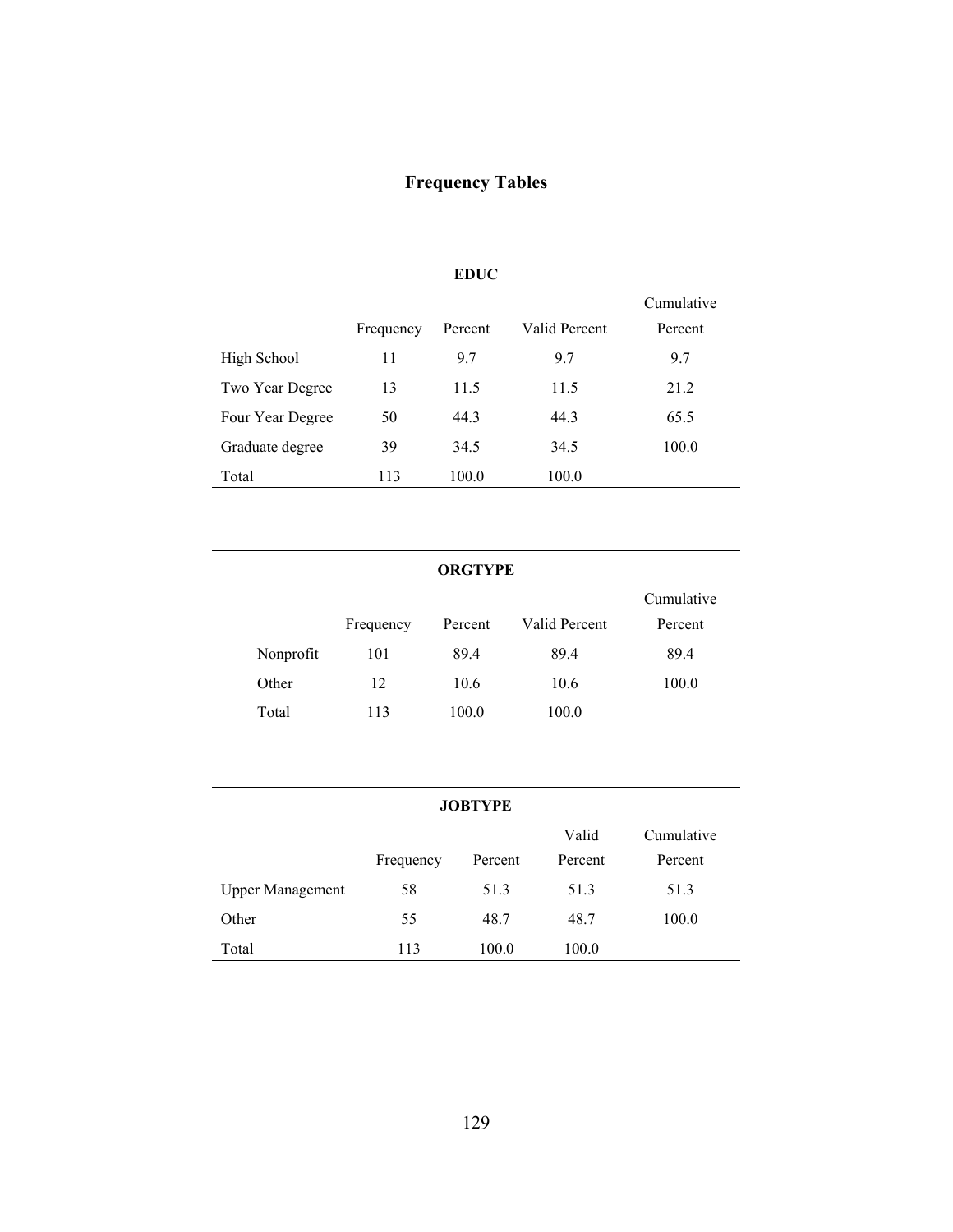|       |          |                | SE <sub>1</sub> |               |                       |
|-------|----------|----------------|-----------------|---------------|-----------------------|
|       |          | Frequency      | Percent         | Valid Percent | Cumulative<br>Percent |
| Valid | $-70.00$ | $\mathbf{1}$   | .9              | .9            | .9                    |
|       | $-15.01$ | $\mathbf{1}$   | .9              | .9            | 1.8                   |
|       | $-10.00$ | $\mathbf{1}$   | .9              | .9            | 2.7                   |
|       | .00      | 22             | 19.5            | 19.5          | 22.1                  |
|       | 10.00    | 13             | 11.5            | 11.5          | 33.6                  |
|       | 15.00    | $\mathbf{1}$   | .9              | .9            | 34.5                  |
|       | 20.00    | $\overline{7}$ | 6.2             | 6.2           | 40.7                  |
|       | 25.00    | $\overline{2}$ | 1.8             | 1.8           | 42.5                  |
|       | 30.00    | 10             | 8.8             | 8.8           | 51.3                  |
|       | 40.00    | $\overline{7}$ | 6.2             | 6.2           | 57.5                  |
|       | 49.00    | $\mathbf{1}$   | .9              | .9            | 58.4                  |
|       | 50.00    | 11             | 9.7             | 9.7           | 68.1                  |
|       | 60.00    | $\overline{4}$ | 3.5             | 3.5           | 71.7                  |
|       | 70.00    | 6              | 5.3             | 5.3           | 77.0                  |
|       | 80.00    | 11             | 9.7             | 9.7           | 86.7                  |
|       | 90.00    | $\overline{4}$ | 3.5             | 3.5           | 90.3                  |
|       | 100.00   | 11             | 9.7             | 9.7           | 100.0                 |
|       | Total    | 113            | 100.0           | 100.0         |                       |

130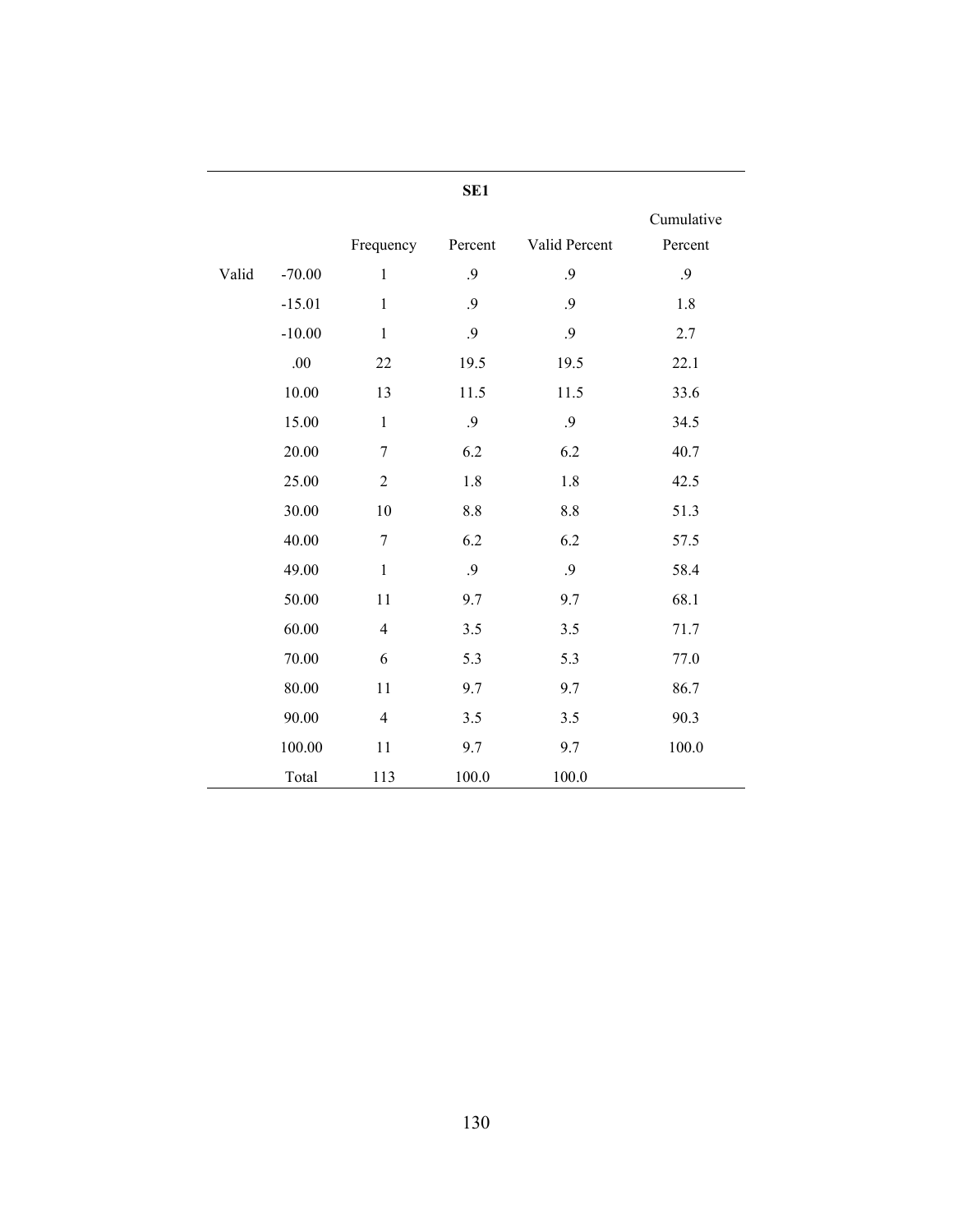|       |          |                          | SE3        |                   |                       |
|-------|----------|--------------------------|------------|-------------------|-----------------------|
|       |          | Frequency                | Percent    | Valid Percent     | Cumulative<br>Percent |
| Valid | $-25.00$ | $\mathbf{1}$             | .9         | .9                | $\cdot$ .9            |
|       | $-20.00$ | 3                        | 2.7        | 2.7               | 3.5                   |
|       | $-10.00$ | $\overline{4}$           | 3.5        | 3.5               | 7.1                   |
|       | .00      | 40                       | 35.4       | 35.4              | 42.5                  |
|       | 10.00    | 18                       | 15.9       | 15.9              | 58.4                  |
|       | 11.33    | $\mathbf{1}$             | .9         | .9                | 59.3                  |
|       | 15.00    | $\,1$                    | $\cdot$ .9 | $\boldsymbol{.9}$ | 60.2                  |
|       | 20.00    | 13                       | 11.5       | 11.5              | 71.7                  |
|       | 25.00    | $\mathbf{1}$             | .9         | .9                | 72.6                  |
|       | 30.00    | $\overline{\mathcal{A}}$ | 3.5        | 3.5               | 76.1                  |
|       | 40.00    | 6                        | 5.3        | 5.3               | 81.4                  |
|       | 50.00    | 7                        | 6.2        | 6.2               | 87.6                  |
|       | 60.00    | 6                        | 5.3        | 5.3               | 92.9                  |
|       | 70.00    | 3                        | 2.7        | 2.7               | 95.6                  |
|       | 80.00    | 5                        | 4.4        | 4.4               | 100.0                 |
|       | Total    | 113                      | 100.0      | 100.0             |                       |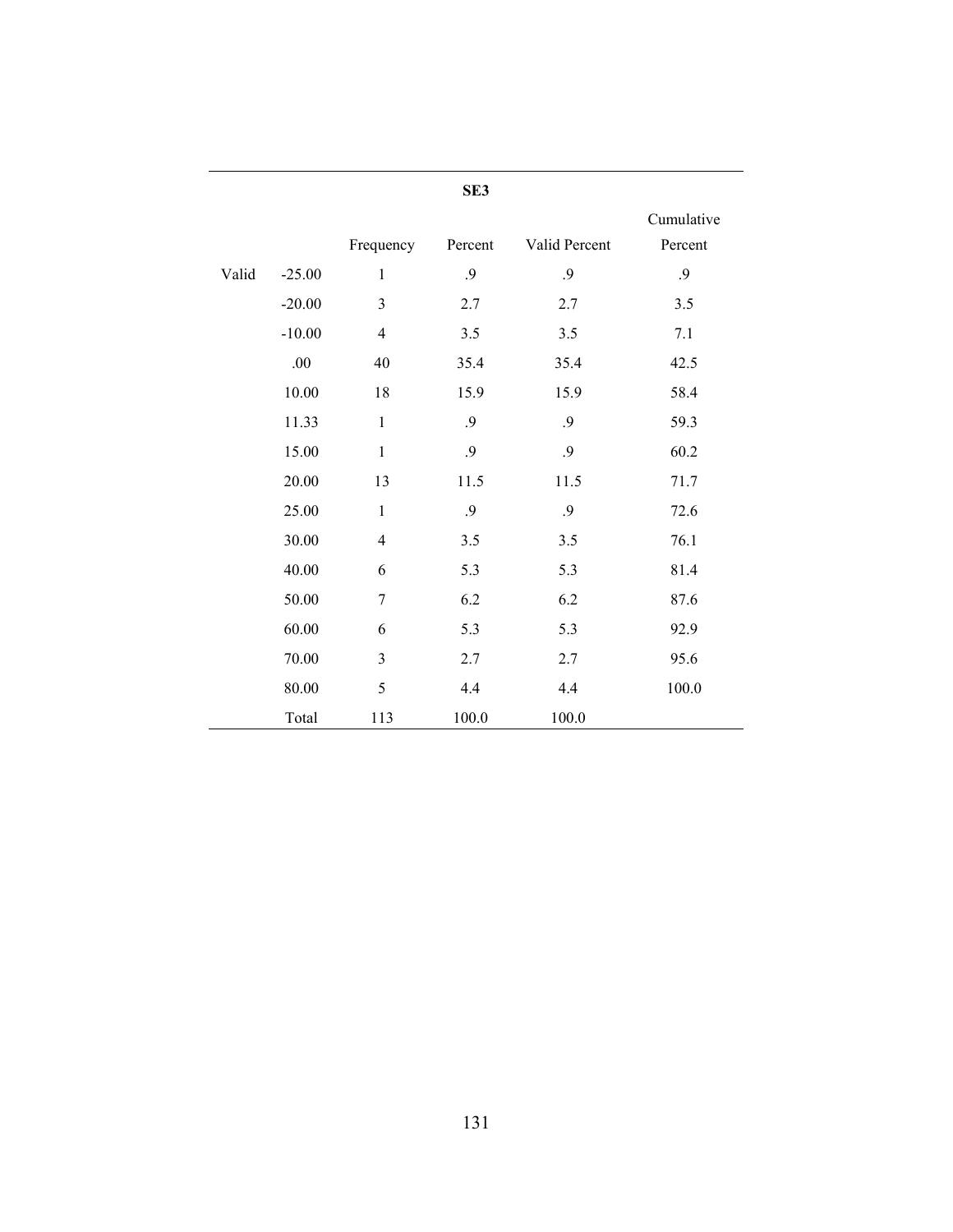|       |          |                | ЭĽЈ     |               |                       |  |
|-------|----------|----------------|---------|---------------|-----------------------|--|
|       |          | Frequency      | Percent | Valid Percent | Cumulative<br>Percent |  |
| Valid | $-50.00$ | $\overline{2}$ | 1.8     | 1.8           | 1.8                   |  |
|       | $-40.00$ | $\mathbf{1}$   | .9      | .9            | 2.7                   |  |
|       | $-30.00$ | $\overline{2}$ | 1.8     | 1.8           | 4.4                   |  |
|       | $-20.00$ | $\overline{4}$ | 3.5     | 3.5           | 8.0                   |  |
|       | $-10.00$ | 9              | 8.0     | 8.0           | 15.9                  |  |
|       | $-5.00$  | $\sqrt{2}$     | 1.8     | 1.8           | 17.7                  |  |
|       | $-1.00$  | $\mathbf{1}$   | .9      | .9            | 18.6                  |  |
|       | .00      | 32             | 28.3    | 28.3          | 46.9                  |  |
|       | 5.00     | $\sqrt{2}$     | $1.8\,$ | $1.8\,$       | 48.7                  |  |
|       | 10.00    | 16             | 14.2    | 14.2          | 62.8                  |  |
|       | 18.72    | $\mathbf{1}$   | .9      | .9            | 63.7                  |  |
|       | 20.00    | 10             | $8.8\,$ | $8.8\,$       | 72.6                  |  |
|       | 30.00    | 12             | 10.6    | 10.6          | 83.2                  |  |
|       | 40.00    | $\overline{3}$ | 2.7     | 2.7           | 85.8                  |  |
|       | 50.00    | 6              | 5.3     | 5.3           | 91.2                  |  |
|       | 60.00    | $\mathbf{1}$   | .9      | .9            | 92.0                  |  |
|       | 70.00    | $\mathfrak{Z}$ | 2.7     | 2.7           | 94.7                  |  |
|       | 80.00    | 6              | 5.3     | 5.3           | 100.0                 |  |
|       | Total    | 113            | 100.0   | 100.0         |                       |  |

**SE5**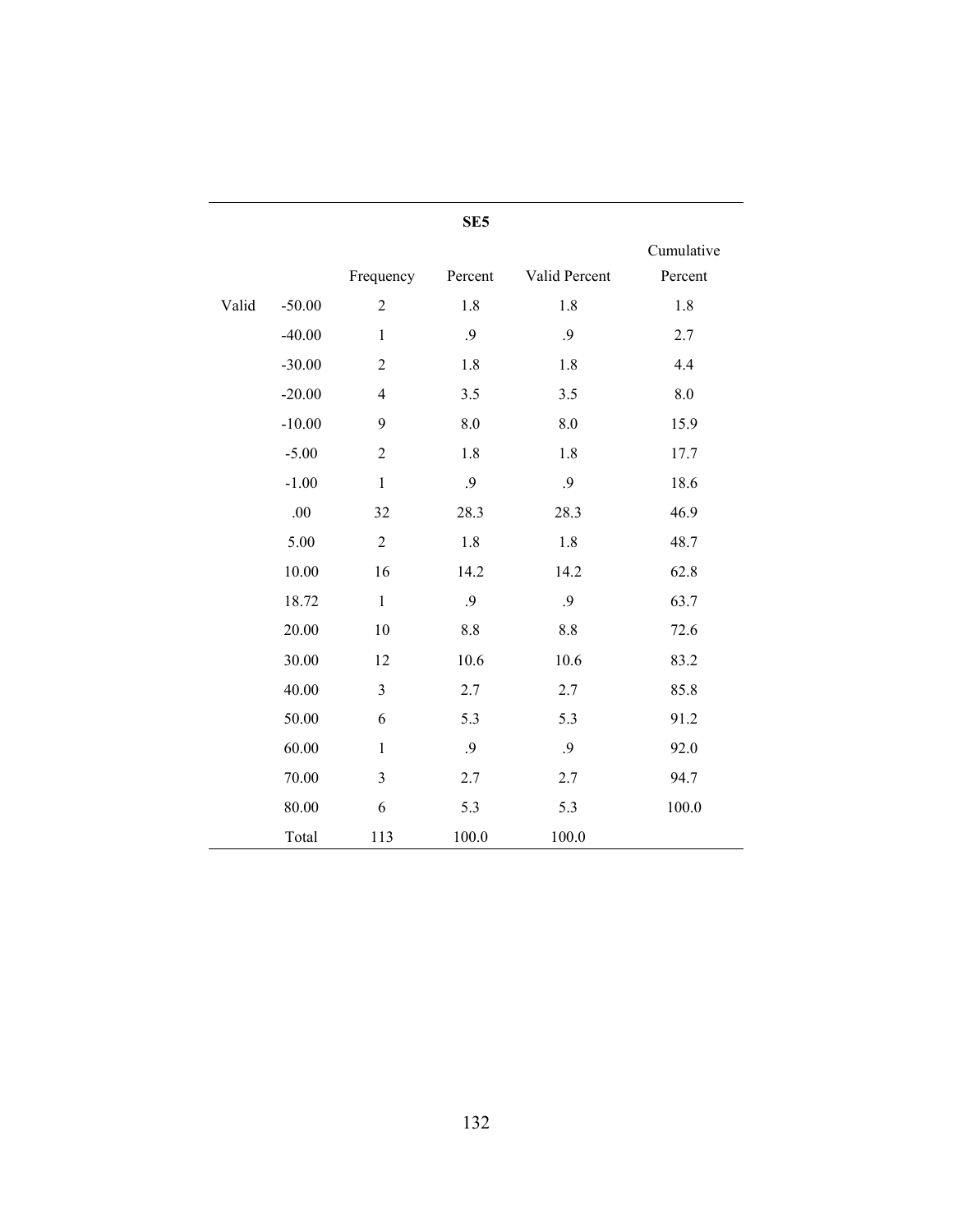|       |          |                | SE7     |               |                       |
|-------|----------|----------------|---------|---------------|-----------------------|
|       |          | Frequency      | Percent | Valid Percent | Cumulative<br>Percent |
| Valid | $-50.00$ | $\mathbf{1}$   | .9      | .9            | .9                    |
|       | $-40.00$ | $\mathbf{1}$   | .9      | .9            | 1.8                   |
|       | $-35.00$ | $\mathbf{1}$   | .9      | .9            | 2.7                   |
|       | $-30.00$ | 3              | 2.7     | 2.7           | 5.3                   |
|       | $-20.00$ | $\mathfrak{Z}$ | 2.7     | 2.7           | $8.0\,$               |
|       | $-10.00$ | $\tau$         | 6.2     | 6.2           | 14.2                  |
|       | .00      | 19             | 16.8    | 16.8          | 31.0                  |
|       | 5.00     | $\sqrt{2}$     | $1.8\,$ | 1.8           | 32.7                  |
|       | 9.00     | $\mathbf{1}$   | .9      | $\cdot$ 9     | 33.6                  |
|       | 10.00    | 18             | 15.9    | 15.9          | 49.6                  |
|       | 15.00    | $\overline{2}$ | 1.8     | 1.8           | 51.3                  |
|       | 18.13    | $\mathbf{1}$   | .9      | .9            | 52.2                  |
|       | 20.00    | 17             | 15.0    | 15.0          | 67.3                  |
|       | 30.00    | 13             | 11.5    | 11.5          | 78.8                  |
|       | 40.00    | 6              | 5.3     | 5.3           | 84.1                  |
|       | 50.00    | $\overline{4}$ | 3.5     | 3.5           | 87.6                  |
|       | 60.00    | 3              | 2.7     | 2.7           | 90.3                  |
|       | 70.00    | $\overline{4}$ | 3.5     | 3.5           | 93.8                  |
|       | 75.00    | $\mathbf{1}$   | .9      | .9            | 94.7                  |
|       | 80.00    | $\overline{2}$ | 1.8     | 1.8           | 96.5                  |
|       | 90.00    | $\overline{4}$ | 3.5     | 3.5           | 100.0                 |
|       | Total    | 113            | 100.0   | 100.0         |                       |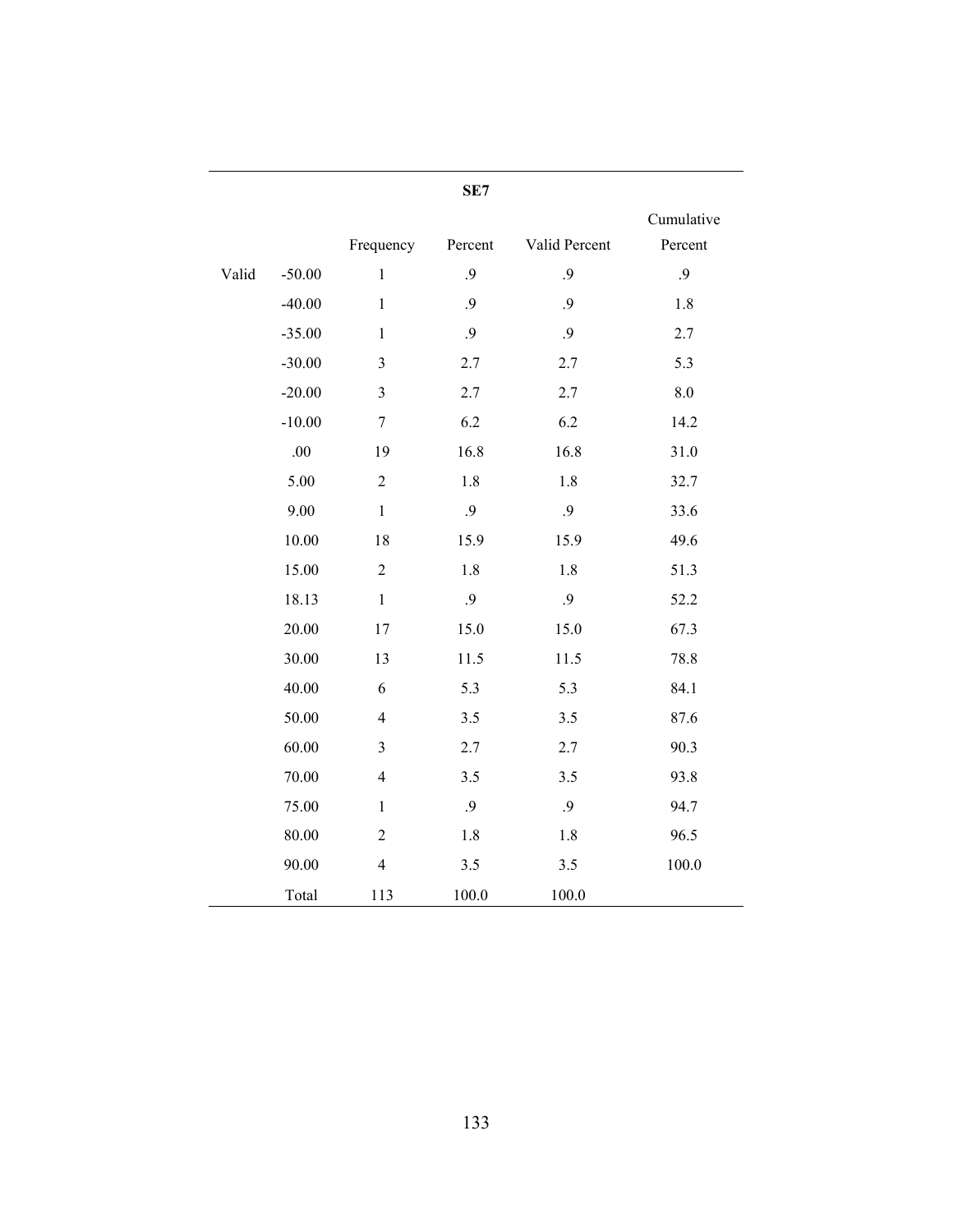|       |          |                | SE8        |               |                       |
|-------|----------|----------------|------------|---------------|-----------------------|
|       |          | Frequency      | Percent    | Valid Percent | Cumulative<br>Percent |
| Valid | $-75.00$ | $\mathbf{1}$   | .9         | .9            | .9                    |
|       | $-50.00$ | $\mathbf{1}$   | .9         | .9            | 1.8                   |
|       | $-40.00$ | $\mathbf{1}$   | $\cdot$ .9 | .9            | 2.7                   |
|       | $-30.00$ | $\mathbf{1}$   | $\cdot$ 9  | .9            | 3.5                   |
|       | $-20.00$ | $\mathbf{1}$   | $\cdot$ .9 | .9            | 4.4                   |
|       | $-16.69$ | $\mathbf{1}$   | .9         | .9            | 5.3                   |
|       | $-10.00$ | $\overline{4}$ | 3.5        | 3.5           | $8.8\,$               |
|       | $-5.00$  | $\overline{2}$ | 1.8        | 1.8           | 10.6                  |
|       | .00      | 39             | 34.5       | 34.5          | 45.1                  |
|       | 5.00     | $\mathbf{1}$   | $\cdot$ 9  | $\cdot$ 9     | 46.0                  |
|       | 10.00    | 14             | 12.4       | 12.4          | 58.4                  |
|       | 10.51    | $\mathbf{1}$   | $\cdot$ .9 | .9            | 59.3                  |
|       | 15.00    | $\sqrt{2}$     | $1.8\,$    | 1.8           | 61.1                  |
|       | 20.00    | 6              | 5.3        | 5.3           | 66.4                  |
|       | 30.00    | $\tau$         | 6.2        | 6.2           | 72.6                  |
|       | 40.00    | 5              | 4.4        | 4.4           | 77.0                  |
|       | 50.00    | 5              | 4.4        | 4.4           | 81.4                  |
|       | 60.00    | $\overline{4}$ | $3.5$      | 3.5           | 85.0                  |
|       | 70.00    | $\tau$         | 6.2        | 6.2           | 91.2                  |
|       | 80.00    | 3              | 2.7        | 2.7           | 93.8                  |
|       | 90.00    | 5              | 4.4        | 4.4           | 98.2                  |
|       | 100.00   | $\overline{2}$ | 1.8        | 1.8           | $100.0$               |
|       | Total    | 113            | 100.0      | 100.0         |                       |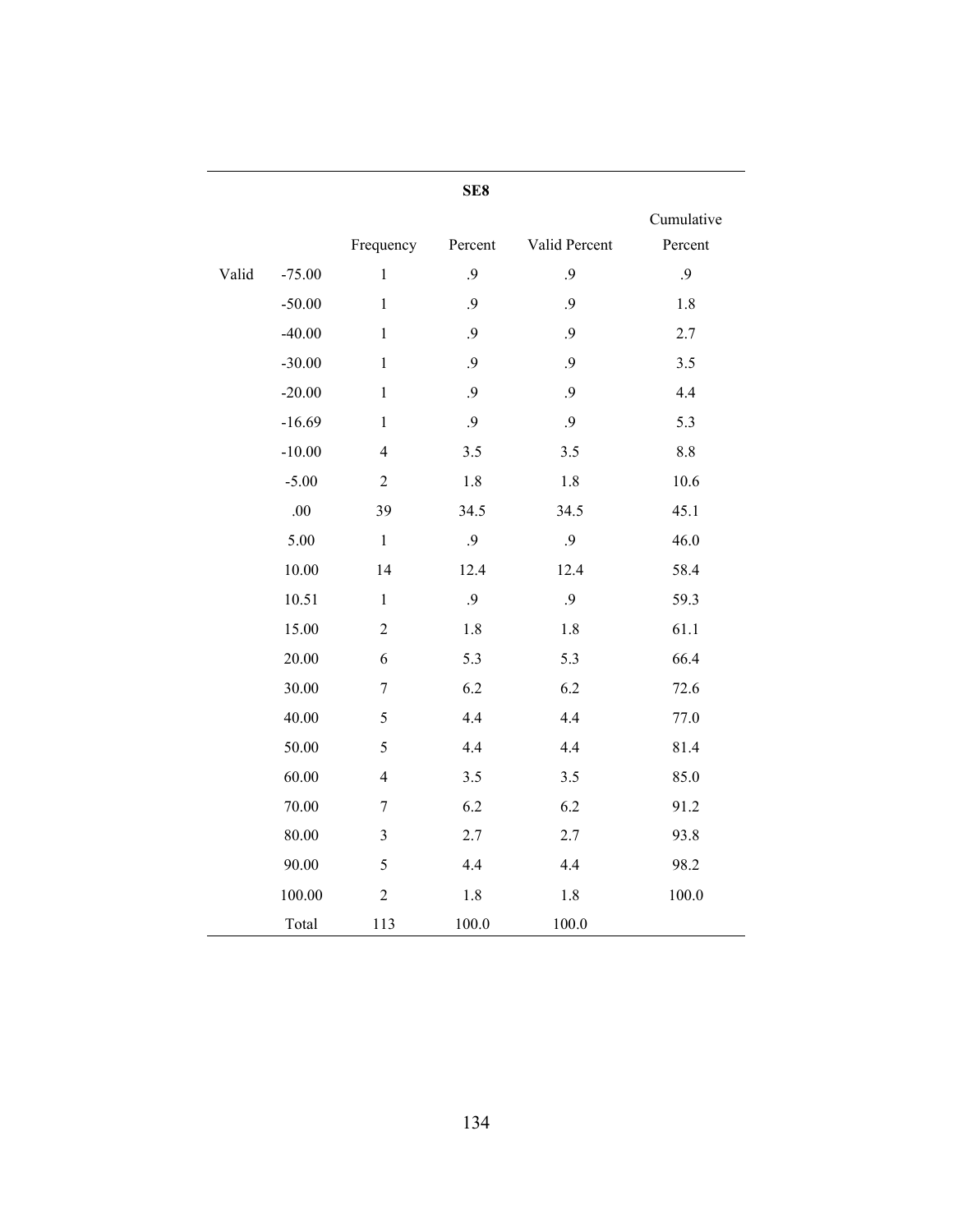|       |          |                | SE9     |               |                       |
|-------|----------|----------------|---------|---------------|-----------------------|
|       |          | Frequency      | Percent | Valid Percent | Cumulative<br>Percent |
| Valid | $-60.00$ | $\mathbf{1}$   | .9      | .9            | .9                    |
|       | $-50.00$ | $\mathbf{1}$   | .9      | .9            | 1.8                   |
|       | $-40.00$ | $\,1$          | .9      | .9            | 2.7                   |
|       | $-20.00$ | $\overline{2}$ | 1.8     | 1.8           | 4.4                   |
|       | $-10.00$ | 6              | 5.3     | 5.3           | 9.7                   |
|       | .00      | 27             | 23.9    | 23.9          | 33.6                  |
|       | 5.00     | $\overline{2}$ | 1.8     | 1.8           | 35.4                  |
|       | 10.00    | 18             | 15.9    | 15.9          | 51.3                  |
|       | 20.00    | 11             | 9.7     | 9.7           | 61.1                  |
|       | 21.44    | $\mathbf{1}$   | .9      | .9            | 61.9                  |
|       | 25.00    | $\mathbf{1}$   | .9      | .9            | 62.8                  |
|       | 30.00    | 9              | $\,8.0$ | 8.0           | 70.8                  |
|       | 40.00    | $\,8\,$        | 7.1     | 7.1           | 77.9                  |
|       | 50.00    | 10             | 8.8     | 8.8           | 86.7                  |
|       | 60.00    | 3              | 2.7     | 2.7           | 89.4                  |
|       | 70.00    | $\overline{4}$ | 3.5     | 3.5           | 92.9                  |
|       | 80.00    | 5              | 4.4     | 4.4           | 97.3                  |
|       | 100.00   | $\mathfrak{Z}$ | 2.7     | 2.7           | 100.0                 |
|       | Total    | 113            | 100.0   | 100.0         |                       |

135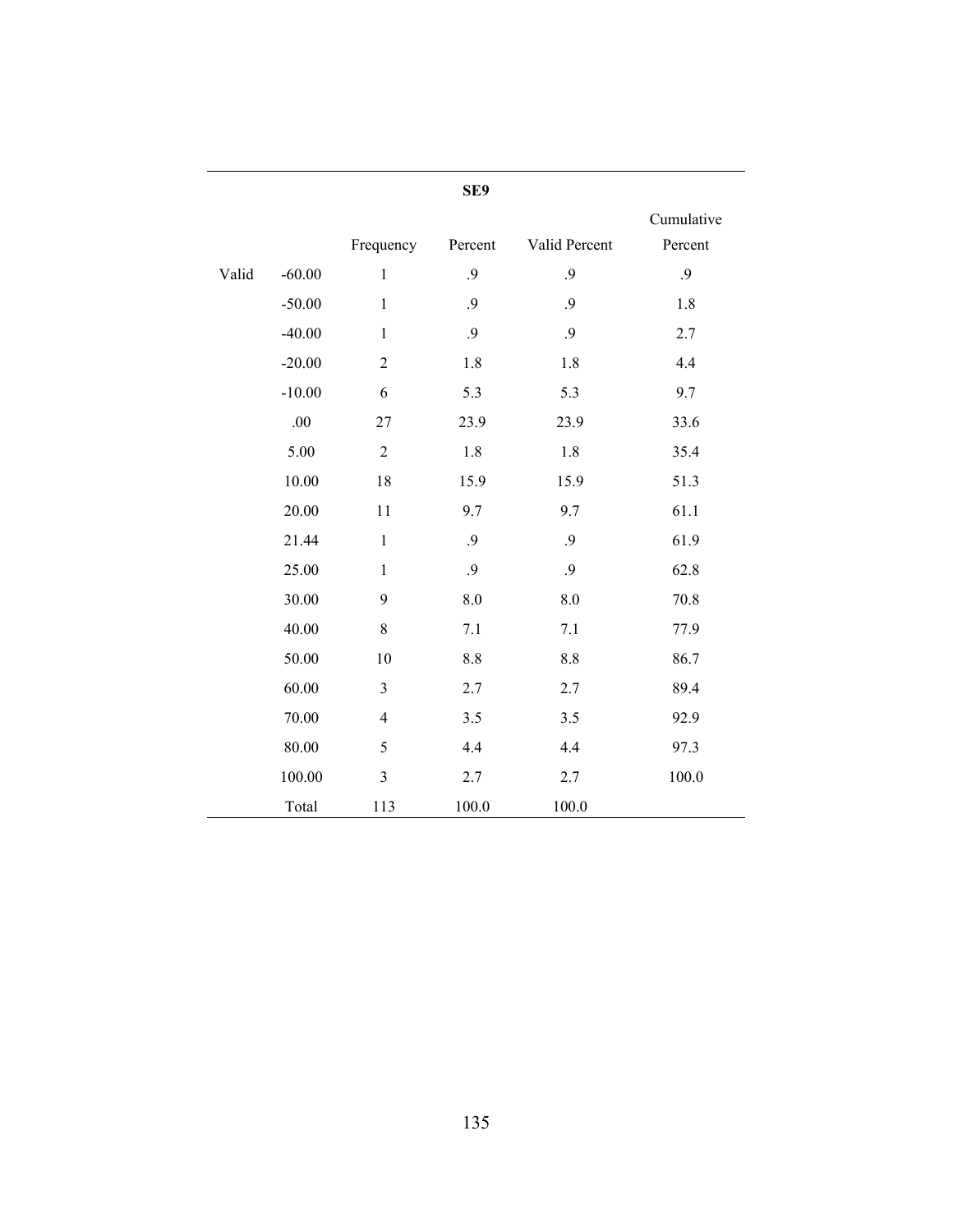|       |          |                | <b>SE11</b> |               |                       |
|-------|----------|----------------|-------------|---------------|-----------------------|
|       |          | Frequency      | Percent     | Valid Percent | Cumulative<br>Percent |
| Valid | $-40.00$ | $\mathbf{1}$   | .9          | .9            | .9                    |
|       | $-30.00$ | $\overline{3}$ | 2.7         | 2.7           | 3.5                   |
|       | $-20.00$ | $\mathbf{1}$   | .9          | .9            | 4.4                   |
|       | $-10.00$ | 6              | 5.3         | 5.3           | 9.7                   |
|       | .00      | 26             | 23.0        | 23.0          | 32.7                  |
|       | 5.00     | $\mathbf{1}$   | .9          | .9            | 33.6                  |
|       | 10.00    | 14             | 12.4        | 12.4          | 46.0                  |
|       | 15.00    | $\mathbf{1}$   | .9          | .9            | 46.9                  |
|       | 20.00    | 13             | 11.5        | 11.5          | 58.4                  |
|       | 25.00    | $\mathbf{1}$   | .9          | .9            | 59.3                  |
|       | 30.00    | 9              | 8.0         | 8.0           | 67.3                  |
|       | 39.80    | $\mathbf{1}$   | .9          | .9            | 68.1                  |
|       | 40.00    | 9              | 8.0         | 8.0           | 76.1                  |
|       | 50.00    | 9              | 8.0         | 8.0           | 84.1                  |
|       | 60.00    | 5              | 4.4         | 4.4           | 88.5                  |
|       | 70.00    | $\overline{4}$ | 3.5         | 3.5           | 92.0                  |
|       | 75.00    | $\mathbf{1}$   | .9          | .9            | 92.9                  |
|       | 79.80    | $\mathbf{1}$   | .9          | .9            | 93.8                  |
|       | 80.00    | $\overline{2}$ | 1.8         | 1.8           | 95.6                  |
|       | 90.00    | $\overline{2}$ | 1.8         | 1.8           | 97.3                  |
|       | 100.00   | $\overline{3}$ | 2.7         | 2.7           | $100.0\,$             |
|       | Total    | 113            | 100.0       | 100.0         |                       |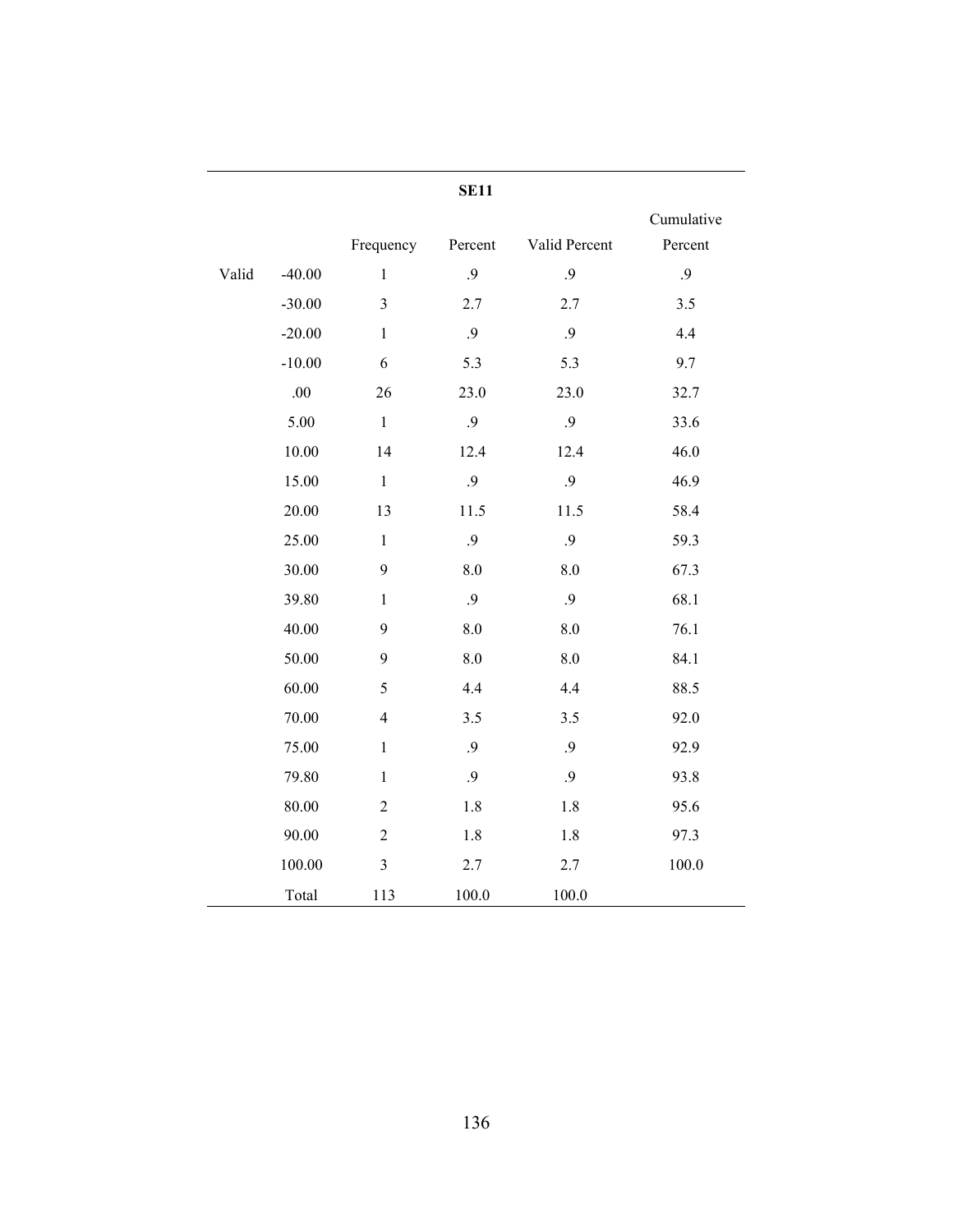|       |       |           | GOM1    |               |                       |
|-------|-------|-----------|---------|---------------|-----------------------|
|       |       | Frequency | Percent | Valid Percent | Cumulative<br>Percent |
| Valid | 3.0   | 3         | 2.7     | 2.7           | 2.7                   |
|       | 4.0   | 57        | 50.4    | 50.4          | 53.1                  |
|       | 5.0   | 53        | 46.9    | 46.9          | 100.0                 |
|       | Total | 113       | 100.0   | 100.0         |                       |

| GOM <sub>2</sub> |       |           |         |               |            |  |  |  |  |
|------------------|-------|-----------|---------|---------------|------------|--|--|--|--|
|                  |       |           |         |               | Cumulative |  |  |  |  |
|                  |       | Frequency | Percent | Valid Percent | Percent    |  |  |  |  |
| Valid            | 3.0   |           | .9      | .9            | 9.         |  |  |  |  |
|                  | 4.0   | 33        | 29.2    | 29.2          | 30.1       |  |  |  |  |
|                  | 5.0   | 79        | 69.9    | 69.9          | 100.0      |  |  |  |  |
|                  | Total | 113       | 100.0   | 100.0         |            |  |  |  |  |

|       |       |           | GOM3    |               |                       |
|-------|-------|-----------|---------|---------------|-----------------------|
|       |       | Frequency | Percent | Valid Percent | Cumulative<br>Percent |
| Valid | 4.0   | 22        | 19.5    | 19.5          | 19.5                  |
|       | 5.0   | 91        | 80.5    | 80.5          | 100.0                 |
|       | Total | 113       | 100.0   | 100.0         |                       |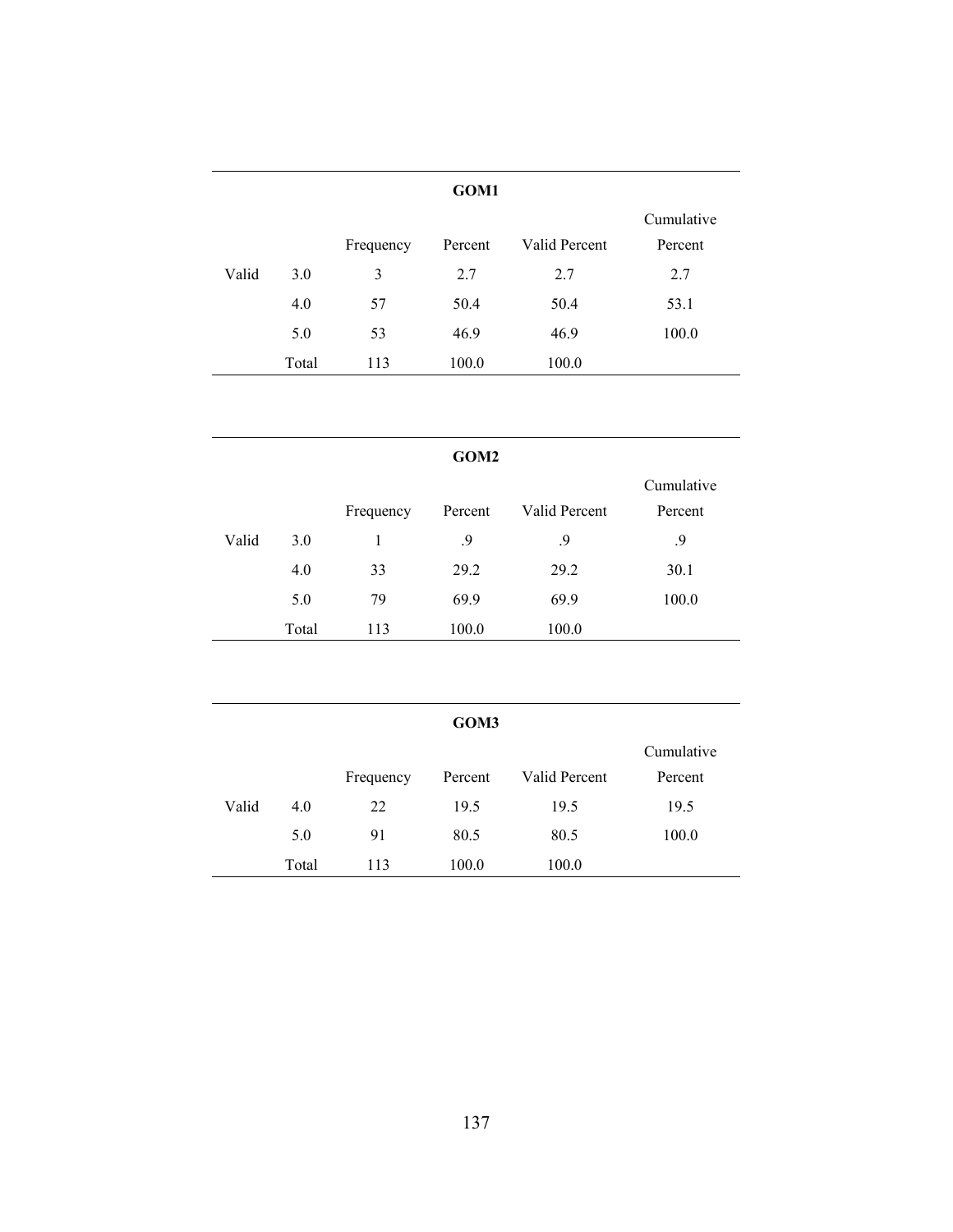|       |       |           | GOP1    |               |                       |
|-------|-------|-----------|---------|---------------|-----------------------|
|       |       | Frequency | Percent | Valid Percent | Cumulative<br>Percent |
| Valid | 1.0   | 4         | 3.5     | 3.5           | 3.5                   |
|       | 2.0   | 11        | 9.7     | 9.7           | 13.3                  |
|       | 3.0   | 10        | 8.8     | 8.8           | 22.1                  |
|       | 4.0   | 52        | 46.0    | 46.0          | 68.1                  |
|       | 5.0   | 36        | 31.9    | 31.9          | 100.0                 |
|       | Total | 113       | 100.0   | 100.0         |                       |

# **GOP2**

|       |       |           |         |               | Cumulative |
|-------|-------|-----------|---------|---------------|------------|
|       |       | Frequency | Percent | Valid Percent | Percent    |
| Valid | 1.0   | 9         | 8.0     | 8.0           | 8.0        |
|       | 2.0   | 19        | 16.8    | 16.8          | 24.8       |
|       | 3.0   | 12        | 10.6    | 10.6          | 35.4       |
|       | 4.0   | 42        | 37.2    | 37.2          | 72.6       |
|       | 5.0   | 31        | 27.4    | 27.4          | 100.0      |
|       | Total | 113       | 100.0   | 100.0         |            |

## **GOP3**

|       |       |           |         |               | Cumulative |
|-------|-------|-----------|---------|---------------|------------|
|       |       | Frequency | Percent | Valid Percent | Percent    |
| Valid | 1.0   | 16        | 14.2    | 14.2          | 14.2       |
|       | 2.0   | 20        | 17.7    | 17.7          | 31.9       |
|       | 3.0   | 18        | 15.9    | 15.9          | 47.8       |
|       | 4.0   | 33        | 29.2    | 29.2          | 77.0       |
|       | 5.0   | 26        | 23.0    | 23.0          | 100.0      |
|       | Total | 113       | 100.0   | 100.0         |            |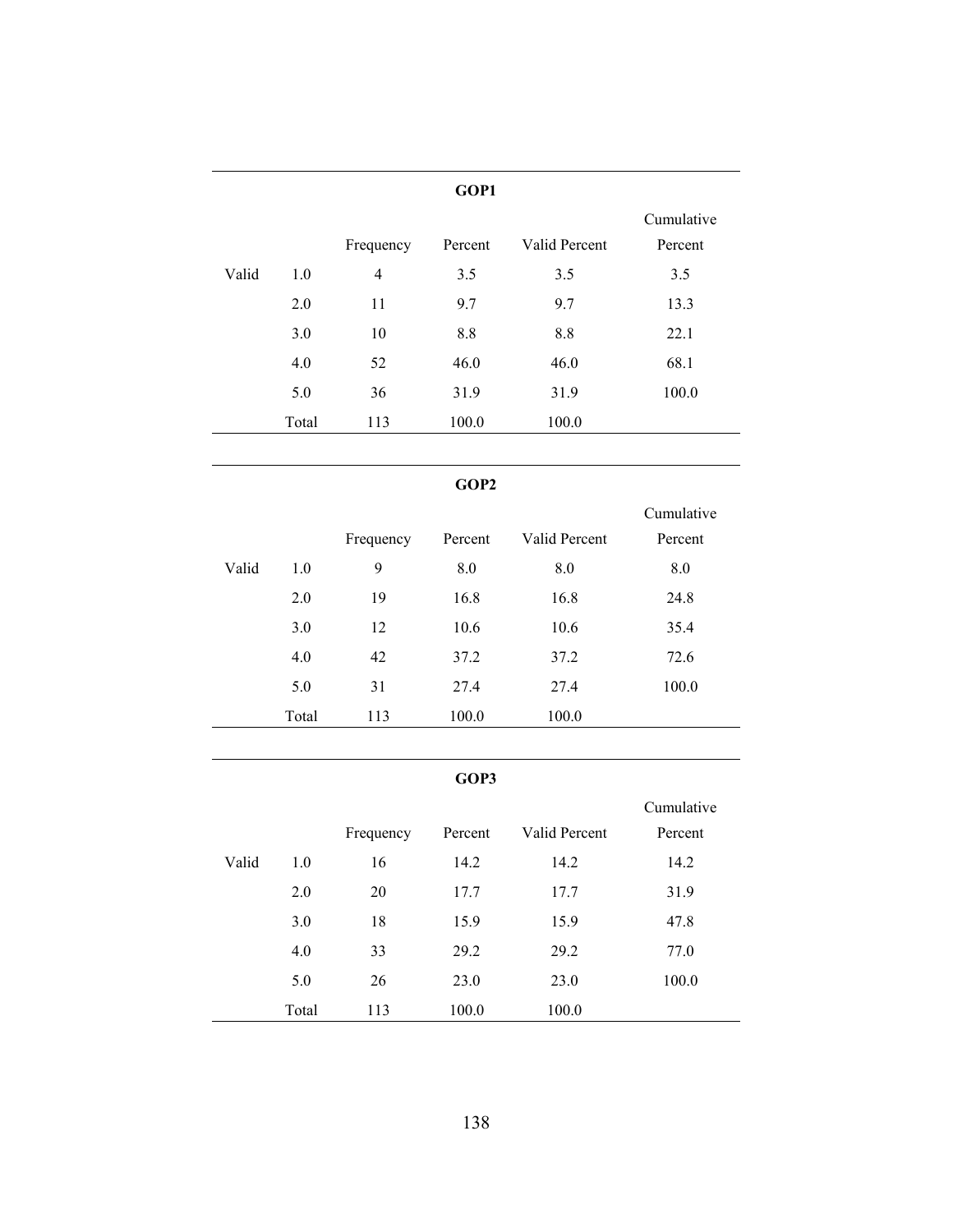|       |       |           | GOA1    |               |                       |
|-------|-------|-----------|---------|---------------|-----------------------|
|       |       | Frequency | Percent | Valid Percent | Cumulative<br>Percent |
| Valid | 1.0   | 15        | 13.3    | 13.3          | 13.3                  |
|       | 2.0   | 21        | 18.6    | 18.6          | 31.9                  |
|       | 3.0   | 12        | 10.6    | 10.6          | 42.5                  |
|       | 4.0   | 36        | 31.9    | 31.9          | 74.3                  |
|       | 5.0   | 29        | 25.7    | 25.7          | 100.0                 |
|       | Total | 113       | 100.0   | 100.0         |                       |

## **GOA2**

|       |       |           |         |               | Cumulative |
|-------|-------|-----------|---------|---------------|------------|
|       |       | Frequency | Percent | Valid Percent | Percent    |
| Valid | 1.0   | 17        | 15.0    | 15.0          | 15.0       |
|       | 2.0   | 20        | 17.7    | 17.7          | 32.7       |
|       | 3.0   | 12        | 10.6    | 10.6          | 43.4       |
|       | 3.2   | 1         | .9      | .9            | 44.2       |
|       | 4.0   | 35        | 31.0    | 31.0          | 75.2       |
|       | 5.0   | 28        | 24.8    | 24.8          | 100.0      |
|       | Total | 113       | 100.0   | 100.0         |            |

# **GOA3**

 $\overline{a}$ 

|       |       |           |         |               | Cumulative |
|-------|-------|-----------|---------|---------------|------------|
|       |       | Frequency | Percent | Valid Percent | Percent    |
| Valid | 1.0   | 17        | 15.0    | 15.0          | 15.0       |
|       | 2.0   | 17        | 15.0    | 15.0          | 30.1       |
|       | 3.0   | 12        | 10.6    | 10.6          | 40.7       |
|       | 4.0   | 40        | 35.4    | 35.4          | 76.1       |
|       | 5.0   | 27        | 23.9    | 23.9          | 100.0      |
|       | Total | 113       | 100.0   | 100.0         |            |
|       |       |           |         |               |            |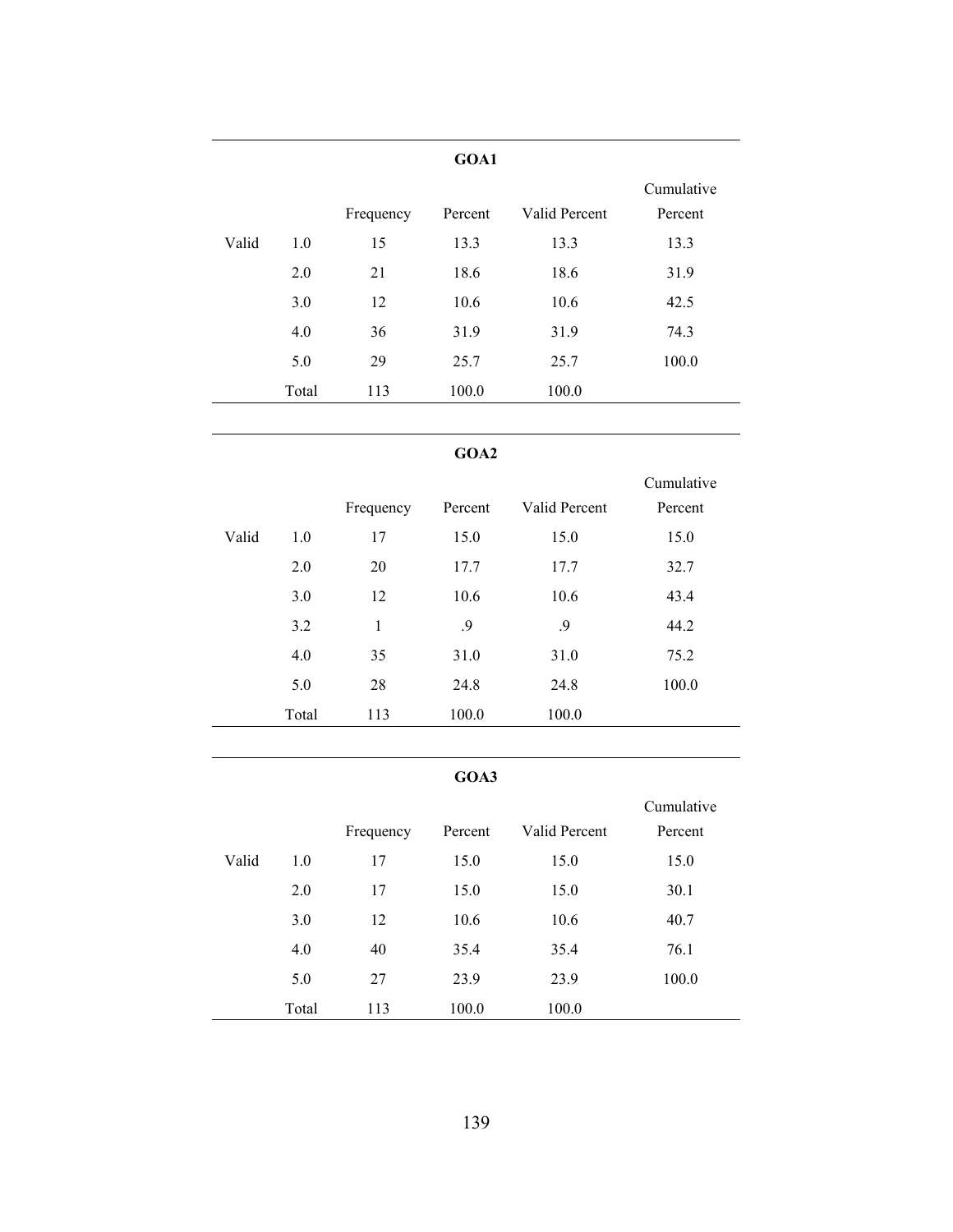|       |       |           | OU1     |               |                       |
|-------|-------|-----------|---------|---------------|-----------------------|
|       |       | Frequency | Percent | Valid Percent | Cumulative<br>Percent |
| Valid | 2.0   | 6         | 5.3     | 5.3           | 5.3                   |
|       | 3.0   | 9         | 8.0     | 8.0           | 13.3                  |
|       | 4.0   | 56        | 49.6    | 49.6          | 62.8                  |
|       | 5.0   | 42        | 37.2    | 37.2          | 100.0                 |
|       | Total | 113       | 100.0   | 100.0         |                       |

```
OU2
```

|       |       | Frequency | Percent | Valid Percent | Cumulative<br>Percent |
|-------|-------|-----------|---------|---------------|-----------------------|
| Valid | 2.0   | 9         | 8.0     | 8.0           | 8.0                   |
|       | 3.0   | 18        | 15.9    | 15.9          | 23.9                  |
|       | 4.0   | 55        | 48.7    | 48.7          | 72.6                  |
|       | 5.0   | 31        | 27.4    | 27.4          | 100.0                 |
|       | Total | 113       | 100.0   | 100.0         |                       |

|       |       |              | OU3     |               |                       |
|-------|-------|--------------|---------|---------------|-----------------------|
|       |       | Frequency    | Percent | Valid Percent | Cumulative<br>Percent |
| Valid | 1.0   | $\mathbf{1}$ | .9      | .9            | .9                    |
|       | 2.0   | 14           | 12.4    | 12.4          | 13.3                  |
|       | 3.0   | 25           | 22.1    | 22.1          | 35.4                  |
|       | 3.6   | 1            | .9      | .9            | 36.3                  |
|       | 4.0   | 49           | 43.4    | 43.4          | 79.6                  |
|       | 5.0   | 23           | 20.4    | 20.4          | 100.0                 |
|       | Total | 113          | 100.0   | 100.0         |                       |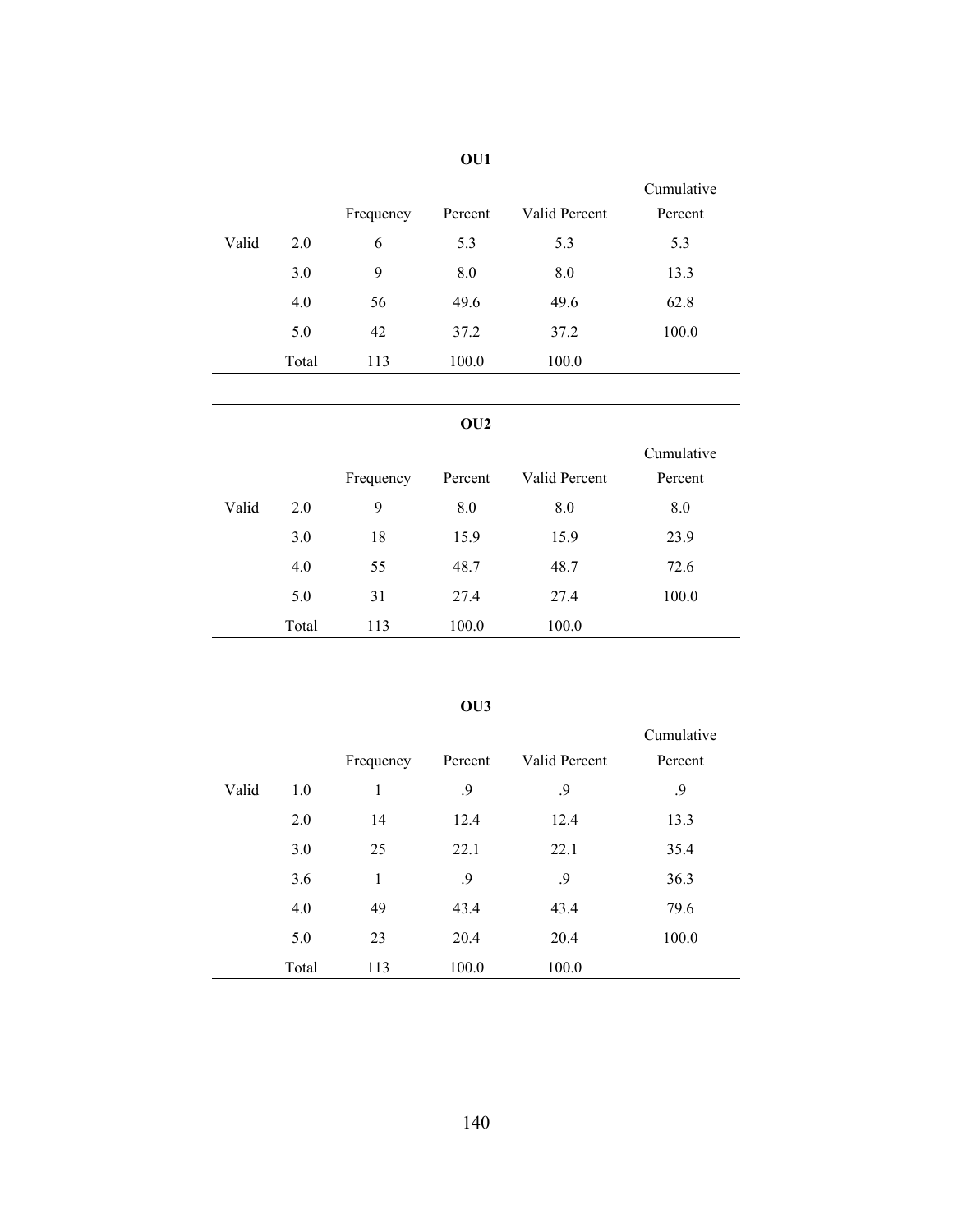|       |       |                | SS <sub>1</sub> |               |            |
|-------|-------|----------------|-----------------|---------------|------------|
|       |       |                |                 |               | Cumulative |
|       |       | Frequency      | Percent         | Valid Percent | Percent    |
| Valid | 1.0   | $\overline{2}$ | 1.8             | 1.8           | 1.8        |
|       | 2.0   | 5              | 4.4             | 4.4           | 6.2        |
|       | 3.0   | 19             | 16.8            | 16.8          | 23.0       |
|       | 3.8   | 6              | 5.3             | 5.3           | 28.3       |
|       | 4.0   | 49             | 43.4            | 43.4          | 71.7       |
|       | 5.0   | 32             | 28.3            | 28.3          | 100.0      |
|       | Total | 113            | 100.0           | 100.0         |            |

|       |       |                | SS <sub>2</sub> |               |                       |
|-------|-------|----------------|-----------------|---------------|-----------------------|
|       |       | Frequency      | Percent         | Valid Percent | Cumulative<br>Percent |
| Valid | 1.0   | $\overline{4}$ | 3.5             | 3.5           | 3.5                   |
|       | 2.0   | 10             | 8.8             | 8.8           | 12.4                  |
|       | 3.0   | 28             | 24.8            | 24.8          | 37.2                  |
|       | 3.4   | 9              | 8.0             | 8.0           | 45.1                  |
|       | 4.0   | 40             | 35.4            | 35.4          | 80.5                  |
|       | 5.0   | 22             | 19.5            | 19.5          | 100.0                 |
|       | Total | 113            | 100.0           | 100.0         |                       |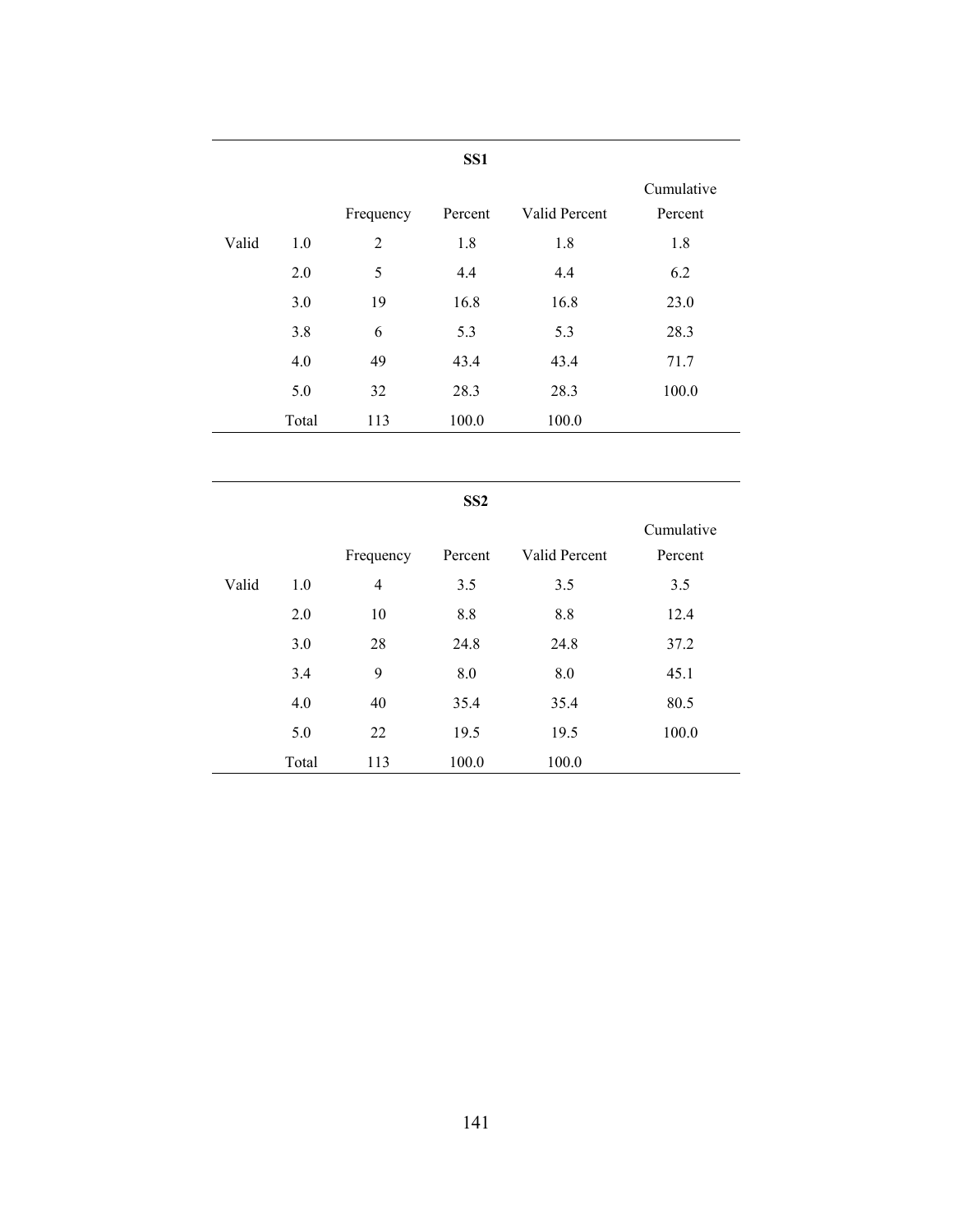|       |       |                | SS <sub>3</sub> |               |                       |
|-------|-------|----------------|-----------------|---------------|-----------------------|
|       |       | Frequency      | Percent         | Valid Percent | Cumulative<br>Percent |
| Valid | 1.0   | $\overline{4}$ | 3.5             | 3.5           | 3.5                   |
|       | 2.0   | 12             | 10.6            | 10.6          | 14.2                  |
|       | 3.0   | 26             | 23.0            | 23.0          | 37.2                  |
|       | 3.4   | 11             | 9.7             | 9.7           | 46.9                  |
|       | 4.0   | 41             | 36.3            | 36.3          | 83.2                  |
|       | 5.0   | 19             | 16.8            | 16.8          | 100.0                 |
|       | Total | 113            | 100.0           | 100.0         |                       |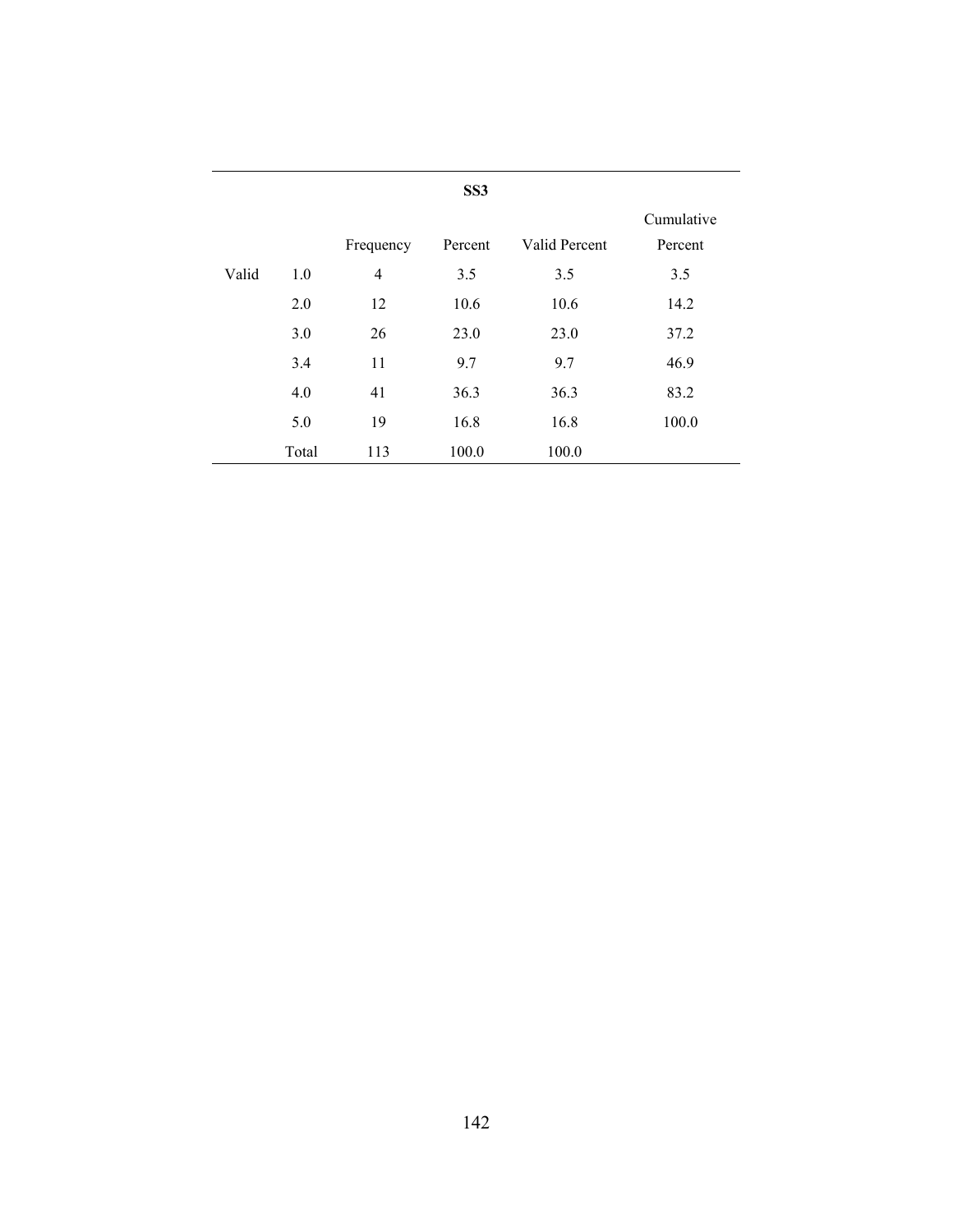| <b>Descriptive Statistics</b> |       |                  |        |                |          |         |  |  |
|-------------------------------|-------|------------------|--------|----------------|----------|---------|--|--|
|                               |       | ${\bf N}$        |        |                |          |         |  |  |
|                               | Valid | Missing          | Mean   | Std. Deviation | Minimum  | Maximum |  |  |
| <b>AGE</b>                    | 59    | $\boldsymbol{0}$ | 46.017 | 9.6873         | 23.0     | 62.0    |  |  |
| <b>EDUC</b>                   | 59    | $\boldsymbol{0}$ | 3.136  | .8994          | 1.0      | 4.0     |  |  |
| ORGTYPE                       | 59    | $\boldsymbol{0}$ | 1.2542 | .43917         | 1.00     | 2.00    |  |  |
| <b>JOBTYPE</b>                | 59    | $\boldsymbol{0}$ | 1.3051 | .46440         | 1.00     | 2.00    |  |  |
| <b>YRSEMP</b>                 | 59    | $\boldsymbol{0}$ | 6.720  | 5.0466         | 1.0      | 23.0    |  |  |
| SE1                           | 59    | $\boldsymbol{0}$ | 6.5254 | 23.10497       | $-40.00$ | 80.00   |  |  |
| SE3                           | 59    | $\boldsymbol{0}$ | .1017  | 12.15233       | $-30.00$ | 30.00   |  |  |
| SE <sub>5</sub>               | 59    | $\boldsymbol{0}$ | .5254  | 19.95889       | $-50.00$ | 80.00   |  |  |
| SE7                           | 59    | $\boldsymbol{0}$ | .2203  | 19.99230       | $-50.00$ | 55.00   |  |  |
| SE <sub>8</sub>               | 59    | $\boldsymbol{0}$ | 1.9492 | 17.78747       | $-50.00$ | 60.00   |  |  |
| SE9                           | 59    | $\boldsymbol{0}$ | 6.3729 | 23.93951       | $-60.00$ | 80.00   |  |  |
| SE11                          | 59    | $\boldsymbol{0}$ | 7.3390 | 20.85964       | $-30.00$ | 100.00  |  |  |
| GOM1                          | 59    | $\boldsymbol{0}$ | 4.271  | .7151          | 3.0      | 5.0     |  |  |
| GOM2                          | 59    | $\boldsymbol{0}$ | 4.678  | .5065          | 3.0      | 5.0     |  |  |
| GOM3                          | 59    | $\boldsymbol{0}$ | 4.831  | .3784          | 4.0      | 5.0     |  |  |
| GOP1                          | 59    | $\boldsymbol{0}$ | 3.576  | 1.2346         | 1.0      | 5.0     |  |  |
| GOP2                          | 59    | $\boldsymbol{0}$ | 3.356  | 1.2284         | 1.0      | 5.0     |  |  |
| GOP3                          | 59    | $\boldsymbol{0}$ | 3.102  | 1.1094         | 1.0      | 5.0     |  |  |
| GOA1                          | 59    | $\boldsymbol{0}$ | 2.898  | 1.4820         | $1.0\,$  | 5.0     |  |  |
| GOA2                          | 59    | $\boldsymbol{0}$ | 2.983  | 1.4080         | 1.0      | 5.0     |  |  |
| GOA3                          | 59    | $\boldsymbol{0}$ | 2.983  | 1.4323         | 1.0      | 5.0     |  |  |
| OU1                           | 59    | $\boldsymbol{0}$ | 3.712  | .9835          | 2.0      | 5.0     |  |  |
| OU <sub>2</sub>               | 59    | $\boldsymbol{0}$ | 3.593  | .9670          | 2.0      | 5.0     |  |  |
| OU3                           | 59    | $\boldsymbol{0}$ | 3.254  | .8827          | $1.0$    | 4.0     |  |  |
| SS1                           | 59    | $\boldsymbol{0}$ | 3.305  | 1.1026         | $1.0\,$  | 5.0     |  |  |
| SS <sub>2</sub>               | 59    | $\boldsymbol{0}$ | 3.000  | 1.2177         | $1.0\,$  | 5.0     |  |  |

# **Appendix C - Descriptive Statistics of Control Group**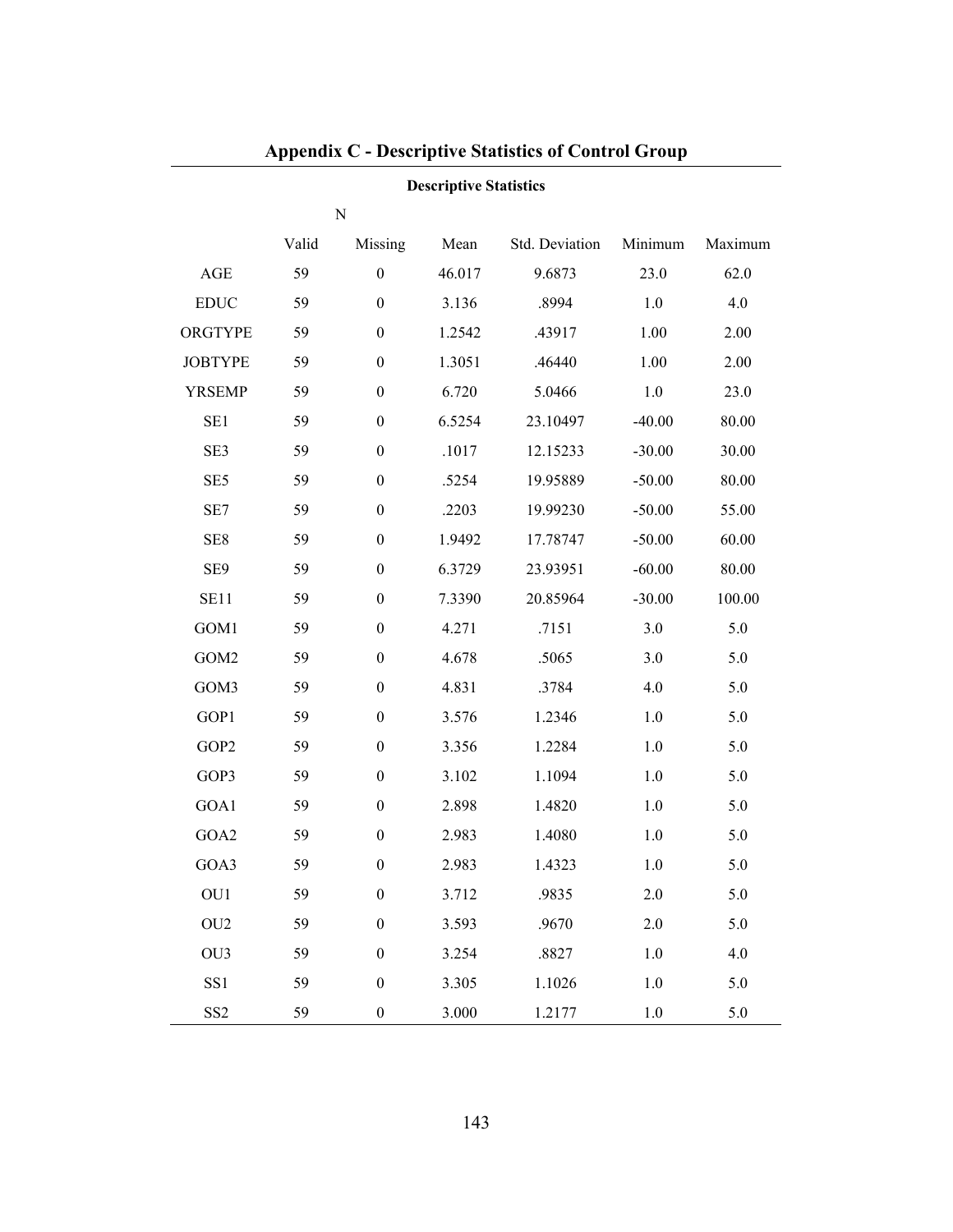| <b>Descriptive Statistics</b> |       |                  |        |                |          |         |  |
|-------------------------------|-------|------------------|--------|----------------|----------|---------|--|
|                               |       | ${\bf N}$        |        |                |          |         |  |
|                               | Valid | Missing          | Mean   | Std. Deviation | Minimum  | Maximum |  |
| $\mathbf{AGE}$                | 59    | $\boldsymbol{0}$ | 46.017 | 9.6873         | 23.0     | 62.0    |  |
| <b>EDUC</b>                   | 59    | $\boldsymbol{0}$ | 3.136  | .8994          | 1.0      | 4.0     |  |
| ORGTYPE                       | 59    | $\boldsymbol{0}$ | 1.2542 | .43917         | 1.00     | 2.00    |  |
| <b>JOBTYPE</b>                | 59    | $\boldsymbol{0}$ | 1.3051 | .46440         | 1.00     | 2.00    |  |
| <b>YRSEMP</b>                 | 59    | $\boldsymbol{0}$ | 6.720  | 5.0466         | $1.0$    | 23.0    |  |
| SE1                           | 59    | $\boldsymbol{0}$ | 6.5254 | 23.10497       | $-40.00$ | 80.00   |  |
| SE3                           | 59    | $\boldsymbol{0}$ | .1017  | 12.15233       | $-30.00$ | 30.00   |  |
| SE <sub>5</sub>               | 59    | $\boldsymbol{0}$ | .5254  | 19.95889       | $-50.00$ | 80.00   |  |
| SE7                           | 59    | $\boldsymbol{0}$ | .2203  | 19.99230       | $-50.00$ | 55.00   |  |
| SE8                           | 59    | $\boldsymbol{0}$ | 1.9492 | 17.78747       | $-50.00$ | 60.00   |  |
| SE <sub>9</sub>               | 59    | $\boldsymbol{0}$ | 6.3729 | 23.93951       | $-60.00$ | 80.00   |  |
| <b>SE11</b>                   | 59    | $\boldsymbol{0}$ | 7.3390 | 20.85964       | $-30.00$ | 100.00  |  |
| GOM1                          | 59    | $\boldsymbol{0}$ | 4.271  | .7151          | 3.0      | 5.0     |  |
| GOM2                          | 59    | $\boldsymbol{0}$ | 4.678  | .5065          | 3.0      | 5.0     |  |
| GOM3                          | 59    | $\boldsymbol{0}$ | 4.831  | .3784          | 4.0      | 5.0     |  |
| GOP1                          | 59    | $\boldsymbol{0}$ | 3.576  | 1.2346         | $1.0\,$  | 5.0     |  |
| GOP2                          | 59    | $\boldsymbol{0}$ | 3.356  | 1.2284         | $1.0\,$  | 5.0     |  |
| GOP3                          | 59    | $\boldsymbol{0}$ | 3.102  | 1.1094         | 1.0      | 5.0     |  |
| GOA1                          | 59    | $\boldsymbol{0}$ | 2.898  | 1.4820         | $1.0\,$  | 5.0     |  |
| GOA2                          | 59    | $\boldsymbol{0}$ | 2.983  | 1.4080         | 1.0      | 5.0     |  |
| GOA3                          | 59    | $\overline{0}$   | 2.983  | 1.4323         | 1.0      | 5.0     |  |
| OU1                           | 59    | $\boldsymbol{0}$ | 3.712  | .9835          | 2.0      | 5.0     |  |
| OU <sub>2</sub>               | 59    | $\boldsymbol{0}$ | 3.593  | .9670          | 2.0      | 5.0     |  |
| OU <sub>3</sub>               | 59    | $\boldsymbol{0}$ | 3.254  | .8827          | 1.0      | 4.0     |  |
| SS1                           | 59    | $\boldsymbol{0}$ | 3.305  | 1.1026         | 1.0      | 5.0     |  |
| SS <sub>2</sub>               | 59    | $\boldsymbol{0}$ | 3.000  | 1.2177         | $1.0\,$  | 5.0     |  |
| SS <sub>3</sub>               | 59    | $\boldsymbol{0}$ | 3.017  | 1.2386         | $1.0\,$  | 5.0     |  |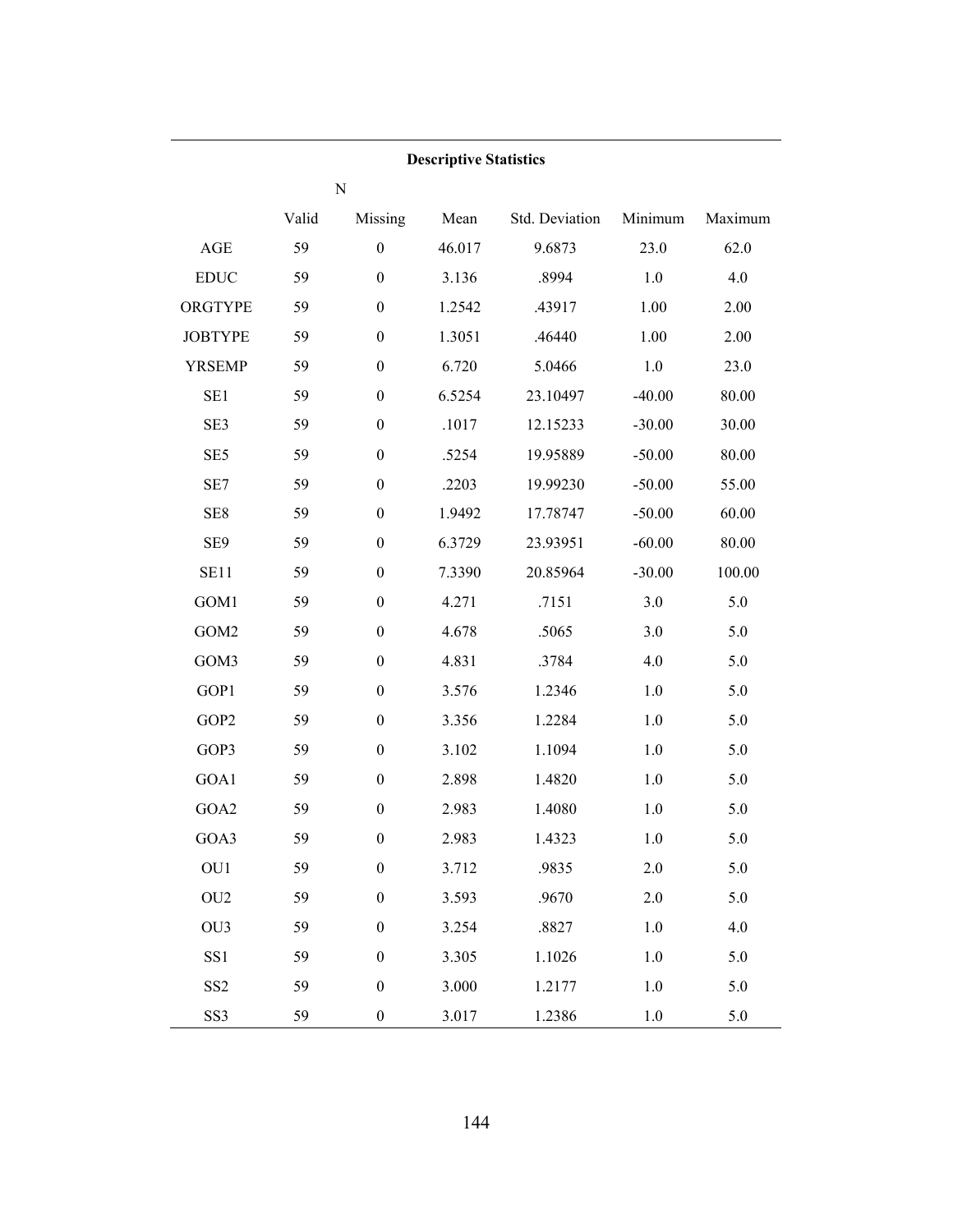# **Frequency Tables**

|                  |           | <b>EDUC</b> |               |                       |
|------------------|-----------|-------------|---------------|-----------------------|
|                  | Frequency | Percent     | Valid Percent | Cumulative<br>Percent |
| High School      | 4         | 6.8         | 6.8           | 6.8                   |
| Two Year Degree  | 8         | 13.6        | 13.6          | 20.3                  |
| Four Year Degree | 23        | 39.0        | 39.0          | 59.3                  |
| Graduate degree  | 24        | 40.7        | 40.7          | 100.0                 |
| Total            | 59        | 100.0       | 100.0         |                       |

## **ORGTYPE**

|       |           |           |         |               | Cumulative |
|-------|-----------|-----------|---------|---------------|------------|
|       |           | Frequency | Percent | Valid Percent | Percent    |
| Valid | Nonprofit | 44        | 74.6    | 74.6          | 74.6       |
|       | Other     | 15        | 25.4    | 25.4          | 100.0      |
|       | Total     | 59        | 100.0   | 100.0         |            |

| <b>JOBTYPE</b>          |           |         |               |            |  |  |  |
|-------------------------|-----------|---------|---------------|------------|--|--|--|
|                         |           |         |               | Cumulative |  |  |  |
|                         | Frequency | Percent | Valid Percent | Percent    |  |  |  |
| <b>Upper Management</b> | 41        | 69.5    | 69.5          | 69.5       |  |  |  |
| Other                   | 18        | 30.5    | 30.5          | 100.0      |  |  |  |
| Total                   | 59        | 100.0   | 100.0         |            |  |  |  |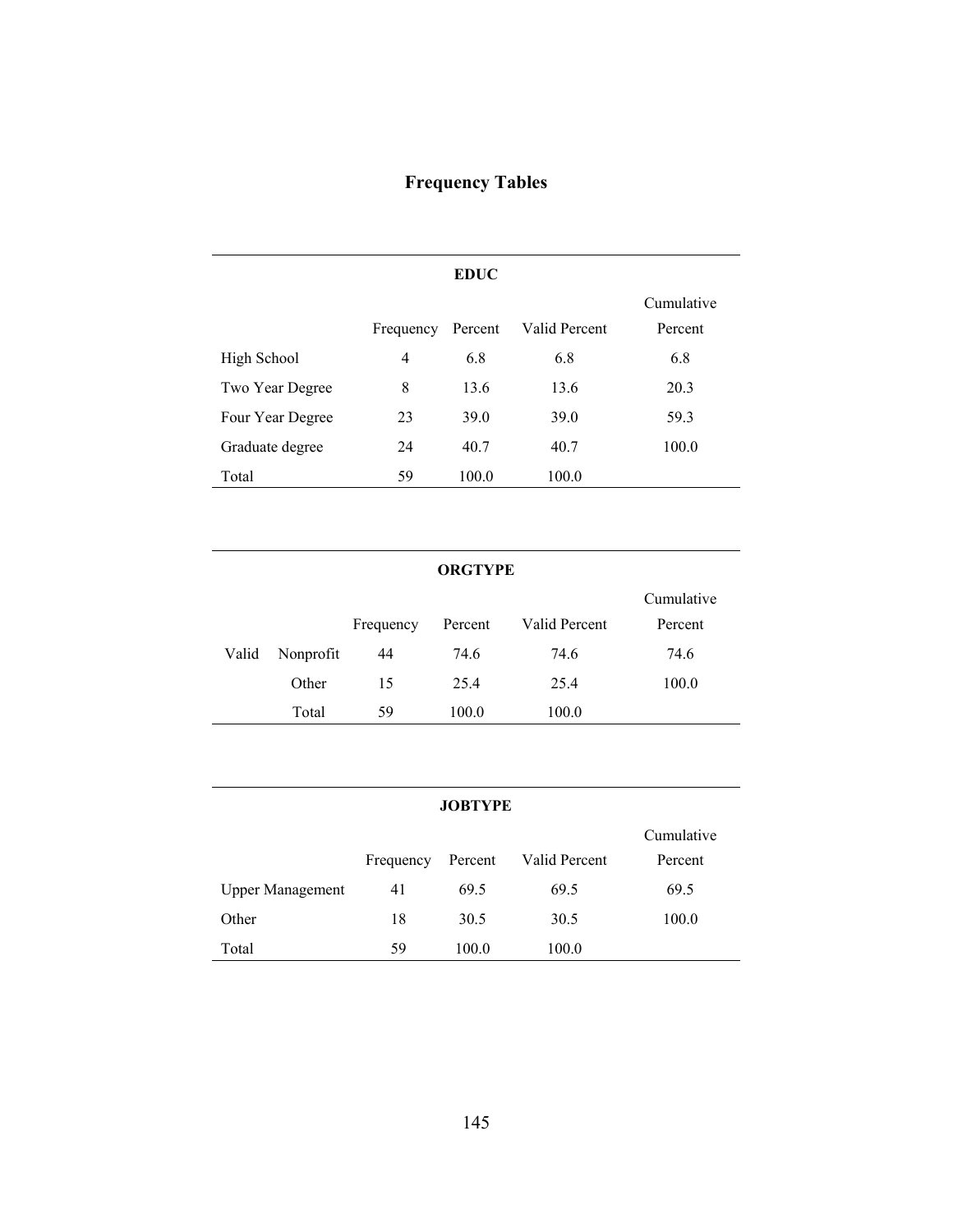|       |          |                          | SE <sub>1</sub> |               |                       |
|-------|----------|--------------------------|-----------------|---------------|-----------------------|
|       |          | Frequency                | Percent         | Valid Percent | Cumulative<br>Percent |
| Valid | $-40.00$ | $\mathbf{1}$             | 1.7             | 1.7           | 1.7                   |
|       | $-35.00$ | $\mathbf{1}$             | 1.7             | 1.7           | 3.4                   |
|       | $-30.00$ | $\mathbf 1$              | 1.7             | 1.7           | 5.1                   |
|       | $-20.00$ | 3                        | 5.1             | 5.1           | 10.2                  |
|       | $-10.00$ | 5                        | 8.5             | 8.5           | 18.6                  |
|       | $-5.00$  | $\mathbf{1}$             | 1.7             | $1.7\,$       | 20.3                  |
|       | $.00\,$  | 26                       | 44.1            | 44.1          | 64.4                  |
|       | 5.00     | $\,1$                    | 1.7             | 1.7           | 66.1                  |
|       | 10.00    | $\sqrt{ }$               | 11.9            | 11.9          | 78.0                  |
|       | 20.00    | $\overline{\mathcal{A}}$ | 6.8             | 6.8           | 84.7                  |
|       | 30.00    | 3                        | 5.1             | 5.1           | 89.8                  |
|       | 40.00    | $\mathbf{1}$             | 1.7             | 1.7           | 91.5                  |
|       | 50.00    | $\overline{2}$           | 3.4             | 3.4           | 94.9                  |
|       | 60.00    | $\mathbf{1}$             | 1.7             | 1.7           | 96.6                  |
|       | 80.00    | $\overline{2}$           | 3.4             | 3.4           | 100.0                 |
|       | Total    | 59                       | 100.0           | 100.0         |                       |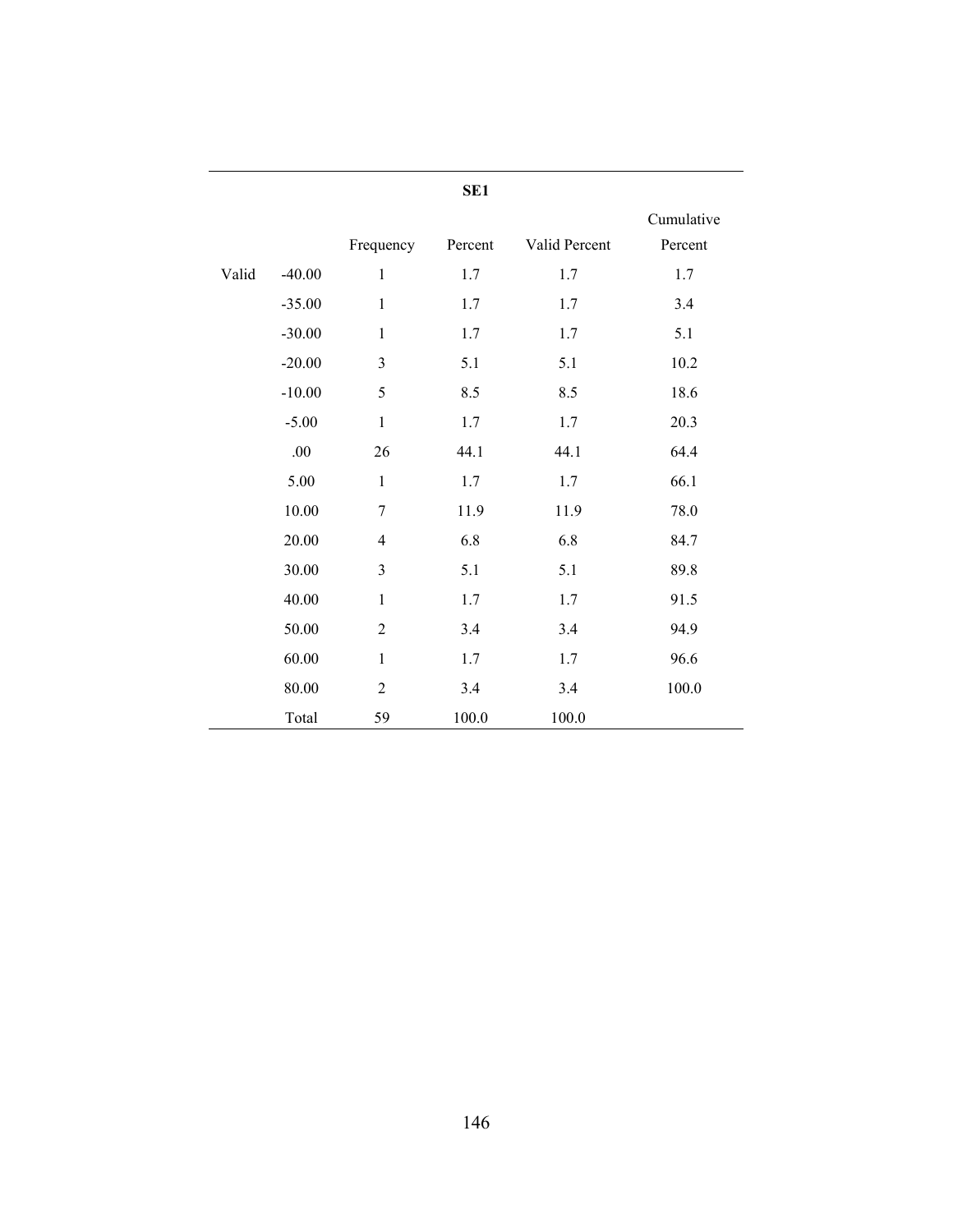|       |          |                | SE3     |               |            |
|-------|----------|----------------|---------|---------------|------------|
|       |          |                |         |               | Cumulative |
|       |          | Frequency      | Percent | Valid Percent | Percent    |
| Valid | $-30.00$ | 3              | 5.1     | 5.1           | 5.1        |
|       | $-20.00$ | $\overline{2}$ | 3.4     | 3.4           | 8.5        |
|       | $-10.00$ | 6              | 10.2    | 10.2          | 18.6       |
|       | $-5.00$  | $\overline{4}$ | 6.8     | 6.8           | 25.4       |
|       | $-4.00$  | 1              | 1.7     | 1.7           | 27.1       |
|       | .00      | 29             | 49.2    | 49.2          | 76.3       |
|       | 5.00     | $\overline{2}$ | 3.4     | 3.4           | 79.7       |
|       | 10.00    | 5              | 8.5     | 8.5           | 88.1       |
|       | 20.00    | 5              | 8.5     | 8.5           | 96.6       |
|       | 30.00    | $\overline{2}$ | 3.4     | 3.4           | 100.0      |
|       | Total    | 59             | 100.0   | 100.0         |            |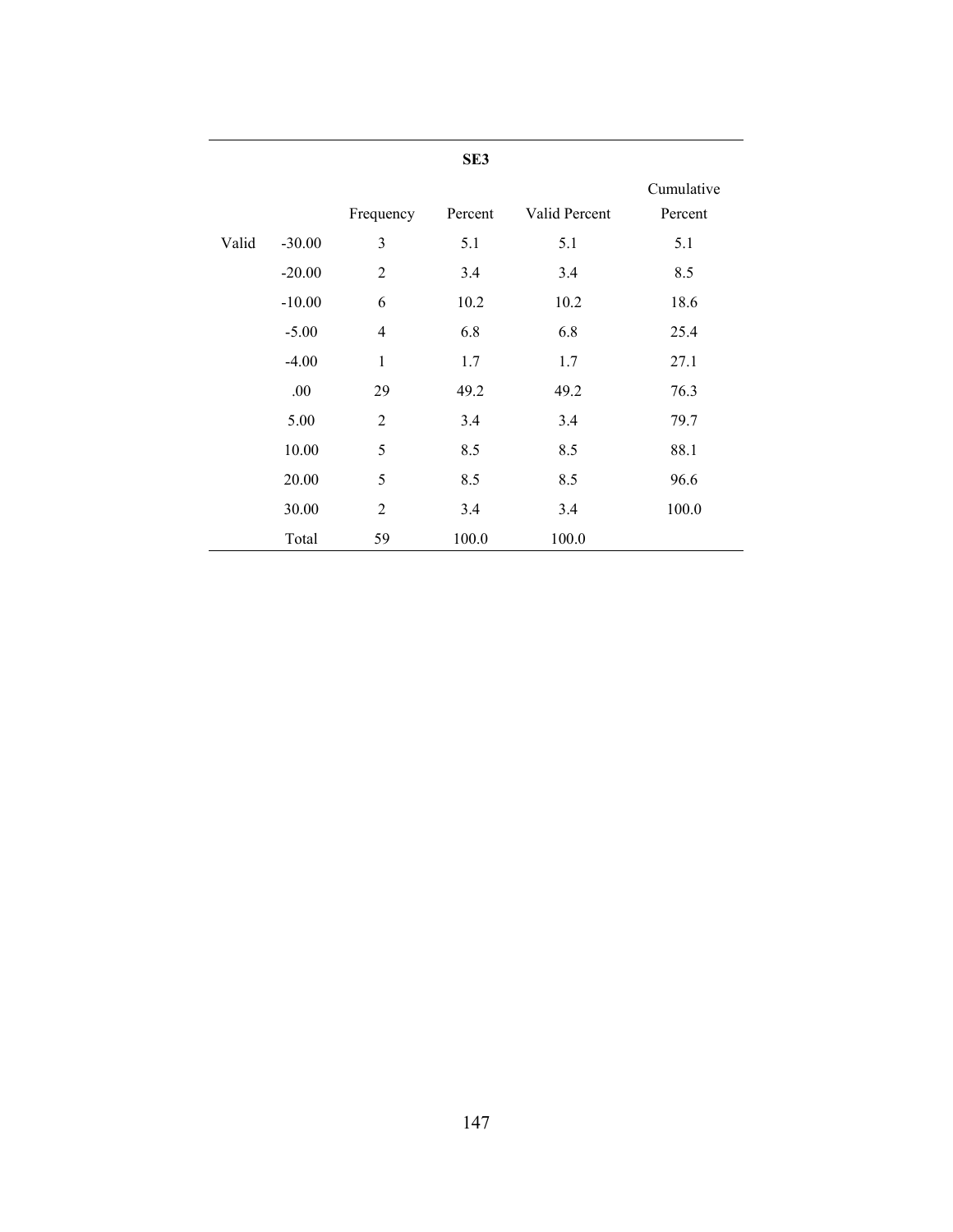|       |          |                | SE <sub>5</sub> |               |            |
|-------|----------|----------------|-----------------|---------------|------------|
|       |          |                |                 |               | Cumulative |
|       |          | Frequency      | Percent         | Valid Percent | Percent    |
| Valid | $-50.00$ | $\mathbf{1}$   | 1.7             | 1.7           | 1.7        |
|       | $-40.00$ | $\overline{2}$ | 3.4             | 3.4           | 5.1        |
|       | $-30.00$ | $\mathbf{1}$   | 1.7             | 1.7           | 6.8        |
|       | $-25.00$ | $\mathbf{1}$   | 1.7             | 1.7           | 8.5        |
|       | $-20.00$ | 3              | 5.1             | 5.1           | 13.6       |
|       | $-14.00$ | $\mathbf{1}$   | 1.7             | 1.7           | 15.3       |
|       | $-10.00$ | 6              | 10.2            | 10.2          | 25.4       |
|       | $-5.00$  | $\overline{3}$ | 5.1             | 5.1           | 30.5       |
|       | .00.     | 24             | 40.7            | 40.7          | 71.2       |
|       | 10.00    | 10             | 16.9            | 16.9          | 88.1       |
|       | 20.00    | $\mathfrak{Z}$ | 5.1             | 5.1           | 93.2       |
|       | 40.00    | $\overline{2}$ | 3.4             | 3.4           | 96.6       |
|       | 45.00    | $\mathbf{1}$   | 1.7             | 1.7           | 98.3       |
|       | 80.00    | $\mathbf{1}$   | 1.7             | 1.7           | 100.0      |
|       | Total    | 59             | 100.0           | 100.0         |            |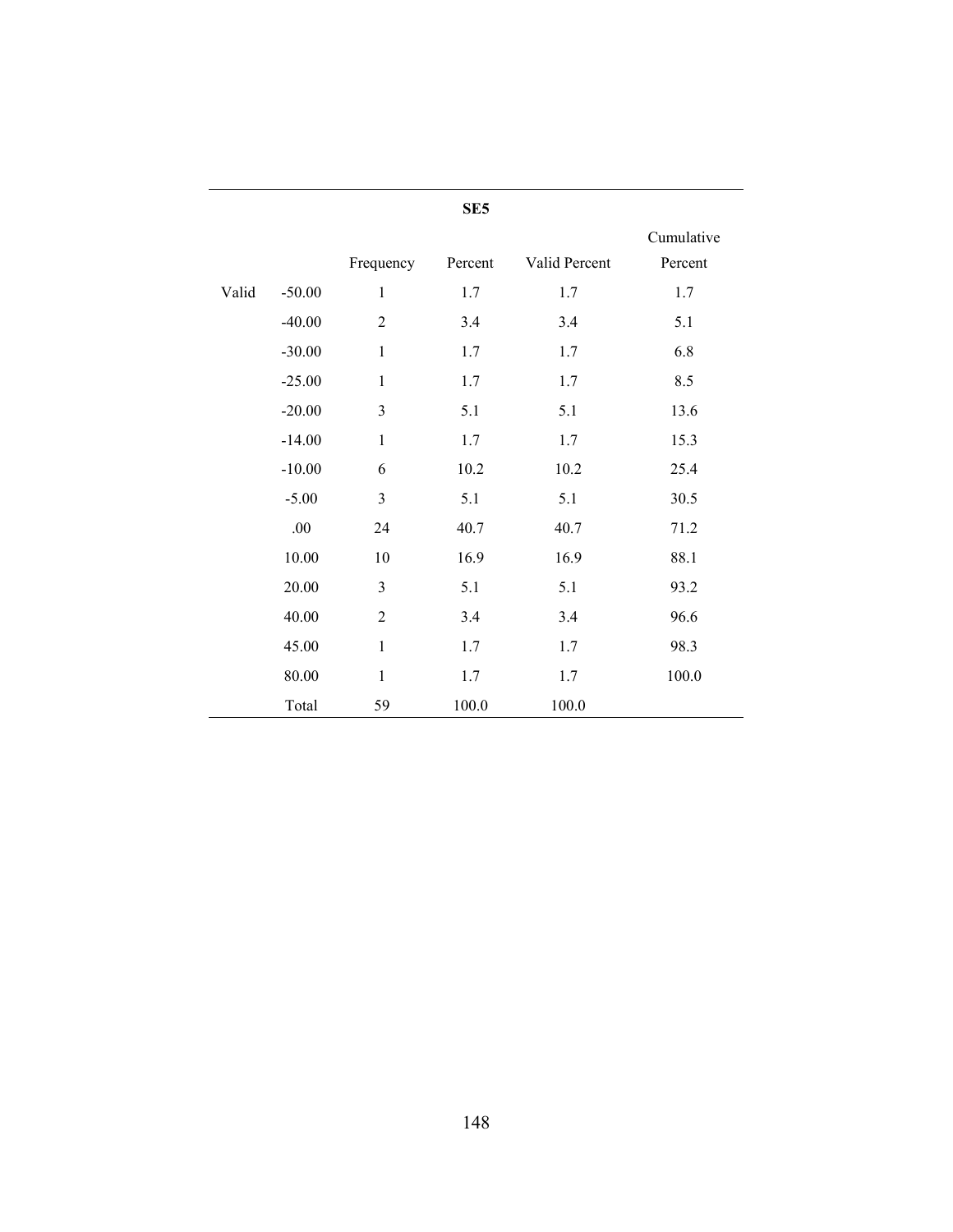|       |          |                | SE7     |               |                       |
|-------|----------|----------------|---------|---------------|-----------------------|
|       |          | Frequency      | Percent | Valid Percent | Cumulative<br>Percent |
| Valid | $-50.00$ | $\mathbf{1}$   | 1.7     | 1.7           | 1.7                   |
|       | $-40.00$ | $\overline{2}$ | 3.4     | 3.4           | 5.1                   |
|       | $-30.00$ | $\overline{2}$ | 3.4     | 3.4           | 8.5                   |
|       | $-20.00$ | 6              | 10.2    | 10.2          | 18.6                  |
|       | $-15.00$ | $\mathbf{1}$   | 1.7     | 1.7           | 20.3                  |
|       | $-14.00$ | $\mathbf{1}$   | 1.7     | 1.7           | 22.0                  |
|       | $-10.00$ | $\overline{4}$ | 6.8     | 6.8           | 28.8                  |
|       | $-8.00$  | $\mathbf{1}$   | 1.7     | 1.7           | 30.5                  |
|       | $-5.00$  | $\mathbf{1}$   | 1.7     | 1.7           | 32.2                  |
|       | .00      | 22             | 37.3    | 37.3          | 69.5                  |
|       | 5.00     | $\mathbf{1}$   | 1.7     | 1.7           | 71.2                  |
|       | 10.00    | $\overline{4}$ | 6.8     | 6.8           | 78.0                  |
|       | 15.00    | $\mathbf{1}$   | 1.7     | 1.7           | 79.7                  |
|       | 20.00    | $\overline{7}$ | 11.9    | 11.9          | 91.5                  |
|       | 30.00    | $\overline{2}$ | 3.4     | 3.4           | 94.9                  |
|       | 40.00    | $\mathbf{1}$   | 1.7     | 1.7           | 96.6                  |
|       | 50.00    | $\mathbf{1}$   | 1.7     | 1.7           | 98.3                  |
|       | 55.00    | $\mathbf{1}$   | 1.7     | 1.7           | 100.0                 |
|       | Total    | 59             | 100.0   | 100.0         |                       |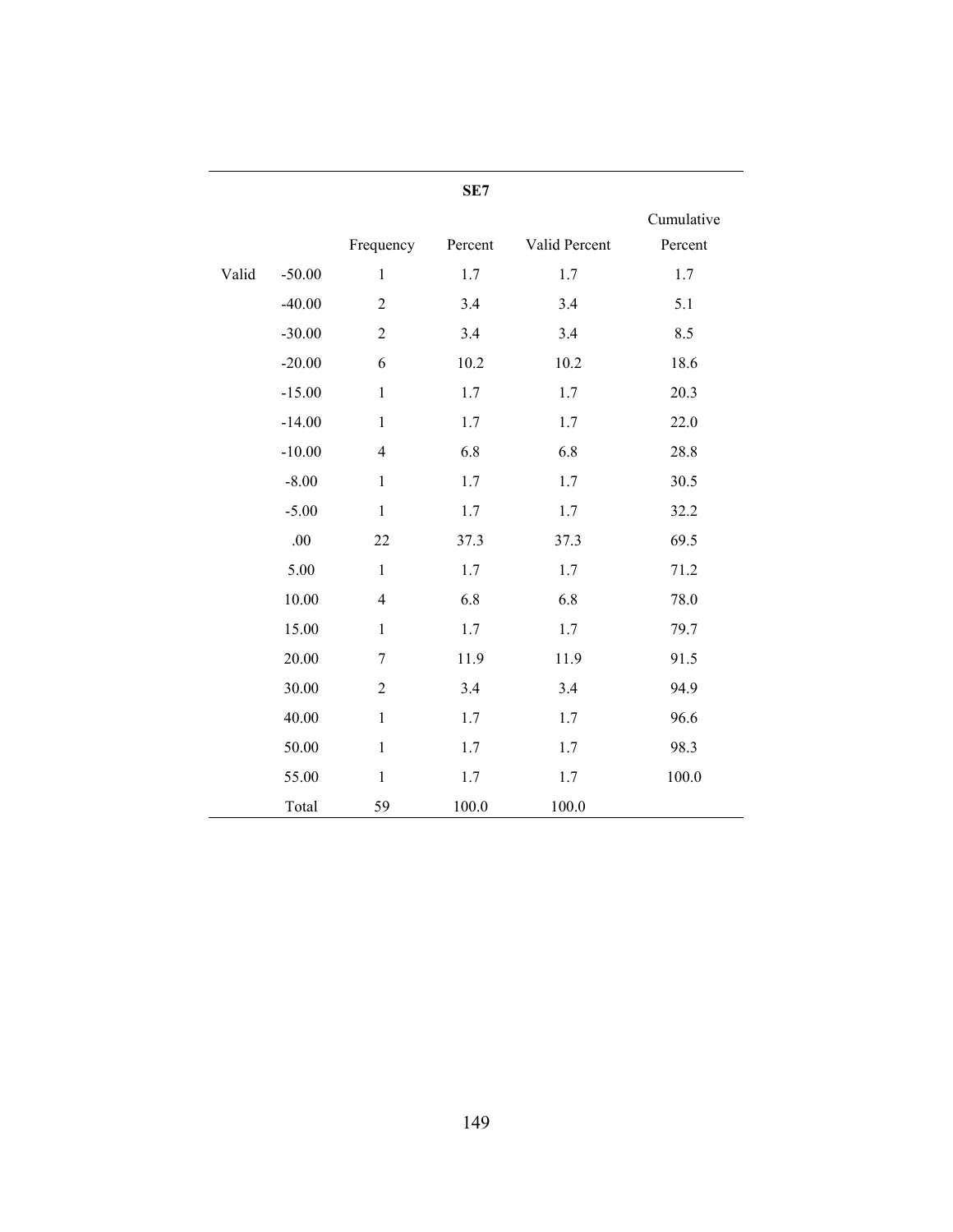|       |          |                  | SE8     |               |            |
|-------|----------|------------------|---------|---------------|------------|
|       |          |                  |         |               | Cumulative |
|       |          | Frequency        | Percent | Valid Percent | Percent    |
| Valid | $-50.00$ | $\sqrt{2}$       | 3.4     | 3.4           | 3.4        |
|       | $-40.00$ | $\mathbf{1}$     | 1.7     | 1.7           | 5.1        |
|       | $-30.00$ | $\mathbf{1}$     | 1.7     | 1.7           | 6.8        |
|       | $-20.00$ | $\sqrt{2}$       | 3.4     | 3.4           | 10.2       |
|       | $-10.00$ | $\overline{4}$   | 6.8     | 6.8           | 16.9       |
|       | $-5.00$  | $\sqrt{2}$       | 3.4     | 3.4           | 20.3       |
|       | $.00\,$  | 24               | 40.7    | 40.7          | 61.0       |
|       | 5.00     | $\mathfrak{Z}$   | 5.1     | 5.1           | 66.1       |
|       | 10.00    | 11               | 18.6    | 18.6          | 84.7       |
|       | 15.00    | $\overline{2}$   | 3.4     | 3.4           | 88.1       |
|       | 20.00    | $\overline{3}$   | 5.1     | 5.1           | 93.2       |
|       | 30.00    | $\boldsymbol{2}$ | 3.4     | 3.4           | 96.6       |
|       | 40.00    | $\mathbf{1}$     | 1.7     | 1.7           | 98.3       |
|       | 60.00    | $\mathbf{1}$     | 1.7     | 1.7           | 100.0      |
|       | Total    | 59               | 100.0   | 100.0         |            |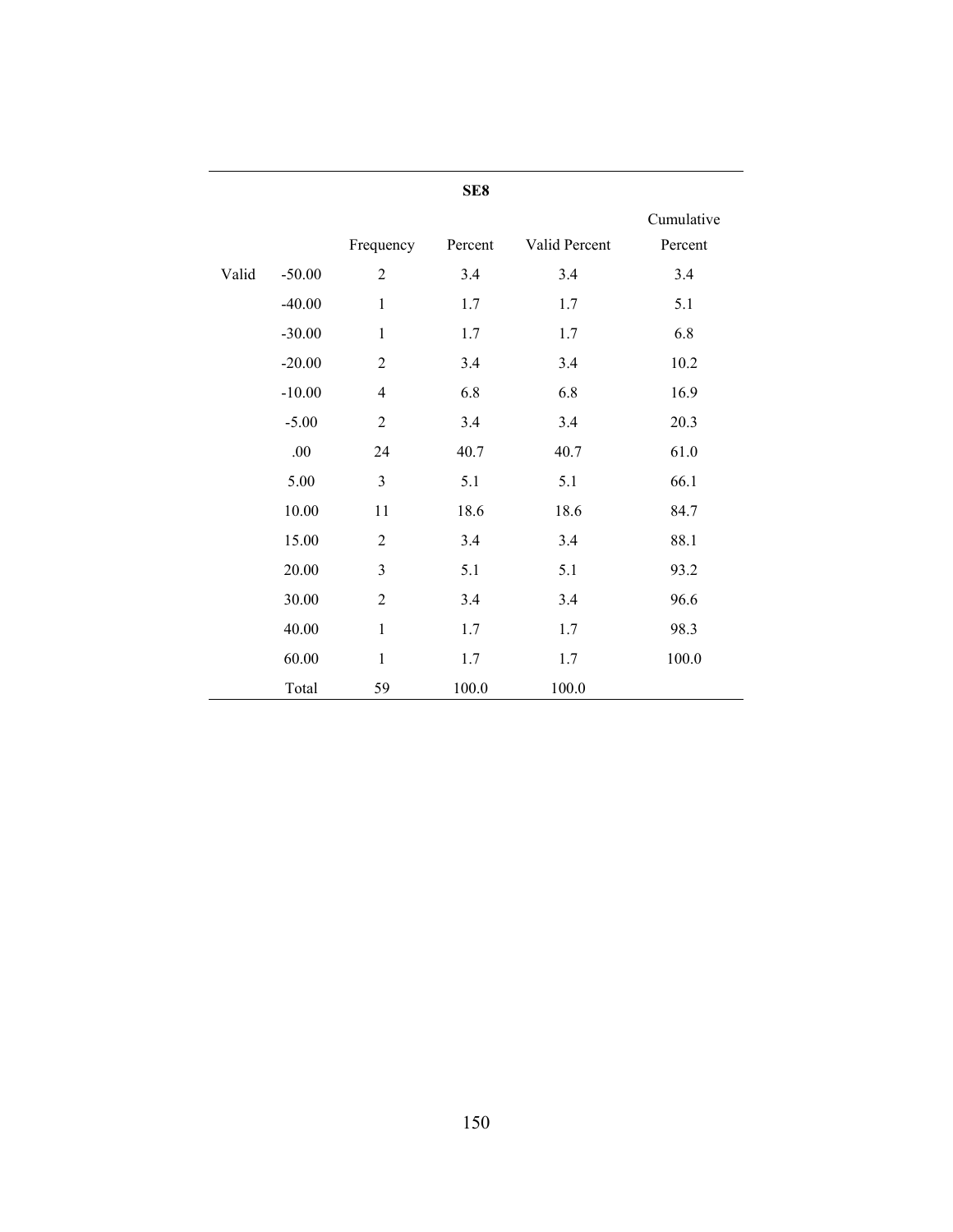|       |          |                | SE9     |               |                       |
|-------|----------|----------------|---------|---------------|-----------------------|
|       |          | Frequency      | Percent | Valid Percent | Cumulative<br>Percent |
| Valid | $-60.00$ | $\mathbf{1}$   | 1.7     | 1.7           | 1.7                   |
|       | $-30.00$ | $\overline{2}$ | 3.4     | 3.4           | 5.1                   |
|       | $-20.00$ | 3              | 5.1     | 5.1           | 10.2                  |
|       | $-19.00$ | $\mathbf{1}$   | 1.7     | 1.7           | 11.9                  |
|       | $-15.00$ | $\mathbf{1}$   | 1.7     | 1.7           | 13.6                  |
|       | $-10.00$ | $\overline{7}$ | 11.9    | 11.9          | 25.4                  |
|       | .00      | 17             | 28.8    | 28.8          | 54.2                  |
|       | 5.00     | 3              | 5.1     | 5.1           | 59.3                  |
|       | 10.00    | $\,8\,$        | 13.6    | 13.6          | 72.9                  |
|       | 15.00    | $\overline{2}$ | 3.4     | 3.4           | 76.3                  |
|       | 20.00    | 6              | 10.2    | 10.2          | 86.4                  |
|       | 30.00    | $\overline{2}$ | 3.4     | 3.4           | 89.8                  |
|       | 40.00    | $\mathbf{1}$   | 1.7     | 1.7           | 91.5                  |
|       | 50.00    | $\overline{2}$ | 3.4     | 3.4           | 94.9                  |
|       | 60.00    | $\mathbf{1}$   | 1.7     | 1.7           | 96.6                  |
|       | 75.00    | $\,1$          | 1.7     | 1.7           | 98.3                  |
|       | 80.00    | $\mathbf{1}$   | 1.7     | 1.7           | $100.0\,$             |
|       | Total    | 59             | 100.0   | 100.0         |                       |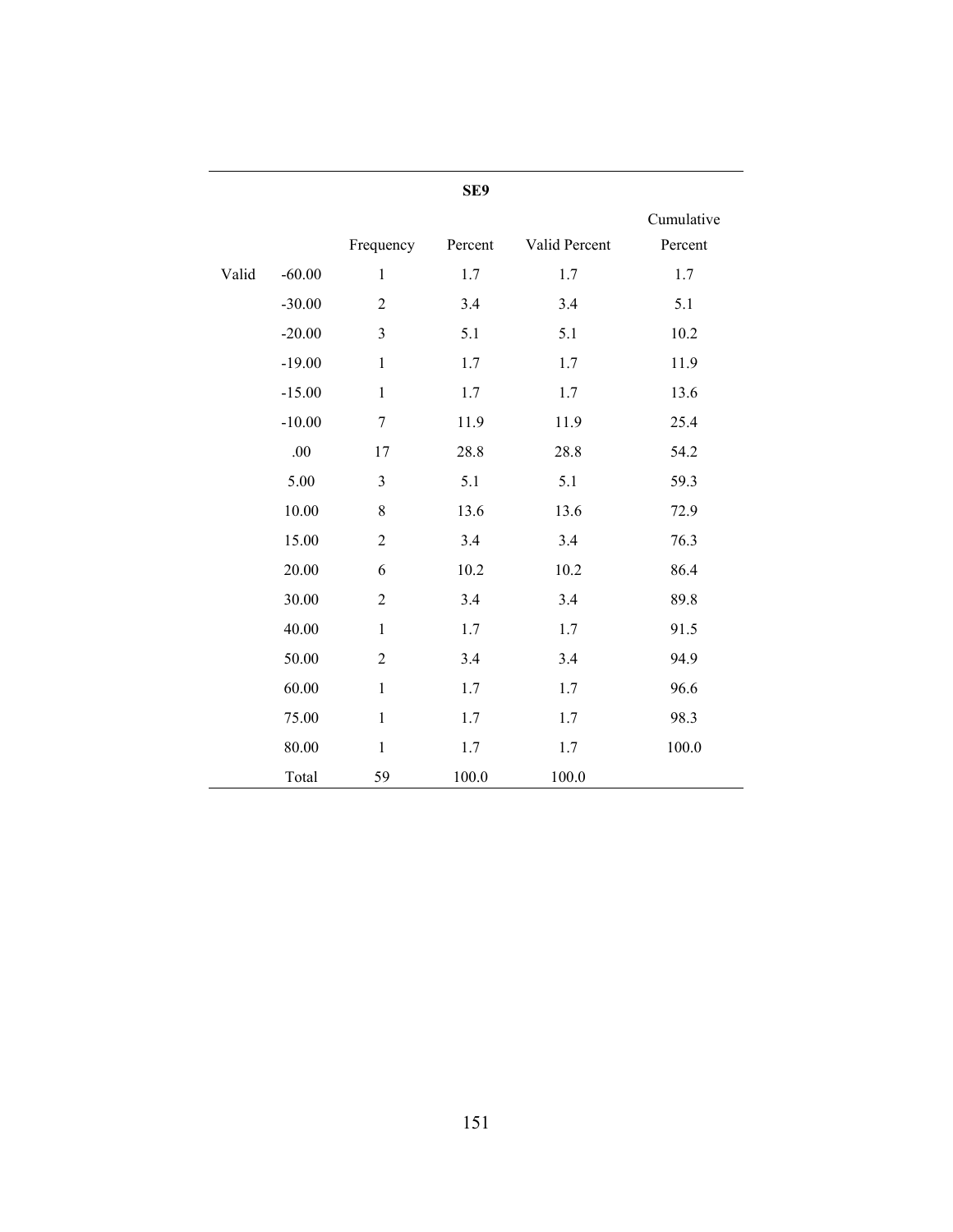|       |          |                | <b>SE11</b> |               |                       |
|-------|----------|----------------|-------------|---------------|-----------------------|
|       |          | Frequency      | Percent     | Valid Percent | Cumulative<br>Percent |
| Valid | $-30.00$ | $\mathbf{1}$   | 1.7         | 1.7           | 1.7                   |
|       | $-20.00$ | $\overline{2}$ | 3.4         | 3.4           | 5.1                   |
|       | $-10.00$ | 9              | 15.3        | 15.3          | 20.3                  |
|       | $-8.00$  | $\mathbf{1}$   | 1.7         | 1.7           | 22.0                  |
|       | $-5.00$  | $\sqrt{2}$     | 3.4         | 3.4           | 25.4                  |
|       | .00      | 15             | 25.4        | 25.4          | 50.8                  |
|       | 1.00     | $\mathbf{1}$   | 1.7         | 1.7           | 52.5                  |
|       | 5.00     | $\overline{2}$ | 3.4         | 3.4           | 55.9                  |
|       | 10.00    | 11             | 18.6        | 18.6          | 74.6                  |
|       | 15.00    | $\mathbf{1}$   | 1.7         | 1.7           | 76.3                  |
|       | 20.00    | 10             | 16.9        | 16.9          | 93.2                  |
|       | 50.00    | $\mathbf{1}$   | 1.7         | 1.7           | 94.9                  |
|       | 60.00    | $\mathbf{1}$   | 1.7         | 1.7           | 96.6                  |
|       | 65.00    | $\mathbf{1}$   | 1.7         | 1.7           | 98.3                  |
|       | 100.00   | $\mathbf{1}$   | 1.7         | 1.7           | 100.0                 |
|       | Total    | 59             | 100.0       | 100.0         |                       |

|       |       |           | GOM1    |               |                       |
|-------|-------|-----------|---------|---------------|-----------------------|
|       |       | Frequency | Percent | Valid Percent | Cumulative<br>Percent |
| Valid | 3.0   | 9         | 15.3    | 15.3          | 15.3                  |
|       | 4.0   | 25        | 42.4    | 42.4          | 57.6                  |
|       | 5.0   | 25        | 42.4    | 42.4          | 100.0                 |
|       | Total | 59        | 100.0   | 100.0         |                       |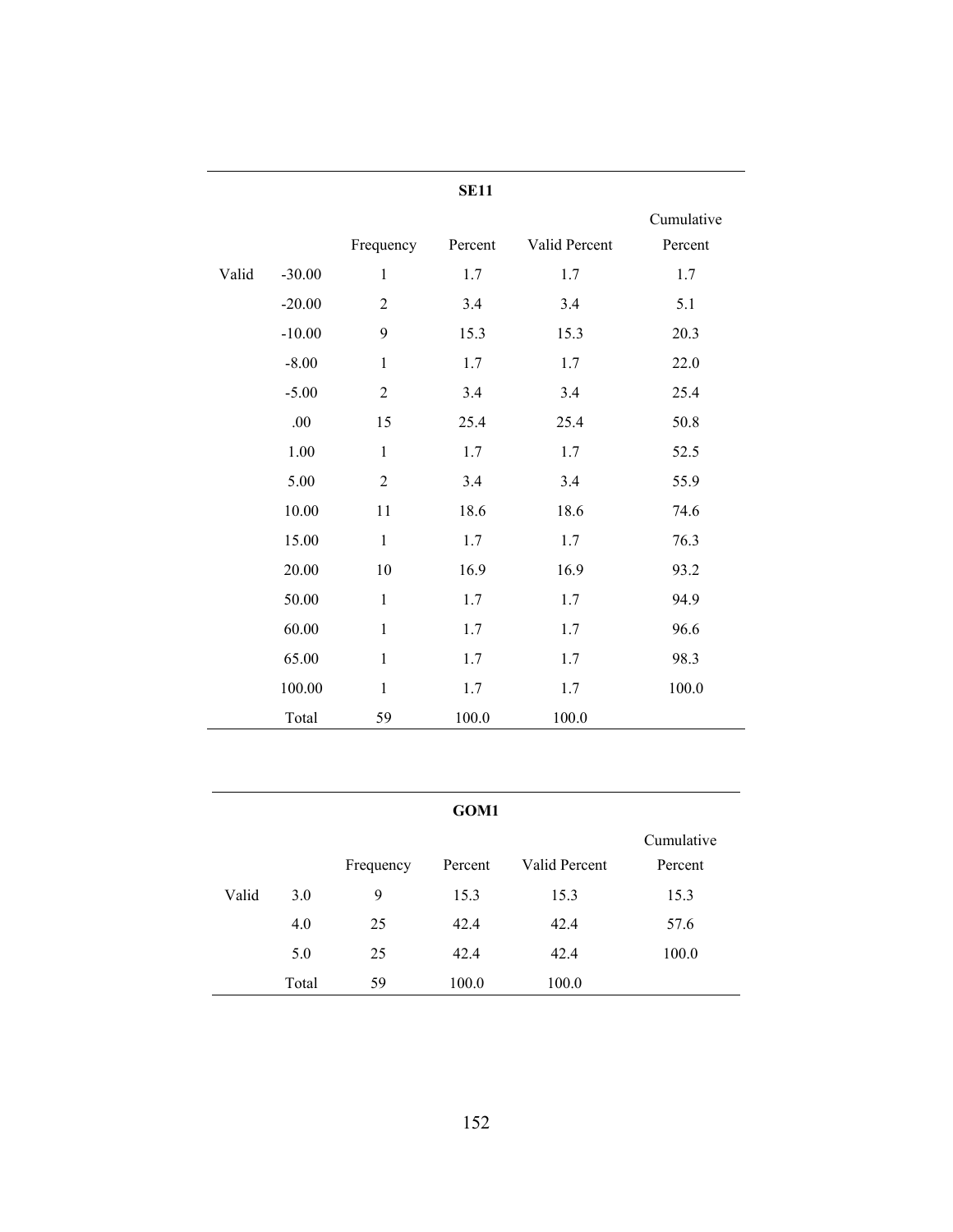|       |       |           | GOM <sub>2</sub> |               |                       |
|-------|-------|-----------|------------------|---------------|-----------------------|
|       |       | Frequency | Percent          | Valid Percent | Cumulative<br>Percent |
| Valid | 3.0   |           | 1.7              | 1.7           | 1.7                   |
|       | 4.0   | 17        | 28.8             | 28.8          | 30.5                  |
|       | 5.0   | 41        | 69.5             | 69.5          | 100.0                 |
|       | Total | 59        | 100.0            | 100.0         |                       |

|       |       |           | GOM3    |               |            |
|-------|-------|-----------|---------|---------------|------------|
|       |       |           |         |               | Cumulative |
|       |       | Frequency | Percent | Valid Percent | Percent    |
| Valid | 4.0   | 10        | 16.9    | 16.9          | 16.9       |
|       | 5.0   | 49        | 83.1    | 83.1          | 100.0      |
|       | Total | 59        | 100.0   | 100.0         |            |

|       |       |           | GOP1    |               |            |
|-------|-------|-----------|---------|---------------|------------|
|       |       |           |         |               | Cumulative |
|       |       | Frequency | Percent | Valid Percent | Percent    |
| Valid | 1.0   | 4         | 6.8     | 6.8           | 6.8        |
|       | 2.0   | 10        | 16.9    | 16.9          | 23.7       |
|       | 3.0   | 8         | 13.6    | 13.6          | 37.3       |
|       | 4.0   | 22        | 37.3    | 37.3          | 74.6       |
|       | 5.0   | 15        | 25.4    | 25.4          | 100.0      |
|       | Total | 59        | 100.0   | 100.0         |            |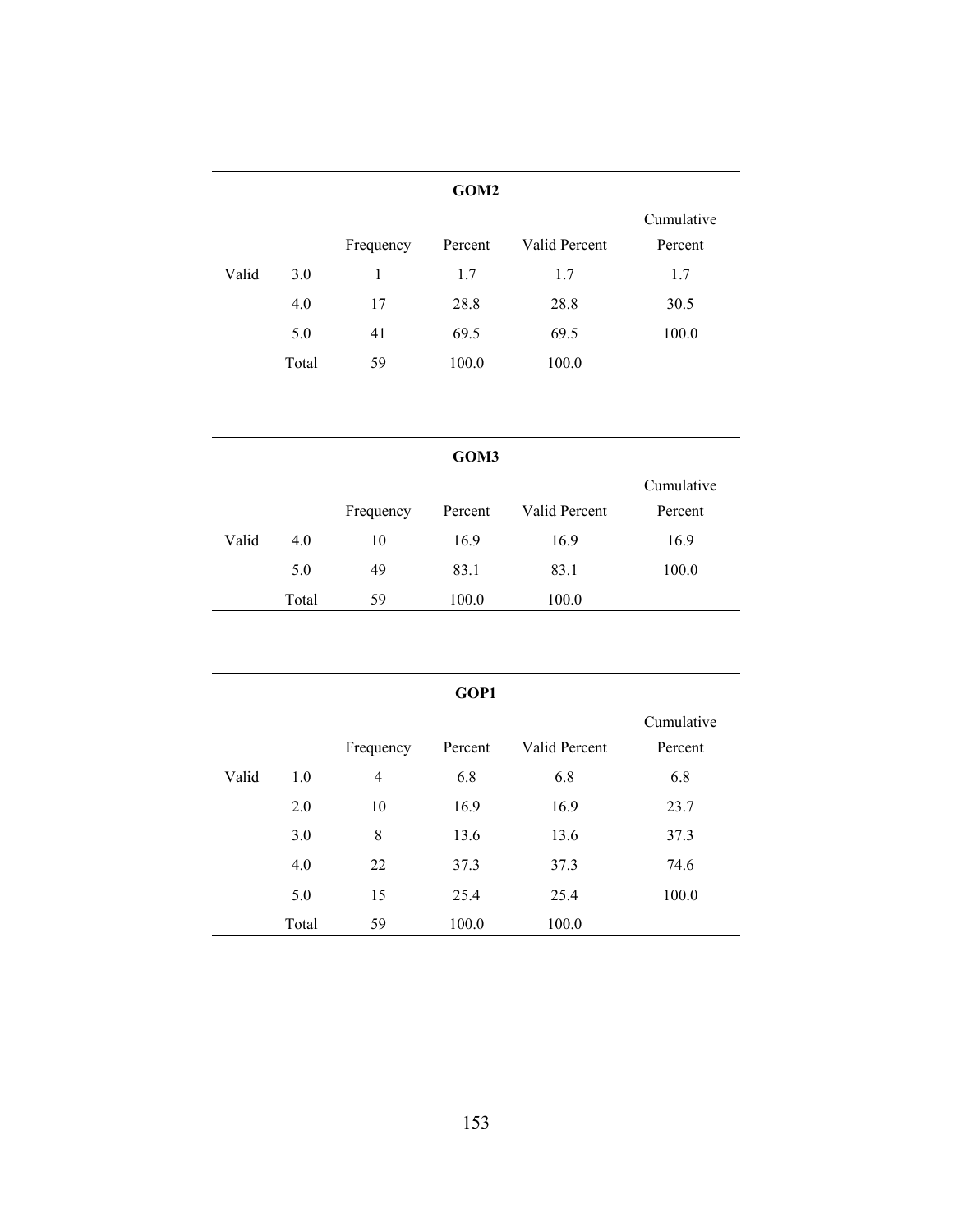|       |       |           | GOP <sub>2</sub> |               |                       |
|-------|-------|-----------|------------------|---------------|-----------------------|
|       |       | Frequency | Percent          | Valid Percent | Cumulative<br>Percent |
| Valid | 1.0   | 5         | 8.5              | 8.5           | 8.5                   |
|       | 2.0   | 12        | 20.3             | 20.3          | 28.8                  |
|       | 3.0   | 9         | 15.3             | 15.3          | 44.1                  |
|       | 4.0   | 23        | 39.0             | 39.0          | 83.1                  |
|       | 5.0   | 10        | 16.9             | 16.9          | 100.0                 |
|       | Total | 59        | 100.0            | 100.0         |                       |

## **GOP3**

|       |       |           |         |               | Cumulative |
|-------|-------|-----------|---------|---------------|------------|
|       |       | Frequency | Percent | Valid Percent | Percent    |
| Valid | 1.0   | 4         | 6.8     | 6.8           | 6.8        |
|       | 2.0   | 15        | 25.4    | 25.4          | 32.2       |
|       | 3.0   | 17        | 28.8    | 28.8          | 61.0       |
|       | 4.0   | 17        | 28.8    | 28.8          | 89.8       |
|       | 5.0   | 6         | 10.2    | 10.2          | 100.0      |
|       | Total | 59        | 100.0   | 100.0         |            |

# **GOA1**

|       |       |           |         |               | Cumulative |
|-------|-------|-----------|---------|---------------|------------|
|       |       | Frequency | Percent | Valid Percent | Percent    |
| Valid | 1.0   | 14        | 23.7    | 23.7          | 23.7       |
|       | 2.0   | 14        | 23.7    | 23.7          | 47.5       |
|       | 3.0   | 6         | 10.2    | 10.2          | 57.6       |
|       | 4.0   | 14        | 23.7    | 23.7          | 81.4       |
|       | 5.0   | 11        | 18.6    | 18.6          | 100.0      |
|       | Total | 59        | 100.0   | 100.0         |            |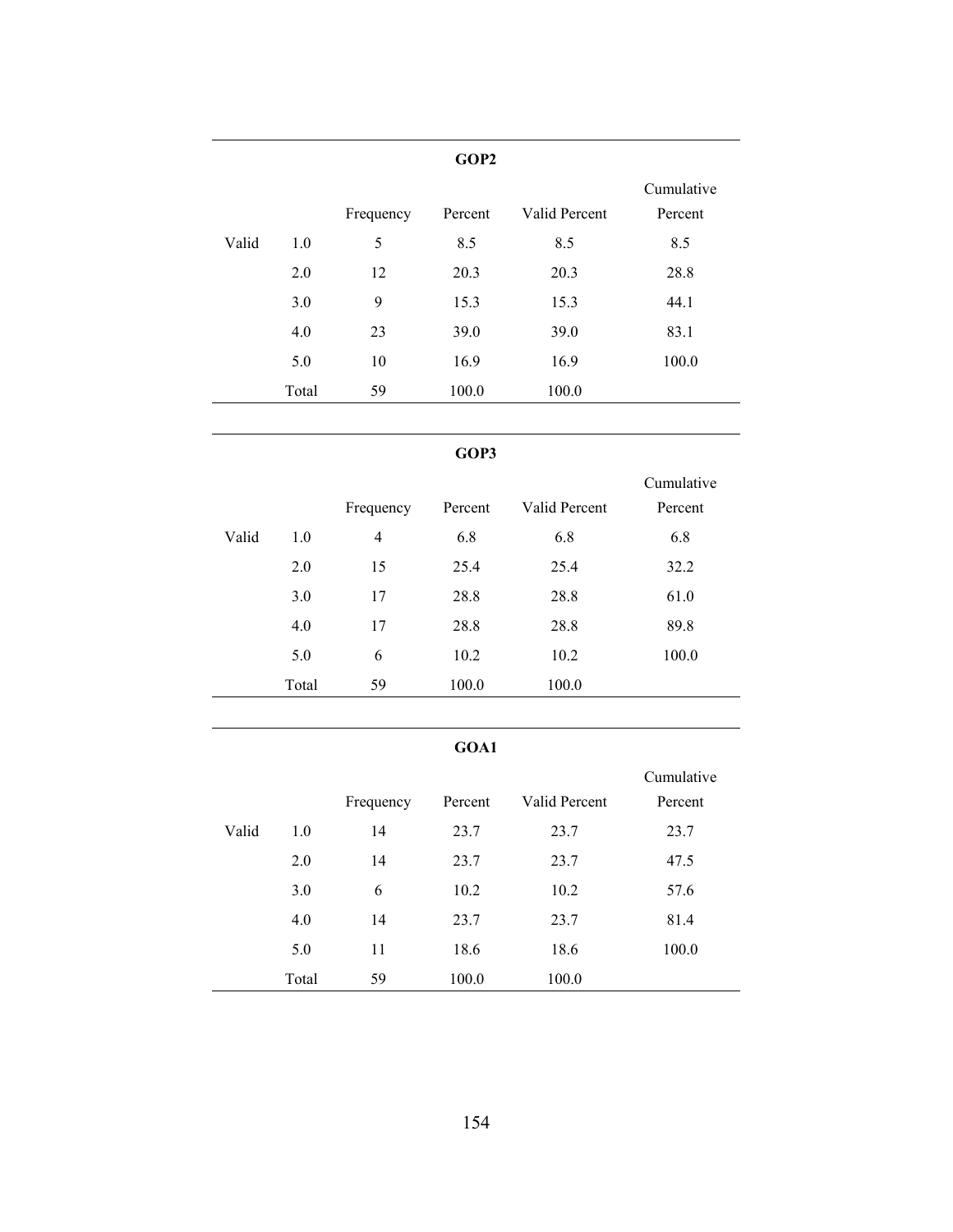|       |           |         |               | Cumulative |
|-------|-----------|---------|---------------|------------|
|       | Frequency | Percent | Valid Percent | Percent    |
| 1.0   | 11        | 18.6    | 18.6          | 18.6       |
| 2.0   | 14        | 23.7    | 23.7          | 42.4       |
| 3.0   | 10        | 16.9    | 16.9          | 59.3       |
| 4.0   | 13        | 22.0    | 22.0          | 81.4       |
| 5.0   | 11        | 18.6    | 18.6          | 100.0      |
| Total | 59        | 100.0   | 100.0         |            |
|       |           |         |               |            |

# **GOA2**

|       | GOA3  |           |         |               |            |  |  |  |  |
|-------|-------|-----------|---------|---------------|------------|--|--|--|--|
|       |       |           |         |               | Cumulative |  |  |  |  |
|       |       | Frequency | Percent | Valid Percent | Percent    |  |  |  |  |
| Valid | 1.0   | 11        | 18.6    | 18.6          | 18.6       |  |  |  |  |
|       | 2.0   | 15        | 25.4    | 25.4          | 44.1       |  |  |  |  |
|       | 3.0   | 9         | 15.3    | 15.3          | 59.3       |  |  |  |  |
|       | 4.0   | 12        | 20.3    | 20.3          | 79.7       |  |  |  |  |
|       | 5.0   | 12        | 20.3    | 20.3          | 100.0      |  |  |  |  |
|       | Total | 59        | 100.0   | 100.0         |            |  |  |  |  |
|       |       |           |         |               |            |  |  |  |  |

|       |     | Frequency | Percent | Valid Percent | Cumulative<br>Percent |
|-------|-----|-----------|---------|---------------|-----------------------|
| Valid | 2.0 | 11        | 18.6    | 18.6          | 18.6                  |
|       | 3.0 | 6         | 10.2    | 10.2          | 28.8                  |
|       | 4.0 | 31        | 52.5    | 52.5          | 81.4                  |
|       | 5.0 | 11        | 18.6    | 18.6          | 100.0                 |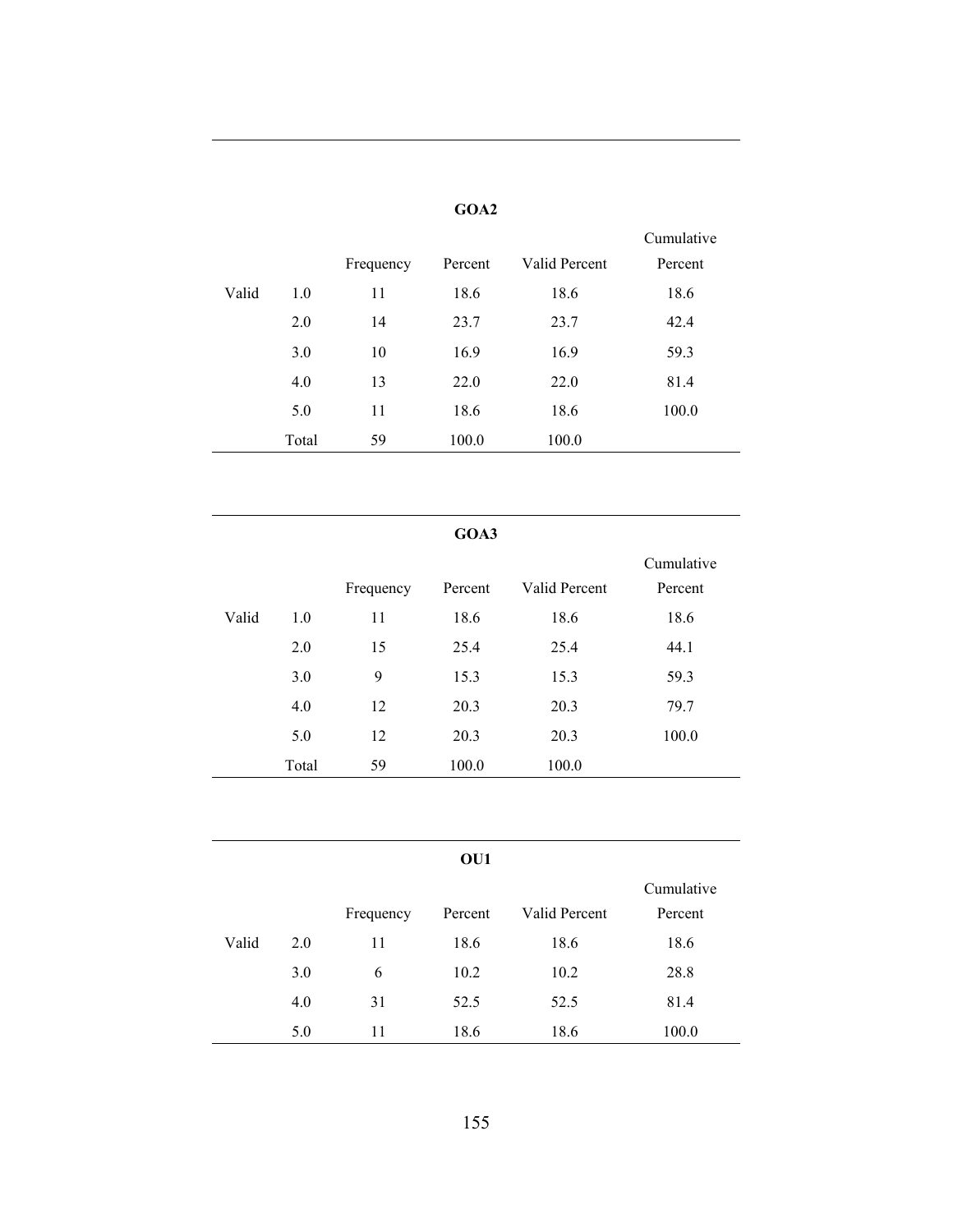|       |       |           | OU1     |               |                       |
|-------|-------|-----------|---------|---------------|-----------------------|
|       |       | Frequency | Percent | Valid Percent | Cumulative<br>Percent |
| Valid | 2.0   | 11        | 18.6    | 18.6          | 18.6                  |
|       | 3.0   | 6         | 10.2    | 10.2          | 28.8                  |
|       | 4.0   | 31        | 52.5    | 52.5          | 81.4                  |
|       | 5.0   | 11        | 18.6    | 18.6          | 100.0                 |
|       | Total | 59        | 100.0   | 100.0         |                       |

```
OU2
```

|       |       |           |         |               | Cumulative |
|-------|-------|-----------|---------|---------------|------------|
|       |       | Frequency | Percent | Valid Percent | Percent    |
| Valid | 2.0   | 12        | 20.3    | 20.3          | 20.3       |
|       | 3.0   | 8         | 13.6    | 13.6          | 33.9       |
|       | 4.0   | 31        | 52.5    | 52.5          | 86.4       |
|       | 5.0   | 8         | 13.6    | 13.6          | 100.0      |
|       | Total | 59        | 100.0   | 100.0         |            |

|       |       |           | OU <sub>3</sub> |               |            |
|-------|-------|-----------|-----------------|---------------|------------|
|       |       |           |                 |               | Cumulative |
|       |       | Frequency | Percent         | Valid Percent | Percent    |
| Valid | 1.0   | 1         | 1.7             | 1.7           | 1.7        |
|       | 2.0   | 14        | 23.7            | 23.7          | 25.4       |
|       | 3.0   | 13        | 22.0            | 22.0          | 47.5       |
|       | 4.0   | 31        | 52.5            | 52.5          | 100.0      |
|       | Total | 59        | 100.0           | 100.0         |            |